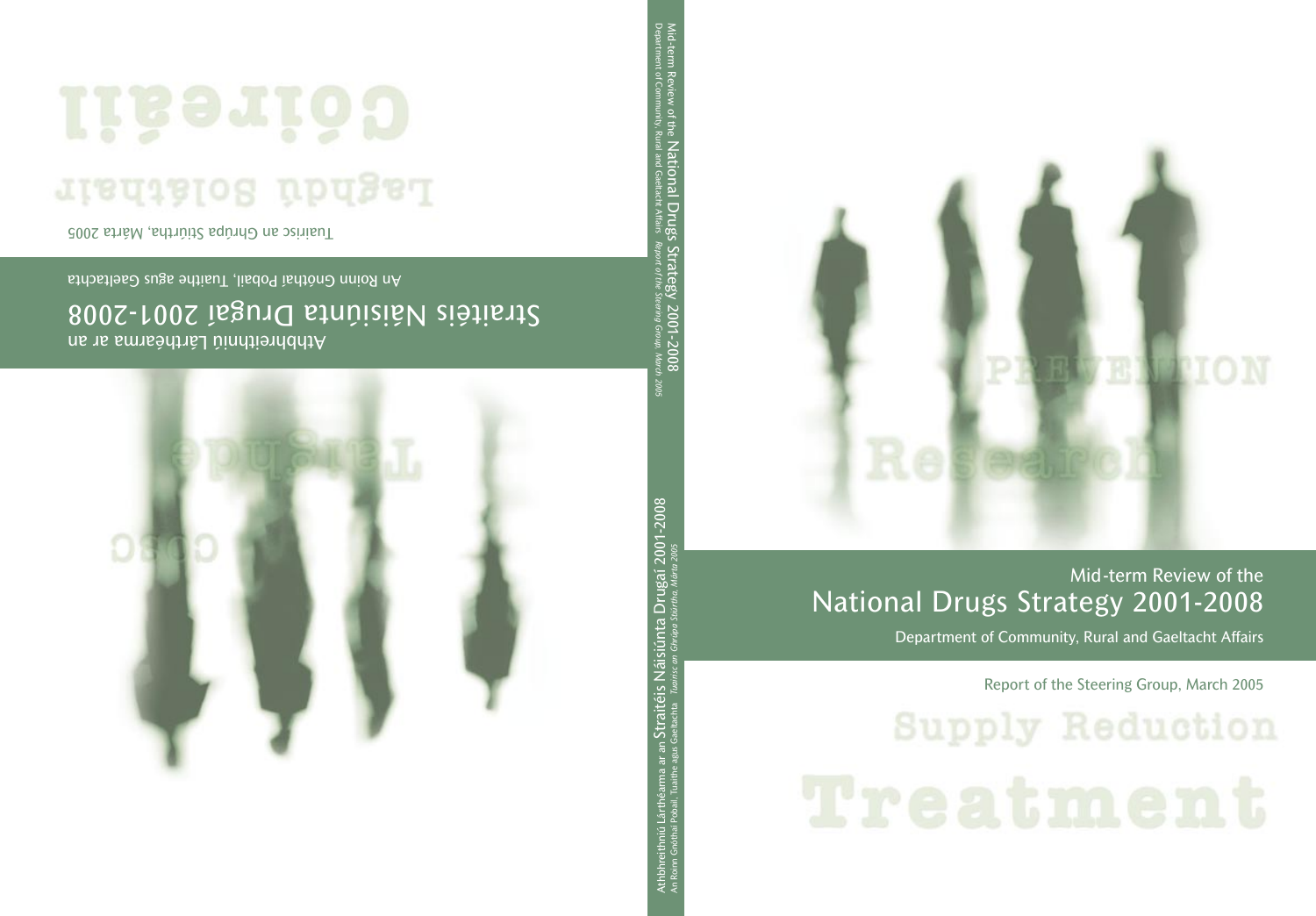#### PRN.A5/0739

Department of Community, Rural and Gaeltacht Affairs An Roinn Gnóthaí Pobail, Tuaithe agus Gaeltachta 2004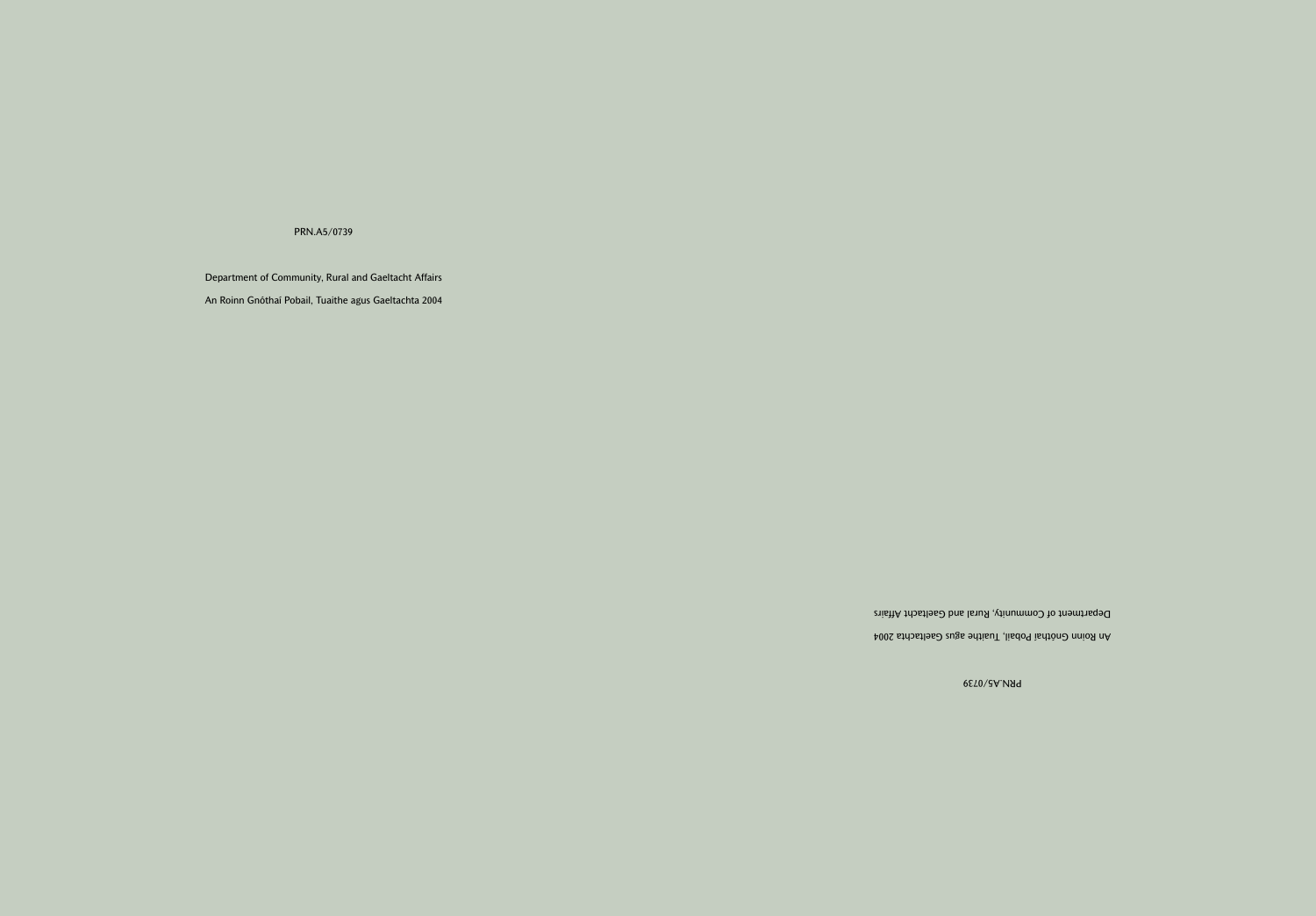## **CONTENTS**

|                  | Minister of State's Foreword                                                               | $\overline{a}$ |
|------------------|--------------------------------------------------------------------------------------------|----------------|
| Acknowledgements |                                                                                            | 3              |
| Introduction     |                                                                                            | 4              |
| Chapter 1        | The Mid-term Review Process                                                                | 7              |
| Chapter 2        | Overview of Issues arising from Consultation Process                                       | 11             |
| Chapter 3        | Supply Reduction Pillar                                                                    | 17             |
| Chapter 4        | Prevention, Education & Awareness Pillar                                                   | 25             |
| Chapter 5        | Treatment, Rehabilitation & Risk Reduction Pillar                                          | 33             |
| Chapter 6        | Research Pillar                                                                            | 45             |
| Chapter 7        | Institutional Structures of the National Drugs Strategy                                    | 51             |
| Chapter 8        | Overall Conclusions of the Steering Group                                                  | 61             |
| Appendices       |                                                                                            |                |
| Appendix I       | Membership of the Steering Group for the Mid-term Review of the<br>National Drugs Strategy | 70             |
| Appendix 2       | Mid-term Review - Submissions                                                              | 71             |
| Appendix 3       | Mid-term Review - Oral Presentations                                                       | 73             |
| Appendix 4       | Structures of the National Drugs Strategy - Terms of Reference                             | 74             |
|                  |                                                                                            |                |

Glossary of Terms 76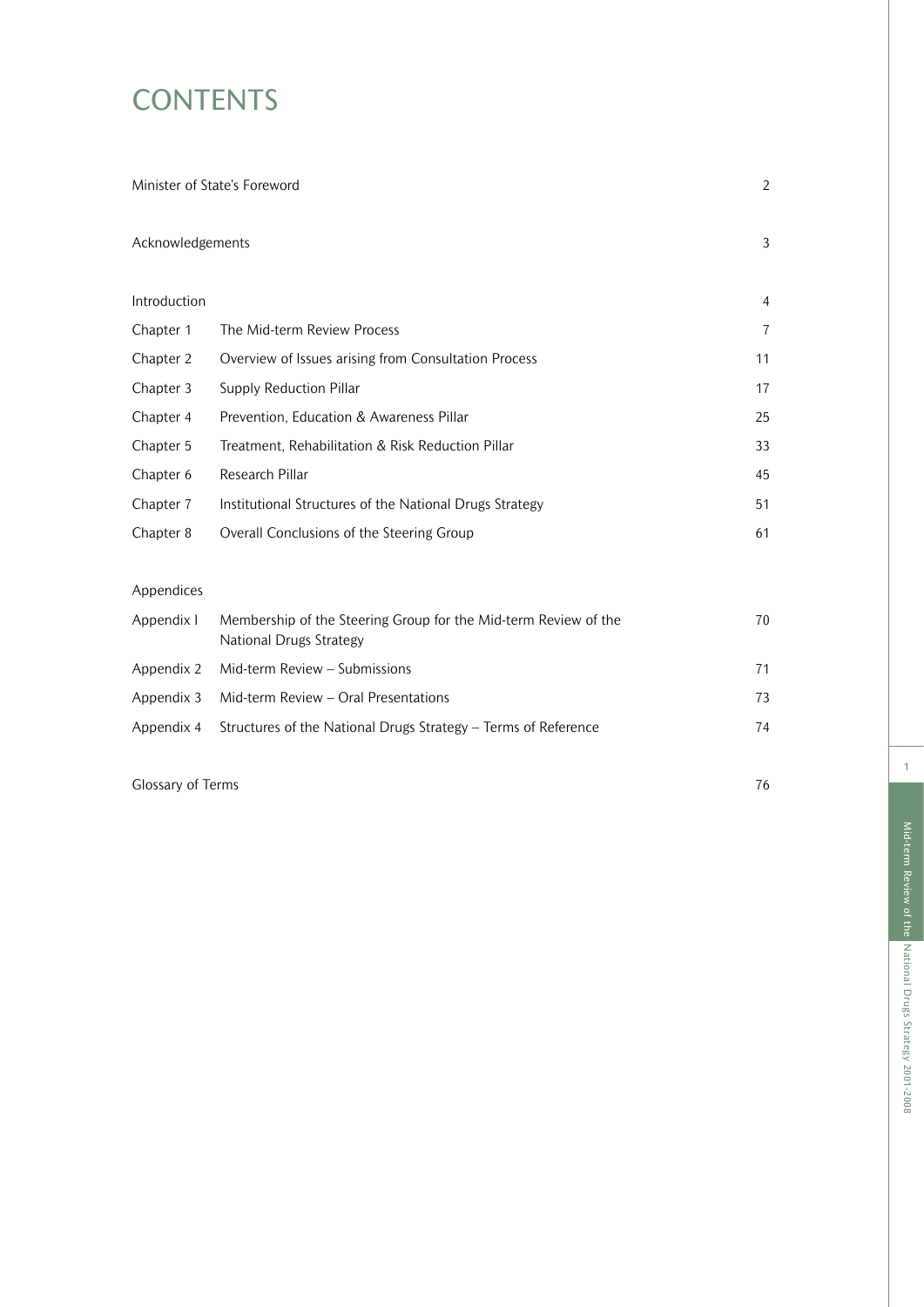### Minister of State's Foreword

Implementing a policy such as the National Drugs Strategy over an extended period is a challenging task. It is important to keep focus and maintain momentum. To bring this about, I believe that it is important to build in a review mechanism that can take stock and assess the direction and continued relevance of the Strategy. As this report details, despite advances in many areas, gaps remain to be filled in the next three years. In this regard, while progress may not always have been as fast as we would have liked, the aims and objectives of the Strategy remain fundamentally sound. Where the Steering Group has found issues that need to be addressed or prioritised for the remaining period of the Strategy, they have made appropriate recommendations. In this regard, the mid-term review has not only allowed us time to reflect on and assess where we are but also to recommit to the Strategy for the next three years.

Since I have become Minister of State with responsibility for the National Drugs Strategy, I have met many people working in the drugs field in communities all over the country. They have urged the Government to stay committed to implementing this Strategy and not to settle for the progress that we all acknowledge has been made in recent years. I want to reassure all involved in this area that our commitment to tackling drugs misuse, particularly the drugs that do most harm and to the most vulnerable users and their families, remains as strong as ever. Indeed, the thorough examination of the Strategy that has been undertaken in this review, the wideranging consultation process and the partnership approach adopted in the framing of this report, is I believe, further evidence of the Government's ongoing commitment to addressing drug misuse in Ireland. I further believe that the recommendations set out in this report will serve to re-focus and re-energise the Strategy in the remaining period up to 2008.

Finally, I would like to thank all those involved in the process, those who met with the Steering Group, those who made submissions and came to the public fora and, particularly, the members of the Steering Group who have worked so hard in compiling this report.



**Noel Ahern T.D.** Minister of State for the National Drugs Strategy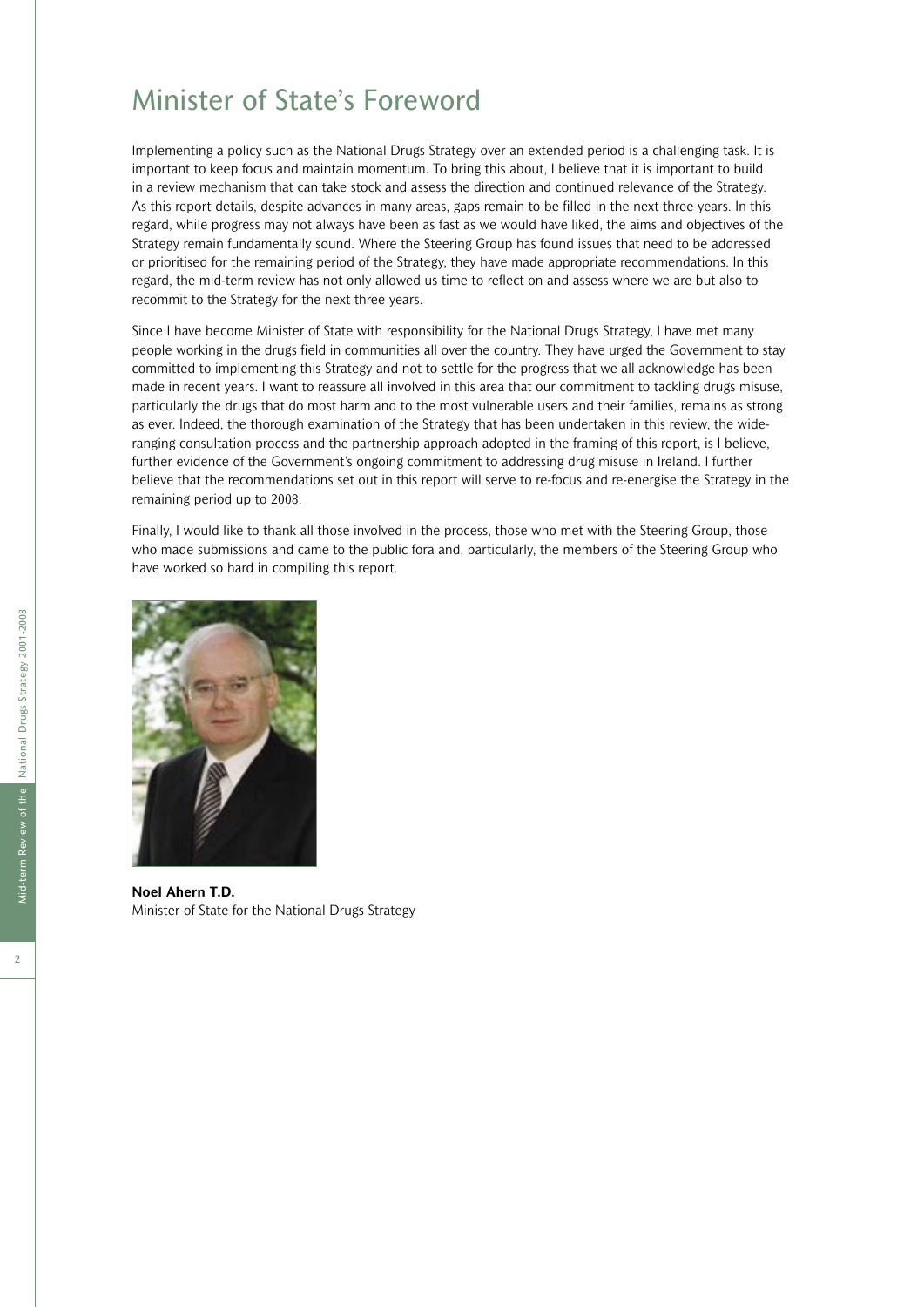### Acknowledgements

The production of this report would not have been possible without the time and energy invested by members of the Steering Group over the past 6-9 months. The many insights into complex issues which they presented from a wide variety of perspectives was a very important part of the production of this report.

Many Departments, organisations and individuals made submissions and presentations throughout the course of the consultation process which was undertaken as part of the review and their input is gratefully acknowledged.

I would also like to thank PA Consulting Group and, in particular, Joan Hart, who assisted the Steering Group in its work and the National Children's Office for their help and advice.

Finally, I would like to thank the staff from the Drugs Strategy Unit who ensured that the Steering Group was well served at all times, in particular, our secretary, Úna Ní Fhaircheallaigh, John Kelly, Sinead Copeland, Pat O'Grady and Evan Breen.

**Kathleen Stack** Chairperson

March 2005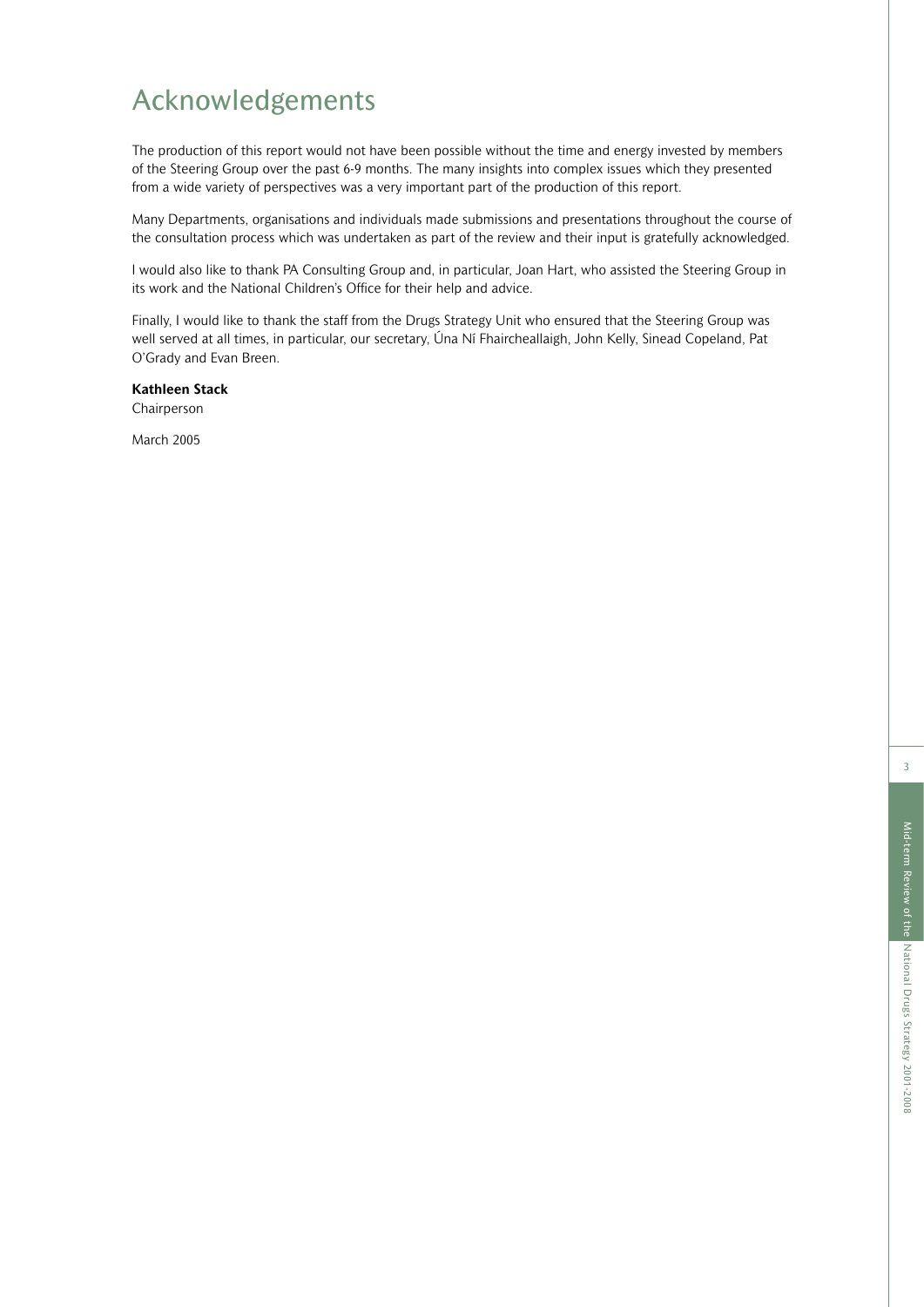### Introduction

Like many countries throughout the world, problem drug use in Ireland continues to be a major challenge. While cannabis remains the most commonly used illegal drug in Ireland, in terms of harm to the individual and the community, heroin continues to have the greatest impact. The most recent estimates indicate that there are approx 14,500 opiate users in Ireland, of which there are roughly 12,500 in Dublin.

Ireland's seven year National Drugs Strategy was launched in May 2001 and is delivered through four inter-connected pillars dealing with:

- supply reduction;
- prevention (including education and awareness);
- treatment (including rehabilitation and risk reduction); and
- research.

2004 marked the half-way point of the Strategy and a mid-term review was initiated in June last year. The review was overseen by a Steering Group chaired by the Department of Community, Rural and Gaeltacht Affairs.

The overall aim of the review was to examine the progress being made in achieving the key strategic goals set out in the Strategy and to enable priorities for future action to be identified – and a re-focussing of the Strategy if necessary – for the remaining period up to 2008. The Steering Group was also asked to examine the relevance of the Strategy in tackling the current nature and extent of drug misuse in Ireland, including emerging trends, and to identify any gaps presenting and how they might be addressed.

From the outset, the Steering Group was cognisant of the fact that the Government has positioned the National Drugs Strategy within the context of wider social inclusion policy. The recommendations in this report are framed in this context and the focus of the Strategy will continue to be on illegal drugs that do most harm and on the most vulnerable drug misusers, families and communities.

The approach adopted by the Steering Group was influenced by a number of factors. In particular, the Group recognised that this is a mid-term review of the Strategy and, as such, represents a stock-take of progress at this half-way point, when the implementation of some of the actions is still ongoing.

In keeping with the terms of reference of the review, the report looks broadly at progress made to date under the Strategy's 100 actions and identifies a

number of areas that need to be prioritised in the remaining period up to 2008. In this context, the Steering Group found that many of the actions requiring multi-agency involvement are more challenging in terms of their implementation – than those where a single Department or agency has primary responsibility.

In looking at progress, the Steering Group drew on material contained in the recently published National Drugs Strategy Progress Report<sup>1</sup> which outlines in greater detail progress on individual actions (although in some cases there have been further developments since that report was compiled). In addition, the Progress Report looks at the nature and extent of drug misuse in Ireland drawing on relevant research as well as looking at developments in relation to other drugs initiatives such as the Local Drugs Task Forces and the Young Peoples Facilities and Services Fund.

In their work, the Steering Group took account of the various issues raised during the consultation process as well as new emerging trends, such as the increased prevalence of heroin outside of the Eastern region and the increased prevalence of cocaine. The Group also drew on the work of the consultants (PA Consulting Group), on relevant research findings, and, importantly, on the group's own experiences working in the drugs field.

In framing its recommendations, the Group concentrated on what it considered to be the most pertinent issues in terms of the future development and implementation of the Strategy. Where it was found that there are significant issues in relation to the delivery of existing actions, these are highlighted in the analysis under each pillar and it is recommended that their implementation be given renewed focus and priority for the remainder of the Strategy. In some cases, new actions – or amendments to existing actions – are being recommended both to deliver existing targets as well as to meet the changing nature of drug use.

Where appropriate, the report also proposes new ways of measuring progress through revised performance indicators, in line with the lessons emerging from the review and developments in research and data availability.

A number of the issues that arose during the review do not readily lend themselves to consideration under the existing pillar approach that shapes the Strategy. These include issues such as alcohol misuse and family support. These issues are examined in Chapter 7 – which looks at institutional structures – and a number of recommendations are made.

Finally, in its work the Steering Group noted that a distinctive feature and strength of the National Drugs Strategy to date has been the bringing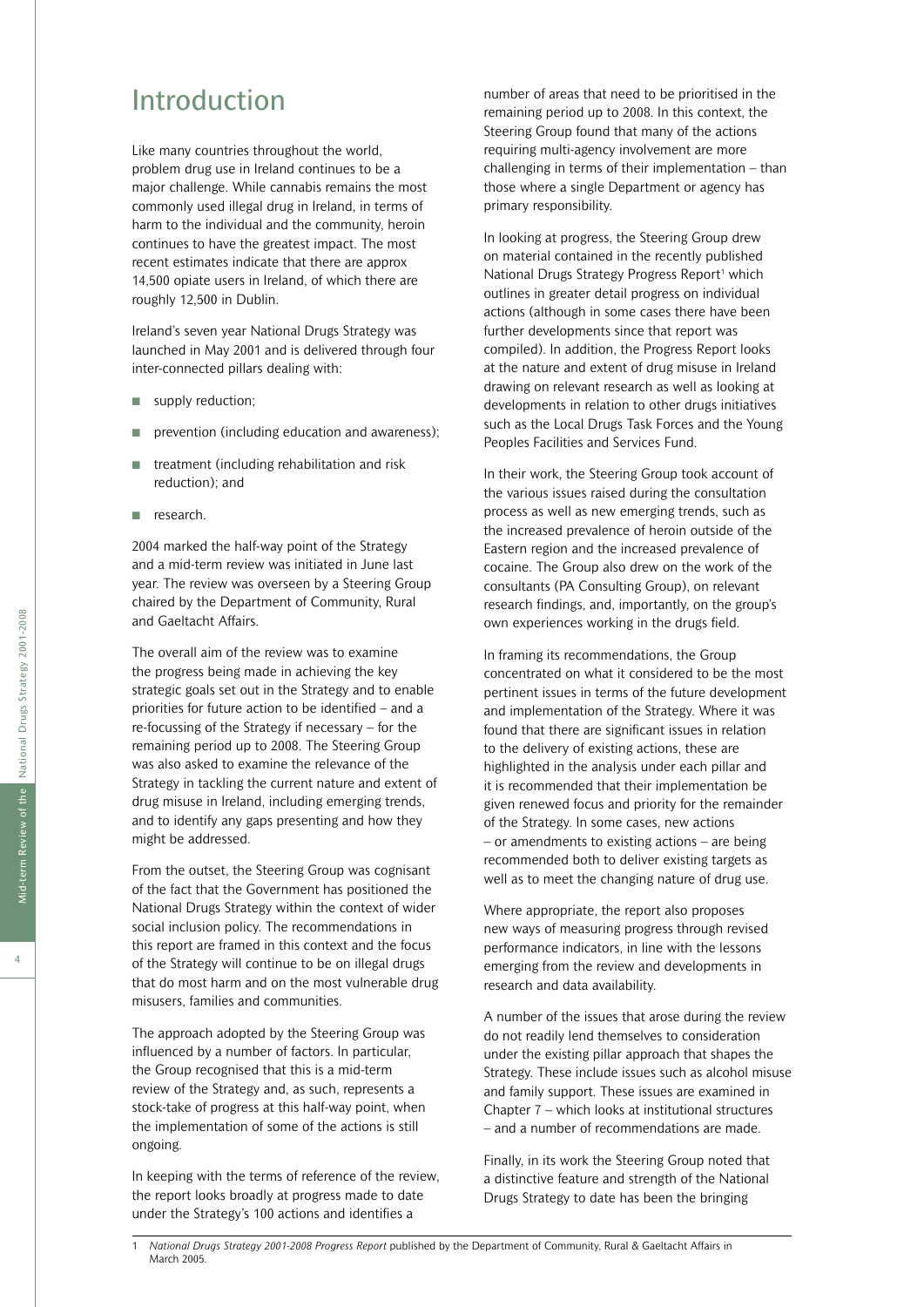together of the key players – both statutory and community & voluntary – working in partnership to develop a range of responses to tackle drug misuse, building on evidence-based approaches. The Group recognises the ongoing value and importance of this way of working which will continue to be one of the cornerstones of Ireland's Drugs Strategy into the future.

#### STRUCTURE OF THE REPORT

The Steering Group's Report is structured as follows:

- Chapter 1 The Process This chapter outlines the terms of reference for the review and the process through which it was conducted by the Steering Group.
- Chapter  $2 -$  Overview of the issues emerging from the consultation process – this chapter synopsises the main views put forward during the extensive consultation process which was carried out as part of the review.
- Chapter  $3 -$  Supply Reduction Pillar this chapter outlines progress made to date across the actions under this pillar, identifies areas that need to be prioritised in the remaining period of the Strategy and makes a number of recommendations in this regard.
- Chapter 4 Prevention, Education & Awareness Pillar – this chapter outlines progress made to date across the actions under this pillar, identifies areas that need to be prioritised in the remaining period of the Strategy and makes a number of recommendations in this regard.
- Chapter 5 Treatment, Rehabilitation & Risk Reduction Pillar – this chapter outlines progress made to date across the actions under this pillar, identifies areas that need to be prioritised in the remaining period of the Strategy and makes a number of recommendations in this regard.
- Chapter  $6 -$  Research Pillar this chapter outlines progress across the actions under the research pillar, identifies areas that need to be prioritised in the remaining period of the Strategy and makes a number of recommendations in this regard.
- Chapter  $7$  Institutional Structures of the National Drugs Strategy – this chapter looks at the institutional structures supporting the implementation of the Strategy and makes a number of recommendations in this regard.
- Chapter  $8 -$  Conclusions of the Steering Group – this chapter outlines the key conclusions of the Steering Group and looks at a number of other issues that arose during the course of the review.

In addition, attached to each pillar chapter is a table which gives an assessment of the state of play in relation to the actions in the Strategy. These assessments are a snapshot of progress, although it must be recognised that this is a dynamic situation and, in many cases, the best available information dates from 2004. As outlined above, further detail on all the actions is contained in the recently published National Drugs Strategy Progress Report. In order to present the actions in an easily accessible format, they are colour coded as follows:

**Green** – This refers to actions that have either been completed (e.g *action 45*) or relate to actions that are a continuing or ongoing task such as terms of reference or relate to continuing policy or mode of operation of a Department or Agency (e.g. *action 14*). In other words, this does not refer to actions where work is ongoing to deliver actions not yet completed.

**Yellow** – This refers to actions where progress has been made and more work is ongoing to deliver the action by the relevant body concerned. Naturally, the progress made in this regard varies and a number are more advanced than others and are closer to completion.

**Blue** – This refers to actions where a very significant amount of work remains to deliver the action. It is important to stress that, in all cases, this does not mean that progress has not already been made but, rather, that a considerable amount remains to be done. This is often due to the size of the task concerned or because wider policy developments have impacted on the way in which actions will be implemented and on timescales. A number of these actions were highlighted during the review process and are addressed in the body of the chapter and through the recommendations.

National Drugs Strategy 2001-2008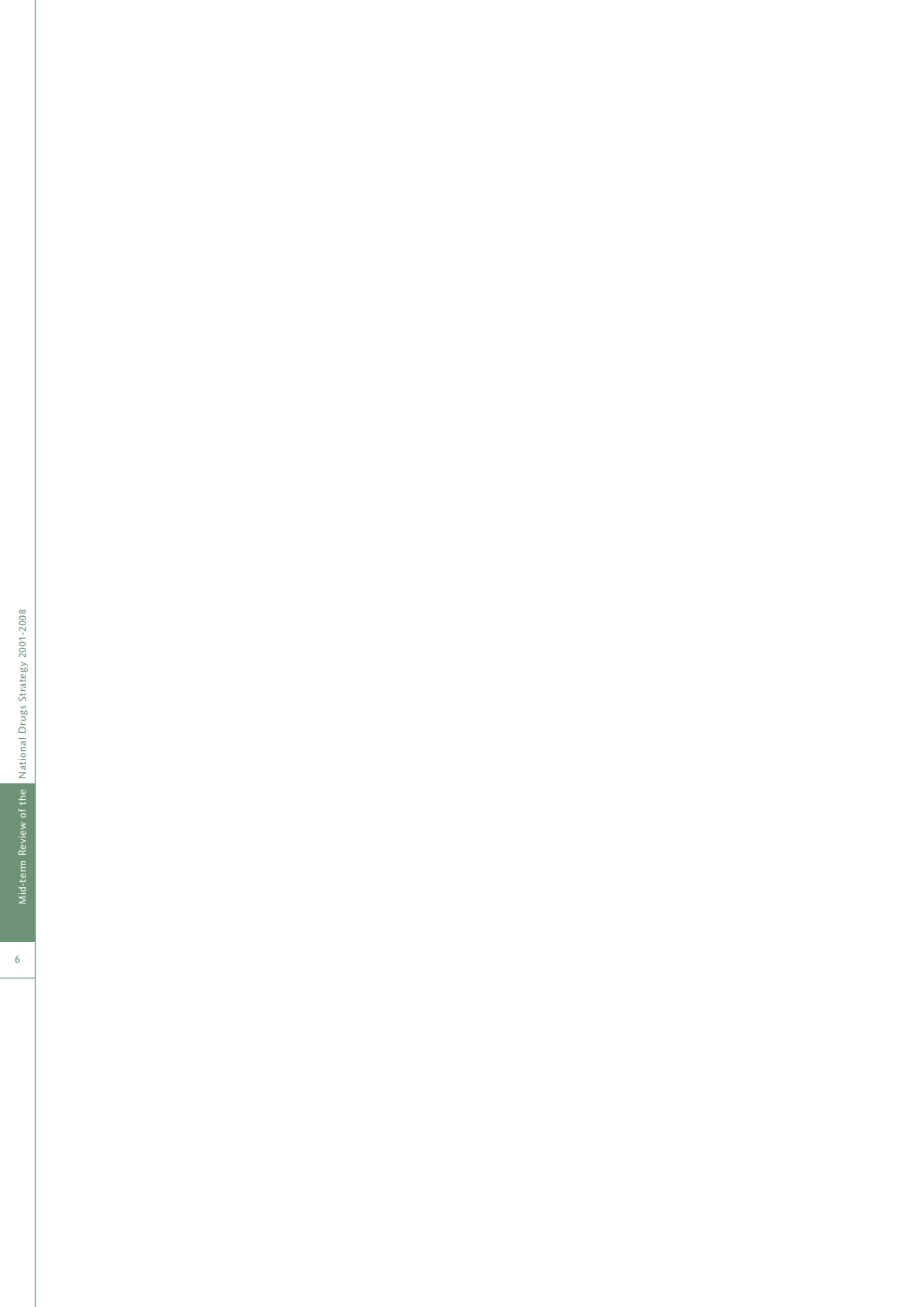## CHAPTER 1 THE MID-TERM REVIEW PROCESS

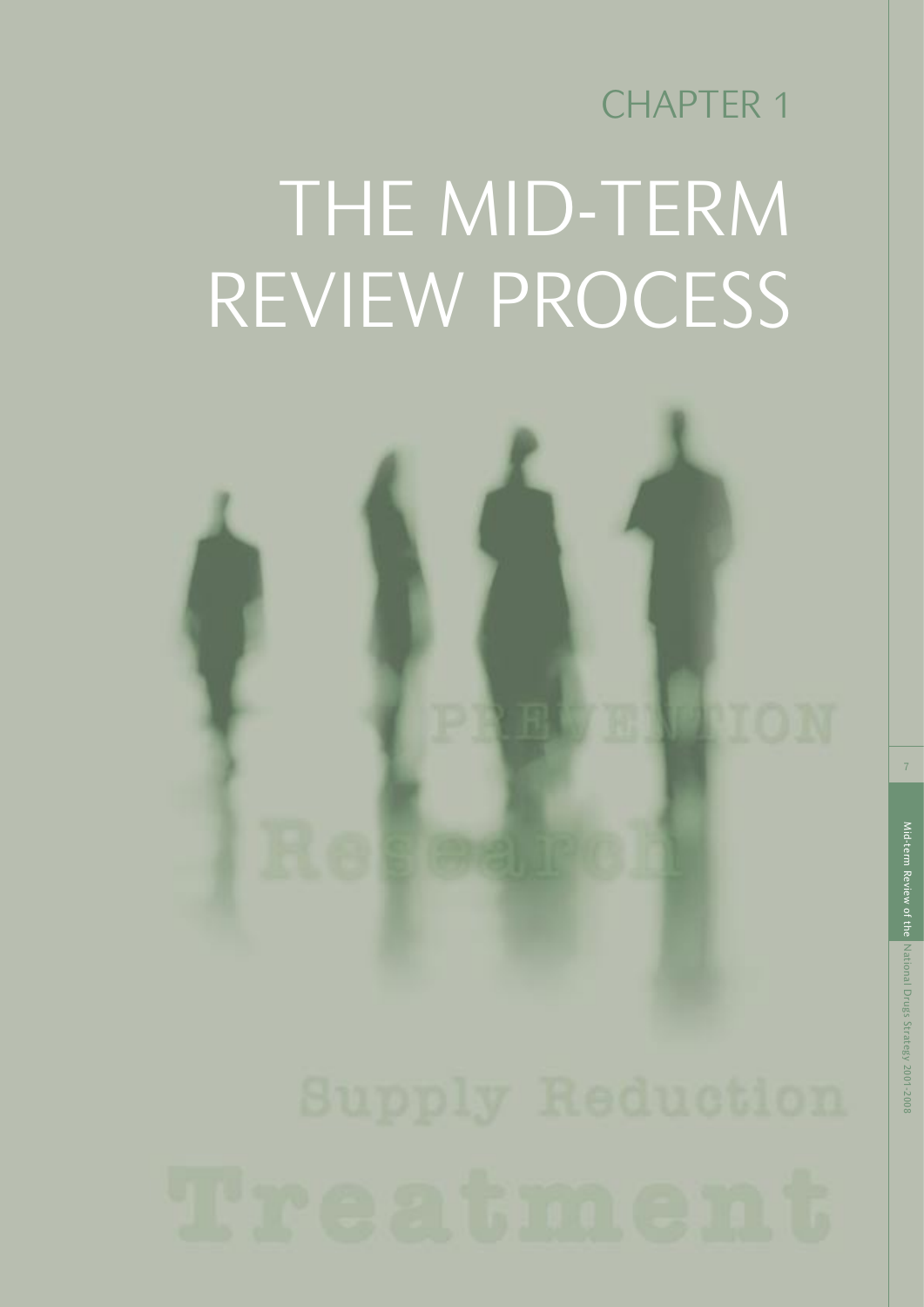## **1** The Mid-term Review Process

**1.1** In April 2004, Mr Noel Ahern, TD, Minister of State with responsibility for the National Drugs Strategy (NDS) established a Steering Group to oversee the mid-term review of the Strategy. The Steering Group – chaired by Ms Kathleen Stack of the Drugs Strategy Unit of the Department of Community, Rural & Gaeltacht Affairs – comprised representatives of a number of Departments, agencies and the community and voluntary sectors involved in implementing the Strategy. PA Consulting Group assisted the Steering Group in its work. Membership of the Steering Group is set out in Appendix 1.

**1.2** The Terms of Reference of the Steering Group were as follows:

- To examine the progress and the impact of the NDS across the four pillars of supply reduction, prevention, treatment and research in the context of the objectives set for it, the 100 actions assigned to be implemented by Departments and Agencies and the cost effectiveness of the various elements;
- To examine the relevance of the objectives and actions in tackling the current nature and extent of drug misuse in Ireland, including emerging trends, and identify any gaps presenting and how they might be addressed;
- To review the operational effectiveness of the structures of the NDS, including co-ordination mechanisms;
- Develop performance indicators and baselines in order to measure the effectiveness of the NDS in the future;
- In light of the foregoing, to consider how the Strategy, including the structures involved in its delivery, should be re-focussed or modified for the remaining period of the Strategy up to 2008; and
- To make recommendations to the Cabinet Committee on Social Inclusion on the basis of the findings.

**1.3** In order to ensure that the review reflected as broad and varied a perspective on the Strategy and its future direction as possible, the Steering Group undertook a wide-ranging and intensive programme of consultation. This programme included (i) written submissions from interested parties, (ii) regional public fora throughout the country, (iii) oral hearings with relevant bodies and interest groups and (iv) consultations with a number of young people from targeted areas.

**1.4** Advertisements were placed in national, provincial and local newspapers in June 2004 seeking written submissions from interested individuals and groups. The Steering Group, also wrote to a number of Government Departments, State Agencies, Local Authorities, Health Boards, County Development Boards, Community Groups, Voluntary Organisations etc. seeking their input into the consultation process. Arising from this, over 120 written submissions were received from a cross-section of statutory, voluntary and community organisations, as well as members of the public. A list of those who made submissions is attached at Appendix 2.

**1.5** Public consultation fora were held in Galway, Limerick, Waterford, Carrick-on-Shannon and Dublin during October 2004. These locations were chosen to ensure a wide geographical spread and to facilitate as many people as possible to participate in the consultation process. The fora were attended by members of the public, TDs, City and County Councillors, representatives of statutory agencies, community and voluntary groups and Regional and Local Drugs Task Force members. Members of the Steering Group and PA Consulting Group also attended.

**1.6** The format of the fora was identical irrespective of location. Minister of State Ahern chaired each forum and a wide-ranging and informative debate on the issue of drug misuse in Ireland, and the effectiveness of the National Drugs Strategy, took place at each of them. Central to each forum were workshops to discuss progress under the four pillars which underpin the Strategy – Supply Reduction, Prevention, Treatment and Research. Workshop participants were asked to give their views on the strengths and weaknesses of the current approach to the Strategy, to identify gaps they felt needed to be addressed and to consider new emerging trends. The deliberations of the workshops were fed back to the full forum and an open discussion held. Conclusions from the fora were considered by the Steering Group and have informed the recommendations of this review, as outlined in later chapters.

**1.7** Twenty-five Government Departments, Agencies, Community Groups and Voluntary Organisations involved in implementing the Strategy made presentations to the Minister of State and the Steering Group on their views on progress to date and their perspectives on what should be the priorities going forward. The outcome of these presentations has also informed the work of the Steering Group. A list of the bodies who made presentations is set out in Appendix 3.

**1.8** The Steering Group sought advice from the National Children's Office on setting up a separate consultation process to capture the views of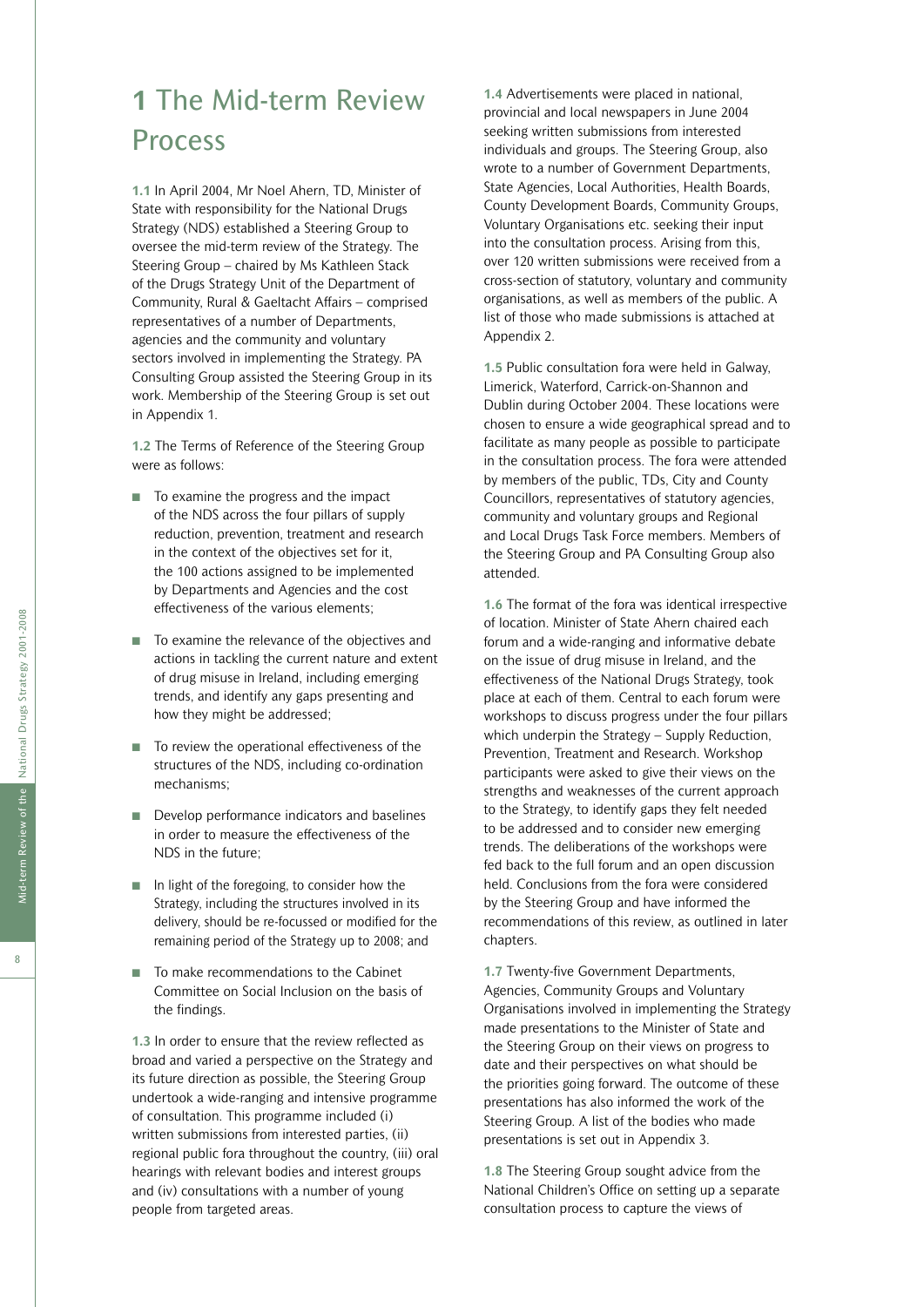young people in vulnerable communities. In all, five consultations were held with these young people ranging in ages from 12 to 20 years. These consultations were for the most part held in the same regional centres as the broader regional consultations (with the exception of Carrickon-Shannon which was replaced by Sligo). The outputs were synthesised and formed part of the deliberations of the Steering Group.

**1.9** The Steering Group was assisted in its work by PA Consulting Group who reviewed the Strategy in terms of progress achieved, impact and emerging trends, gaps in service provision and provided their overall conclusions on the review process. They also reviewed key national and EU data to assess progress and impacts. Their work was supplemented, as necessary, by interviews with key players involved in the Strategy.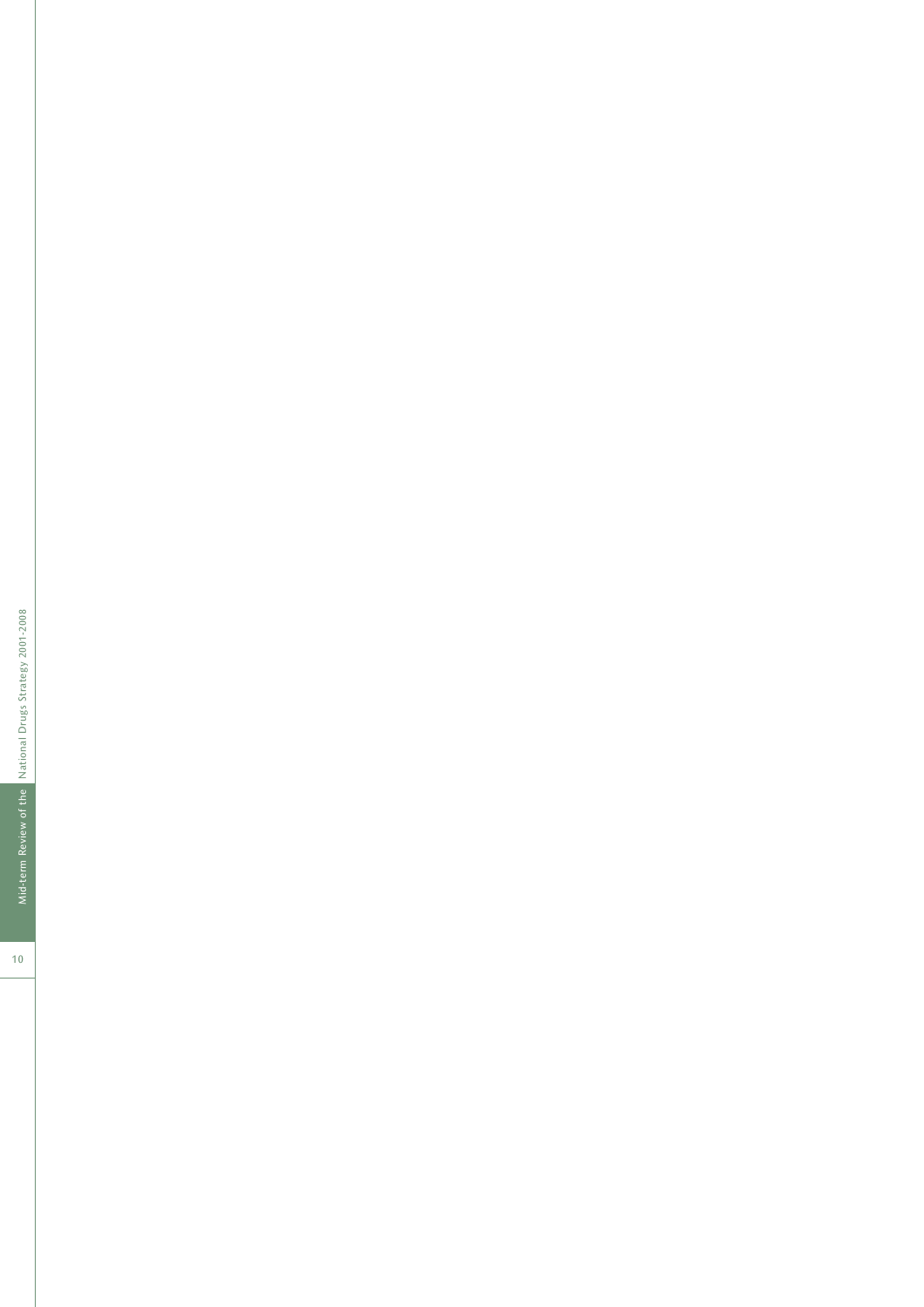## CHAPTER 2

## OVERVIEW OF ISSUES ARISING FROM **CONSULTATION** PROCESS

11

PION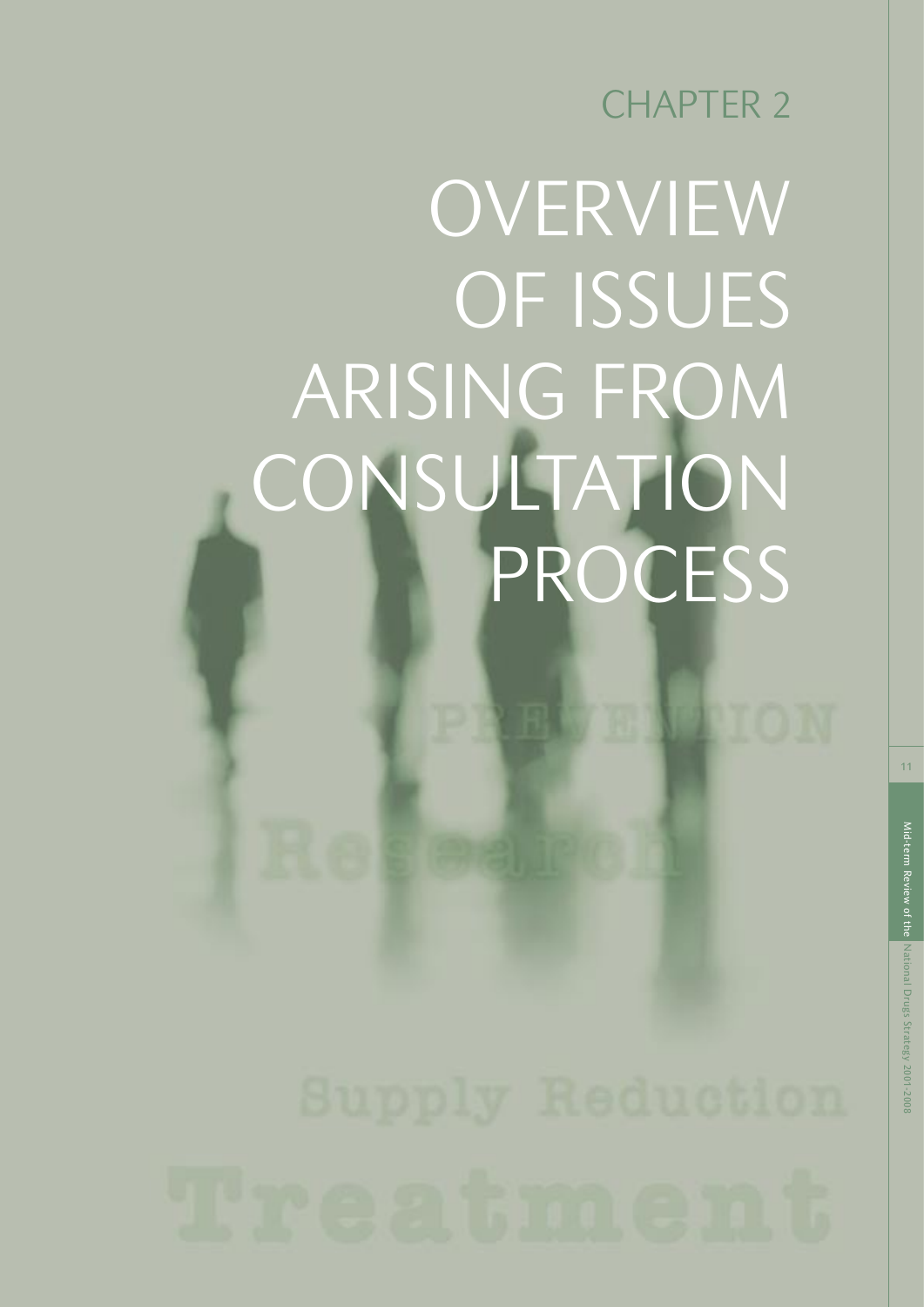## **2** Overview of Issues arising from Consultation Process

**2.1** As was the case with the consultation process leading to the development of the National Drugs Strategy 2001-2008, the extensive public consultation carried out by the Steering Group revealed a mature level of understanding of the nature of the current drug problem and the burden it places on individuals, their families and communities and society generally. All phases of the consultation attracted individuals and groups who were affected by the issue of drug misuse, or had a particular interest or responsibility in tackling the problem. This chapter is a synopsis of the views put forward during the consultation process without comment by the Steering Group on those views. Discussions held throughout the consultation process (including the public fora) were frank and wide-ranging and the main issues which emerged are listed below.

#### SUPPLY REDUCTION

**2.2** There is a public perception that a greater range and volume of drugs are now more freely available within communities, despite increases in the number and volume of seizures by the Gardaí & Customs. Many contributors to the consultation phase saw heroin as a Dublin problem but others saw it as a growing problem in some other parts of the country. However, generally outside Dublin, the main profile of the drugs market is seen to be centred around cannabis, cocaine, ecstasy as well as prescribed and non-prescribed drugs. Cocaine is seen as an increasing problem. Its availability and the mobility with which supply networks can operate is also of concern. Also of rising concern is the illicit market for prescribed drugs, for example, benzodiazepines.

**2.3** The role of community-oriented policing, and engagement with the community in curtailing the influence of drug-related organised crime, was raised throughout the consultations. Community groups, in particular, emphasised throughout the process that communication between communities and the Gardaí needs to improve to facilitate better exchange of information in order to more actively pursue action on tackling drug dealing. Many participants felt that offences with regard to possession were being pursued more readily by the Gardaí than supply offences. It was also felt that charges in relation to the possession of drugs for personal usage had the potential to alienate young people rather than act as a deterrent. There was

a sense that the Gardaí were slow to respond to open dealing and to conduct surveillance of known dealers in communities. While there was recognition of the success that the Gardaí have had in relation to large seizures, there was frustration within local communities that enough is not being done. The lack of progress in developing the Community Policing Fora (CPF) model was also highlighted and is seen as a critical issue in many communities. There was a perceived need for more emphasis on resourcing CPFs in terms of support staff and funding.

**2.4** In relation to Local Drugs Task Force (LDTF) areas, while the Garda Síochána can point to additional resources being assigned to these areas, the perception is that these additional resources have not been highly visible on the ground.

**2.5** The need to strengthen the role of the Criminal Assets Bureau (CAB) to target mediumscale dealers, who target the vulnerable within communities, was also raised. The view was expressed at a number of the sessions that CAB had lost its focus on seizing assets associated with drug dealers and the perception at local level is that it is now more concerned about tax evasion and other types of crime.

**2.6** There was also frustration expressed that some local authorities are not actively implementing antisocial behaviour policies to limit the activities of drug dealers in housing estates.

**2.7** In relation to the judicial system, there was general support for the legislative framework but it was felt that judges should have more support and guidance in relation to sentencing. It was felt that the sentencing regime was inconsistent and guidelines should be drawn up to have a more consistent system and that there should be better communication on the rationale behind particular sentences. It was felt that alternative options to prison sentences should also be examined, particularly in the case of young offenders, and that there is a need for more arrest referral schemes, particularly in LDTF areas.

#### PREVENTION

**2.8** The need to develop preventative measures to target those who are vulnerable, particularly those who are classified as "early school leavers" was raised. There was a perceived need to distinguish between initiatives in the formal school setting and non-school based setting. It was felt that the latter is of particular importance given the numbers who do not complete the school cycle and who represent a specific vulnerable group in the community. While there was support for initiatives like "Walk Tall" and "On My Own Two Feet" as part of the Social Personal Health Education (SPHE) programmes, the view was expressed that it is difficult to see the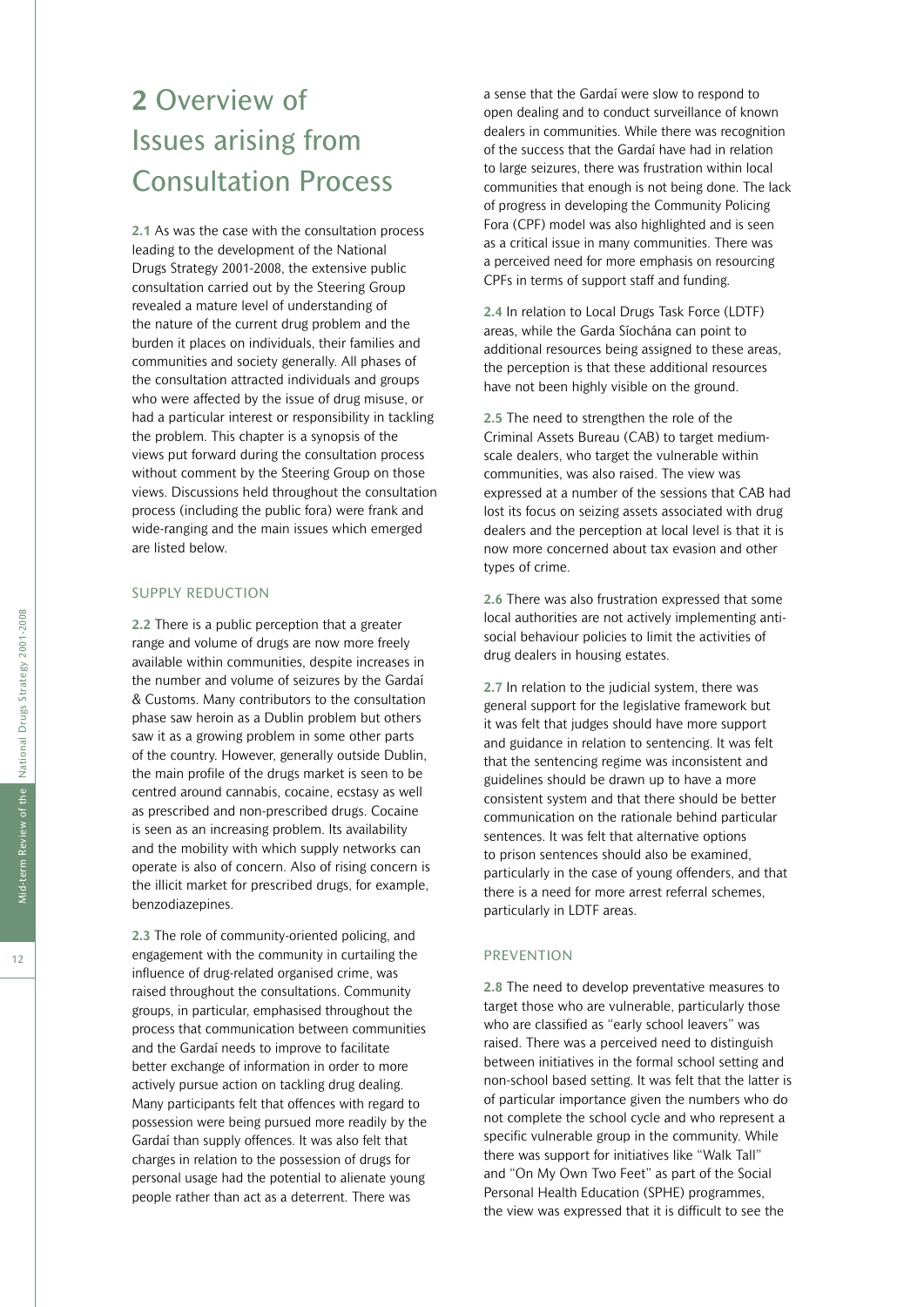impact on the ground. The involvement of parents and the wider community in delivering these programmes was suggested as a way of improving their effectiveness. Lack of consistency and continuity in programme delivery was also a key issue raised in the consultations and is emphasised in any research on this issue.

**2.9** In relation to the requirement on schools to have substance use policies in place, concerns were expressed that there is a gap between what the Department of Education and Science requires and what is happening on the ground. It was felt that the guidelines on preparing policies are very good but the sense was that policies could be disciplinary, rather than supportive, and that some schools are not equipped to intervene appropriately.

**2.10** The Young Peoples Facilities and Services Fund (YPFSF) is seen to be working well in providing facilities and services for young people at risk. It was also seen as useful in linking the various agencies involved in developing preventative programmes. However, the need to link the YPFSF more clearly to the Drugs Strategy was raised. It was felt that projects based in Dublin were in a better position to access funding under the programme. The lack of facilities in areas outside of the YPFSF jurisdiction was a major concern and it was felt that local authorities do not appear to have the capacity to get involved in the planning, funding or management of such facilities. In addition, facilities such as schools and community halls are often not available outside school hours and during school holidays. The client base is often discriminated against due to the social stigma associated with their drug misuse. Where facilities are available, there are management issues about how best to supervise them and what skills are needed to provide support.

**2.11** The consultation process highlighted the perception that attitudes to certain drugs, such as cannabis, are changing with growing levels of "acceptance" across the country. There is also a perception that cocaine is now being viewed with more acceptance in some sections of the population. In addition, it was felt that the advertising of alcohol and tobacco (both of which are seen as gateway substances) contribute to the overall glamourisation of drugs and should be targeted. It was also felt that programmes are needed to educate young people about the dangers of so called "acceptable" drugs.

#### TREATMENT AND REHABILITATION

**2.12** The need for treatment to focus on the person – and not the drug – was emphasised throughout the consultation process. It was felt that people had to "fit" into programmes, rather than services being

delivered to meet individual needs. It was also felt that all addiction services should be needs-led, not just focussed on treatment. Views were expressed that new trends – polydrug use, cocaine, prescribed drugs, alcohol and drugs – require alternative treatment approaches. There is a perceived need for keyworkers to co-ordinate assessment and to work with family members. The timing of intervention is seen as critical and treatment options should be available when individuals are motivated. With regard to service-user charters, the service users themselves felt that they should have been more involved in the process of drafting the charters and that they should be consulted when they are being amended or revised.

**2.13** Access to methadone treatment was seen as an important issue. It was pointed out that methadone treatment is not available in every local area which means that individuals have to travel distances to receive treatment with implications for employment prospects, cost of travel, childcare etc. Attention was drawn to the waiting lists for methadone treatment that exist in some areas. Problems in sourcing GPs and pharmacists for methadone treatment were highlighted in some areas and it was felt that educational programmes should be made available to GPs and pharmacists to de-stigmatise addiction. While methadone maintenance has stabilised many drug misusers, there were concerns about the long-term effects of prolonged methadone use. There is a perceived need for more ancillary services to be made available to those on methadone.

**2.14** The differences in availability and access to treatment and treatment options between different areas of the country were continually highlighted throughout the consultation process. Where a client lives is seen as critical to their ability to access treatment, with misusers in the Eastern area, and in some of our larger cities, faring better than those in the rest of the country. The focus on the medical/ clinical treatment model was not seen as relevant in many regions given the type of problem drug use in those areas (i.e. non prevalence of opiate use in some regions).

**2.15** During the discussions, some key gaps in relation to treatment services were highlighted namely:

- The need for residential/respite facilities and half-way houses;
- Needle exchange programmes (to include mobile and pick-up services) need to be expanded;
- Waiting lists to access services need to be shortened; and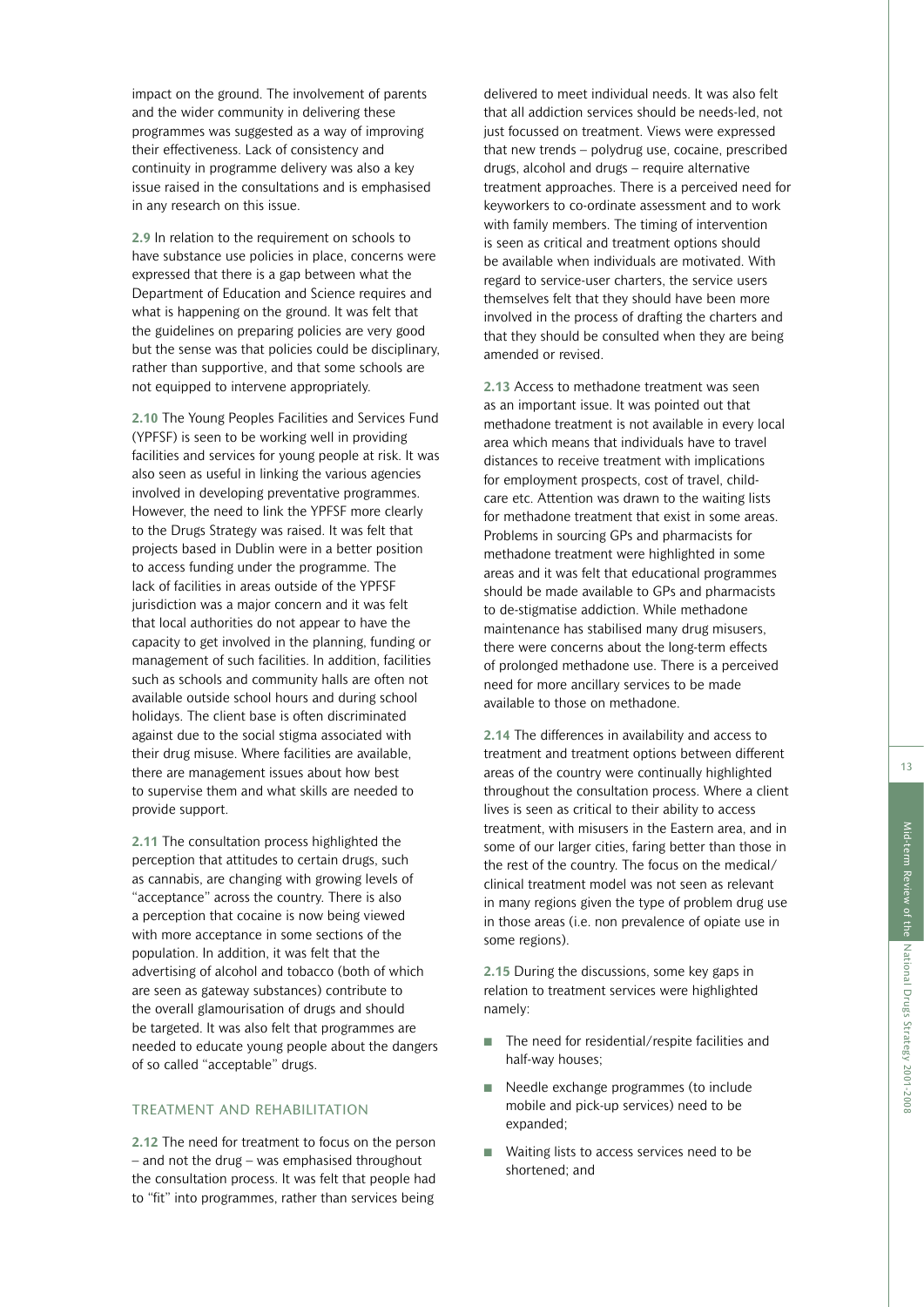■ Access to services outside office hours needs to be expanded.

**2.16** The health risks associated with hepatitis C and HIV and the lack of awareness of those risks were also raised – as was the linked issue of the need for more harm reduction measures generally.

**2.17** In relation to prisons, views were expressed during the public consultation process that those who have a drug problem entering the prison system are in danger of continuing to misuse drugs due to the availability of such substances in some parts of the system. It was felt that the provision of training, counselling and education is essential to ensure that those being released have an increased chance of rehabilitation and pose a reduced risk of reoffending. Concerns were expressed with regard to the potential for the spread of blood-borne illnesses in prison and the difficulties of employing the same range of harm reduction approaches in prison settings as are available in the community. The need for care planning and co-operation between the health and prison services in relation to prisoners on their committal and release, particularly in the case of early release, was highlighted.

**2.18** Rehabilitation is seen as a critical issue and was a recurring theme during the consultations. A rehabilitation element to the overall Strategy is seen as essential in ensuring that drug users are not kept on methadone indefinitely. A clear definition of what rehabilitation is, and an identification of the agencies and groups that should be involved in providing such services, was called for throughout the consultation process. The emphasis throughout was that rehabilitation services need to be tailored to meet the client's needs and to flow seamlessly from treatment, as part of the continuum of care.

**2.19** Aftercare was seen as a key gap in terms of access to employment, sheltered and appropriate housing and relapse prevention and to break the cycle of drug dependence. The special Community Employment (CE) schemes for drug misusers and other FÁS schemes were mentioned in the consultation process as a very important element in the rehabilitation of drug misusers. However, there was a strong message throughout the consultation phase that there is a need for more rehabilitation services focussing on general life skills, as well as vocational opportunities.

#### RESEARCH

**2.20** The research pillar did not feature as strongly as other pillars during the consultation process. However, the consultation process underlined the existence of information gaps within the system on topics such as trends in drug misuse, the operation of the criminal justice system, the operation of SPHE, funding of drug treatment services,

treatments other than methadone etc. It was felt that while much more is now known about the drug problem in Ireland from a national perspective, more local and regionally based research is needed. The need for more clarity and information about the respective roles of the various agencies involved in drugs research – and their interaction with one another – was also raised.

#### FAMILY SUPPORT

**2.21** The need to develop supports and guidance for parents, as well as children at risk, was highlighted. It was felt that parents and other family members are a neglected group who feel frustrated in seeking support for their children/ relatives. Parents and other family members can find it difficult to know where to turn when the domestic situation is chaotic as a result of a drug problem within the family. Further issues arise where the parents are drug misusers themselves and, in many cases, the grandparents or other relatives are faced with the task of raising children without adequate financial and other supports. The positive role families can play across all of the pillars of the Strategy was emphasised. The work and role of families is seen as being in some ways unacknowledged, while at the same time being an untapped resource. In discussing the role of families, it was felt that it must be noted that the family needs to be recognised as a support and resource, as well as having their support needs addressed.

#### ALCOHOL

**2.22** The issue of alcohol was raised as a particular challenge – both as the preferred "drug of choice" for many and also because of its possible role as a "gateway" substance to other drugs. Linked to this is the question of having a combined drugs and alcohol strategy which was a recurring theme throughout the consultations, particularly in areas outside of Dublin.

#### STRUCTURES

**2.23** The partnership approach to tackling drug misuse, which is seen as a unique feature of all of the levels of implementation of the National Drugs Strategy, was viewed very positively by participants in the consultation process. It was felt that the structures in place gave those working on the ground direct access to the decision-makers through the Cabinet Committee on Social Inclusion. However, a number of participants pointed out that the portfolio of the Minister of State with responsibility for the Drugs Strategy had been widened to encompass housing issues and this is seen as a signal of the declining importance of the drugs issue at national level.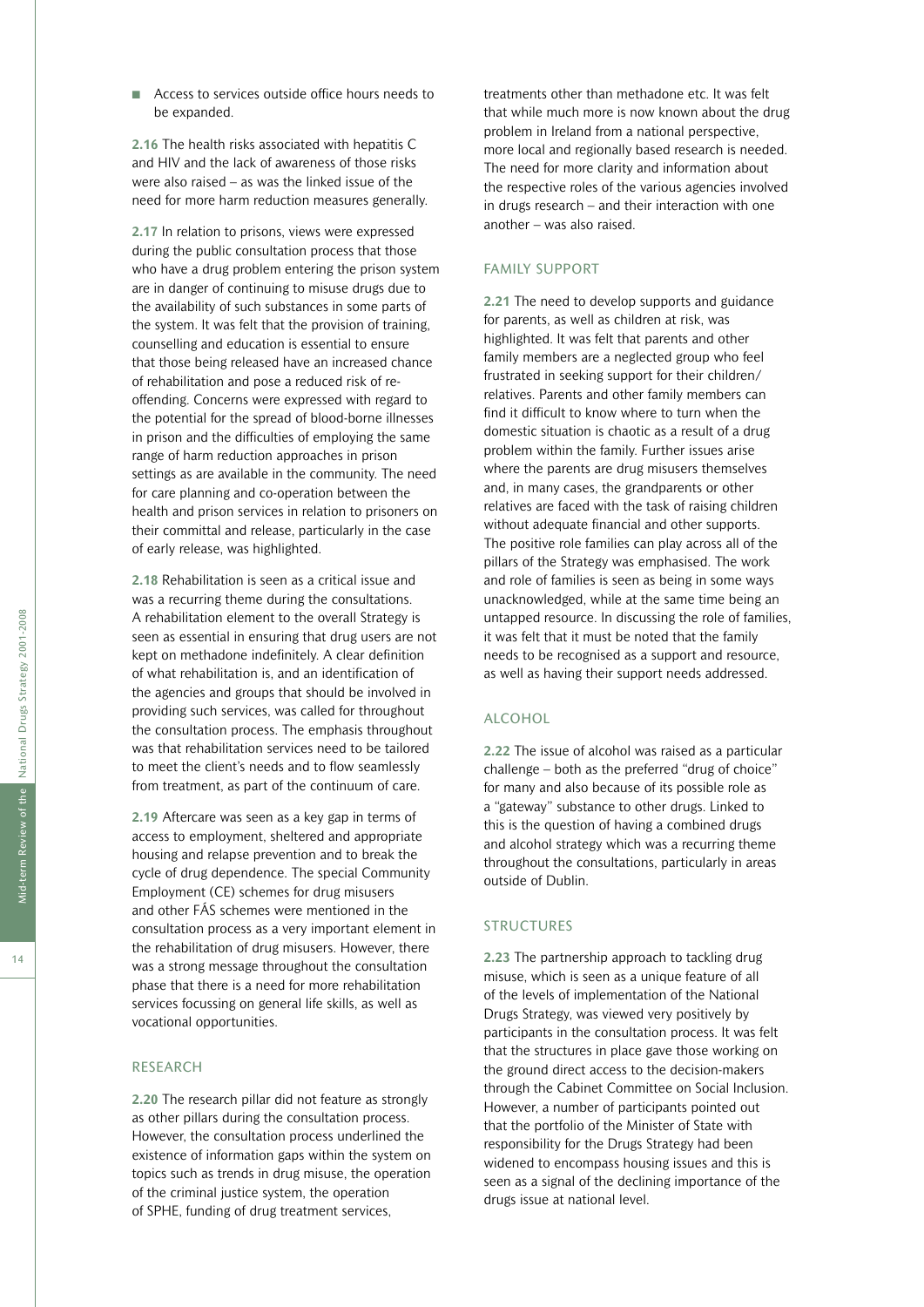**2.24** There was a perception that the roles of groups such as the Inter-Departmental Group on Drugs, the National Drugs Strategy Team, and the Drugs Strategy Unit of the Department of Community, Rural & Gaeltacht Affairs have become blurred over the years and that there is a need for more clarity around this issue. An increase in the number of community and voluntary representatives on the National Drugs Strategy Team was also called for. It was also felt that representatives of statutory agencies sitting at national and local fora should be well informed of their roles and have a clear understanding of what they should be adding to the process.

**2.25** The issue of funding for drugs services was also raised throughout the process. It was felt that funding should be allocated on a multi-annual basis with arrangements made for staff pay increases so that they do not negatively impact on programme costs.

**2.26** There was a sense that national agencies are not sufficiently linked up in terms of planning. There were strong arguments put by some participants that key implementing agencies should be "challenging themselves" more in terms of what they're actually doing to implement the Strategy.

**2.27** There was a sense of frustration in relation to the pace of development of the Regional Drugs Task Forces (RDTFs). The RDTFs are at different stages in mapping services, identifying priorities and developing plans. The need for the RDTFs to have full- time co-ordinators was repeatedly raised. Varying views were expressed about the independence of the co-ordinators with some participants strongly of the view that the coordinators should be employees of the Health Services, with others strongly of the view that they should not. Community groups in some regions reported finding it difficult to engage with the RDTFs and there were questions about the commitment of statutory agencies in others.

**2.28** Equally there was a sense of frustration about the resourcing of the LDTFs and what was seen as the slowness in the implementation of the recommendations of the Burtenshaw<sup>2</sup> report in relation to additional staffing.

**2.29** It was felt that the Strategy has worked well in terms of promoting inter-agency co-operation but is not reaching its full potential due to a lack of, or delay in, the implementation of some of its key actions. Interaction between services on the ground is perceived as working better but it still falls short of a streamlined, timely continuum of care. People are still seen to be slipping through the net. Where strong community-based projects are in place, it is felt that brokering and mediation for individuals appears to be less of a problem.

2 *Review of the Local Drugs Task Forces,* Rita Burtenshaw, MSc, July 2002. The National Drugs Strategy Team used this Report as the basis of a detailed review of LDTFs completed in December 2002.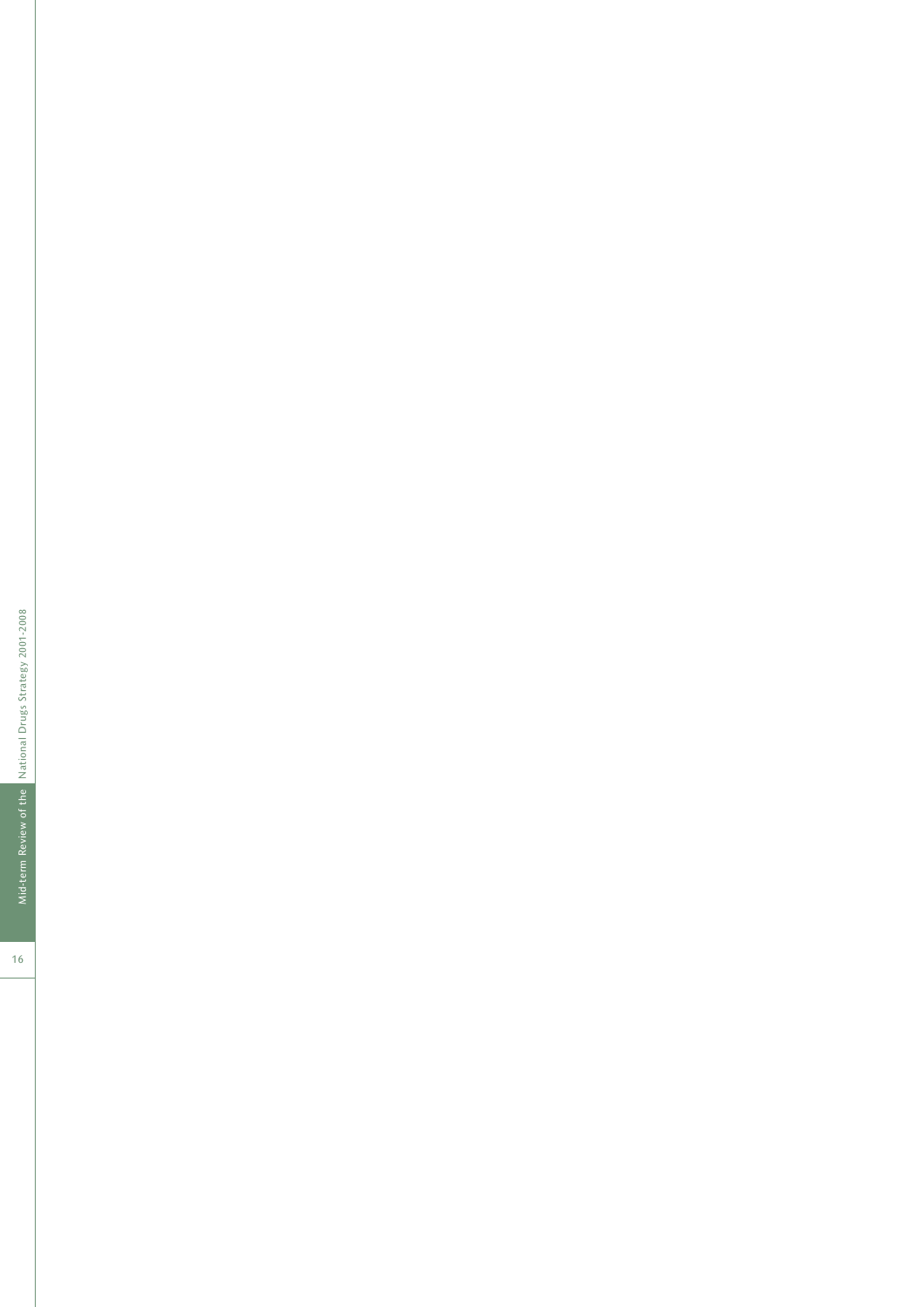## CHAPTER 3 SUPPLY REDUCTION

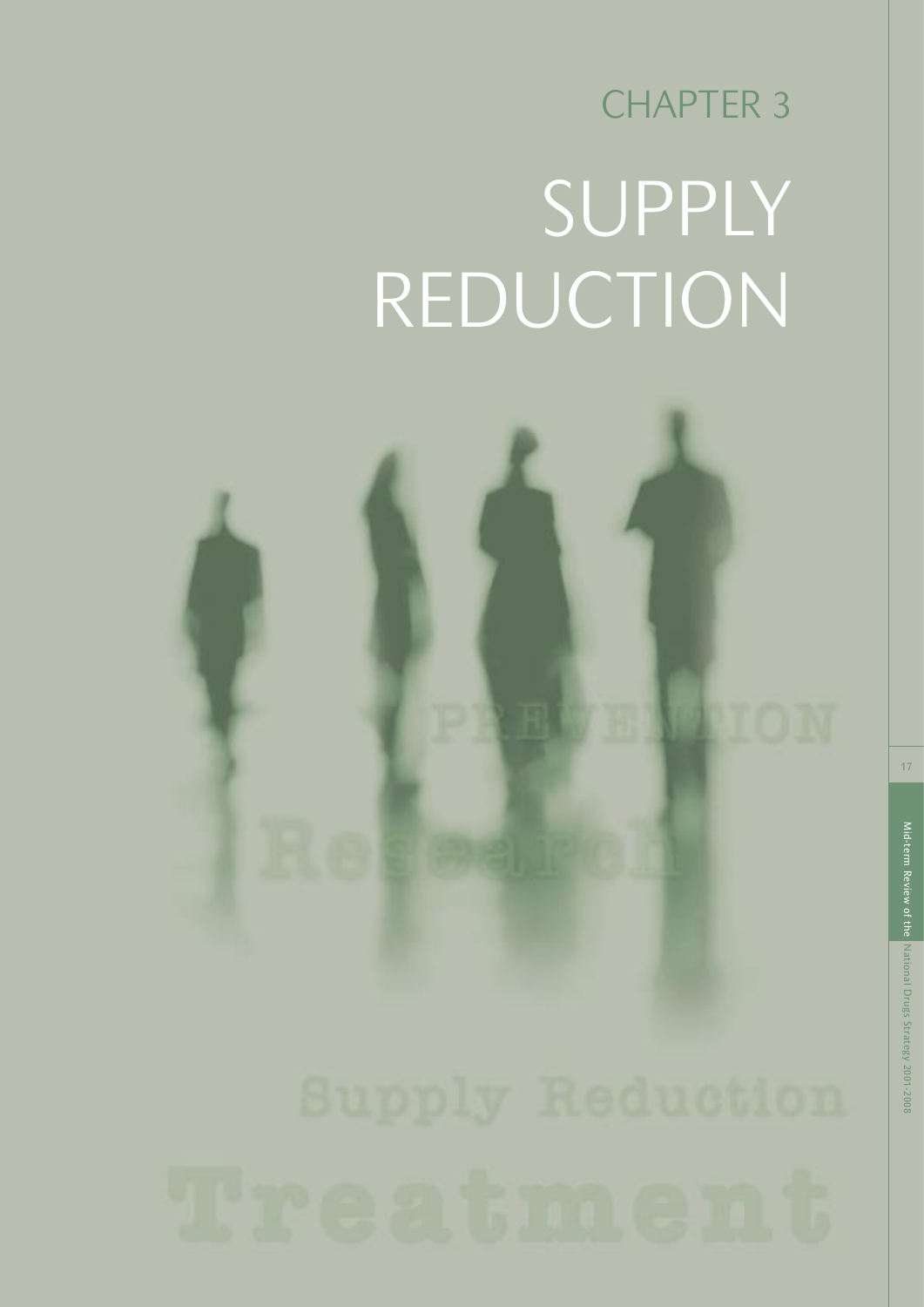### **3** Supply Reduction

**3.1** Of the 100 actions in the NDS, 21 are directed towards the supply reduction pillar (see pages 22-23 for details). The Steering Group reviewed progress in relation to the various actions and found that many of them have advanced considerably since 2001. In the case of 11 of the actions, they are either completed or are ongoing tasks over the lifetime of the Strategy *(shown in green)*. In the case of a further 9 actions, while some progress has been made, further work is necessary or underway in order to complete the implementation of the actions *(shown in yellow).* The final action requires much more progress *(shown in blue)*. The principal agencies involved in implementing actions under the supply reduction pillar are the Department of Justice, Equality & Law Reform, together with the Garda Síochána; the Revenue Commissioners, in particular Customs and Excise Service; the Courts Service; the Prison Service; the Probation and Welfare Service; the Department of Environment, Heritage & Local Government together with the Local Authorities; the LDTFs and the community and voluntary sectors.

**3.2** A robust **legislative framework** *(action 6)* is in place and is continually reviewed to ensure that it can be adapted to meet emerging trends. The principal piece of legislation underpinning the prevention of the misuse of dangerous or otherwise harmful drugs is the Misuse of Drugs Act 1977. Other legislation currently in place includes:

- Customs Consolidation Act 1876:
- Customs and Excise (Miscellaneous Provisions) Act 1988;
- The Criminal Justice Act 1994;
- The Criminal Justice (Drug Trafficking) Act 1996;
- The Criminal Assets Bureau Act 1996;
- The Proceeds of Crime Acts 1996 to 2005;
- The Licensing (Combating Drug Abuse) Act 1997; and
- The Criminal Justice Act 1999.

All of these legislative instruments are used on an ongoing basis by the Garda Síochána to combat national and international drug trafficking.

**3.3** As part of its ongoing review of legislation, the Minister of Justice, Equality & Law Reform has tabled two new significant draft pieces of legislation – the Criminal Justice Bill 2004 and the Garda Síochána Bill 2004. A proposed amendment to the Criminal Justice Bill will, among other things, make it an offence to participate in or contribute to the

activities of a criminal organisation. Included in the draft provisions of the Garda Síochána Bill are mechanisms for enhanced co-operation between the Gardaí and Local Authorities through the establishment of Joint Policing Committees (JPCs) to address local policing and other issues which come within the responsibility of Local Authorities. This includes the question of drug supply matters in local areas. The Steering Group emphasises, however, that having a robust legislative framework is not sufficient in itself to guarantee success – how it is implemented is critical. The Steering Group notes that local community and voluntary sector involvement is a key issue in this regard and that this is reflected in the provisions of the Garda Síochána Bill through local involvement at both the levels of the JPC and local community fora. The Group also notes that the Bill specifically provides that the JPC's function is to serve as a forum for consultations, discussions and recommendations on matters affecting the policing of the local authority's administrative area, and in particular, to keep under review the levels and patterns of crime, disorder and anti-social behaviour in that area (including the patterns and levels of misuse of drugs). Whilst policing issues may change in a community, the Steering Group feels that the JPCs should give priority to drug problems and related crime.

**3.4** The Steering Group is aware of the calls from around the country to establish **Community Policing Fora** *(action 11)* outside of the areas in which they have been piloted. The principle of and need for effective mechanisms of engaging with communities is agreed both by the Garda Síochána and local communities. As outlined above, the Department of Justice, Equality & Law Reform is currently developing a legal framework through the Garda Síochána Bill to facilitate the development of formal and inclusive partnership arrangements on policing issues between the Gardaí and local communities. Models of community participation in policing have already been developed, however, through the CPFs. Progress in extending CPFs beyond the current areas is slow and emerged as an important concern during the consultation process, particularly for LDTFs and other areas experiencing problems of drug misuse. While there are many understandings of CPFs, the model as it operates in the Store Street Garda District<sup>3</sup> (north inner city area of Dublin) is generally seen as the preferred model of co-operation. However, this type of CPF is resource intensive – in terms of finance, personnel and other resources. The Steering Group feels that the challenge now is to urgently explore how CPF arrangements can be extended to other areas of the country, bearing in mind the developments in the Garda Síochána Bill and resource implications. The Steering Group is concerned that the new legislation should not delay the roll-out of CPF arrangements and believes that *action 11* should be re-prioritised.

This model involves the appointment of a full time co-ordinator who is not a member of the Gardaí but rather a representative of the community and the assignment of a Garda Officer on a full-time basis to work with the Forum.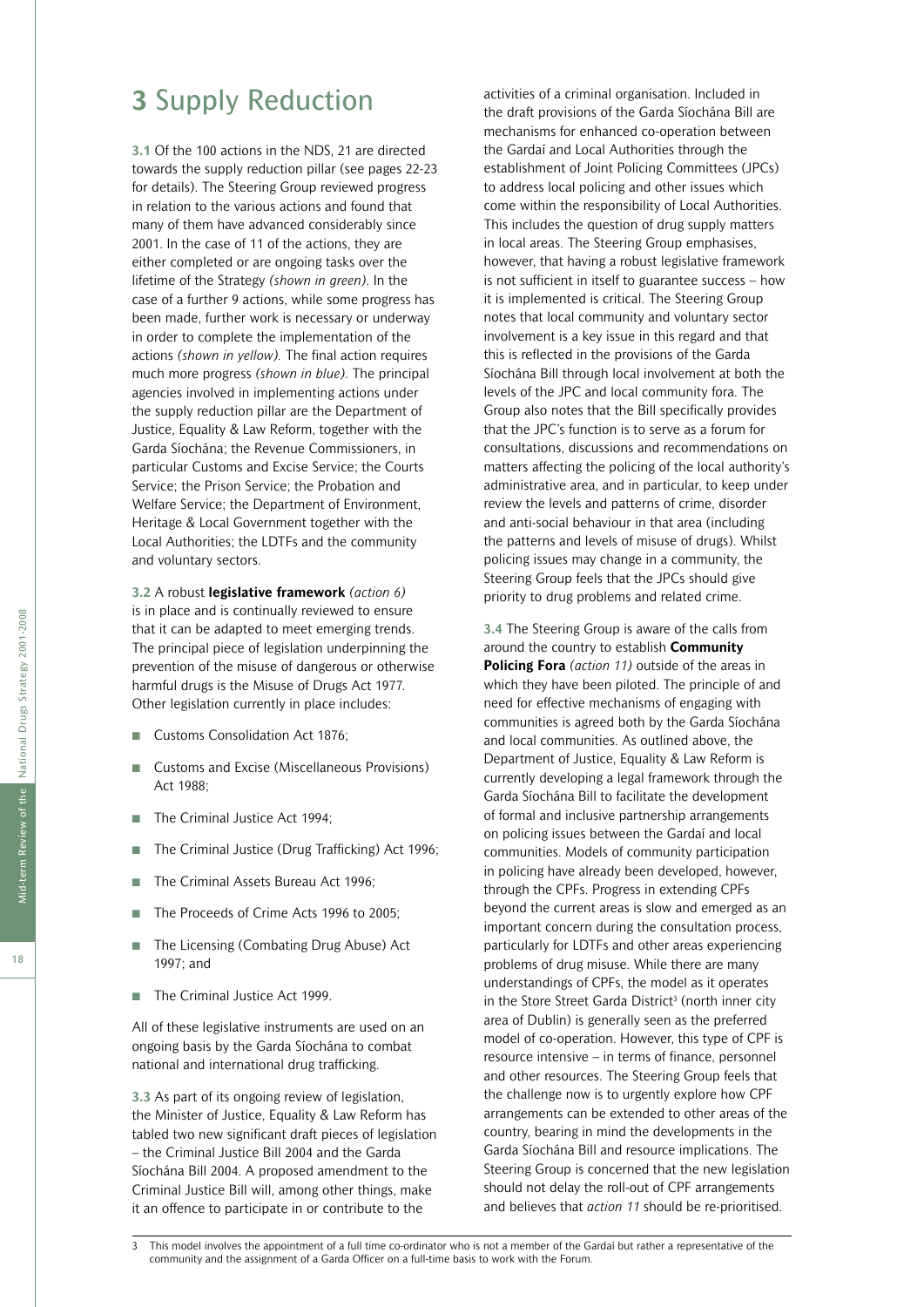**3.5** The Steering Group found that there were strong perceptions among the public around the operation of the **criminal justice system** and **enforcement practice**. These perceptions include low use of mandatory sentencing provisions, uneven enforcement and sentencing across geographic areas and a disproportionate focus on possession rather than supply of drugs<sup>4</sup>. These perceptions could potentially dilute public confidence in the deterrent value of the criminal justice system. In the circumstances, this will require the further development of robust information frameworks on the operation of the criminal justice system and wide dissemination of statistical information. Developments such as PULSE (Police Using Leading Systems Effectively) and the District Court Criminal Case Tracking System (CCTS) will lead to improvements in this area. The Steering Group notes that there have been significant developments in Information Technology in various areas of the criminal justice system which will facilitate progress in the establishment of a framework to monitor arrests, prosecutions and sentencing *(action 4)*. However, there are still data gaps, particularly at inter-agency level, and the Steering Group believes there is a need now to focus on greater connectivity between systems and data. An internal working group in the Department of Justice, Equality & Law Reform is currently developing a framework as required by *action 4* and the Steering Group considers that it should make recommendations as to how data should be disseminated once the framework is up and running with a view to making the data as widely available as possible.

**3.6** The NDS includes actions on two specific aspects of the operation of the criminal justice system – monitoring the efficacy of the existing **arrest referral** schemes and their expansion, as appropriate *(action 13),* and the extension of the **Drug Court** model *(action 20)* to other LDTF areas, if it is positively evaluated. The Steering Group is aware that pilot arrest referral procedures have been put in place in Cork, Dún Laoghaire and Ballymun. In addition, a further pilot arrest referral scheme for juvenile offenders is in operation in the North Inner City LDTF area in Dublin. This has coincided with a recently completed research study of arrest referral schemes commissioned by the Task Force and funded by the Department of Justice, Equality & Law Reform. With regards to the pilot Drug Court, the Steering Group notes that following an evaluation of the model, it has been extended to the entire Dublin 7 area. This initial evaluation concluded that the original catchment area of the Court was too small to allow for a conclusive evaluation and so recommended that its area be extended. A further evaluation of the extended Drug Court will be carried out after which an informed decision can be taken in relation to its further expansion. The Steering Group is of the opinion that, subject to positive evaluations, both of these actions should be progressed past pilot stage, as a matter of urgency, and a decision made to extend the models to other areas or to put other approaches in place.

**3.7** The Steering Group believes that the midterm review has revealed a need to engage with the **Judicial Studies Institute on drug-related issues**. The Group is conscious that the judiciary is completely autonomous and independent and must remain so but it believes that the provision of guidance or training for judges on drug-related issues should be explored with the Institute. The Steering Group is aware that the Institute has included the topic of drug misuse in conferences, seminars and publications but feels that there is scope for further co-operation going forward.

**3.8** The Steering Group notes the work currently underway to advance *action 19* which calls for early intervention to combat drug misuse among young people coming to Garda attention. A committee to advance this issue, which is chaired by the Department of Health & Children, has met on six occasions since June 2004. To date, the committee has consulted with service providers and gathered information and statistics from the Garda Síochána in order to identify the number, nature and contributory factors of incidences coming to Garda attention. The report of the Under 18s Working Group<sup>5</sup> is also of considerable relevance to the work of this committee. The Steering Group understands that the committee will draw up recommendations for an appropriate referral framework for these young people and believes that these recommendations should be implemented as a matter of priority.

**3.9** Three of the actions included in the NDS are aimed at strengthening dedicated drugs law enforcement arrangements through **increasing resources in the LDTF areas** *(action 7),* establishing a **co-ordinating framework for drugs policy** in each Garda District *(action 8),* and making **additional resources available to drug units** *(action 10)*. The Gardaí have established Divisional Drug Units in virtually all divisions. In addition, a framework document on Divisional Drug Policing Plans has been prepared and liaison with communities on drug related matters will be an important part of the process. The Garda Síochána state that 134 additional Gardaí have been allocated to LDTF areas between January 2001 and July 2004. However, there is a perception that these additional resources have not impacted on the ground in relation to the drugs issue and that increased resources are needed. The Steering Group

The Garda Síochána point out that in all jurisdictions with equivalent legislation, there are naturally more charges for possession than supply.

<sup>5</sup> The Under 18s Working Group was established in October 2001 to develop a protocol for the treatment of persons under 18 years of age presenting with serious drug problems. The Group was chaired by the Department of Health and Children and comprised a broad range of statutory and non-statutory service providers and community representatives. The Group's Report will be published in mid 2005.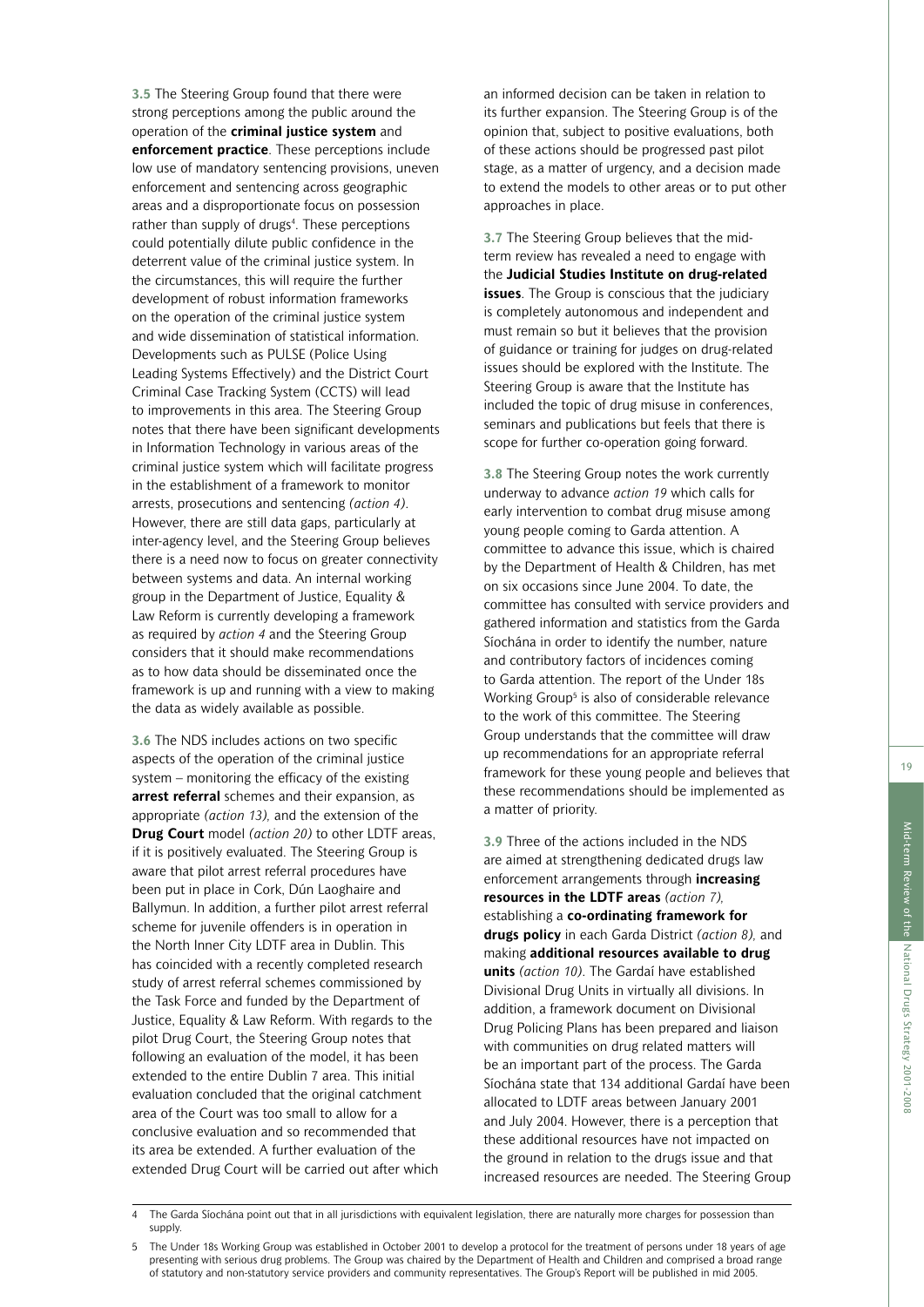notes that the Government has decided to increase overall Garda numbers from 12,000 to 14,000. In this regard, the Minister for Justice, Equality & Law Reform has stated that these additional resources will be targeted at the areas of greatest need, as is envisaged in the Programme for Government. Areas with a significant drug problem are a particular priority identified in the Programme. In keeping with this, the Steering Group believes that LDTF areas and other areas where a significant drug problem exists should be prioritised when allocating these additional resources.

**3.10** A key strand of the NDS is to disrupt the activities of **drug dealers** and the Steering Group notes the many successes of the Garda Síochána and Customs and Excise over the period of the Strategy to date. However, the Group believes that the operations of middle-ranking suppliers and dealers need to be targeted further. The Steering Group is aware that the issue of strengthening mandatory sentencing provisions is being examined in the Department of Justice, Equality & Law Reform. However, the Group believes that the focus of such initiatives should be on those who profit from the supply of drugs and that, within the system, cognisance should be taken of those who act as 'mules' for other reasons such as funding their own habits or poor economic circumstances. The Steering Group suggests that this should be one of the issues to be addressed by the framework of co-operation with the Judicial Studies Institute proposed in the recommendations below.

**3.11** The Steering Group believes that in conjunction with treatment, curbing the supply of illicit substances in prisons should be a goal of the Strategy. The Prison Service has taken a number of initiatives to achieve this over recent years such as netting over yards, new 'pre-agreed visitor' visiting arrangements and enhanced CCTV. The Group recommends that these efforts be continued.

**3.12** The Steering Group notes the progress achieved under *actions 14 to 18* by the Customs and Excise Service (C&E) and the Garda Síochána. The Memorandum of Understanding and Working Protocol between the Gardaí and C&E provides the framework for this co-operation. C&E, in turn, has over 40 Memoranda of Understanding with companies in the international travel and trade business sectors. The Gardaí and C&E also operate confidential drug watch programmes. C&E now has nine drug detector dog teams deployed at the main ports and airports and are putting in place a mobile container x-ray scanner, which will be used for detecting all contraband, including illicit drugs in commercial containerised traffic. In addition to improved liaison at national level, both the Gardaí and the C&E are actively participating in EU and other international fora.

**3.13** The Steering Group notes the success of the **Criminal Assets Bureau** (CAB) in targeting the assets of drug dealers since its establishment in 1996. The Group believes, however, that the Bureau, in pursuance of *action 9* of the Strategy, should ensure that the assets of middle-ranking criminals are targeted on an ongoing basis. The Group acknowledges that this will require international co-operation to prevent drug traffickers from successfully moving assets abroad. The Group is also of the opinion that consideration should be given to using the monies made from drug-related crimes which are seized by CAB to fund drugs projects in the affected communities. The Steering Group is aware of the legislative and administrative difficulties which may arise in this regard but consider that the issue should be explored further as it would represent an important symbolic gesture to those communities most affected.

**3.14** Due to the illegal nature of drug use, it is quite common for drug users to come to the attention of the Gardaí. Over the course of their drug-taking many drug users will receive criminal convictions and, subsequently, a criminal record. While being arrested can often precipitate drug users engaging in drug treatment, at the post-treatment level, a criminal conviction can prove a serious impediment to rehabilitation. A criminal conviction can pose a significant drawback in terms of employment, training and travel and makes successful reintegration into mainstream society more difficult. The Steering Group is of the view that, as an aid to rehabilitation, consideration should be given to the development of **Rehabilitation of Offenders legislation**, similar to that which operates in other countries. This would allow for certain categories of criminal convictions to effectively become "spent" after a specified period of time. In this context, the Group has noted the references to this issue in the National Economic and Social Forum's Report on the Re-integration of Prisoners (Forum Report No. 22) which was published in 2002. The Group recognises the complexities involved in this matter, not least the administrative and legal issues that it raises, which should not be underestimated.

**3.15** The Steering Group believes that data collection and the provision of timely information will support the ongoing and future review and evaluation of the actions under this pillar. The Steering Group notes that the National Advisory Committee on Drugs (NACD)<sup>6</sup> has prioritised drugs and crime in its new work programme which will further contribute to evidence based policy-making.

#### KEY ISSUES EMERGING

**3.16** As outlined at the beginning of this chapter, progress has been made across the 21 actions in

The National Advisory Committee on Drugs (NACD) was established in 2000 and advises the Government in relation to the prevalence, prevention, treatment and consequences of problem drug use in Ireland based on its analysis of research and information available to it. In 2004, the Government extended its mandate to 2008 and its new work plan will include research on drugs and crime and rehabilitation.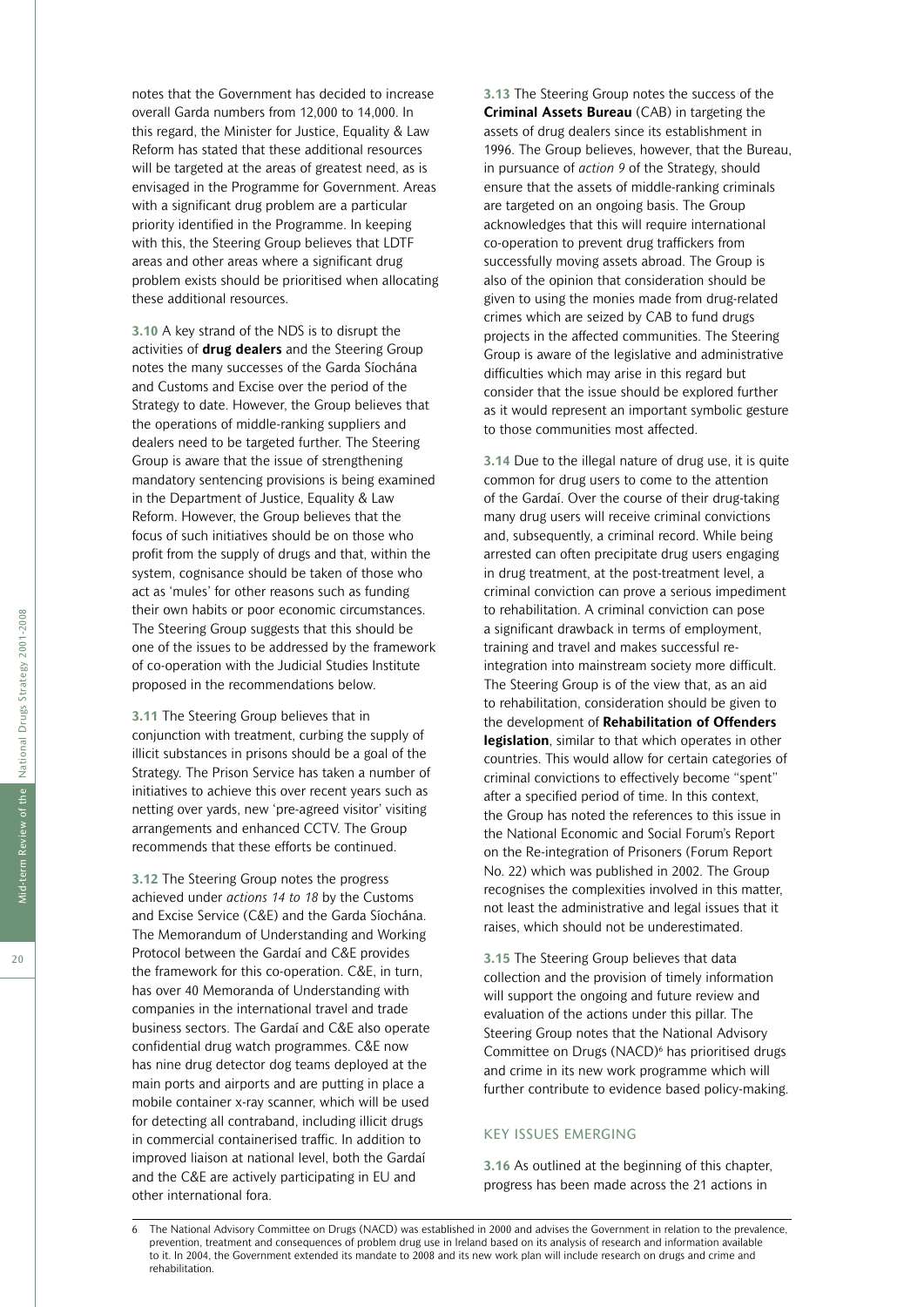the supply pillar. However, the Steering Group has identified *three key issues* which will need to be addressed over the remaining lifetime of the Strategy up to 2008. The Group believes that this can be done in the case of two of the issues through replacing or amending *existing* actions in the Strategy and in the case of the remaining issue through the development of a *new* action:

**1. ISSUE: Garda resources in LDTF areas** – there is a perception that the additional resources allocated to LDTF areas have not impacted on the ground in relation to the drugs issue. LDTF areas and areas where a significant drug problem exists should be prioritised when decisions are being made regarding the deployment of the additional Gardaí that are to be recruited.

#### **Recommendation of Steering Group:**

■ The level of Garda resources in LDTF areas should be increased and the additional resources should be assigned to community policing and the prevention of drug dealing *(Action 7 replaced).*

 **Department/Agency responsible:** An Garda Síochána

**2. ISSUE: Expansion of Community Policing Fora** – Community Policing Fora are being piloted in a number of areas but progress in implementing them beyond the current areas is slow and is a particular concern, particularly in LDTF areas.

#### **Recommendation of Steering Group:**

■ Taking into account the provisions of the Garda Síochána Bill 2004, Community Policing Fora (CPF) should be extended to all LDTF areas and to other areas experiencing problems of drug misuse *(Action 11 replaced).*

 **Department/Agency responsible:** An Garda Síochána

**3. ISSUE: Specialist training for judiciary on drug related issues** – while recognising that the judiciary is completely autonomous and independent, it is believed that the provision of guidance or training for judges on drug-related issues should be explored with the Judicial Studies Institute.

#### **Recommendation of Steering Group:**

■ A framework of co-operation with the Judicial Studies Institute on the provision of specialist training on drug-related issues to members of the Judiciary should be developed by January 2007 *(New Action).*

 **Department/Agency responsible:** Courts Service

#### KEY PERFORMANCE INDICATORS

**3.17** As outlined in the introduction, the Steering Group has also examined the question of key performance indicators (KPIs) in relation to the various pillars. These indicators replace the existing KPIs and concentrate on available data and, where not specified, refer to the period up to the end of 2008 (i.e. the end of the NDS).

In the case of the supply reduction pillar, the Steering Group proposes the following KPIs:

- Volume of drugs seized increased by 50% based on 2000 figures;
- Number of seizures increased by 20% based on 2004 figures; and
- Number of supply detections increased by 20% by end 2008 based on 2004 figures.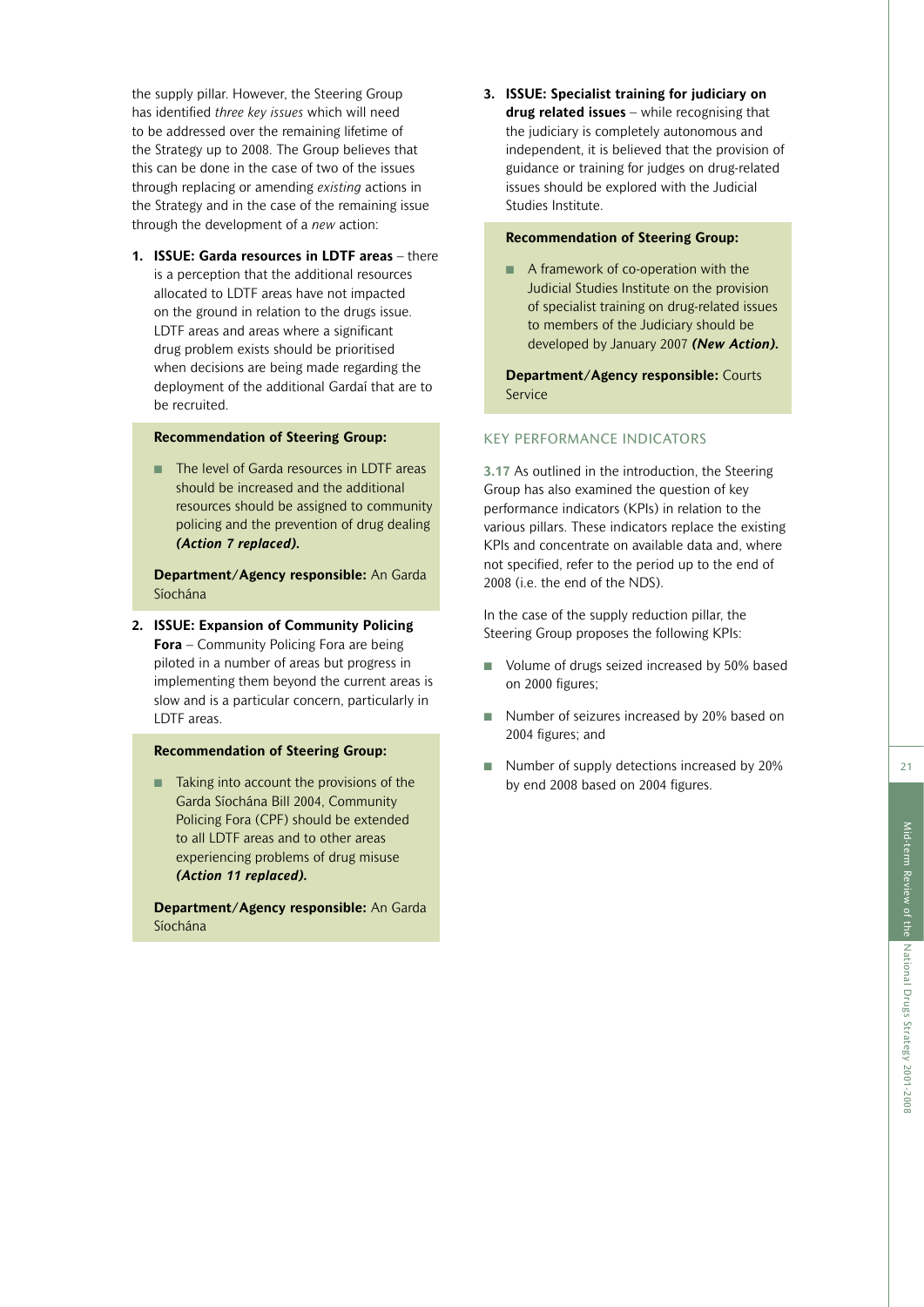| PROGRESS ON ACTIONS OF THE SUPPLY REDUCTION PILLAR |                                                            |                                                                                                                                                                                                                                                                                                                                                                                 |                                        |
|----------------------------------------------------|------------------------------------------------------------|---------------------------------------------------------------------------------------------------------------------------------------------------------------------------------------------------------------------------------------------------------------------------------------------------------------------------------------------------------------------------------|----------------------------------------|
| No.                                                | Agency                                                     | <b>Action</b>                                                                                                                                                                                                                                                                                                                                                                   | <b>Progress</b>                        |
| $\overline{4}$                                     | D/JELR                                                     | To oversee the establishment of a framework to monitor<br>numbers of successful prosecutions, arrests and the nature<br>of sentences passed.                                                                                                                                                                                                                                    | Progress made/more<br>work underway    |
| $\overline{5}$                                     | D/JELR                                                     | To establish, in consultation with the Gardai and the<br>community sector, best practice guidelines and approaches<br>for community involvement in supply control activities with<br>law enforcement agencies.                                                                                                                                                                  | Progress made/more<br>work underway    |
| $\boldsymbol{6}$                                   | D/JELR                                                     | To review the ongoing effectiveness of crime legislation, in<br>tackling drug-related activity.                                                                                                                                                                                                                                                                                 | Completed or<br><b>Ongoing Task</b>    |
| $\overline{7}$                                     | Garda<br>Síochána                                          | To increase the level of Garda resources in LDTF areas<br>by end 2001 and build on lessons emanating from the<br>Community Policing Forum (CPF) model.                                                                                                                                                                                                                          | Progress made/more<br>work underway    |
| $\, 8$                                             | Garda<br>Síochána                                          | To establish a co-ordinating framework for drugs policy<br>in each Garda District, to liaise with the community on<br>drug-related matters and act as a source of information for<br>parents and members of the public. Each Garda District and<br>Sub-District be required to produce a Drug Policing Plan to<br>include multi-agency participation in targeting drug dealers. | Progress made/more<br>work underway    |
| 9                                                  | Garda<br>Síochána                                          | To target the assets of middle-ranking criminals involved in<br>drug dealing.                                                                                                                                                                                                                                                                                                   | Progress made/more<br>work underway    |
| 10                                                 | Garda<br>Síochána                                          | To continue to target dealers at local level by making<br>additional resources available to existing drugs units and for<br>the establishment of similar units in areas where they do<br>not currently exist.                                                                                                                                                                   | Progress made/more<br>work underway    |
| 11                                                 | Garda<br>Síochána                                          | To extend the Community Policing Fora (CPF) initiative to<br>all LDTF areas, if the evaluation of the pilot proves positive.<br>The proposed RDTFs should be consulted in assessing<br>whether CPFs should be in regional areas of particular<br>need. Where CPFs do not exist, CPF methods should be<br>adopted for best practice for mainstream policing policy.              | Considerably more<br>progress required |
| 12                                                 | Garda<br>Síochána                                          | To ensure that operations similar to Dóchas, Nightcap and<br>Cleanstreet are implemented in urban centres throughout<br>Ireland, where drug dealing is ongoing.                                                                                                                                                                                                                 | Completed or<br><b>Ongoing Task</b>    |
| 13                                                 | Garda<br>Síochána                                          | To monitor the efficacy of the existing arrest referral<br>schemes and expand them, as appropriate.                                                                                                                                                                                                                                                                             | Progress made/more<br>work underway    |
| 14                                                 | Garda<br>Síochána<br><b>Customs &amp;</b><br><b>Excise</b> | To continue to work more closely together in accordance<br>with the principles of their Memorandum of Understanding.<br>They should also co-operate and collaborate fully with<br>law enforcement and intelligence agencies in Europe and<br>internationally in reducing the amount of drugs coming into<br>Ireland.                                                            | Completed or<br><b>Ongoing Task</b>    |
| 15                                                 | Garda<br>Síochána<br><b>Customs &amp;</b><br><b>Excise</b> | To strengthen and consolidate existing coastal watch and<br>other ports of entry measures designed to restrict the<br>importation of illicit drugs by end 2002.                                                                                                                                                                                                                 | Completed or<br><b>Ongoing Task</b>    |

#### PROGRESS ON ACTIONS OF THE SUPPLY REDUCTION PILLAR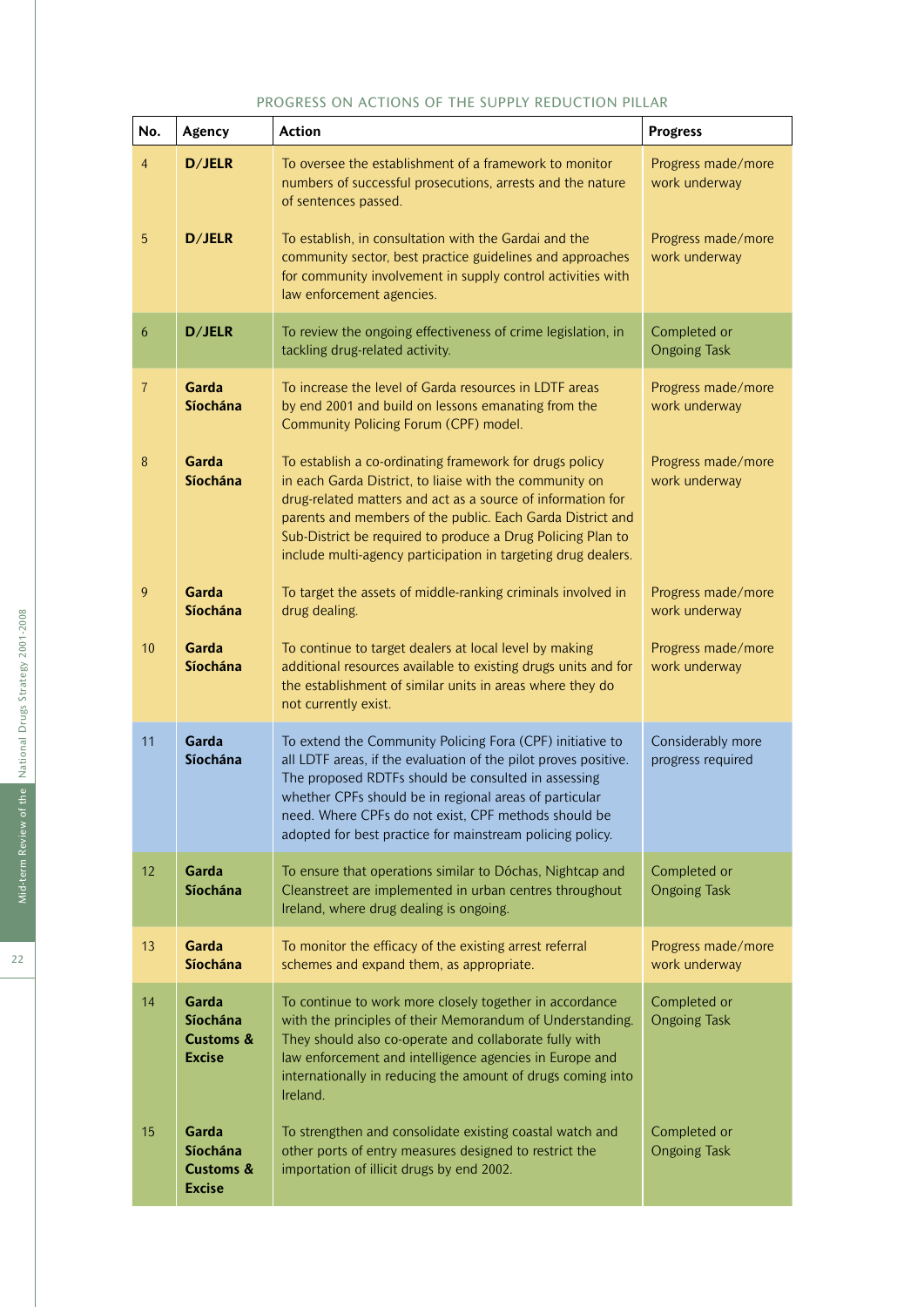| No. | Agency                                                     | <b>Action</b>                                                                                                                                                                                                                                                                                                                                                                                                                                                                                                                                     | <b>Progress</b>                     |
|-----|------------------------------------------------------------|---------------------------------------------------------------------------------------------------------------------------------------------------------------------------------------------------------------------------------------------------------------------------------------------------------------------------------------------------------------------------------------------------------------------------------------------------------------------------------------------------------------------------------------------------|-------------------------------------|
| 16  | Garda<br>Síochána<br><b>Customs &amp;</b><br><b>Excise</b> | To develop benchmarks against which seizures of heroin<br>and other drugs can be evaluated under the EU Action Plan<br>in order to establish progress on a yearly basis.                                                                                                                                                                                                                                                                                                                                                                          | Completed or<br><b>Ongoing Task</b> |
| 17  | Garda<br>Síochána<br><b>Customs &amp;</b><br><b>Excise</b> | To ensure greater integration of Customs and Excise within<br>a European context, an Officer of the Customs and Excise<br>Division should be appointed to the Europol National Unit.                                                                                                                                                                                                                                                                                                                                                              | Completed or<br><b>Ongoing Task</b> |
| 18  | Garda<br>Síochána<br><b>Customs &amp;</b><br><b>Excise</b> | To have available to the enforcement agencies detection<br>dogs and other resources to restrict the importation of illicit<br>drugs.                                                                                                                                                                                                                                                                                                                                                                                                              | Completed or<br><b>Ongoing Task</b> |
| 19  | Garda<br>Síochána<br>and Health<br><b>Boards</b>           | Incidences of early use of alcohol or drugs by young<br>people coming to Garda attention to be followed up by the<br>Community Police and/or the health and social services, in<br>order that problem drug misuse may be diagnosed/halted<br>early on through appropriate early intervention.                                                                                                                                                                                                                                                     | Progress made/more<br>work underway |
| 20  | <b>Courts</b><br><b>Services</b>                           | To have in all LDTF areas an early intervention system,<br>based on the Drug Court model, if the evaluation in the<br>North Inner City of Dublin is positive. This should be<br>accompanied by appropriate familiarisation for the judiciary<br>on the role of the Drug Court.                                                                                                                                                                                                                                                                    | Progress made/more<br>work underway |
| 25  | <b>D/EHLG</b>                                              | To commission an external evaluation of the impact of<br>enforcement activity under the Housing Acts (evictions,<br>excluding orders).                                                                                                                                                                                                                                                                                                                                                                                                            | Completed or<br><b>Ongoing Task</b> |
| 27  | Gardaí, HBs,<br>VFI, LVA<br>and IHF                        | Representative bodies, including the Vintners Federation<br>of Ireland (VFI), the Licensed Vintner's Association (LVA)<br>and the Irish Hotel Federation (IHF) to prepare guidelines,<br>in association with the Garda Authorities and the Health<br>Boards, for publicans and night-club owners, regarding<br>drug dealing on, or in the vicinity of their premises. These<br>guidelines should set out clearly the actions which the<br>owner of the premises should take in response to drug<br>dealing e.g. co-operation with the Gardaí etc. | Completed or<br><b>Ongoing Task</b> |
| 28  | Gardaí, HBs,<br>VFI, LVA<br>and IHF                        | Gardaí to object to the renewal of licences for publicans<br>and night-club owners where there has been a history of<br>drug dealing on the premises.                                                                                                                                                                                                                                                                                                                                                                                             | Completed or<br><b>Ongoing Task</b> |
| 70  | LAs & HBs                                                  | To consider how the design of housing estates can<br>contribute to the prevention of drug dealing in the context<br>of ongoing reviews of the Social Housing Design Guidelines<br>for Local Authority Estates. In this regard, the lessons<br>learned from the Integrated Services Process (ISP) may<br>be relevant.                                                                                                                                                                                                                              | Completed or<br><b>Ongoing Task</b> |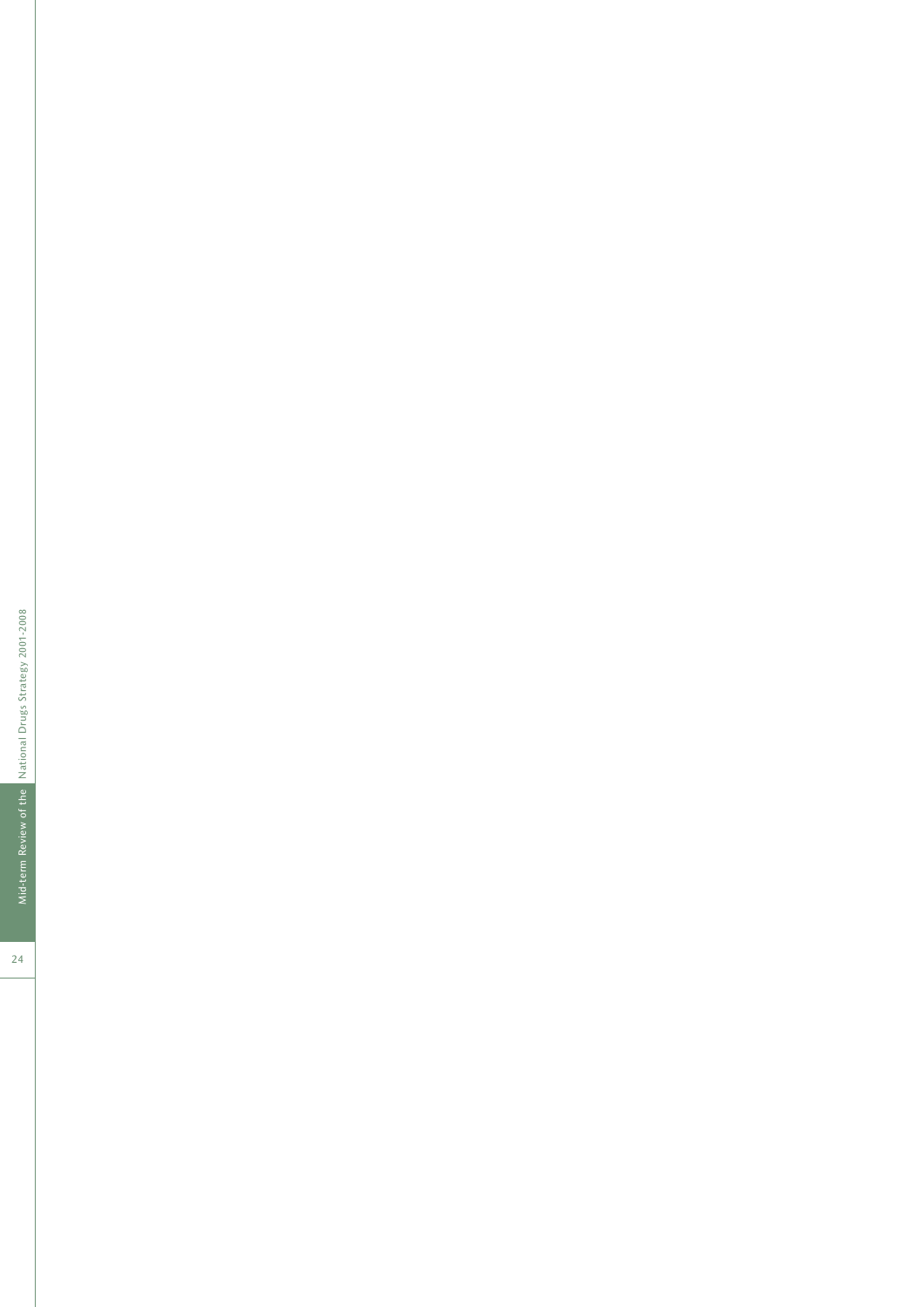CHAPTER 4

# PREVENTION, EDUCATION & AWARENESS PILLAR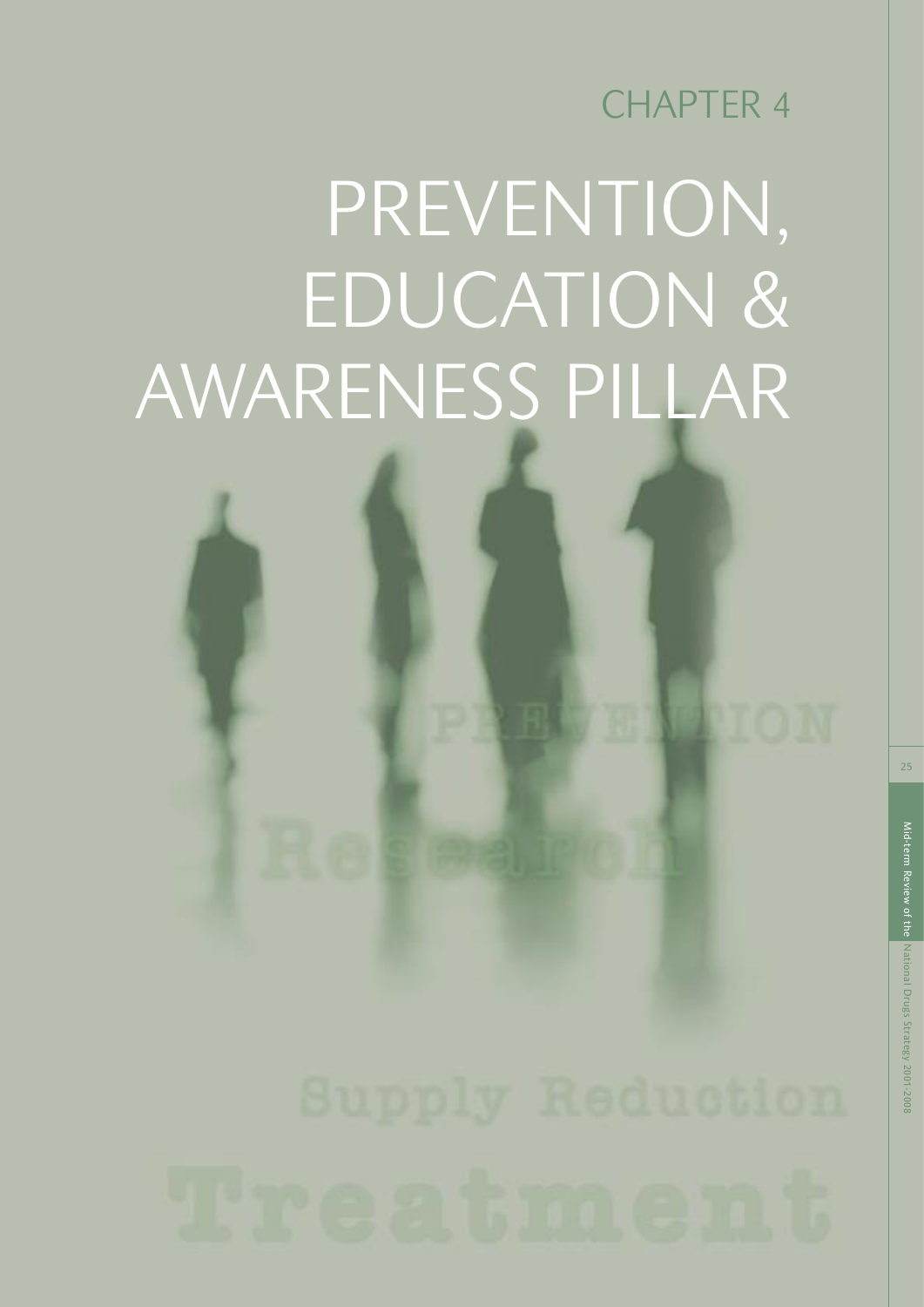## **4** Prevention, Education & Awareness Pillar

#### OVERVIEW OF PROGRESS

**4.1** The NDS includes 16 actions *(see pages 30-31 for details)* aimed at prevention, encompassing education and awareness, the essential aim of which is to reduce the demand for drugs. In the case of 11 of the actions, they are either completed or are ongoing tasks over the lifetime of the Strategy *(shown in green)*. In the case of the remaining 5 actions, while some progress has been made, further work is necessary or underway in order to complete the implementation of the actions *(shown in yellow)*. 7 The principal agencies involved in delivering these actions are the Departments of Education & Science and Health & Children; their associated agencies including the National Educational Welfare Board; Vocational Education Committees; the Health Service Executive (HSE); the LDTFs and the voluntary and community sectors.

**4.2** The Steering Group reviewed progress in relation to the various actions and found that many of them have advanced considerably since 2001. In general, the Steering Group notes that there are now a range of school-based programmes and schemes in place aimed at tackling disadvantage, developing personal skills and making students more aware of issues around drugs. In addition, guidelines have been developed to facilitate all schools in drawing up substance use policies and a National Drugs Awareness Campaign highlighting issues around drug misuse is in place. A summary of progress across the various actions is outlined in this chapter. Issues highlighted during the course of the review which will need to be addressed in the remaining period of the Strategy are also highlighted.

**4.3** Half of the 16 actions *(actions 31-36 and 42- 43)* relate to school-based prevention programmes which can broadly be categorised into (i) programmes to tackle educational disadvantage and (ii) dedicated programmes aimed at substance misuse.

**4.4** A key priority in the Strategy has been to target schools in LDTF areas and other disadvantaged areas and to make additional supports available to these schools. The principal strands in the Department of Education & Science's approach to educational disadvantage include the National Educational Welfare Board (NEWB), the School Completion Programme (SCP) and the Home School Community Liaison Scheme (HSCL). In the context of the NDS, the Steering Group notes that:

- *Action 30* called for the prioritisation of LDTF areas in the establishment of the NEWB, which was launched in December 2003. While there are now Educational Welfare Officers assigned to all LDTF areas, the Steering Group notes that the Board is not operating at its full complement. Notwithstanding the current difficulties in relation to employment ceilings, the Steering Group believes that there is a need to continue to expand the work of the Board to areas with high levels of drug misuse.
- The SCP (relevant to *action 36*) has been in operation since 2002 and currently operates in 82 clusters nationwide, encompassing over 400 schools. Similar to the NEWB, the Steering Group considers that there is a need to continue to expand the Programme to target areas with high levels of drug misuse and to evaluate its ongoing impact on the ground.
- The HSCL Scheme (relevant to *action 34*) focuses on primary and post-primary schools that have been designated as disadvantaged. Through its network of co-ordinators in some 500 schools, the HSCL now also includes advice to parents on substance misuse. While recognising the valuable work being done through the Scheme, the Steering Group considers that it could be further strengthened through the provision of additional resources. In particular, the Group considers that there is a need to expand the engagement of Home School Community Liaison with families, particularly those dealing with drug misuse.

**4.5** With regard to **dedicated programmes aimed at tackling substance misuse**, the Steering Group notes that the Social, Personal and Health Education (SPHE) Programme (*actions 31* and *33*) is a curriculum subject at both primary and post-primary level, up to Junior Certificate. At both levels, there are dedicated modules which focus on the "prevention of substance misuse" including alcohol. However, the review highlighted a number of issues in the delivery of SPHE around the country and, by extension, those modules dealing specifically with substance misuse. It was found that the practice of delivering SPHE can vary between schools suggesting that there may be capacity issues regarding implementation at local level. The fact that SPHE is not an exam subject was also highlighted as a factor in the perceived low prioritisation of this subject on school timetables. The Steering Group believes that consistency in the delivery of these programmes is critical to their successful implementation. In this context, the Group considers that ongoing training and support in prevention education should be made available for teachers and, furthermore, that it should be part of the curriculum for student teachers.

Action 34 has always been broken into two parts for assessment and has a dual colour coding. In terms of overall assessment it is deemed to not yet be completely in place.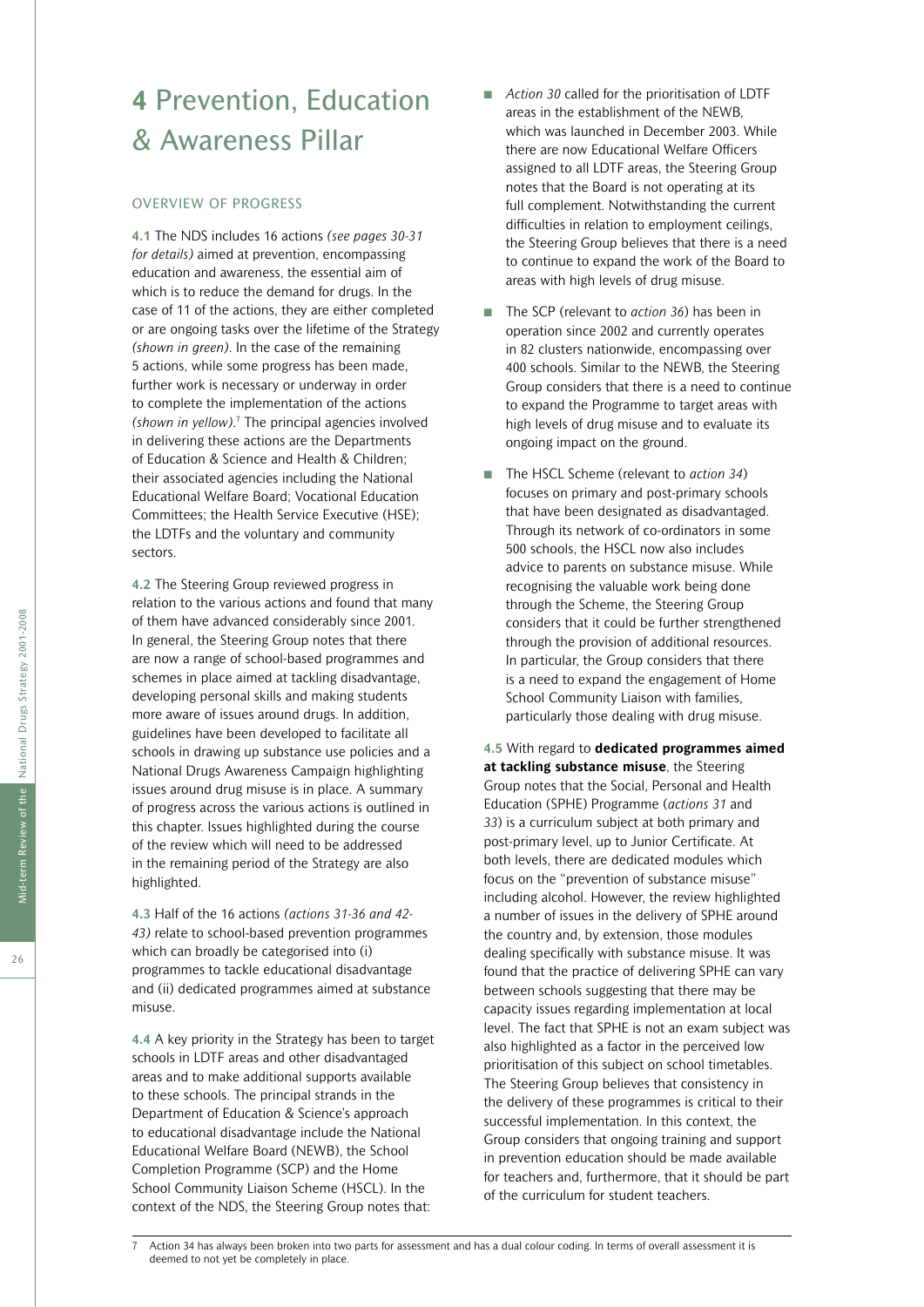**4.6** "Walk Tall" is a Substance Misuse Prevention Programme which is taught as part of SPHE at primary level (*actions 32* and *34*). The Walk Tall Support Service currently provides a range of supports to primary schools in LDTF areas to implement the Walk Tall Programme as part of the SPHE curriculum and to develop substance use policies. One of the challenges of the Walk Tall Programme is to provide continuing development for teachers on the programme. In addition, the Steering Group considers that there is a need to extend the comprehensive range of supports currently available to primary schools in LDTF areas through the Walk Tall Support Service to other areas of disadvantage.

**4.7** The NDS (*actions 34* and *35*) also recommends exploring ways of **involving parents and families in prevention programmes**, in particular parents and families of "at risk" children, and that they have access to factual preventative materials. In this context, the Steering Group notes that a number of LDTF measures have focussed on parents of 'at risk' young people and families of drug misusers – however, there are continuing gaps in support for parents in non-LDTF areas. Phase 2 of the National Drugs Awareness Campaign (see para 4.11 below) was targeted specifically at parents and featured amongst other things, a television, radio and print advertising campaign, specific parent-focussed information on the website and a 'Parent's Guide to Drugs' information leaflet. The Steering Group found, however, that despite the availability of this material there is often confusion amongst parents and families as to how best to access information regarding drugs. In the circumstances, the Group considers that factual preventative information for parents and families should be made available in locations such as Garda stations, libraries, health centres and other public offices.

**4.8** In line with *action 43* of the Strategy, the Departments of Education & Science and Health & Children have developed and disseminated **guidelines on the preparation of substance use policies** for schools to assist them in managing issues relating to drug misuse. Returns to the Department of Education & Science indicate that over 50% of all schools had adopted substance use policies by mid 2004. The Group found, however, that there are still practical problems in both developing and implementing such policies in some schools. In this context, the Steering Group notes that the Department of Education & Science will shortly be conducting a review of the process of developing and implementing substance use policies. Notwithstanding the findings of the review which are expected by the end of 2005, the Steering Group considers that it is imperative that a mechanism is put in place to track the development of substance use policies in schools and that an

annual progress report is produced in this regard. In addition, the Group considers that the development and implementation of such policies in all LDTF area schools by the end of the 2005/06 academic year is a key priority going forward.

**4.9** With regard to programmes in non-school based settings, *action 37* of the Strategy stipulates that actions 31-35 (which deal primarily with school based prevention programmes) should also apply in **non-school settings<sup>8</sup>**. This is particularly important in that this sector deals with young people from more disadvantaged backgrounds who are at a higher risk of early school-leaving and drug misuse.

**4.10** The Steering Group found that while there have been important strides in developing nonschool based programmes in recent years, there may be continuing gaps and also a lack of consistency in the approaches adopted by the different agencies. In the circumstances, the Steering Group considers that a working group should be set  $up$  – under the aegis of the Department of Education & Science – that would examine this area, identify ongoing gaps and develop guidelines and models of best practice for the implementation of substance use programmes in non-school settings. The working group should include representatives of the relevant Departments (Health & Children, Justice, Equality & Law Reform) as well as the Prison Service, the HSE and the community & voluntary sectors. In their deliberations, the working group should be particularly conscious of the needs of high risk groups such as foreign nationals, young offenders, Travellers and gay/lesbian/bisexual young people.

**4.11** There has been considerable progress in relation to *action 38* which calls for the development of a **National Drugs Awareness Campaign** highlighting the dangers of drugs. A three-year campaign was launched in May 2003 and to date, has been conducted in three phases:

- $\blacksquare$  Phase 1 was aimed at the general population and featured an advertising campaign plus a supporting website, an information leaflet and a helpline:
- $\blacksquare$  Phase 2 was targeted specifically at parents and featured a television, radio and print advertising campaign, a helpline, specific parent-focussed information on the website, a 'Parent's Guide to Drugs' information leaflet and a nationwide road-show which aimed to answer parents questions about drugs and their children; and
- Phase  $3$  was targeted at cocaine users in the 18-35 year age group. This phase has also focussed on public relations activities and has achieved a high level of media awareness.

<sup>8</sup> In general, these include programmes for under 18 year olds run through, for example, Youthreach, FÁS Community Training Workshops and VTOS (Vocational Training Opportunities Scheme) as well as youth diversionary programmes funded through the LDTFs, the YPFSF, the Garda Síochána, the National Youth Health Programme (NYHP), Senior Traveller Training Centres and the Irish Prison Service.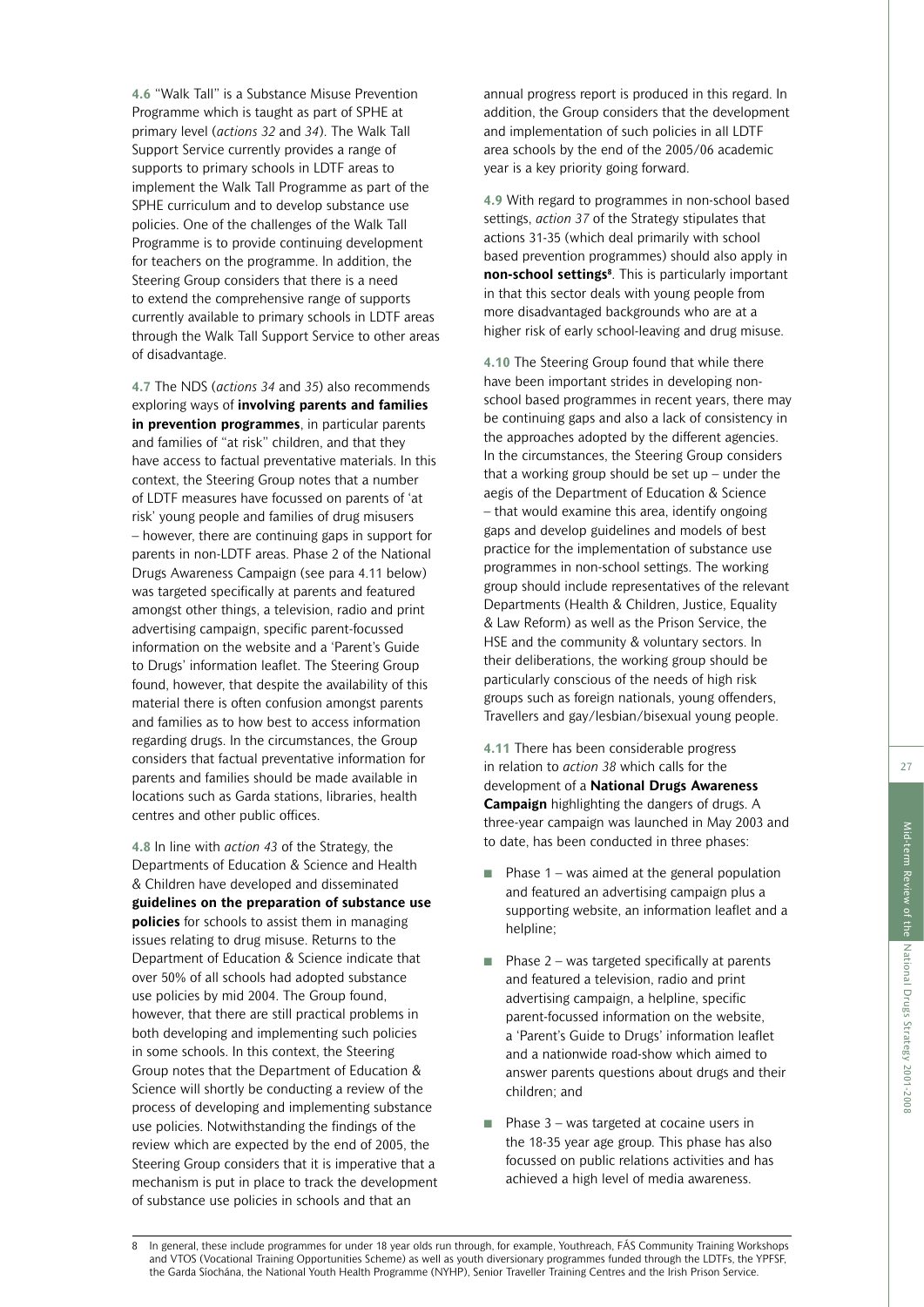The focus of further phases of the campaign is currently being considered.

**4.12** The Steering Group notes the importance of **youth work** in engaging with young people in a non-school setting, particularly those most at risk. In general, youth work aims to enhance the personal and social development of young people through their voluntary participation in programmes and activities that are complementary to their formal, academic and vocational education and training. In this way, it is seen as a mechanism through which to engage with young people involved in, or at risk of becoming involved in, drug misuse. Among the approaches used are activities and programmes dealing with the welfare and well-being of the individual(s) involved, the promotion of issuebased activities, recreational and sporting activities and creative, artistic and cultural or languagebased programmes and activities. Through these approaches, the aim is to engage with the young people, and by their interaction with the youth workers and the volunteers involved, to help and support them to engage in a more meaningful way with the issues they face in their lives.

**4.13** In this context, *action 3* of the Strategy looks at the issue of **alternatives to drug misuse** for young people and the need to prioritise LDTF areas in funding programmes such the Young Peoples Facilities & Services Fund (YPFSF), the Sports Capital Programme and other such initiatives. The YPFSF, in particular, continues to target LDTF areas and to date, approximately €85m has been allocated, primarily to the 14 LDTF areas to support over 450 services and facilities projects, aimed at "at risk" young people in the 10 -21 age group. In this context, access by the Fund's target group, particularly to the larger youth and community facilities being put in place though the YPFSF, is a key issue and one that is being actively monitored by the Fund's National Assessment Committee (NAC). Overall, the Steering Group considers that the expansion of the Fund to other areas of similar need, outside of the LDTFs, needs to be actively progressed and notes that the work that is ongoing by the NDST regarding the identification of future Task Force areas is relevant in this regard. In addition, the Group believes that targeting potentially high risk groups, such as foreign national young people, should be a priority area for the Fund in the future.

**4.14** An issue of ongoing concern to the Steering Group is the **use of school facilities outside of school time and school holidays** for community education and recreation purposes – particularly those located in disadvantaged areas. While some schools make their premises available to local clubs and groups, the Group considers that, in general, there is significant under-usage of such valuable community facilities and that ways of addressing the issues currently preventing/limiting such usage (e.g. insurance, health and safety) need to be addressed. While it is recognised that this is essentially a matter for boards of management and trustees of schools, the Steering Group welcomes the recent circular from the Department of Education & Science encouraging schools to allow community access to their premises outside of school hours. The Group also notes that this issue is being considered at present by the NAC and that the Committee will be developing proposals in this regard which will be brought to the IDG for consideration as soon as possible.

**4.15** The Steering Group notes that one of the main actions identified in the Strategy *(action 29)* – publishing and implementing **a policy statement** on education and auditing levels of support **in LDTF areas** – has not been completed. One of the main reasons for the delay is the review currently being conducted by the Department of Education & Science on its approach to educational disadvantage. The Department intends that the outcome of this review will provide the framework for policies of educational supports at LDTF level. The Steering Group notes that the Department expects to be able to complete a map of schools serving LDTF areas and an audit of supplementary supports available through LDTFs by the end of 2005.

**4.16** The Steering Group emphasises again the importance of data collection and the use of administrative data to contribute to programme evaluation and the development of evidenced based policy-making. In this regard, efforts should be made by all agencies involved in prevention to gather data on their activities at both local and national level.

#### KEY ISSUES EMERGING

**4.17** As outlined at the beginning of this chapter, considerable progress has been made across the 16 actions in the prevention pillar. However, the Steering Group has identified *four key issues* which will need to be addressed over the remaining lifetime of the Strategy up to 2008. The Group believes that this can be done through replacing or amending six *existing* actions in the Strategy and developing two *new* actions as outlined below:

**1. ISSUE: Substance use policies in schools** – while a significant number of schools now have substance use policies in place, there is a need to monitor the development and implementation of such policies.

#### **Recommendations of Steering Group:**

■ Substance use policies should be developed and implemented in all LDTF area schools by the end of the 2005/06 academic year *(Action 43 replaced);*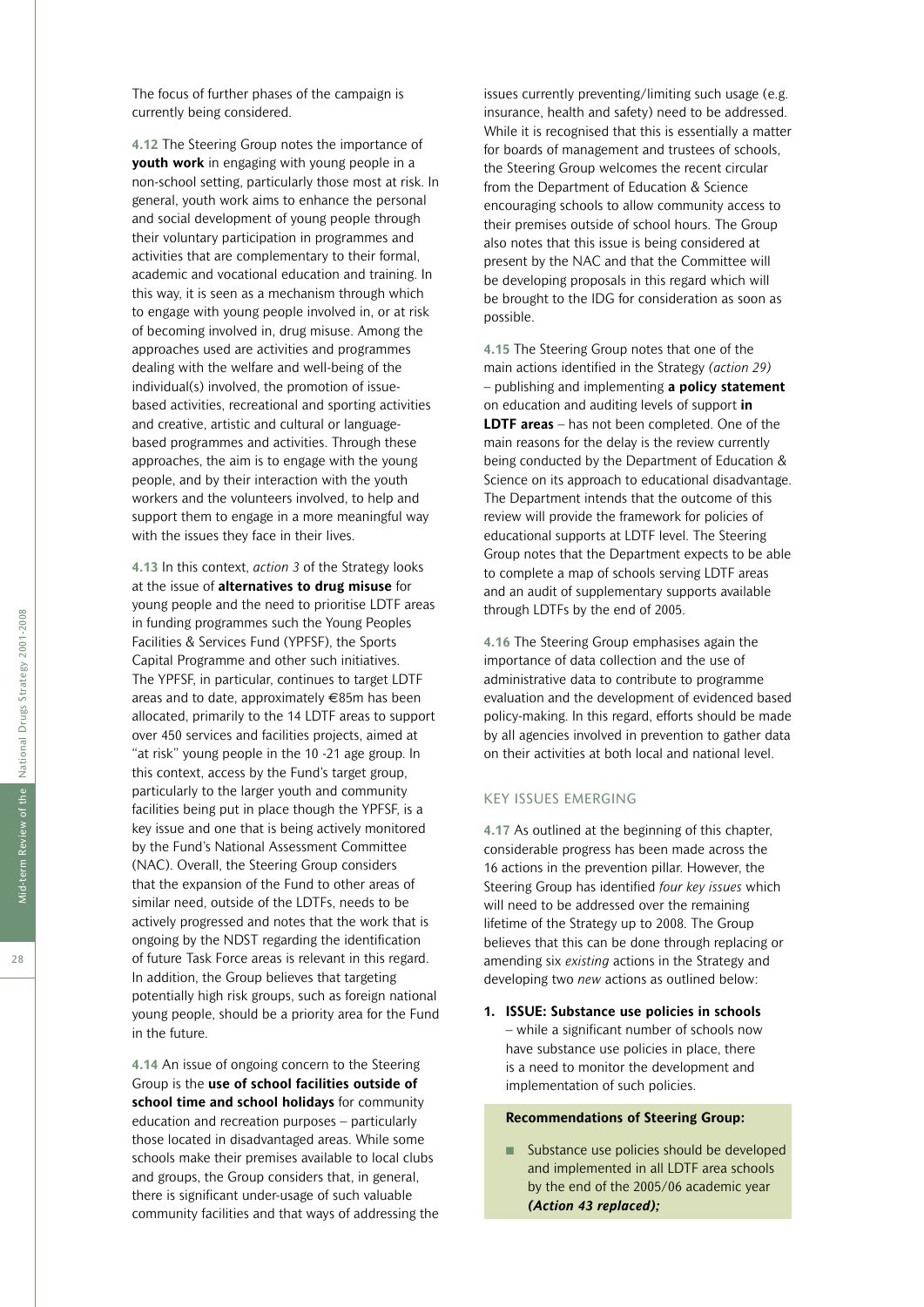A mechanism to monitor the development of substance use policies in all schools should be put in place and should report annually *(Action 43 replaced).*

**Department/Agency responsible:** Department of Education & Science

**2. ISSUE: Implementation of SPHE** – where such programmes are in place, the practice of implementing them can vary significantly between schools. Equally, there can be a lack of prioritisation by management in some schools of the implementation of the programmes.

#### **Recommendations of Steering Group:**

- Appropriate and ongoing training and support services should be put in place on a nationwide basis for teachers to deliver the SPHE *(Action 31 amended)*;
- The supports provided to LDTF area schools through the Walk Tall Support Service should be extended to other areas of disadvantage *(Action 32 amended)*;
- Schools at primary and post-primary levels should further prioritise the implementation of school based prevention programmes within existing timetables *(Action 33 amended)*;
- Prevention education should be part of the curriculum for student teachers *(New Action)*.

#### **Department/Agency responsible:**

Department of Education & Science and Health Service Executive

**3. ISSUE: Prevention programmes in nonschool settings** – while there has been progress in developing non-school based programmes in recent years, there are gaps and a lack of consistency in terms of how the programmes are delivered by the different agencies.

#### **Recommendation of Steering Group:**

■ A working group should be established – under the aegis of the Department of Education & Science – to examine this area, to identify ongoing gaps and to develop guidelines and models of best practice for the implementation of substance use programmes in non-school settings. The group should report by January 2006 *(Action 37 amended)*.

**Department/Agency responsible:** Department of Education & Science

**4. ISSUE: Supports for parents & families** – while there have been positive developments in this area, there is often confusion amongst parents and families as to how best to access information regarding substance misuse. The role of the HSCL Scheme also needs to be strengthened.

#### **Recommendations of Steering Group:**

- Factual preventative information for parents and families in dealing with substance misuse should be more easily accessible in appropriate locations such as Garda Stations, libraries, health centres and other public offices *(Action 35 replaced)*;
- The role of the Home School Community Liaison Scheme should be further strengthened through the provision of additional resources. In particular, there is a need to expand the engagement of HSCL with families, particularly those dealing with drug misuse *(New action)*.

#### **Department/Agency responsible:** Department of Education & Science and the Health Service Executive

#### KEY PERFORMANCE INDICATORS

**4.18** Having considered the issue, the Steering Group proposes the following KPIs under the prevention pillar. These indicators replace the existing KPIs and concentrate on available data:

- The 3 Source Capture-Recapture study estimate of opiate misusers, which will be released in 2007, to show a stabilisation in terms of overall numbers and to show a reduction of 5% of the prevalence rate based on 2001 figures published in 2003;
- The NACD Drug Prevalence survey, which will be released in 2007, to show a reduction of 5% of the prevalence rate of recent and current use of illicit drugs in the overall population based on 2002/03 rate;
- Substance use polices in place in 100% of schools; and
- Early school leaving in LDTF areas reduced by 10% based on 2005/06 rate.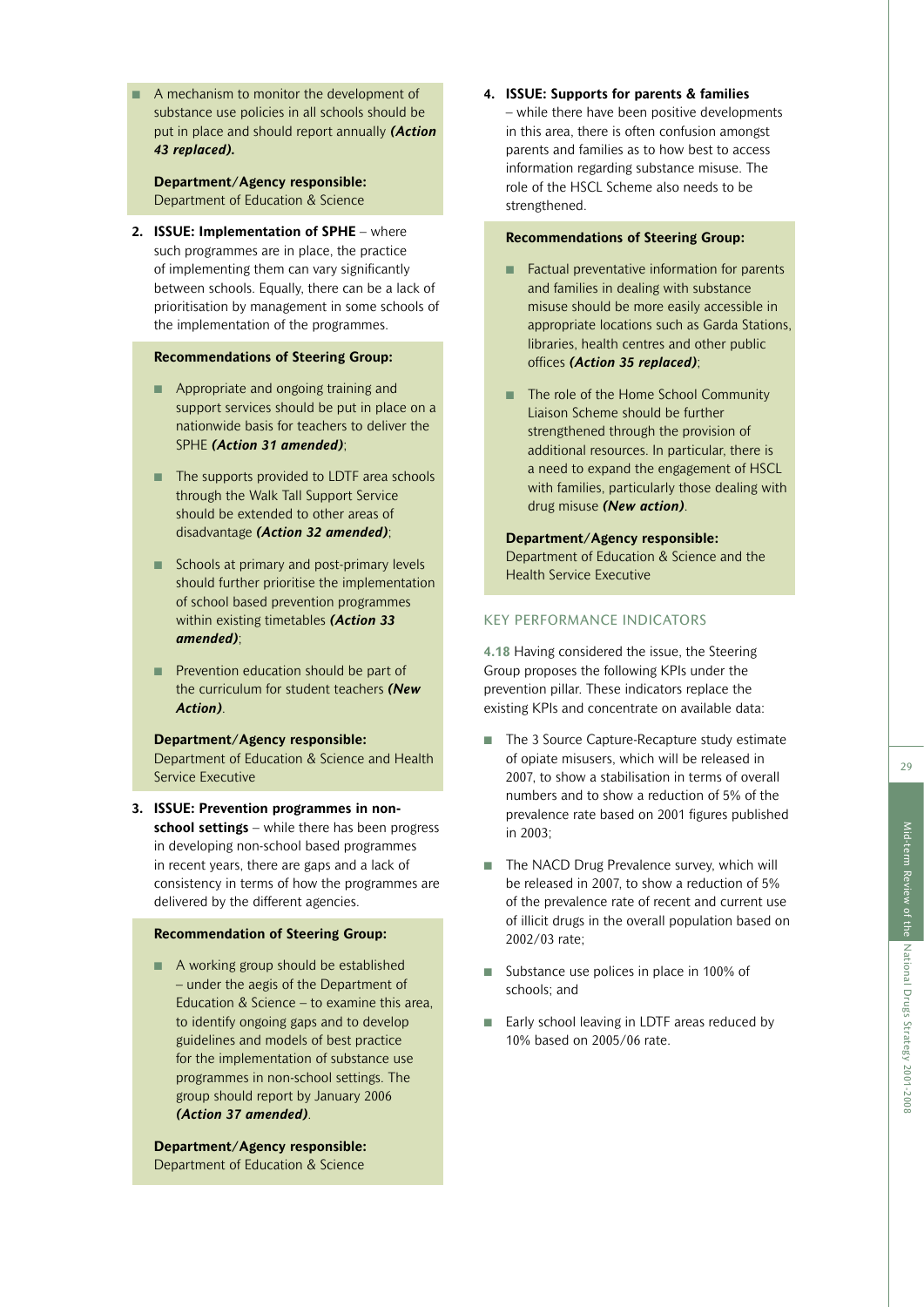#### PROGRESS ON ACTIONS OF THE PREVENTION, EDUCATION AND AWARENESS PILLAR

| No.          | Agency                         | <b>Action</b>                                                                                                                                                                                                                                                                                                                                                                                                                                                                                                                                                                                                                                                                                                                                         | <b>Progress</b>                         |
|--------------|--------------------------------|-------------------------------------------------------------------------------------------------------------------------------------------------------------------------------------------------------------------------------------------------------------------------------------------------------------------------------------------------------------------------------------------------------------------------------------------------------------------------------------------------------------------------------------------------------------------------------------------------------------------------------------------------------------------------------------------------------------------------------------------------------|-----------------------------------------|
| $\mathbf{3}$ | <b>D/CRGA</b>                  | Continued provision of accessible, positive alternatives to<br>drug misuse in areas where such misuse is most prevalent<br>through the YPFSF and more generally, through arts and<br>culture youth programmes, the schemes run by the Irish<br>Sports Council and the facilities provided through funding<br>under the Sports Capital Programme. These should be<br>accessible and attractive to those most at risk of drug<br>misuse and those from socially, educationally and culturally<br>diverse backgrounds. In this regard, the LDTF areas should<br>be prioritised. Specific efforts should also be made to<br>ensure that the groups who are most at risk of drug misuse<br>are actively engaged in recreational activities at local level. | Completed or<br><b>Ongoing Task</b>     |
| 29           | D/E&S                          | Publish and implement a policy statement on education<br>supports in LDTFs, including an audit of the current level of<br>supports by end 2001.<br>Nominate an official to serve as a member of each Task<br>Force.<br>Set up a group in the Department to discuss cross-cutting<br>issues.                                                                                                                                                                                                                                                                                                                                                                                                                                                           | Progress made/<br>more work<br>underway |
| 30           | D/E&S                          | To prioritise LDTF areas during the establishment and<br>expansion of the services of the National Educational<br>Welfare Board.                                                                                                                                                                                                                                                                                                                                                                                                                                                                                                                                                                                                                      | Completed or<br><b>Ongoing Task</b>     |
| 31           | D/E&S,<br><b>HPU &amp; HBs</b> | To put in place by end 2001, mechanisms which will<br>support, enhance and ensure the delivery of school-based<br>education and prevention programmes in all schools<br>nationwide over the next three years.                                                                                                                                                                                                                                                                                                                                                                                                                                                                                                                                         | Completed or<br><b>Ongoing Task</b>     |
| 32           | D/E&S,<br><b>HPU &amp; HBs</b> | To implement 'Walk Tall' and 'On My Own Two Feet'<br>Programmes in all schools in the LDTF areas, in the context<br>of the SPHE programme during the academic year 2001/02.                                                                                                                                                                                                                                                                                                                                                                                                                                                                                                                                                                           | Completed or<br><b>Ongoing Task</b>     |
| 33           | D/E&S,<br><b>HPU &amp; HBs</b> | To deliver the SPHE Programme in all second-level schools<br>by September 2003.                                                                                                                                                                                                                                                                                                                                                                                                                                                                                                                                                                                                                                                                       | Completed or<br><b>Ongoing Task</b>     |
| 34(A)        | D/E&S,<br><b>HPU &amp; HBs</b> | To complete the evaluation of the 'Walk Tall' and 'On My<br>Own Two Feet' Programmes by end 2002 and to continue<br>to evaluate the programmes in order to establish whether<br>they need to be augmented or whether there is a need for<br>alternative programmes to address key gaps.                                                                                                                                                                                                                                                                                                                                                                                                                                                               | Completed or<br><b>Ongoing Task</b>     |
| 34(B)        |                                | Schools should encourage the participation of parents<br>on such programmes where appropriate. In particular,<br>mechanisms for engaging the parents of at-risk children<br>in programmes should be examined with a view to<br>establishing models of best practice.                                                                                                                                                                                                                                                                                                                                                                                                                                                                                  | Progress made/<br>more work<br>underway |
| 35           | D/E&S,<br><b>HPU &amp; HBs</b> | To ensure that parents have access to factual preventative<br>materials which encourage them to discuss the issues of<br>coping with drug misuse with their children.                                                                                                                                                                                                                                                                                                                                                                                                                                                                                                                                                                                 | Completed or<br><b>Ongoing Task</b>     |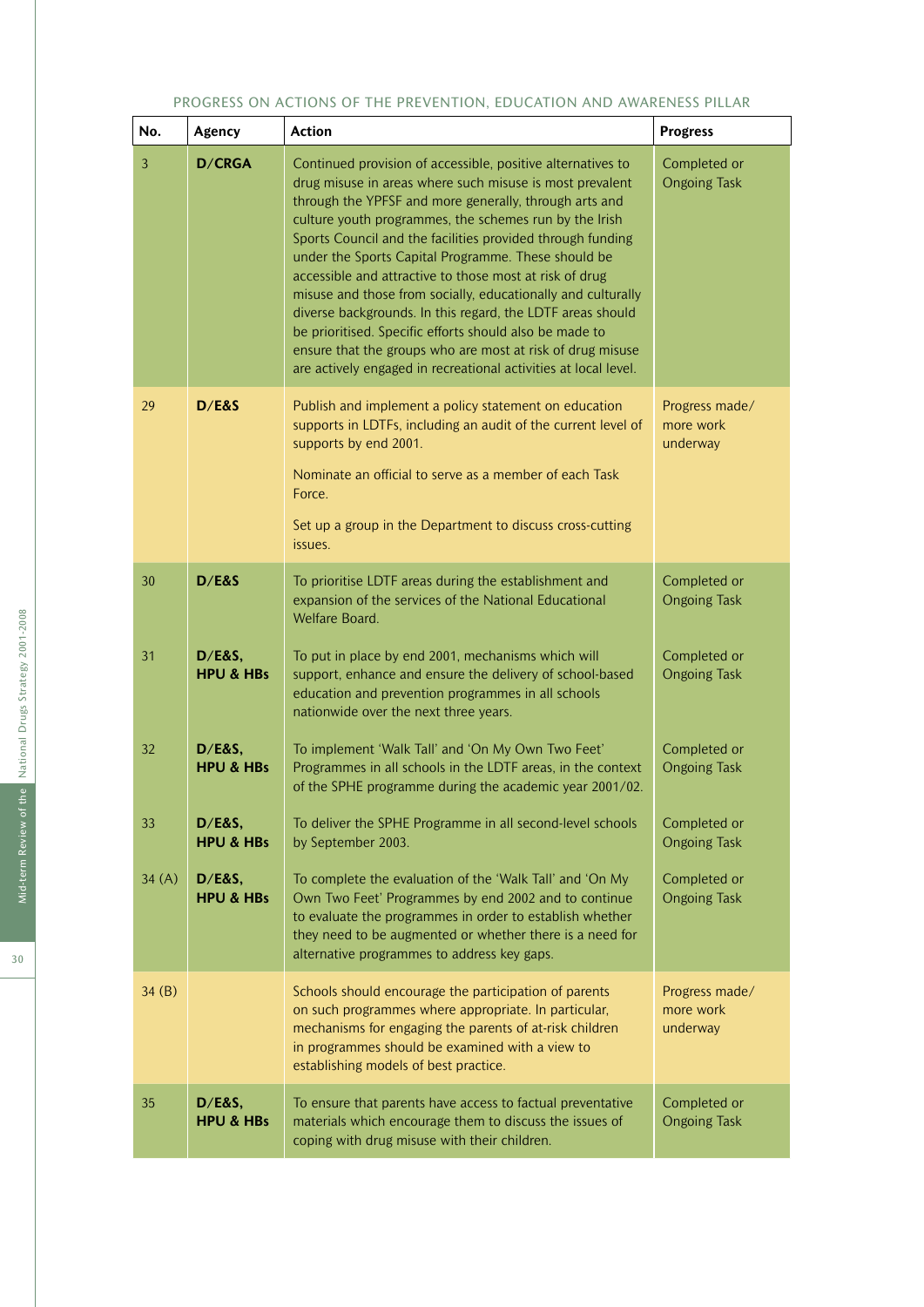| No.   | Agency                     | <b>Action</b>                                                                                                                                                                                                                                                                                                                                                                                                                                                 | <b>Progress</b>                         |
|-------|----------------------------|---------------------------------------------------------------------------------------------------------------------------------------------------------------------------------------------------------------------------------------------------------------------------------------------------------------------------------------------------------------------------------------------------------------------------------------------------------------|-----------------------------------------|
| 36    | D/E&S                      | To ensure that every second level school has an active<br>programme to counter early school leaving with particular<br>focus on areas with high levels of drug misuse.                                                                                                                                                                                                                                                                                        | Completed or<br><b>Ongoing Task</b>     |
| 37    | D/E&S,<br><b>HPU</b>       | Recommendations 31-35 to apply equally to the non-school<br>education sector.                                                                                                                                                                                                                                                                                                                                                                                 | Progress made/<br>more work<br>underway |
| 38    | D/H&C                      | To develop and launch an ongoing National Awareness<br>Campaign highlighting the dangers of drugs. The campaign<br>should promote greater awareness and understanding of<br>the causes and consequences of drug misuse, not only to<br>the individual, but also to his/her family and society in<br>general.                                                                                                                                                  | Completed or<br><b>Ongoing Task</b>     |
| 42    | <b>D/E&amp;S,</b><br>D/H&C | To ensure that the design and delivery of all preventive<br>programmes are informed by ongoing research into the<br>factors contributing to drug misuse by particular groups.<br>The programmes should also include the development of<br>initiatives aimed at equipping parents of at-risk children<br>with the skills to assist their children to resist drug use or<br>make informed choices about their health, personal lives<br>and social development. | Progress made/<br>more work<br>underway |
| 43    | <b>D/E&amp;S,</b><br>D/H&C | To develop guidelines, in co-operation with the Health<br>Boards to assist schools in the formation of a drugs policy<br>and ensure that all schools have policies in place by<br>September 2002.                                                                                                                                                                                                                                                             | Progress made/<br>more work<br>underway |
| 95    | LDTFs/<br><b>RDTFs</b>     | Community-based initiatives to raise awareness.                                                                                                                                                                                                                                                                                                                                                                                                               | Completed or<br><b>Ongoing Task</b>     |
| 96/97 | LDTFs/<br><b>RDTFs</b>     | LDTFs/RDTFs to raise awareness of drug misuse including<br>involving user groups.                                                                                                                                                                                                                                                                                                                                                                             | Completed or<br><b>Ongoing Task</b>     |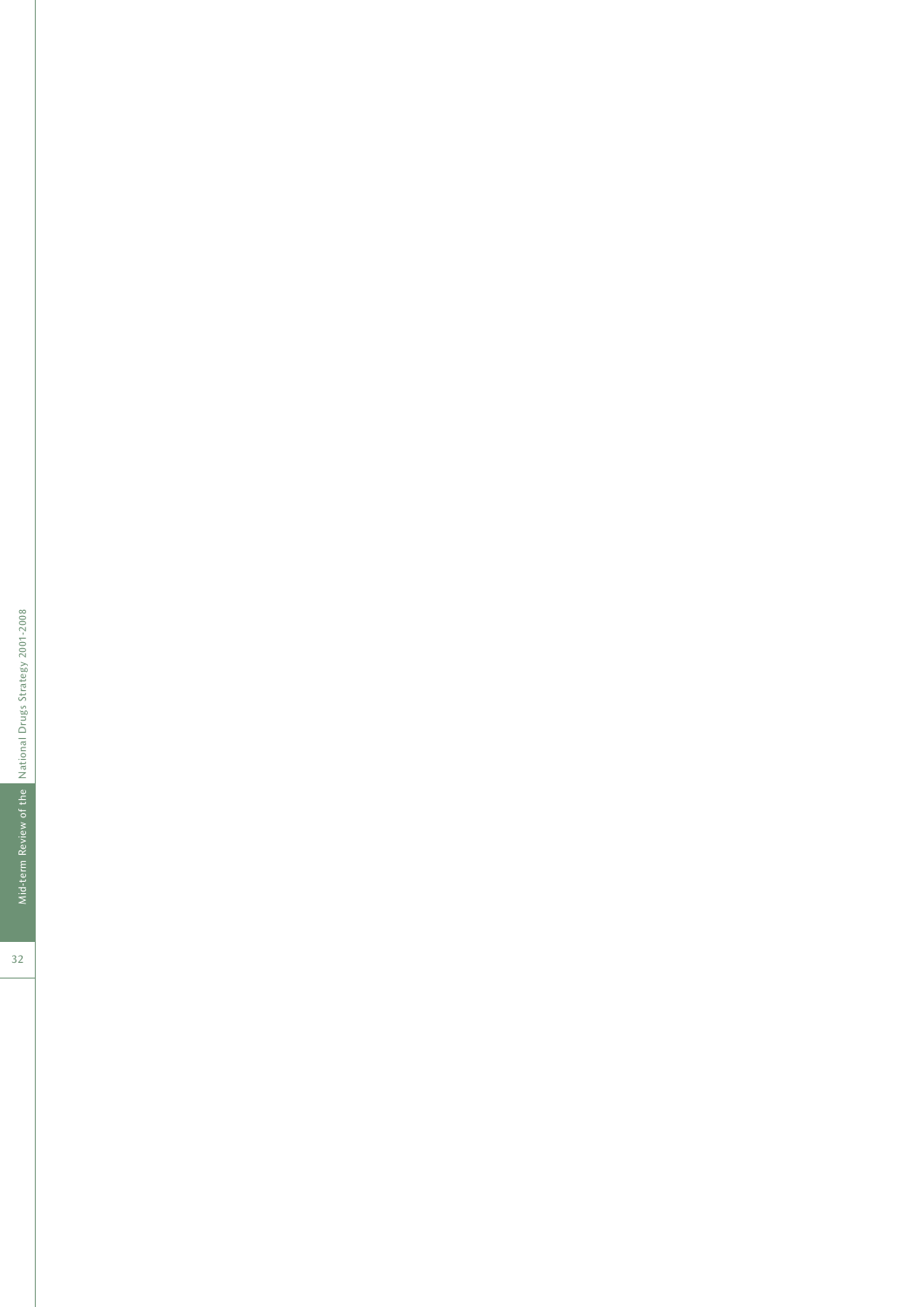CHAPTER 5

## TREATMENT, REHABILITATION AND RISK REDUCTION PILLAR

33

PION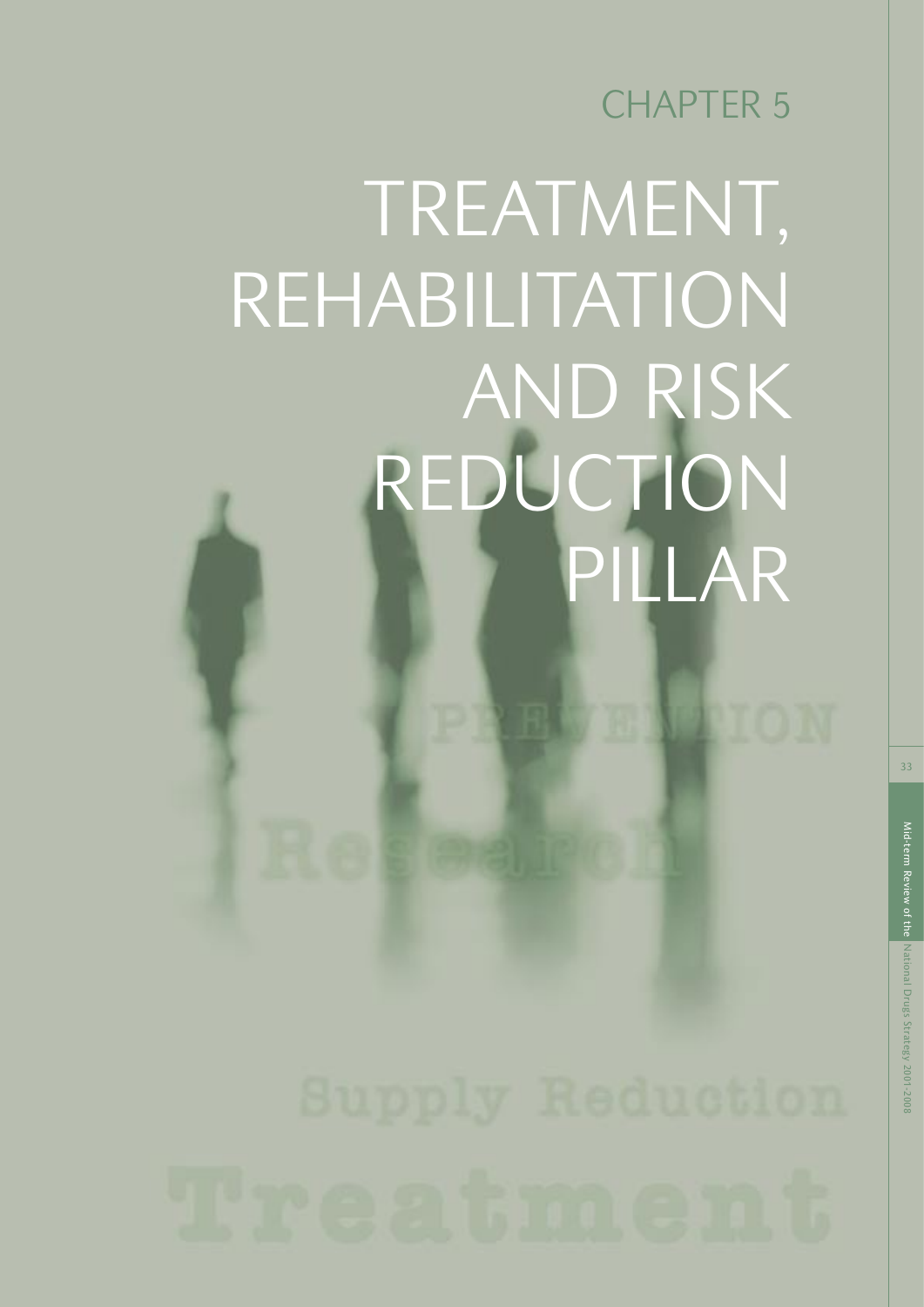## **5** Treatment, Rhabilitation and Risk Reduction Pillar

#### OVERVIEW

**5.1** The NDS includes 36 actions *(see pages 40- 43 for details)* which fall under the treatment, rehabilitation and risk reduction pillar. The delivery of services under this pillar involves a complex network of statutory and non-statutory agencies working in partnership. The principal agencies involved are the Department of Health & Children; the Health Service Executive (HSE); the Prison Service; FÁS; the Probation and Welfare Service; Local Authorities; the LDTFs and a wide range of community and voluntary bodies. Of the actions under this pillar, nine are completed and/or ongoing *(shown in green)*. There have been varying degrees of progress made on a further twenty four *(shown in yellow)*, while, for various reasons, considerably more progress has to be made on three actions *(shown in blue).*

**5.2** In reviewing the provisions in the Strategy in relation to treatment, the Steering Group is conscious of the variance in prevalence of drug misuse across the country, particularly between the Eastern region (former the ERHA area) and the rest of Ireland. Heroin and other problematic drug use is still most prevalent in the Eastern region, and accordingly, services have been in greater demand and have developed at a faster rate than in other parts of the country. This has been the background to the Steering Group's considerations in its review of treatment services.

**5.3** In reviewing the ongoing work under this pillar, the Steering Group examined a range of issues and believes that significant progress has been made in relation to a number of actions in this field. In particular, there has been a considerable expansion in the number of **methadone treatment places** *(action 45)*. The Strategy set a target of a minimum number of treatment places of 6,500 by end 2002. This target has been surpassed with end March 2005 figures standing at 7,390 treatment places. In addition, there has also been an expansion in the **numbers of clinics** involved in delivering the service, with an 18% increase since December 2000 from 56 to 66, of which 7 are located outside the old ERHA region.

**5.4** The Group is aware that there are difficulties nationwide in the **recruitment of new pharmacists and GPs** *(action 56)* into the methadone protocol. Outside the Dublin area, there is a shortage of GPs that are sufficiently trained to commence clients in treatment under the protocol<sup>9</sup>. There are also problems in some areas in relation to engaging pharmacists to operate the protocol. In the greater Dublin area, while there have been increases in the numbers of GPs participating in recent years, there continues to be a shortage in some areas which prevent clients from availing of local services. The Steering Group believes that to facilitate the successful implementation of the Strategy, greater involvement of GPs and pharmacists is essential.

**5.5** The Steering Group notes that the voluntary and community sectors have made an important contribution to expanding the range of treatment services available and to increasing the number of counsellors and project workers involved in drug services. The Group notes that it is currently not open to those sectors to employ medical staff directly although it is not clear to the Group why this is the case. Given the complexity of this issue, the Group recommends that the Methadone Implementation Committee<sup>10</sup> should be asked to examine this matter and to report to the IDG by the end of 2005. The Committee should look at the potential for voluntary services to employ medical staff directly as a means of improving treatment access and continuity of care for their clients.

**5.6** The Steering Group notes that though there has been significant progress with regard to **waiting lists**, there are still critical time lags in accessing services in some locations in the Eastern region and in many locations in other parts of the country. Furthermore, the Steering Group recognises that for some groups (e.g. homeless people, Travellers) maintaining regular contact and providing support is crucial so that when treatment is available they are informed and ready to take up the place. It should also be acknowledged that to date, the experience has been that as services develop in any given area, more people come forward to access these services.

**5.7** The Steering Group is also conscious of the call throughout the consultation process for greater availability of, and access to **detoxification**, at community and residential level. The Group is of the opinion that this provision should be expanded in line with international benchmarks, however, it is important to note that successful outcomes are more likely when linked with rehabilitation. In this context, increases in detoxification places, both community and residential, should be made in conjunction with increases in overall rehabilitation services.

<sup>9</sup> Level 1 GPs cannot initiate clients into methadone treatment – this can only be done by Level 2 GPs.

<sup>10</sup> The Methadone Implementation Committee was established to oversee the implementation of the regulatory changes of 1998 in relation to the prescribing of methadone. In 2002 the Committee was reconfigured in order to conduct an internal review of the operation of the Methadone Treatment Protocol.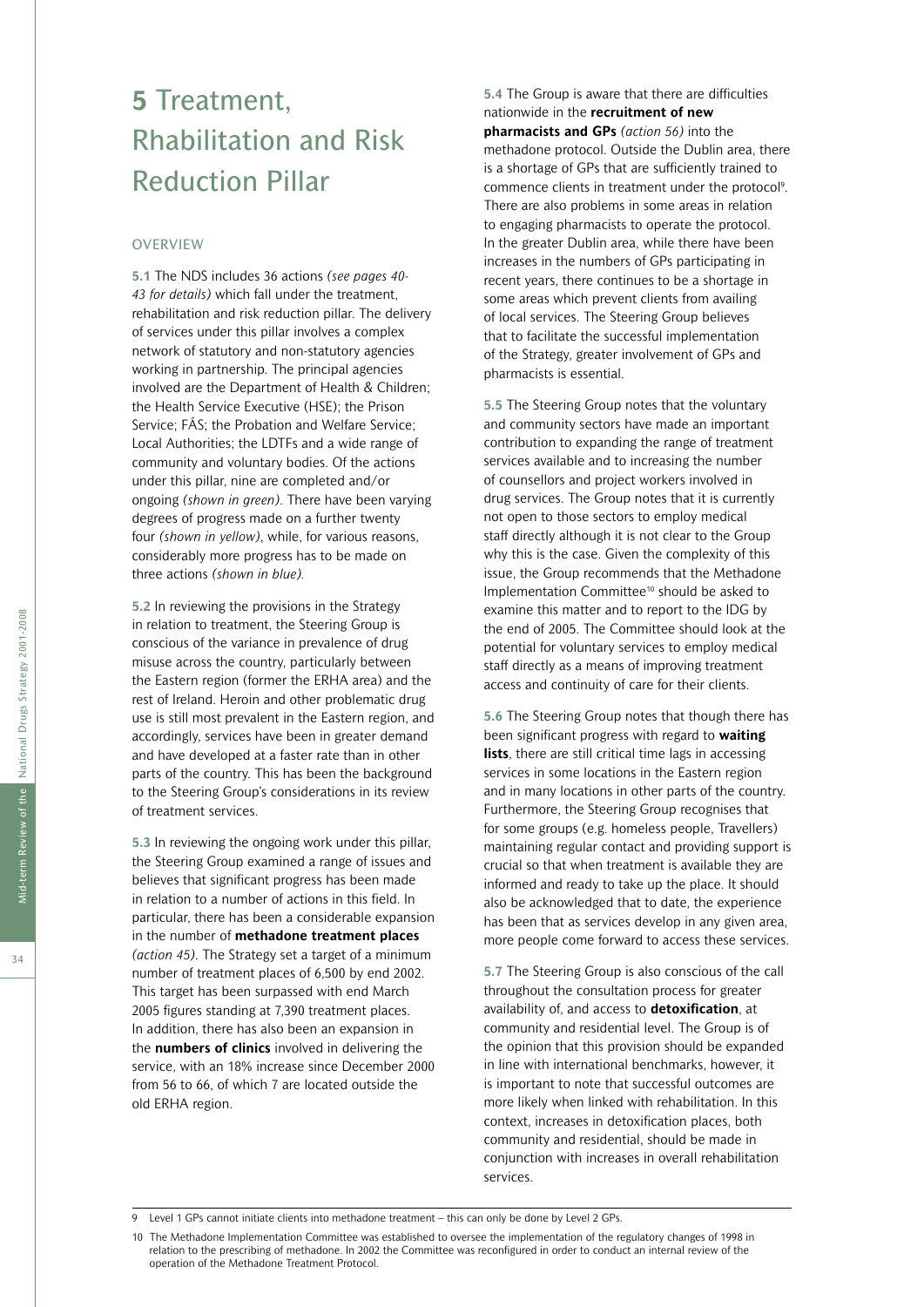**5.8** In relation to **prisons**, it is noted that the Irish Prison Service has made steady progress in implementing most of the actions set out for it in the NDS *(actions 21-24)*, although the evaluation of the prison drugs strategy set for 2004 will not now begin until 2007. A key initial priority has been to develop the infrastructure to deliver treatment services and to achieve equivalence of care with community services. These enhanced provisions and institutional arrangements have brought improvements to the level and quality of services available within prisons (e.g. expansion of the provision of methadone programmes and increased number of drug-free units). The Steering Group is aware, however, that further improvements are required in prison treatment services – particularly in developing counselling services, enhanced methadone provision and post-release arrangements. The Prison Service is proactive in developing and improving these services and it is recognised that such developments must occur simultaneously with developments in the community and are mutually dependent. However, the Group recognises that there is still a gap in relation to sharing information between services, which would help in post-release arrangements. The Group notes that there have been developments in the area of case management which are ongoing and is of the view that these should be implemented as soon as possible and definitely before the end of 2006.

**5.9** In addition, while acknowledging that the problem is most acute in prisons in the Eastern region, the Group believes that, as with drug treatment for the general community, treatment provision outside that area also needs to be expanded. The Group notes that the Department of Justice, Equality & Law Reform is in the process of finalising a prison drugs policy which will set the framework for developing future services. The fact that injecting drug use continues amongst drug misusers in the Irish prison population is a matter of great concern. The research available highlights the greater vulnerability of prisoners to infectious disease due to the higher prevalence of infection in the prison population. This merits continuing consideration in order to explore the many harm reduction approaches available for implementation within Irish prisons. The Steering Group notes that the increased provision of substitution treatment, vaccination programmes and education have been important steps in this regard and that this progress should be maintained. Finally, the Group also notes the absence of developed linkages between the Prison Service and key stakeholders such as the Drugs Strategy Unit of the Department of Community, Rural & Gaeltacht Affairs and the National Drugs Strategy Team in the development

of drugs policy – and believes that this should be addressed.

**5.10** The Steering Group is aware of the calls that have been made for further progress with regard to providing a **range of medical and non-medical treatment services for problem drug users**, including drug-free and detox facilities (related to *action 48*). The Group recognises that demand for these forms of treatment can vary and that analysis of this demand is hampered by the absence of more comprehensive timely data on the availability of alternative treatments to methadone. However, in line with the Strategy, the Group believes that there should be broad and accessible provision of these options and, in the regions where this is still not the case, their development should be prioritised for the remainder of the Strategy.

**5.11** Delivering a seamless 'client centred' service is a particularly challenging action. In this context, the Group feels that the principle of **continuum of care** *(action 47)* i.e. smooth transition into appropriate and timely treatments and on through to rehabilitation, can play an important role. A range of treatment approaches is required in order to provide problem drug users with a **planned programme of progression**. In the opinion of the Group, this would provide drug misusers with planned timely access to a range of options from presentment, assessment, treatment and on to aftercare, rehabilitation and re-integration.

**5.12** A number of other issues have arisen in the context of the availability of treatment, in particular **the increased prevalence of cocaine misuse**. The trend in this regard is noted in a number of sources including Garda figures and treatment statistics, as well as the NACD study<sup>11</sup> which was published in 2003. In order to meet this challenge, the Steering Group believes that treatment services need to address the needs of cocaine-dependent patients and tailor and expand existing services in this regard. The Group notes that the Addiction Services in the HSE Eastern Region already provide a range of services to those presenting with problem cocaine use. The services are focussed on psychological support, counselling interventions and referral to appropriate residential services.

**5.13** In this regard, the Group notes that there are different cohorts of users, which require different treatment approaches, in particular, opiate users who are also using cocaine. Unlike heroin, there is no substitution treatment for cocaine. In addition, the Group is of the opinion that the outcome of the evaluations of the pilot projects on cocaine<sup>12</sup>, which are being rolled out in 2005 should be carefully examined and the lessons implemented, particularly in the LDTF areas where the misusers most at risk

<sup>11</sup> *An Overview of Cocaine Use in Ireland* published by the NACD in December 2003.

<sup>12</sup> Funding of almost €400,000 has been allocated by D/CRGA to support a series of pilot proposals aimed at tackling cocaine use in LDTF areas. The funding is being used for the training of frontline staff, the production of educational material and for a number of pilot treatment interventions with specific groups such as intravenous cocaine users, problematic intranasal cocaine users and problematic female cocaine users.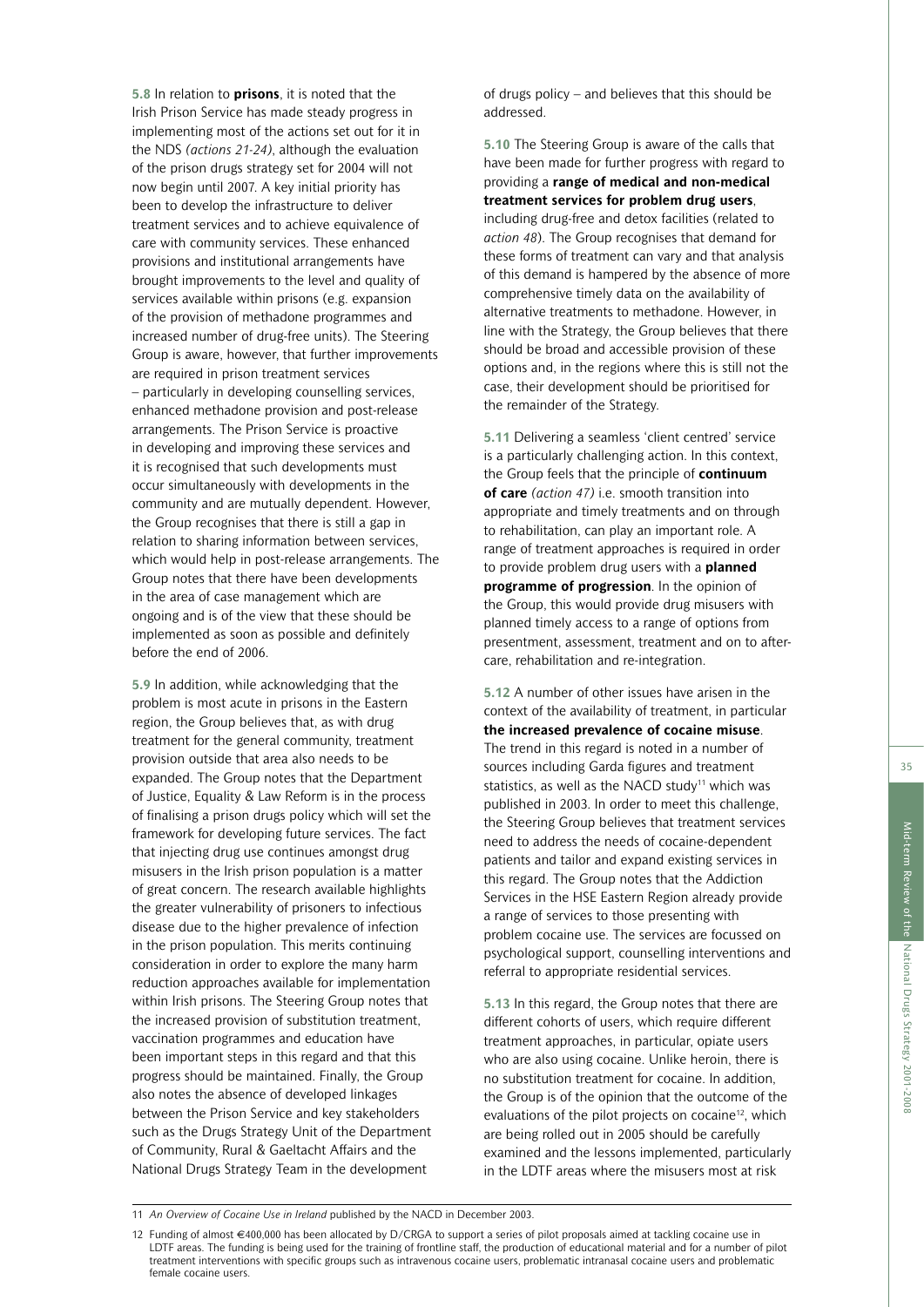are still located. The prevalence of crack cocaine, although still very low, will also need to be closely monitored. In line with the recommendations of the NACD report, it is also essential to continue to challenge the perception that cocaine use is not dangerous. In this context, the Steering Group is aware that more problem drug users are presenting with a range of drug dependencies, including **alcohol**, and that **poly-drug use** is increasingly the norm for this group. Effectively managing this trend presents a different set of challenges for the NDS, which need to be accommodated in the different approaches to treatment. Successfully treating this more diverse prevalence pattern will mean access to, and greater provision of, a wider range of treatment services.

**5.14** The Strategy set out that a **protocol should be developed for the treatment of under 18 year olds presenting with serious drug problems** *(action 49)*. The Under 18s Working Group, chaired by the Department of Health & Children, felt that the complexity of individual needs in this client group implied that a protocol format could be overly restrictive, and that it was preferable to try to establish appropriate broad guidelines or models for treatment.13 The Group decided that treatment services for under 18 year old problem drug users should be based on a four-tiered approach from tier 1 which comprises services who engage with young people but who have no specialist expertise in adolescents or addictions through to tier 4 – those services with specialist expertise in both adolescents and addiction and can provide brief intensive treatment. The Department of Health & Children has allocated funding of €500,000 to the HSE Eastern Region to fund the development of tier 3 teams (multi-disciplinary teams specialising in adolescents and addictions). The Steering Group believes that one of the priorities for the next phase of the Strategy is to advance the implementation of the Working Group's Report. This will be monitored through the IDG on a regular basis.

**5.15** In relation to *action 54*, the Steering Group is conscious that the Health Services consider that full-time **childcare facilities within an addiction setting** may lead to further stigmatisation of children of drug misusers. Therefore, implementing the action as it is currently phrased is not appropriate and it should be made more flexible. In this regard, the Steering Group believes that the Health Services should aim to provide more appropriate services where necessary, such as dropin play/creche areas rather than full-time facilities.

**5.16** Research carried out by the NACD14 has raised the problems posed in delivering services to people

with **dual diagnosis** (co-existence of mental health disorder and drug dependence). This particular cohort is more vulnerable to relapse, homelessness and suicide and in this regard, the Group welcomes the examination of joint protocols by the Advisory Sub-Group on Dual Diagnosis as part of the Expert Group on Mental Health which was established in August 2003 to prepare a new national policy framework for the mental health services.

**5.17** The Steering Group also welcomes the drafting of **service user charters** by many of the Health Services as outlined in *action 46*. However, the Group is of the opinion that, in the future, where this is not already taking place, services should consult more widely with service users in the drafting of these documents.

**5.18** The issue of preventative strategies in relation to **drugs overdose** was also raised during the course of the review. This is an area of concern for the Steering Group who believe that a national approach should be taken to this matter with appropriate preventative strategies being put in place and evaluated.

**5.19** A striking feature of the consultation process was the numerous calls that were made for the development of a more comprehensive and interlinked approach to **rehabilitation** under the NDS. Furthermore, there were strong and consistent calls for rehabilitation to be made the "fifth" pillar of the Strategy, given its overall importance for drug misusers in terms of "moving on" and, ultimately, re-integrating them into society. While there is a lack of understanding around what is meant by rehabilitation, in general, it is seen as embracing a wide range of services (e.g. personal development, training, community integration, access to housing, access to employment etc.). In Ireland, there are a number of agencies currently involved in the provision of rehabilitation services, including the Health Services, FÁS and the community and voluntary sectors.

**5.20** In this regard, the Steering Group is conscious of the key contribution FÁS has made to the NDS in relation to rehabilitation through the ring-fencing of **CE places** for drug-related projects. These CE places have served as an important mechanism for engaging drug users in treatment and rehabilitation programmes. However, the Group notes that a number of issues arise in this context, including the need to accommodate the needs of the Regional Drugs Task Forces and the cap of three years as a limit on the time a participant can remain on CE. In addition, discrepancies in how drugs projects are dealt with from area to area were also noted e.g. some schemes were dedicated Drugs Task

<sup>13</sup> The Under 18 Group undertook a number of initiatives including an examination of the legal issues surrounding treatment, a review of relevant literature, an analysis of trends in drug misuse by children and adolescents, a review of services and service gaps nationally, the establishment of focus groups of service users within and outside the ERHA region and a review of the treatment issues raised by its deliberations.

<sup>14</sup> *Mental Health and Addiction Services and the Management of Dual Diagnosis in Ireland* published by the NACD in November 2004.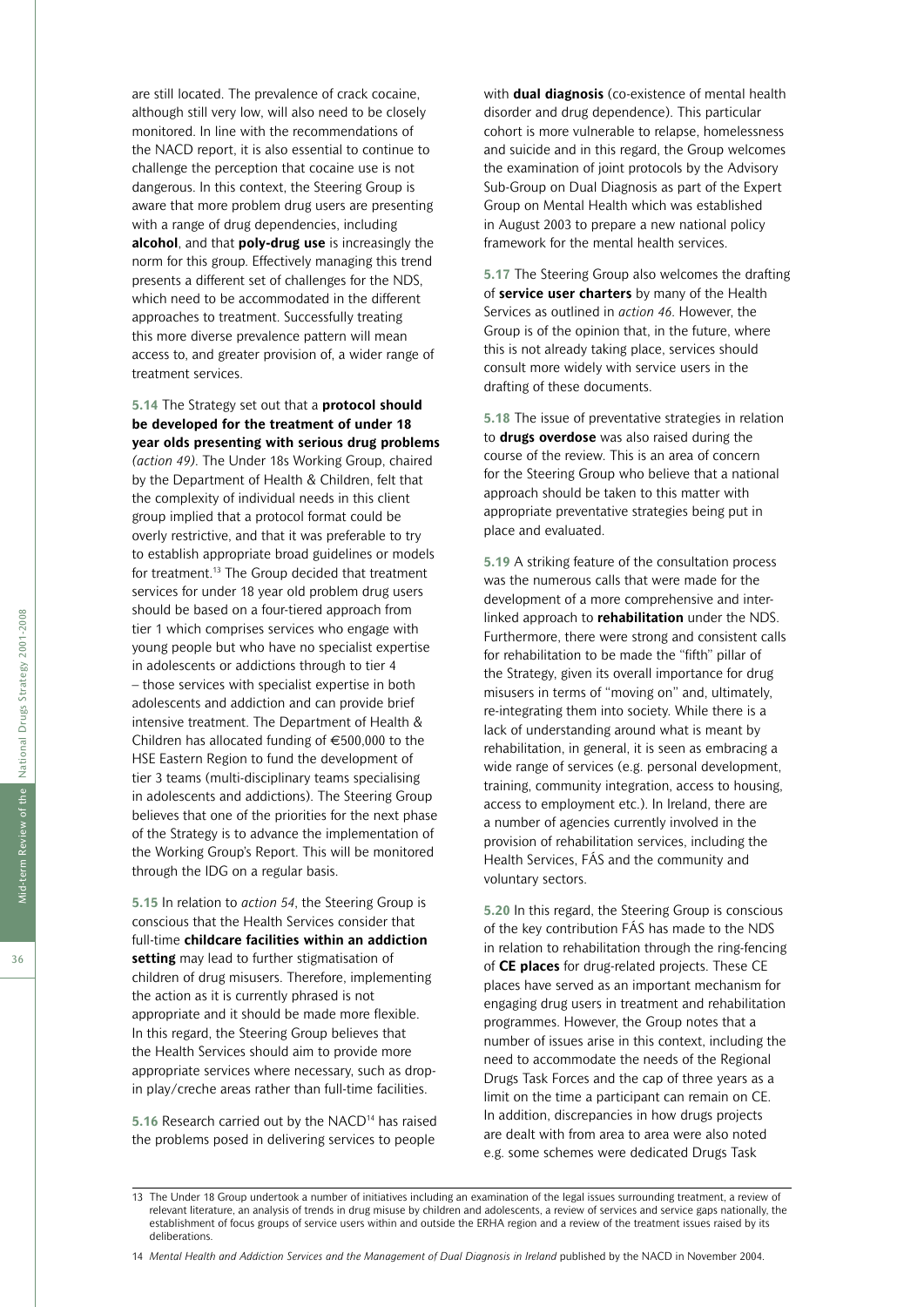Force projects where almost all participants were specially designated as having had substance misuse problems, while in others, there were dedicated places in 'mainstream' CE schemes. In addition, an evaluation of CE schemes<sup>15</sup> has recently been completed and highlighted the need for inter-agency gaps to be addressed if rehabilitation services are to be improved.

**5.21** In considering this issue, the Steering Group is conscious of the need to strengthen and expand the Strategy's rehabilitation provisions – particularly in light of the significant and ongoing expansion in treatment provision in recent years *(actions 48, 57 & 74 primarily)*. Equally, however, the Group is conscious that there are many different views and interpretations as to what constitutes rehabilitation ranging from therapeutic approaches on the one hand to training and social re-integration on the other (as outlined in paragraph 5.19 above). The Group is also conscious that the NACD will be examining this area during 2005 as part of their new research work programme. In the circumstances and given the overall importance of this area in the NDS in the future, the Steering Group supports the proposal that rehabilitation should be made the fifth pillar of the Strategy. However, the Group believes that further work needs to done before a comprehensive policy – and individual actions – on rehabilitation can be developed. Accordingly, it is recommended that a working group be established under the aegis of the Department of Community, Rural & Gaeltacht Affairs to comprehensively examine this area and to develop an integrated rehabilitation policy. The group should include representatives of the key agencies currently involved in delivering rehabilitation services and should examine the broad range of issues that impact on the provision of rehabilitation, including the long-term supports that are required to enable drug misusers to re-integrate into the labour market. The working group should have regard to the findings of the evaluation of CE carried out in 2004 (see paragraph 5.20 above) and the work to be done in 2005 by the NACD, as well EU and international best practice in this area. The group should report to the IDG and the Cabinet Committee on Social Inclusion by the end of 2005 on the appropriate actions to be implemented.

**5.22** Notwithstanding the work of the group to be established, the Steering Group is of the opinion that the three year cap for CE places needs to be applied flexibly in the case of recovering drug misusers.

5.23 In relation to **harm reduction approaches<sup>16</sup> – including needle exchange** and other injecting paraphernalia *(actions 62 and 63)*, the Group feels that, in light of the increase in the incidence of hepatitis C and the ongoing prevalence of HIV, higher priority should be given to the relevant actions in the Strategy. This is supported by the available data that indicates that sharing injecting paraphernalia continues amongst drug misusers. The Group is also conscious that it is much easier to transmit blood-borne diseases such as hepatitis C through shared injecting paraphernalia than it is with HIV. Accordingly, drug misusers are not adequately protected through measures designed to combat the spread of HIV. The Steering Group is of the opinion that further efforts are needed to identify the risk behaviours of Irish drug users that contribute to the higher prevalence rates (e.g. hepatitis C) than EU norms and to raise awareness amongst users in this regard. Furthermore, enhanced training for service providers on this issue should be made available.

**5.24** In this regard, the Steering Group advocates the expansion of harm reduction services, especially needle exchanges, to improve access and availability in the evenings and weekends and in areas of greatest need such as the eastern region. The Group is of the opinion that a range of approaches may be necessary to achieve this and the Health Services should prioritise and develop whatever is most appropriate to the area concerned. In particular, the Group believes that harm reduction services should have the flexibility to cater for the provision and/or exchange of a range of drug use paraphernalia so as to reduce the risk of contracting drug-related infectious diseases. The Steering Group also understands that the action regarding the collection and safe disposal of injecting equipment *(action 69)* is now being progressed but that considerably more work is required to advance its implementation.

#### KEY ISSUES EMERGING

**5.25** As outlined at the beginning of the chapter, significant progress has been made across the 36 actions under the treatment pillar. However, the Steering Group has identified *six key issues* that need to be addressed in the period up to 2008. This can be done through a mixture of replacing or amending *existing* actions and developing two *new* actions which are set out below:

**1. ISSUE – Availability of treatment options** – given the increased prevalence of poly-drug use, including cocaine, the availability and range of treatment options should continue to be increased.

<sup>15</sup> A Review of Drugs Task Force Project Activity for FÁS Community Employment and Job Initiative Participants, Dr. Alan Bruce, July 2004 *(unpublished)*.

<sup>16</sup> Harm Reduction approaches focus on minimising the health, personal and social harms associated with drug use such as the spread of blood-borne diseases. Harm reduction programmes typically include a range of interventions, which on a continuum, commence with communication with drug users and the general public and move to the prescription of drug substitution treatment (*A Review of Harm Reduction Approaches in Ireland and Evidence from the International Literature* published by NACD in May 2004).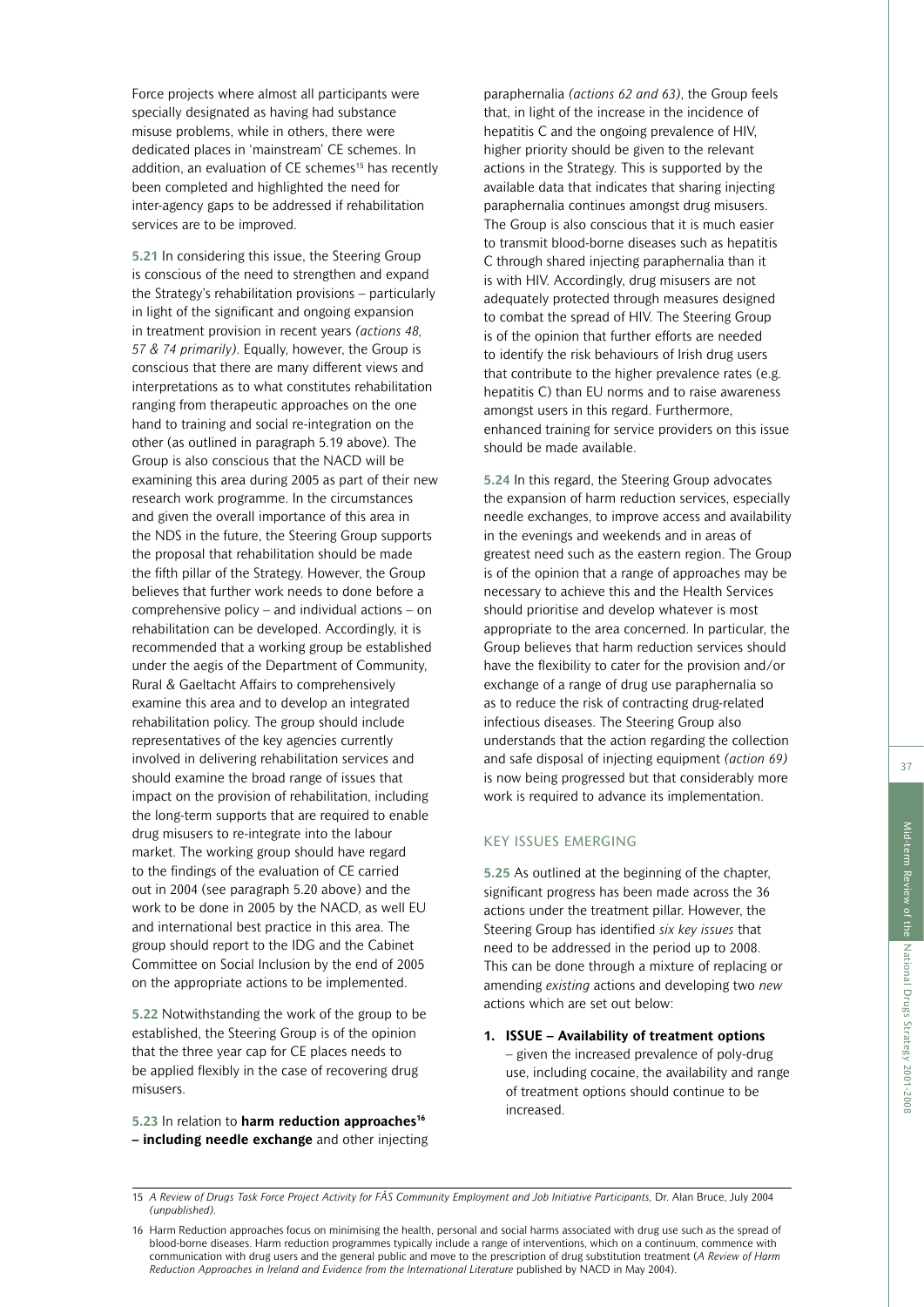#### **Recommendations of the Steering Group:**

- An audit of the current availability of treatment options should be carried out which should include an assessment of treatment needs and propose ways of tracking ongoing developments. The audit should be completed by mid-2006 *(New Action)*.
- In the context of increased poly-drug use, including cocaine and other drugs of dependence, increasing the availability and range of treatment options, including detoxification, should continue to be prioritised. This work should take on board the lessons of the pilot cocaine projects currently being rolled out in LDTF areas *(Action 48 amended)*.

**Department/Agency responsible:** Health Service Executive

**2. ISSUE – Rehabilitation provision within the Strategy** – the Steering Group believes that rehabilitation should be the fifth pillar of the Strategy. In this context, however it was felt that a working group should be set up to develop the pillar in terms of an integrated rehabilitation provision.

#### **Recommendations of the Steering Group:**

■ Rehabilitation should become the fifth pillar of the National Drugs Strategy. In this context, a working group should be set up to develop an integrated rehabilitation provision. The group, to be chaired by the Department of Community, Rural & Gaeltacht Affairs, should report to the IDG and the Cabinet Committee on Social Inclusion by the end of 2005 on the appropriate actions to be implemented *(New Action)*.

#### **Department/Agency responsible:**

Department of Community, Rural & Gaeltacht Affairs

**3. ISSUE – Treatment for Under 18s** – the Working Group has completed its work and the challenge for the remaining period of the Strategy is to implement the recommendations arising from the Working Group's report.

#### **Recommendations of the Steering Group:**

■ The guidelines agreed by the Working Group on treatment for under 18s should be fully implemented by end 2007, with priority given to areas of most need *(Action 49 replaced)*.

**Department/Agency responsible:** Health Service Executive

**4. ISSUE – Development of needle exchange and related harm reduction service provision** – in the light of the increase in the incidence of hepatitis C and the ongoing prevalence of HIV, higher priority needs to be given to the actions in the Strategy in relation to harm reduction approaches – including needle exchange and exchange of other injecting paraphernalia.

#### **Recommendations of the Steering Group:**

■ The provision of needle exchange and related harm reduction services should be expanded in order to ensure wider geographic availability and availability at evenings and weekends, concentrating at first on areas of highest need *(Action 62 replaced)*.

**Department/Agency responsible:** Health Service Executive

**5. ISSUE – Target for treatment provision** – while there have been significant improvements in treatment provision in recent years, in the remaining phase of the Strategy the concentration should be on providing appropriate treatment (covering all treatments) no later than one month after assessment.

#### **Recommendations of the Steering Group:**

■ Appropriate treatment should be provided to problem drug users no later than one month after assessment. This target should be met by end 2007 *(Action 44 amended)*.

**Department/Agency responsible:** Health Service Executive

**6. ISSUE – Participation of GPs and** 

**pharmacists** – the importance of increasing GP and pharmacist participation in the provision of methadone treatment needs to continue to be prioritised.

#### **Recommendations of the Steering Group:**

- The numbers of GPs (in particular Level II GPs) and pharmacists participating in the methadone protocol, particularly in the areas of most need, should continue to be increased *(Action 56 replaced)*;
- The Methadone Implementation Committee should examine the issue of the voluntary and community services employing medical staff directly and they should report to the IDG by the end of 2005 *(Action 56 replaced)*.

**Department/Agency responsible:** Health Service Executive/Department of Health & Children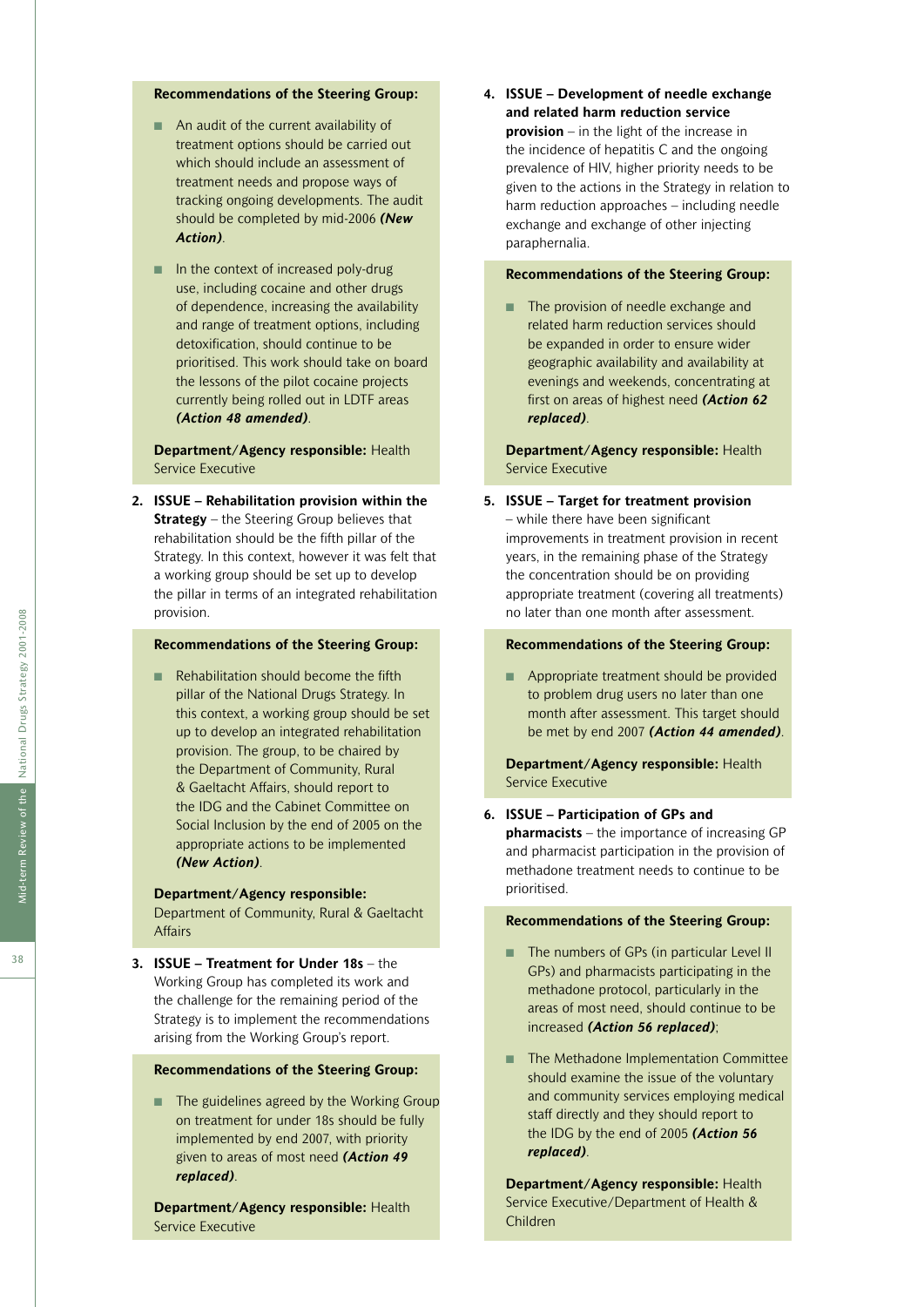#### KEY PERFORMANCE INDICATORS

**5.27** In the case of the treatment pillar, the Steering Group proposes the following KPIs to replace the existing indicators set out in the NDS:

- 100% of problematic drug users accessing treatment within one month after assessment;
- 100% of problematic drug users aged under-18 accessing treatment within one month after assessment;
- Harm reduction facilities available, including needle exchange where necessary, open during the day, and at evenings and weekends, according to need, in every local health office area; and
- Incidence of HIV in drugs user stabilised based on 2004 figures.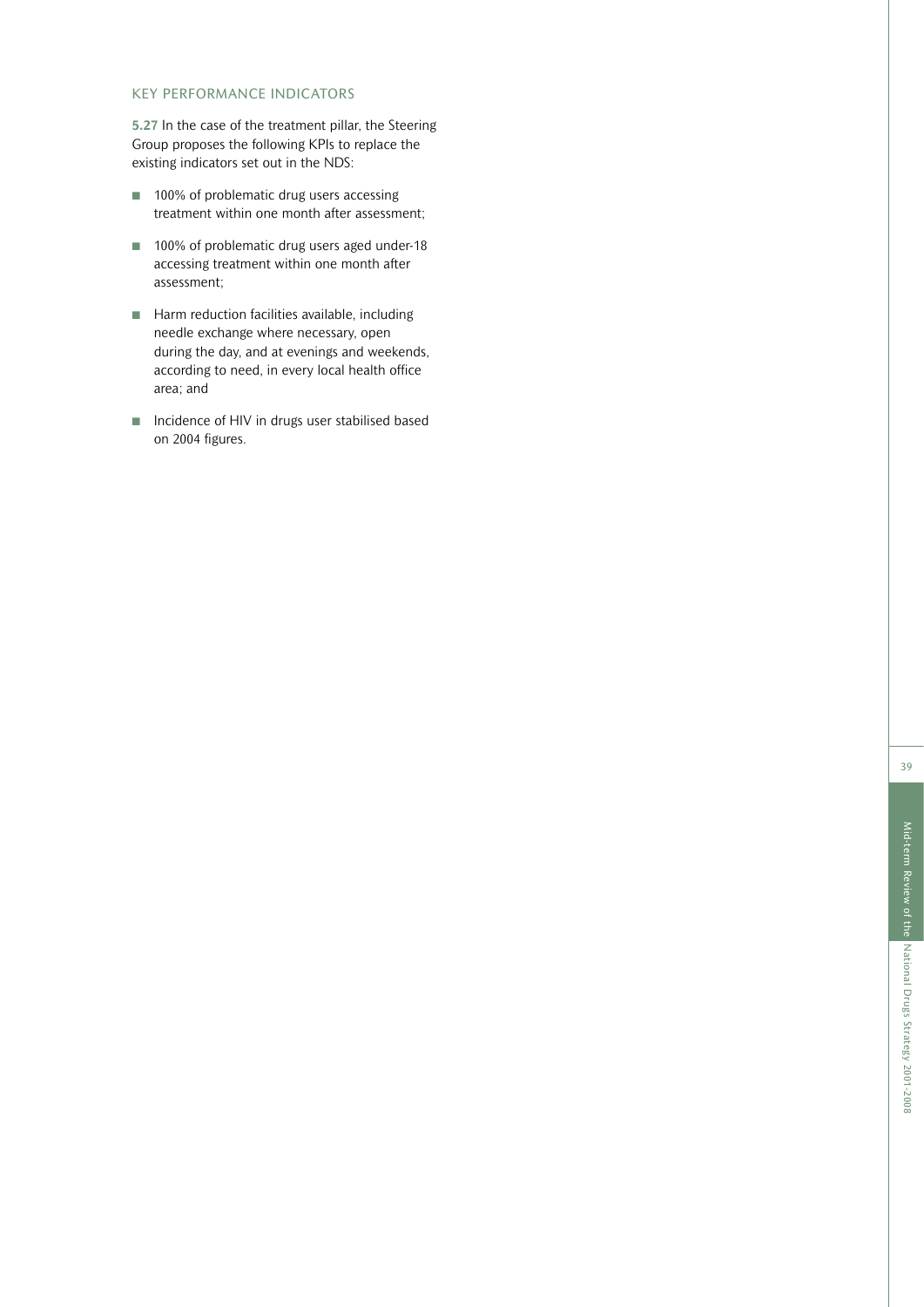#### PROGRESS ON ACTIONS OF THE TREATMENT, REHABILITATION AND RISK REDUCTION PILLAR

| No. | <b>Agency</b>                    | <b>Action</b>                                                                                                                                                                                                                                                                                             | <b>Progress</b>                        |
|-----|----------------------------------|-----------------------------------------------------------------------------------------------------------------------------------------------------------------------------------------------------------------------------------------------------------------------------------------------------------|----------------------------------------|
| 21  | <b>Prison</b><br><b>Services</b> | To continue to implement the recommendations of the<br>Steering Group on Prison-Based Drug Treatment Services<br>as a priority and to implement proposals designed to end<br>heroin use in prisons during the period of the Strategy.                                                                     | Completed/Ongoing<br><b>Task</b>       |
| 22  | <b>Prison</b><br><b>Service</b>  | To expand prison-based programmes with the aim of<br>having treatment and rehabilitation available to those who<br>need them including drug treatment programmes, which<br>specifically deal with the reintegration of the drug using<br>offender into the family/community.                              | Progress made/more<br>work underway    |
| 23  | <b>Prison</b><br><b>Service</b>  | To commission and carry out an independent evaluation<br>of the overall effectiveness of the Prison Strategy by mid<br>2004. The review should cover all aspects of drug services<br>in prisons including research on the levels and routes of<br>supply of drugs in prisons.                             | Considerably more<br>progress required |
| 24  | <b>Prison</b><br><b>Service</b>  | To expand the involvement of the community and<br>voluntary sectors in prison drug policy via the ongoing<br>development of the Local Prison Liaison Groups and the<br>formal meetings between the sectors and the Steering<br>Group on Prison-Based Drug Treatment Services.                             | Progress made/more<br>work underway    |
| 26  | <b>D/EHLG</b>                    | To monitor and evaluate homelessness initiatives in relation<br>to drugs issues in the context of the Homeless Strategy and<br>particularly, in relation to the Dublin Action Plan.                                                                                                                       | Completed/Ongoing<br>Task              |
| 39  | D/H&C                            | To ensure that adequate training for health care and<br>other professionals engaged in the management of<br>drug dependency is available, including, if necessary,<br>arrangements with third level institutions and other bodies.                                                                        | Progress made/more<br>work underway    |
| 40  | D/H&C                            | To consult all treatment and rehabilitation providers in<br>order to ensure that performance indicators, used in the<br>evaluation of services, accurately and consistently reflect<br>the needs of specific areas i.e. performance indicators<br>should reflect the reality of the drug problem locally. | Progress made/more<br>work underway    |
| 41  | D/H&C                            | To oversee implementation of the recommendations of the<br>Benzodiazepine Working Group, which is due to complete<br>its work by end June 2001, as part of the overall strategy of<br>quality improvement of current services.                                                                            | Progress made/more<br>work underway    |
| 44  | <b>HEALTH</b><br><b>BOARDS</b>   | To have immediate access for drug misusers to professional<br>assessment and counselling by health board services,<br>followed by commencement of treatment as deemed<br>appropriate, not later than one month after assessment.                                                                          | Progress made/more<br>work underway    |
| 45  | <b>HEALTH</b><br><b>BOARDS</b>   | To increase the number of treatment places for opiate<br>addiction to 6,000 by the end of 2001 and to a minimum of<br>6,500 by the end of 2002.                                                                                                                                                           | Completed/Ongoing<br><b>Task</b>       |
| 46  | <b>HEALTH</b><br><b>BOARDS</b>   | To develop and put in place by end 2002 a service-users<br>charter specific to treatment and rehabilitation facilities<br>which would lead to a greater balance in the relationship<br>between the service user and the service provider.                                                                 | Progress made/more<br>work underway    |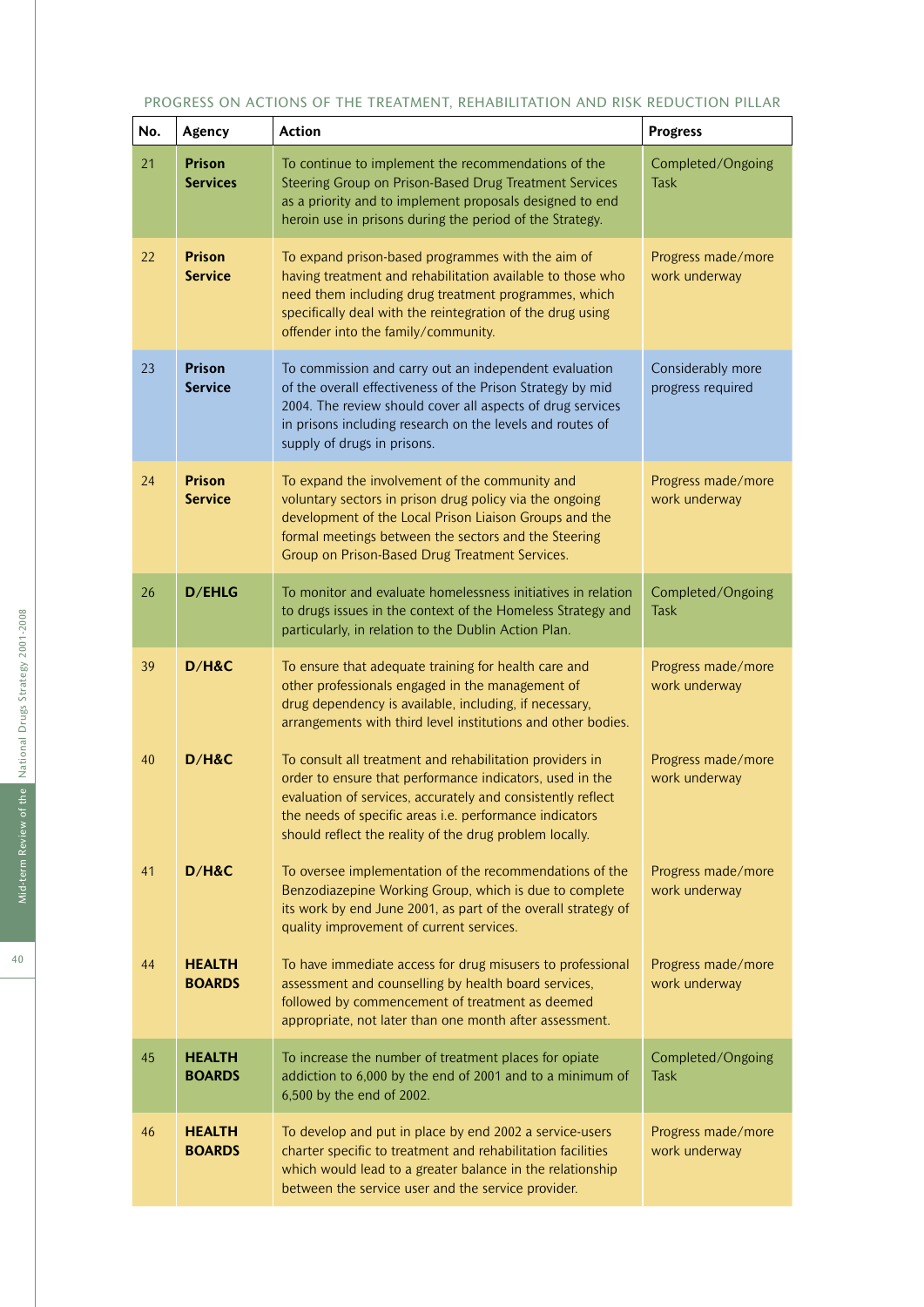| No. | Agency                         | <b>Action</b>                                                                                                                                                                                                                                                                                                                                                                                                                                                                                                                                                                                        | <b>Progress</b>                     |
|-----|--------------------------------|------------------------------------------------------------------------------------------------------------------------------------------------------------------------------------------------------------------------------------------------------------------------------------------------------------------------------------------------------------------------------------------------------------------------------------------------------------------------------------------------------------------------------------------------------------------------------------------------------|-------------------------------------|
| 47  | <b>HEALTH</b><br><b>BOARDS</b> | To base plans for treatment services on a "continuum"<br>of care" model and a "key worker" approach to provide<br>a seamless transition between each different phase of<br>treatment.                                                                                                                                                                                                                                                                                                                                                                                                                | Progress made/more<br>work underway |
| 48  | <b>HEALTH</b><br><b>BOARDS</b> | To have in place, in each Health Board area, a range of<br>treatment and rehabilitation options as part of a planned<br>programme of progression for each drug misuser, by<br>end 2002. This approach will provide a series of options<br>for the drug misuser, appropriate to his/her needs and<br>circumstances and should assist in his/her re-integration<br>back into society.                                                                                                                                                                                                                  | Progress made/more<br>work underway |
| 49  | <b>HEALTH</b><br><b>BOARDS</b> | To develop a protocol, where appropriate, for the<br>treatment of under 18 year olds presenting with serious<br>drug problems especially in light of the legal and other<br>dilemmas which are posed for professionals involved in<br>the area. In this context, a Working Group should be<br>established to develop the protocol. The Group should also<br>look at issues such as availability of appropriate residential<br>and day treatment programmes, education and training<br>rehabilitative measures and harm reduction responses for<br>young people. The Group should report by mid 2002. | Completed/Ongoing<br>Task           |
| 50  | <b>HEALTH</b><br><b>BOARDS</b> | To develop, in consultation with the NACD, criteria to<br>ensure that all State-funded treatment and rehabilitation<br>programmes accord with quality standards as set out by the<br>Health Boards.                                                                                                                                                                                                                                                                                                                                                                                                  | Progress made/more<br>work underway |
| 51  | <b>HEALTH</b><br><b>BOARDS</b> | To have a clearly co-ordinated and well publicised plan<br>in place for each Health Board area by end 2002 for the<br>provision of a comprehensive and locally accessible range<br>of treatments for drug misusers, particularly for young<br>people. The planning of such services to be linked to the<br>national profile of drug misuse amongst young people and<br>to the areas where usage is most prevalent. These plans to<br>be implemented by end 2004.                                                                                                                                     | Progress made/more<br>work underway |
| 52  | <b>HEALTH</b><br><b>BOARDS</b> | To produce and widely distribute a well publicised, short,<br>easily read guide to the drug treatment services available in<br>each Health Board area with contact numbers for further<br>information and assistance.                                                                                                                                                                                                                                                                                                                                                                                | Completed/Ongoing<br><b>Task</b>    |
| 53  | <b>HEALTH</b><br><b>BOARDS</b> | To require from 2002 that all Health Boards, in considering<br>the location and establishment of treatment and<br>rehabilitation facilities, develop a management plan in<br>consultation with local communities. Existing examples<br>whereby Health Boards have established monitoring<br>committees with the local community to oversee the<br>operation of treatment services have proven successful and<br>should be replicated, where appropiate.                                                                                                                                              | Completed/Ongoing<br>Task           |
| 54  | <b>HEALTH</b><br><b>BOARDS</b> | To consider, as a matter of priority, how best to integrate<br>childcare facilities with treatment and rehabilitation centres<br>and how childcare can best be provided in a residential<br>treatment setting. This should be done in conjunction with<br>the Department of Justice, Equality & Law Reform.                                                                                                                                                                                                                                                                                          | Progress made/more<br>work underway |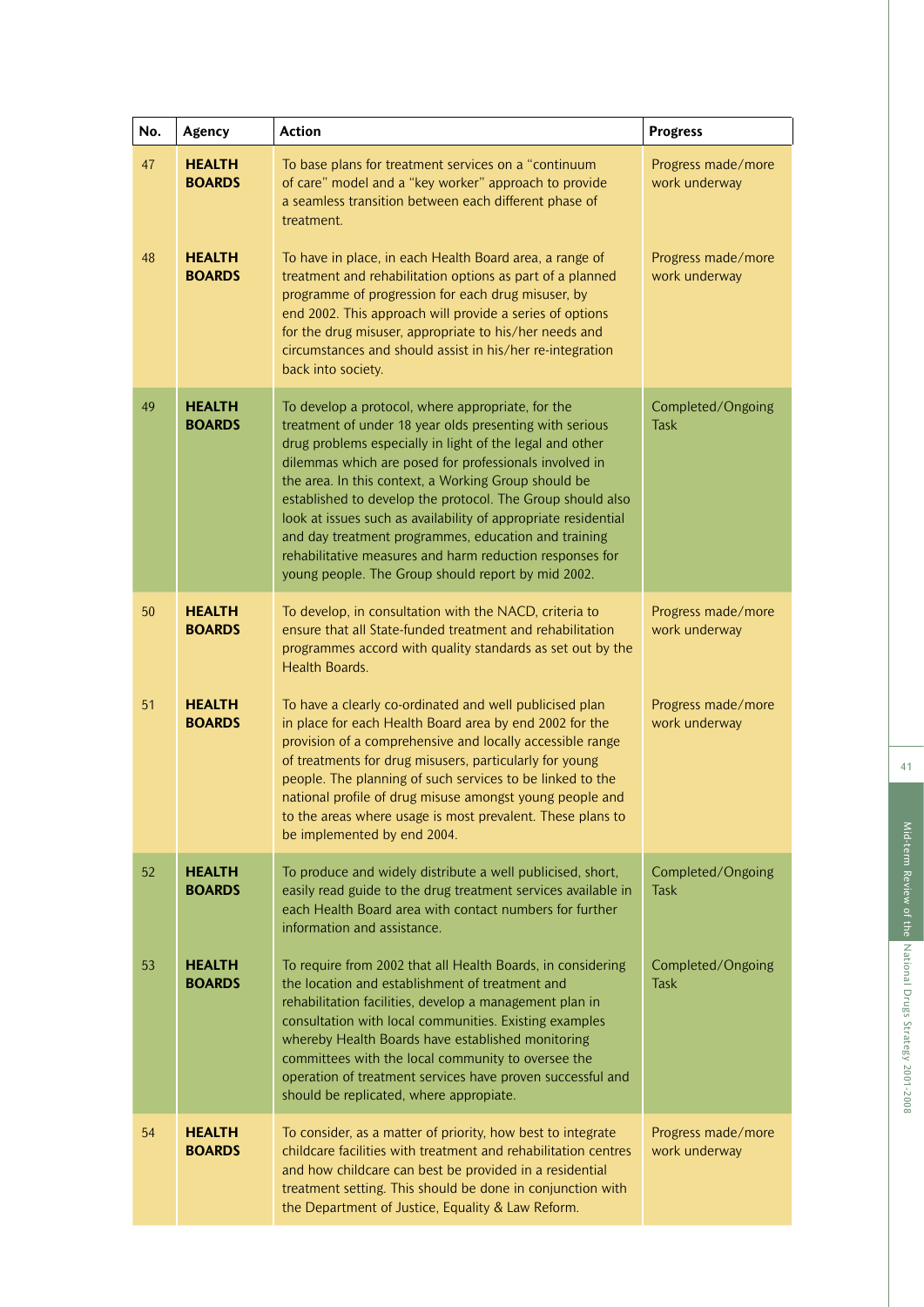| No. | Agency                         | <b>Action</b>                                                                                                                                                                                                                                                                                                                                                                          | <b>Progress</b>                        |
|-----|--------------------------------|----------------------------------------------------------------------------------------------------------------------------------------------------------------------------------------------------------------------------------------------------------------------------------------------------------------------------------------------------------------------------------------|----------------------------------------|
| 55  | <b>HEALTH</b><br><b>BOARDS</b> | To explore immediately the scope for introducing greater<br>provision of alternative medical and non-medical treatment<br>types, which allow greater flexibility and choice. This<br>may increase the number of drug misusers presenting for<br>treatment as it is evident that a "one size fits all" approach<br>is not appropiate to the characteristics of Irish drug misuse.       | Progress made/more<br>work underway    |
| 56  | <b>HEALTH</b><br><b>BOARDS</b> | To consider as a matter of priority, how to increase the<br>level of GP and pharmacy involvement in the provision of<br>treatment programmes.                                                                                                                                                                                                                                          | Progress made/more<br>work underway    |
| 57  | <b>HEALTH</b><br><b>BOARDS</b> | To oversee the development of comprehensive residential<br>treatment models incorporating detoxification, intervention,<br>pre-treatment, counselling, motivational work, therapeutic<br>treatment and high quality rehabilitation for misusers who<br>wish to become drug-free. Resources should continue to<br>be targeted at the most efficient and effective of these<br>services. | Progress made/more<br>work underway    |
| 58  | <b>HEALTH</b><br><b>BOARDS</b> | To report to the NACD on the efficacy of different forms<br>of treatment and detox facilities and residential drug-free<br>regimes on an ongoing basis.                                                                                                                                                                                                                                | Completed/Ongoing<br>Task              |
| 59  | <b>HEALTH</b><br><b>BOARDS</b> | To secure easy access to counselling services for young<br>people seeking assistance with drug-related problems,<br>especially given the correlation between suicide and drug<br>misuse and the growing incidence of suicide amongst<br>young people.                                                                                                                                  | Progress made/more<br>work underway    |
| 60  | <b>HEALTH</b><br><b>BOARDS</b> | To ensure that treatment for young people includes family<br>therapy and community integration phases, in order to<br>encourage family involvement which is a crucial component<br>in the treatment of young people.                                                                                                                                                                   | Progress made/more<br>work underway    |
| 61  | <b>HEALTH</b><br><b>BOARDS</b> | To consider developing drop-in centres, respite facilities<br>and half-way houses, where a clear need has been<br>identified, as such facilities have been found to be useful in<br>the prevention of relapse.                                                                                                                                                                         | Considerably more<br>progress required |
| 62  | <b>HEALTH</b><br><b>BOARDS</b> | To review the existing network of needle exchange facilities<br>with a view to ensuring access for all injecting drug<br>misusers to sterile equipment.                                                                                                                                                                                                                                | Progress made/more<br>work underway    |
| 63  | <b>HEALTH</b><br><b>BOARDS</b> | To pursue with the relevant agencies, as a matter of<br>priority, the setting up of a Pilot Community Pharmacy<br>Needle and Syringe Exchange Programme in the ERHA<br>area, and in the event of a successful evaluation, the<br>programme to be extended where required.                                                                                                              | Considerably more<br>progress required |
| 64  | <b>HEALTH</b><br><b>BOARDS</b> | To continue to develop good practice outreach models,<br>including mechanisms to outreach drug misusers who<br>are not in contact with mainstream treatment or support<br>agencies. A reduction in the level of drug-related<br>deaths, particularly from opiate abuse, through targeted<br>information, educational and prevention campaigns must<br>be a key aspect of the Strategy. | Progress made/more<br>work underway    |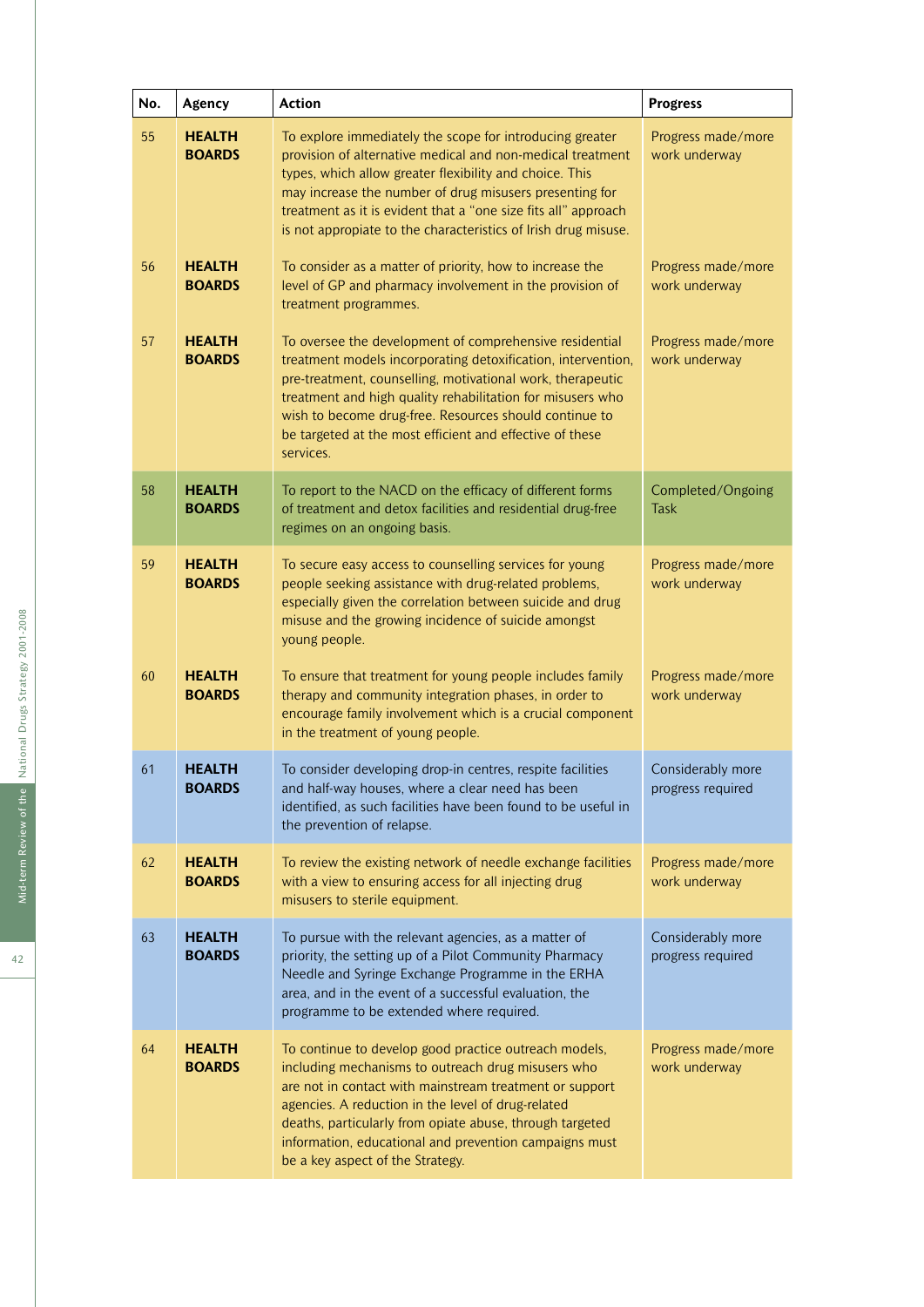| No. | Agency                                             | <b>Action</b>                                                                                                                                                                                                                                                                                                             | <b>Progress</b>                     |
|-----|----------------------------------------------------|---------------------------------------------------------------------------------------------------------------------------------------------------------------------------------------------------------------------------------------------------------------------------------------------------------------------------|-------------------------------------|
| 66  | <b>HEALTH</b><br><b>BOARDS</b>                     | To consider the feasibility of new suitably trained peer-<br>support groups in the context of expanded provision. Peer-<br>support groups are a component of the existing Strategy<br>and are regarded as an effective rehabilitative support.                                                                            | Progress made/more<br>work underway |
| 68  | <b>HEALTH</b><br><b>BOARDS &amp;</b><br><b>LAs</b> | Liase re housing with LA to ensure access to housing for<br>recovering drug users.                                                                                                                                                                                                                                        | Completed/Ongoing<br><b>Task</b>    |
| 69  | LAs & HBs                                          | To develop and implement proposals for the collection and<br>safe disposal of injecting equipment.                                                                                                                                                                                                                        | Progress made/more<br>work underway |
| 71  | <b>CDBs</b>                                        | To consider the needs of those areas that have high levels<br>of drug misuse when drawing up city/countywide strategies<br>for economic, social and cultural development.                                                                                                                                                 | Completed/Ongoing<br><b>Task</b>    |
| 74  | FÁS                                                | To increase the number of training and employment<br>opportunities for drug misusers by 30% by end 2004, in line<br>with the commitment to provide such opportunities in the<br>PPF and taking on board best practice from the special FÁS<br>Community Employment Programme and the Pilot Labour<br>Inclusion Programme. | Progress made/more<br>work underway |
| 75  | FÁS                                                | To examine the potential to involve recovering drug<br>misusers in Social Economy projects, and in other forms<br>of vocational training. The ring-fencing of places within<br>the FÁS Community Employment Programme has<br>been an important element of the existing approach to<br>rehabilitation.                     | Progress made/more<br>work underway |
| 76  | FÁS                                                | To monitor the participation of recovering drug misusers on<br>such programmes and to review their overall effectiveness.<br>In this context, alternative models should be developed<br>where appropriate.                                                                                                                | Progress made/more<br>work underway |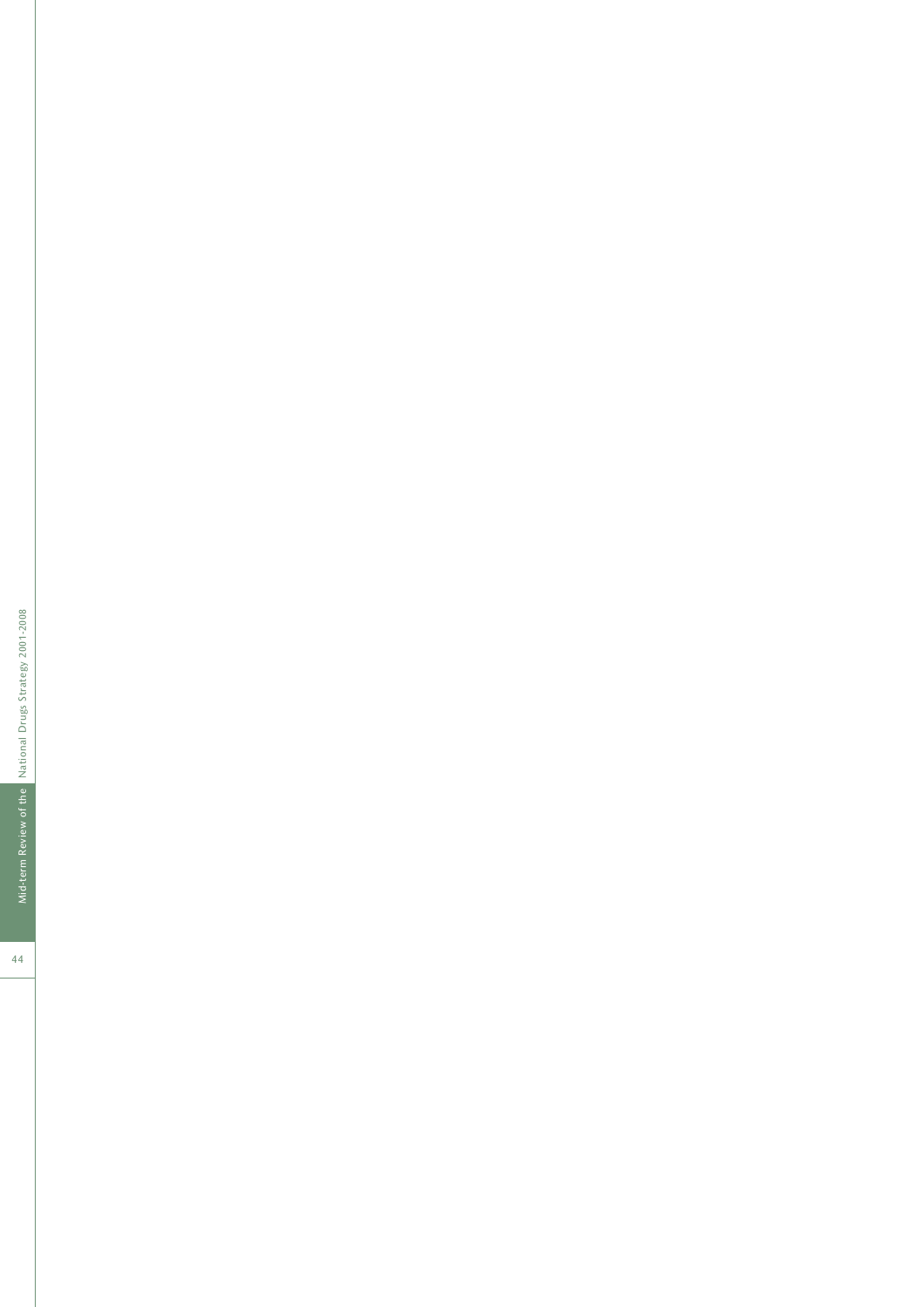## CHAPTER 6 RESEARCH PILLAR

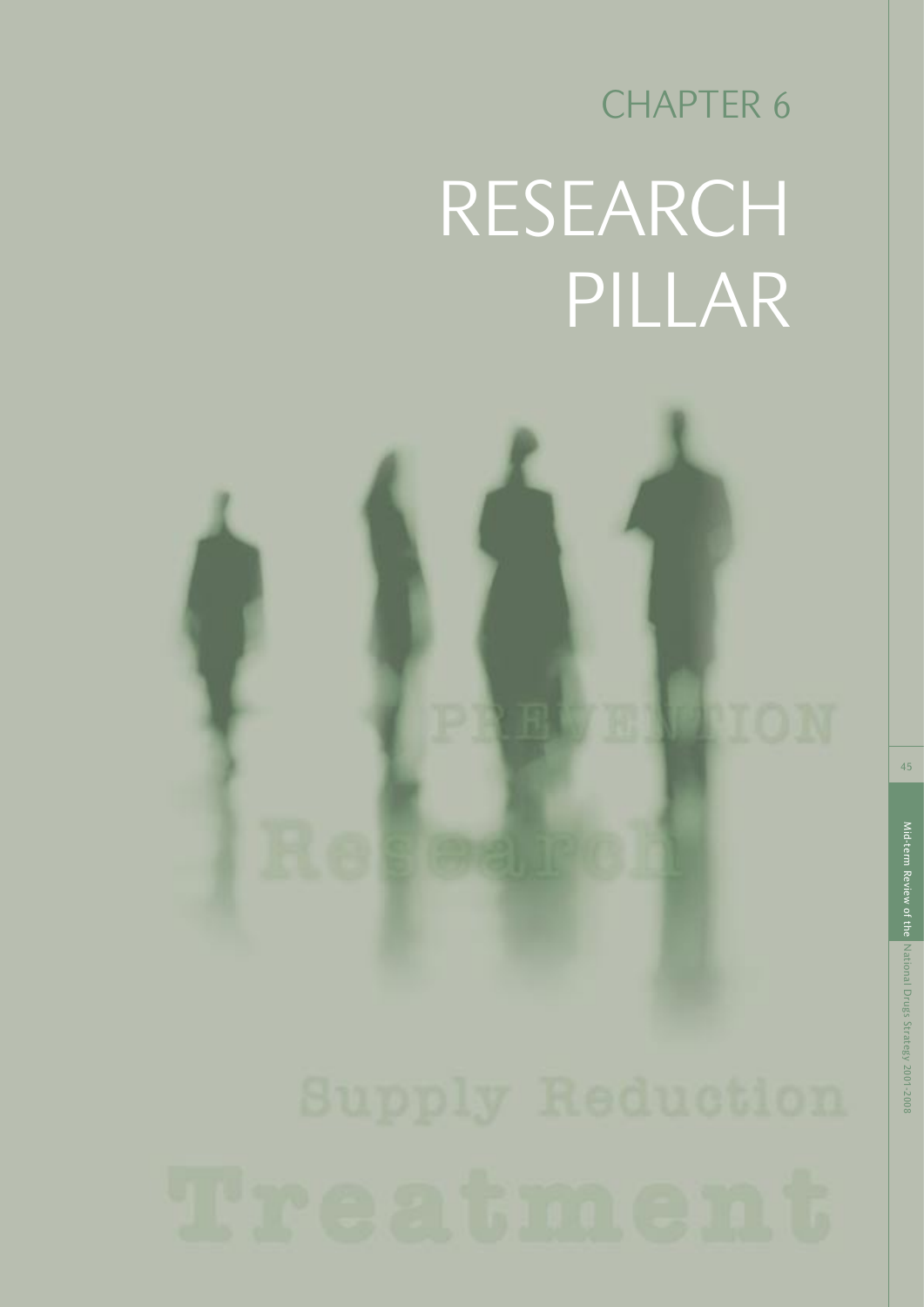### **6** Research Pillar

#### OVERVIEW OF PROGRESS

**6.1** The NDS includes 5 actions *(see page 49 for details)* under the research pillar relating to (i) specific pieces of work to be carried out by the National Advisory Committee on Drugs (NACD) *(actions 98-100)*, (ii) returns by service providers to the Drug Misuse Research Division of the Health Research Board *(action 65)* and (iii) the development of an accurate mechanism for recording the number of drug-related deaths *(action 67)*. One of the actions *(shown in green)* has been completed while there has been varying degrees of progress made on all of the remaining four actions *(shown in yellow)*.

**6.2** The overall objectives of this pillar are to have available valid, timely and comparable data on the extent of drug misuse in Ireland, with a particular focus on marginalised groups, and to gain a greater understanding of the factors which contribute to Irish people, particularly young people, misusing drugs. This is being done through the development of more rigorous information based on quality research that will underpin the development of evidence based policy-making across each of the pillars. This chapter looks at progress to date across the five research actions and identifies a number of issues to be addressed in the period up to 2008.

**6.3** Since its establishment in 2000, the NACD has produced a substantial body of work through its ongoing research programme. In relation to the specific actions set out in the NDS, it has commissioned a report on **Harm Reduction** *(action 100)* which was published in 200417. Research will also be published on **specific 'at risk' groups** *(action 98)* such as homeless people (April 2005) and members of the Traveller Community. In addition, the NACD is conducting ongoing research into specific groups such as early school-leavers and sex workers. It has also commissioned a **longitudinal study on treatment outcomes**, known as ROSIE *(action 99)* which is ongoing.

**6.4** Key prevalence information has also been provided through the **NACD/DAIRU18 Drug Prevalence Survey 2002/2003** as well as the **3 Source Capture Recapture Study (2003)** which estimates the number of opiate users in Ireland. The Steering Group believes that these two pieces of research are vital in assessing trends in drug misuse in Ireland and that they should, therefore, be repeated before the end of the Strategy. The NACD has also published many other reports on identified research gaps, e.g. use of buprenorphine, lofexidine, naloxone, cocaine, cannabis, dual diagnosis, role of family support agencies etc. although the Steering Group notes that, currently, no mechanism exists for **monitoring the implementation of the recommendations** arising from these reports. This is an issue that the Steering Group considers needs to be addressed.

**6.5** The Drug Misuse Research Division (DMRD) of the Health Research Board (HRB), which is an independent statutory body under the aegis of the Department of Health & Children, plays a key role in the area of monitoring and surveillance of drug treatment through its management of the **National Drug Treatment Reporting System (NDTRS)** – the national epidemiological database on treated problem drug use, which is compiled from the returns made by various service providers.19 *Action 65* of the NDS provides that all treatment providers should co-operate in returning information on problem drug use to the DMRD. In this regard, it is noted that the situation has significantly improved regarding returns from the health services and a number of revisions have been made to the reporting system in order to improve its completeness, accuracy and usefulness. It is also noted that the Prison Service has not yet been included in the returns to the NDTRS, although the Group understands that this is being addressed bilaterally between the DMRD and the Prison Service.

**6.6** *Action 67* of the National Drugs Strategy calls for the development of an accurate mechanism for recording the **number of drug-related deaths** in Ireland. In this regard, the Departments of Justice, Equality & Law Reform, Health & Children and Community, Rural & Gaeltacht Affairs, the National Drugs Strategy Team and the HRB, in conjunction with the Central Statistics Office (CSO) and the Coroners' Office, have been working on this action. Given its particular expertise, the DMRD has agreed to develop and host a National Drug-Related Death Index. In this context, the DMRD will publish an occasional paper during 2005 that will describe what is known about trends in drug-related deaths and deaths among drug users in Ireland and will begin the process of establishing the Index. The Steering Group views the development of such an index as a very important component of an overall strategy to reduce drug-related deaths and is of the opinion that it should be progressed as soon as possible.

<sup>17</sup> *A Review of Harm Reduction Approaches in Ireland and Evidence from the International Literature* published by the NACD in May 2004.

<sup>18</sup> DAIRU – Drug and Alcohol Information and Research Unit of Northern Ireland

<sup>19</sup> The DMRD is the central point through which drug research data and information is channelled. In this context, it has developed the National Documentation Centre (NDC) on Drug Use, which holds 2,500 volumes on drug-related research published in Ireland and a number of key international publications. Funding for the NDC is provided by the Department of Community, Rural & Gaeltacht Affairs. In addition, the DMRD is the designated National Focal Point for European Monitoring Centre for Drugs and Drug Addiction (EMCDDA), to which it makes annual reports based on the 5 key indicators of the EMCDDA – 1. extent and pattern of drug use in the general population; 2. prevalence of problem drug use; 3. demand for treatment by drug users; 4. drug-related deaths and mortality of drug users and 5. drug-related infectious diseases (HIV, hepatitis).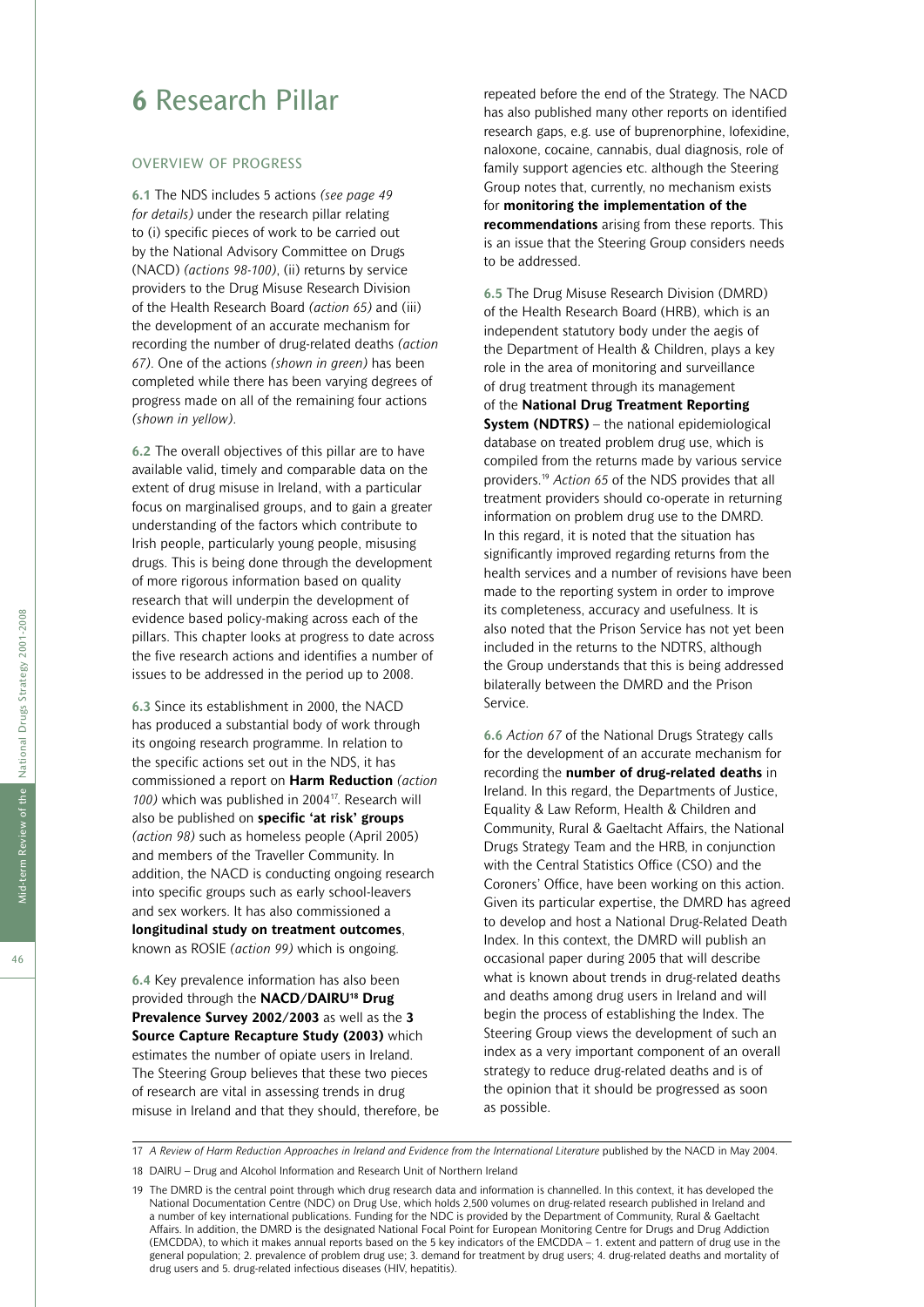**6.7** The Steering Group is aware that a **Drug Trend Monitoring System (DTMS)** is being piloted by the NACD at present. The aim of the DTMS is to identify trends such as the spread of drugs such as heroin into new areas; the availability of new drugs; new patterns and combinations of drug use; and new drug user groups. Once the pilot is completed (in April 2005), a report will be submitted to the Cabinet Committee on Social Inclusion regarding the best way forward. The Steering Group is aware that the outcome of the pilot is not yet clear and that recommendations have yet to be made. However, the Group believes that a monitoring system, in whatever form it may take, could prove to be very valuable in terms of localised knowledge in the future.

**6.8** The **Central Methadone Treatment List**

**(CMTL)** is another important source of information and the Group is of the opinion that it would be improved by the provision of further information regarding entry and re-entry of clients and the length of time in treatment. The Group is aware that some work in this regard is ongoing. In addition, the Steering Group believes that details regarding the **waiting lists in various regions** should also be developed by the HSE as, currently, only data for the Eastern region is available.

**6.9** Similarly, there are gaps in relation to information and data collection within the **criminal justice system** that, if filled, could prove useful to policy-makers. While the Garda Annual Reports provide a good breakdown in relation to drugs seizures by type and overall arrests for possession and supply, the information is not sub-divided into possession and supply offences broken down by drug. The new Courts Cases Tracking System, referred to in Chapter 3, will have additional information in relation to sentencing in drugs cases which will help to inform on the above issues. The Group also notes that research into drugs and crime is one of the priority areas for the NACD for their new work programme.

**6.10** In reviewing progress under the research pillar, the Steering Group is conscious of the need for good quality data and research to support the implementation of the NDS. Both of the main players in the research field in Ireland – the DMRD and the NACD – fulfill distinct roles and have enhanced understanding about the drug situation in Ireland. The issue of their working relationship was examined in the review of the NACD<sup>20</sup> carried out in 2004 and the Steering Group supports the recommendations made in that review **for the establishment of closer contacts** between them and believes that this would improve co-operation and coherence in the sector. The Steering Group is also conscious that the review concluded that the NACD was effective and providing value for money. **6.11** Currently, a range of different Departments and agencies such as the DMRD, NACD, Garda Síochána, Courts Service, the HSE, the Drug Treatment Centre Board and the voluntary sector produce data in the drugs field on an ongoing basis. The Steering Group believes that a **report outlining the available data on the nature and extent of drug use in Ireland** – separate from a report on the progress of the Strategy itself – should be produced. In this regard, the Group is conscious that the DMRD already produce an annual report on the drugs situation in Ireland for the EMCDDA. Accordingly, the Group believes that publication of the data contained in that report could fulfill this requirement. In this regard, the Drugs Strategy Unit will discuss this matter further with the DMRD and the Department of Health & Children.

**6.12** An issue also raised during the course of the review was **the need for localised and regionalised data** on the nature and extent of drug misuse – in addition to national data – to allow for the planning of services at local and regional levels. There are a number of challenges involved in providing such data, including the fact that in a number of cases, areas covered by services providers are not co-terminus. For example, the HSE areas are different to the Garda districts which, in turn, do not correspond to LDTF areas. This makes it difficult to compare different data sources, but notwithstanding these issues, the Steering Group feels that developing localised and regionalised data is very important and must be actively progressed.

**6.13** There are also issues around the actual **commissioning** and **carrying out** of local/regional research by, for example, LDTFs and RDTFs and the Steering Group notes the need to ensure that acceptable research standards are followed. In this regard, the Group is aware that it is very difficult to provide localised information from routine administrative data. In order to assist with developing localised knowledge at LDTF and RDTF level, it is noted that the NACD has agreed to facilitate a training workshop during 2005 on how to commission and manage research projects, with nominated participants from the different areas. Guidelines that will support groups undertaking or commissioning research will also be developed. In general, the Group notes that there is also a need for better use to be made of **available information** so that it is more accessible for policy-makers and other bodies such as LDTFs and RDTFs. This requires a commitment on the part of the different agencies to make the information they have more readily available.

#### KEY ISSUES EMERGING

**6.14** The Steering Group notes that substantial progress has been made in relation to the 5 actions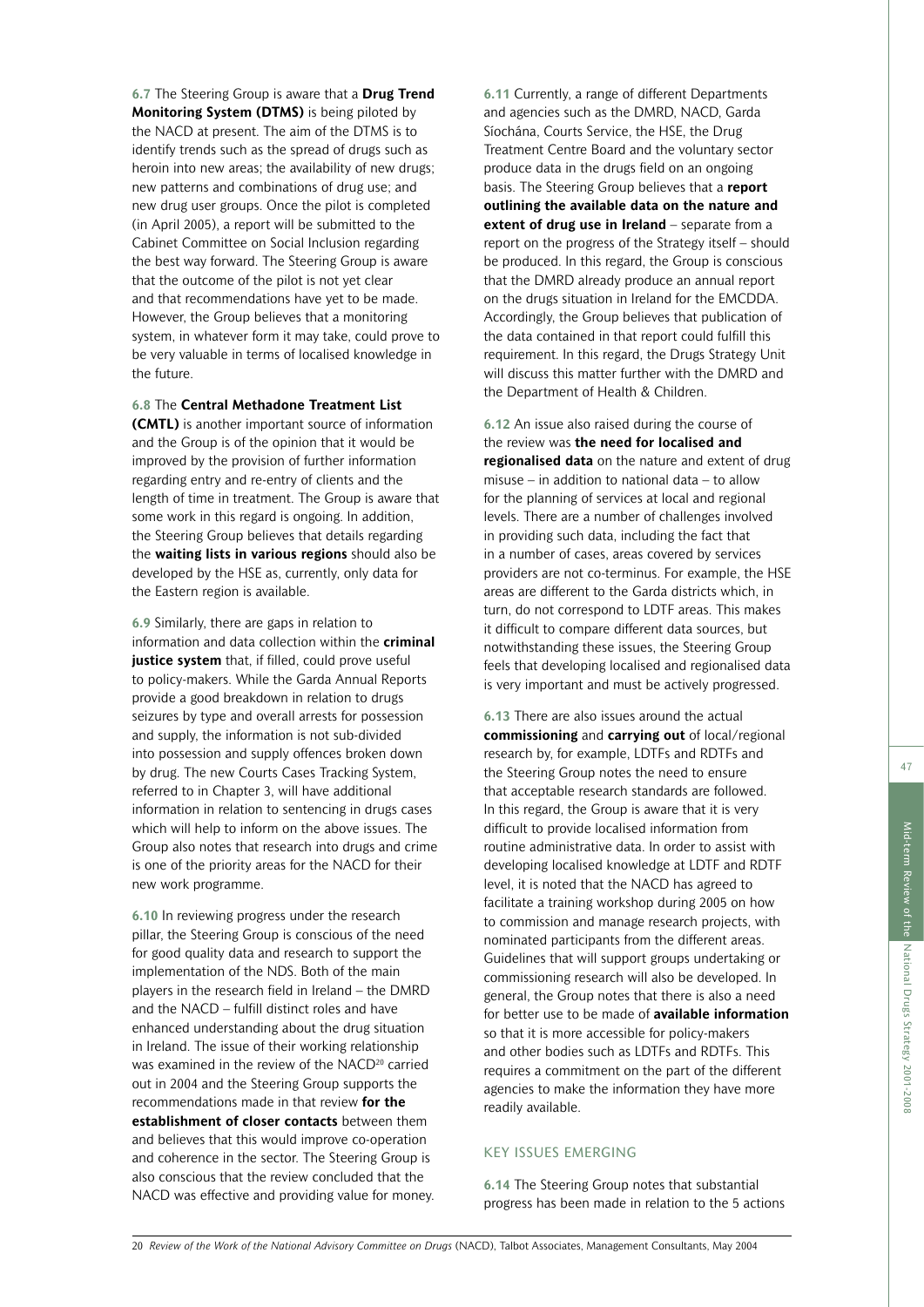under this pillar. *Two key issues* were highlighted during the course of the review, however, which if addressed, the Group believes will strengthen this pillar and add to its overall role within the Strategy. As these issues are not covered within the scope of the existing 5 actions of the Strategy, 2 *new* actions are being proposed, as outlined below.

**1. ISSUE: Monitoring the implementation of the recommendations in the NACD reports** – currently there is no mechanism in place to track progress in implementing the NACD recommendations arising from their various reports.

#### **Recommendation of the Steering Group:**

■ Monitoring the implementation of the recommendations arising from the NACD reports should become part of the NDS progress reports to the Cabinet Committee on Social Inclusion. Reporting on the NACD recommendations should be done annually *(New Action)*.

#### **Department/Agency responsible:**

Department of Community, Rural & Gaeltacht **Affairs** 

**2. ISSUE: Information available from the Central Methadone Treatment List** – this could be improved by the provision of further information regarding entry and re-entry of clients and the length of time in treatment. In addition, details regarding the waiting lists in various regions should also be developed by the HSE as, currently, only data for the Eastern region is available.

#### **Recommendation of the Steering Group:**

■ The CMTL should be developed by the provision of further information regarding entry and re-entry of clients and the length of time in treatment and this additional information should be made available on an annual basis. Waiting lists for treatment in the various regions should also be developed by the HSE *(New Action)*.

**Department/Agency responsible:** Drug Treatment Centre Board/Health Service Executive

#### KEY PERFORMANCE INDICATORS

**6.15** As with the other pillars, the Steering Group proposes a number of KPIs in relation to research, to replace the existing indicators:

- Eliminate all identified gaps in drugs research by mid 2008;
- Publish an annual report on the nature and extent of the drug problem in Ireland, drawing on available data; and
- Publish a report on progress being made in achieving the objectives and aims set out in the Strategy every two years.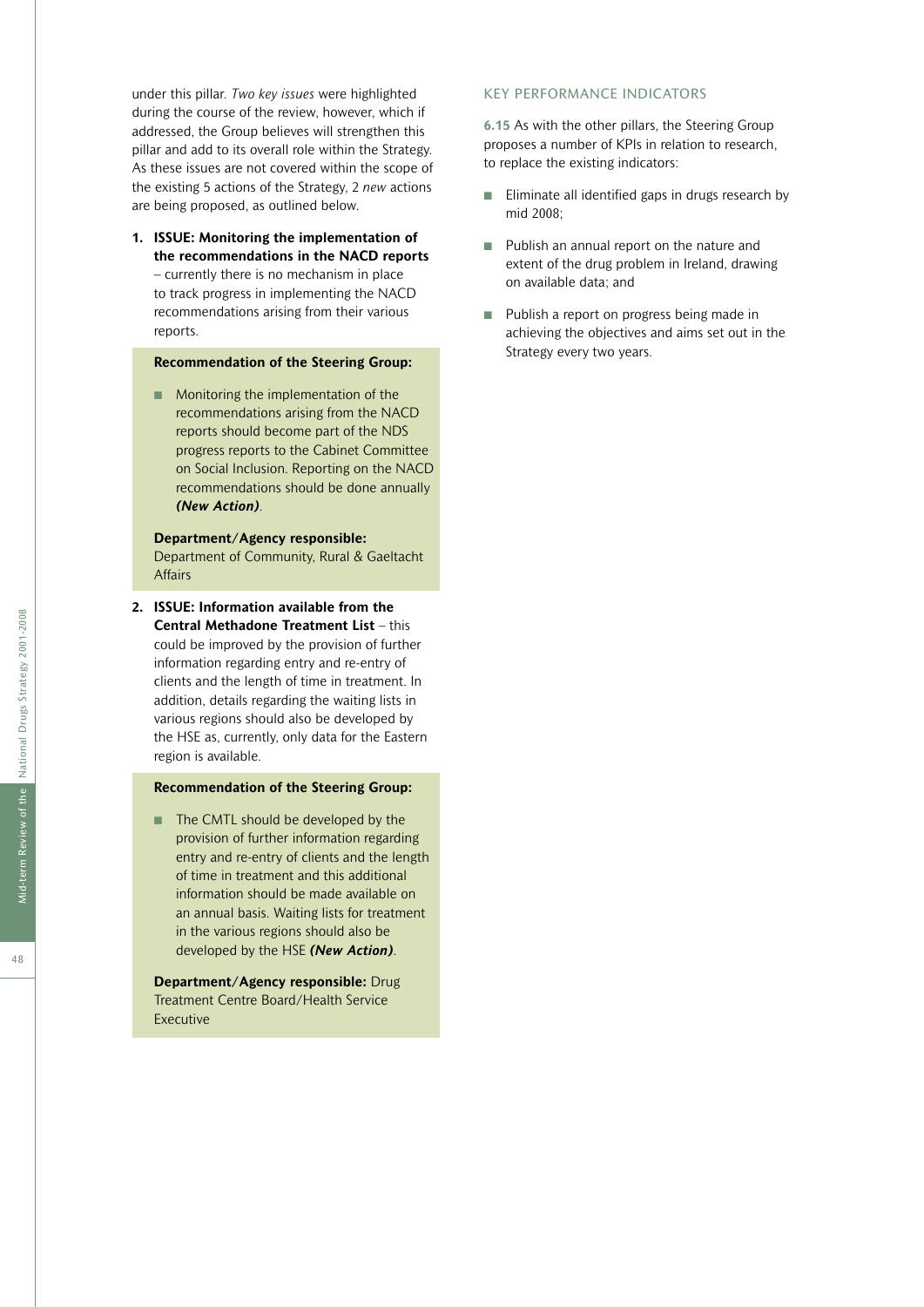#### PROGRESS ON THE ACTIONS UNDER THE RESEARCH PILLAR

| No. | Agency                                       | <b>Action</b>                                                                                                                                                                                                                                                                                                                                                                                                                      | <b>Progress</b>                     |
|-----|----------------------------------------------|------------------------------------------------------------------------------------------------------------------------------------------------------------------------------------------------------------------------------------------------------------------------------------------------------------------------------------------------------------------------------------------------------------------------------------|-------------------------------------|
| 65  | <b>HEALTH</b><br><b>BOARDS</b>               | All treatment providers should co-operate in returning<br>information on problem drug use to the Drug Misuse<br>Research Division of the Health Research Board.                                                                                                                                                                                                                                                                    | Progress made/more<br>work underway |
| 67  | Coroners'<br><b>Office and</b><br><b>CSO</b> | Develop accurate mechanism for recording the number of<br>drug-related deaths.                                                                                                                                                                                                                                                                                                                                                     | Progress made/more<br>work underway |
| 98  | <b>NACD</b>                                  | To carry out studies on drug misuse amongst the at-risk<br>groups identified e.g. Travellers, prostitutes, the homeless,<br>early school-leavers etc. including de-segregation of data on<br>these groups. It is essential that the individuals and groups<br>most affected by drug misuse and those involved in working<br>to reduce, treat and prevent drug misuse have immediate<br>access to relevant statistical information. | Progress made/more<br>work underway |
| 99  | <b>NACD</b>                                  | To commission further outcome studies, within the Irish<br>setting to establish the current impact of methadone<br>treatment on both individual health and on offending<br>behaviour. Such studies should be an important tool in<br>determining the long term value of this treatment.                                                                                                                                            | Progress made/more<br>work underway |
| 100 | <b>NACD</b>                                  | To conduct research into the effectiveness of new<br>mechanisms to minimise the sharing of equipment e.g. non-<br>reusable syringes, mobile syringe exchange facilities etc. to<br>establish the potential application of new options within<br>particular cohorts of the drug using population i.e amongst<br>younger drug misusers, within prisons etc.                                                                          | Completed/Ongoing<br><b>Task</b>    |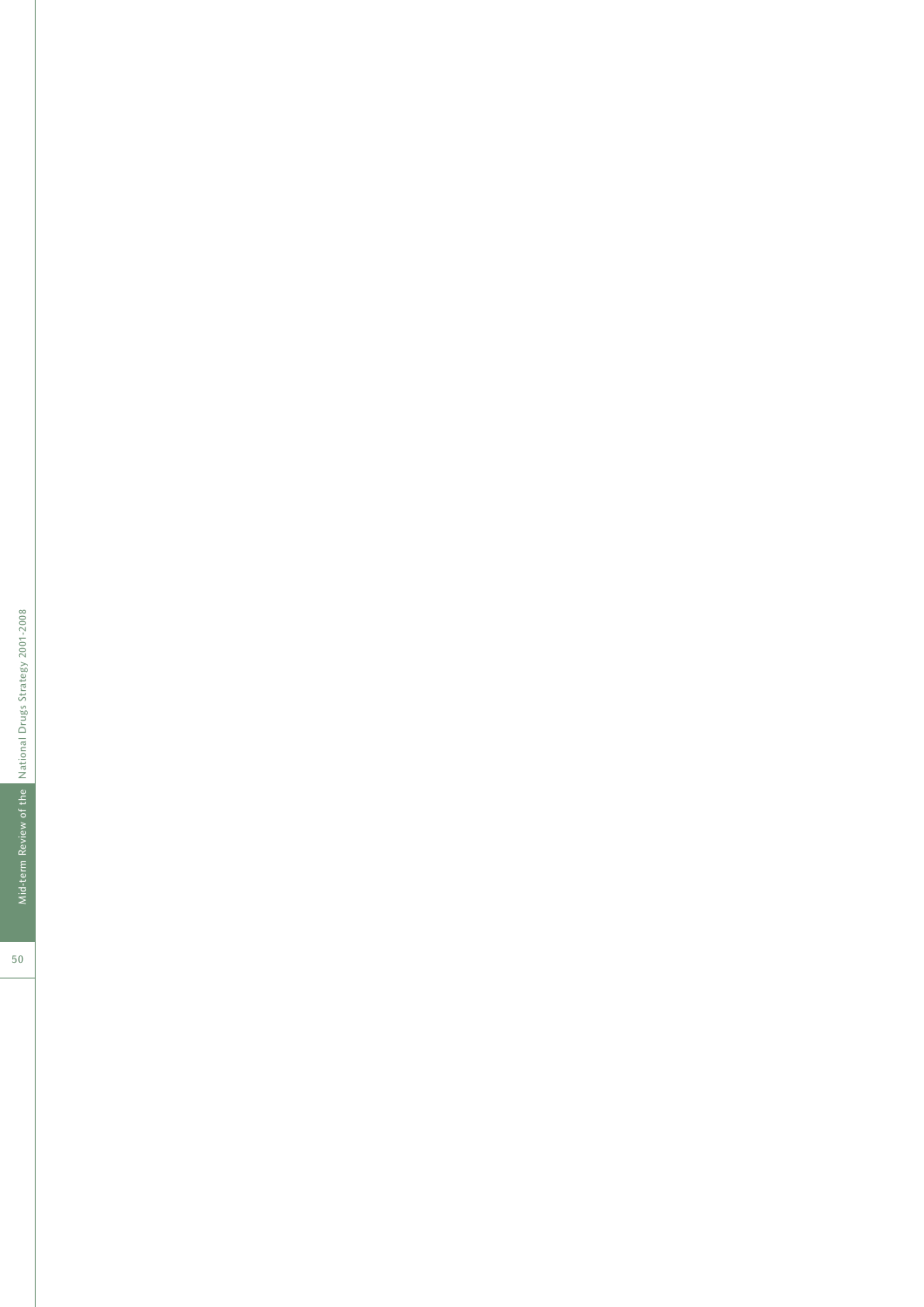## CHAPTER 7

# INSTITUTIONAL STRUCTURES OF THE NATIONAL DRUGS STRATEGY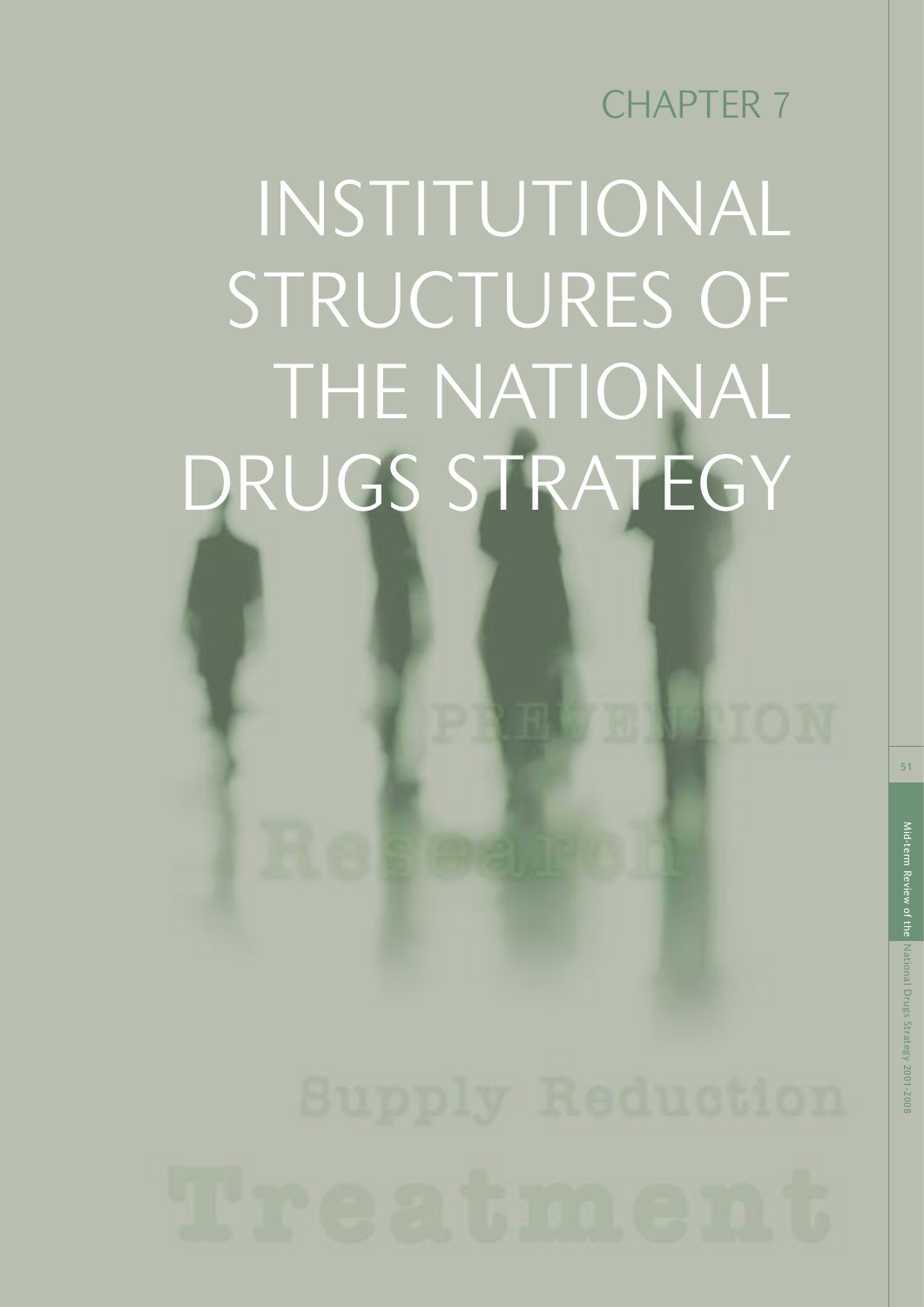### **7** Institutional Structures of the National Drugs **Strategy**

**7.1** The NDS contains 22 actions *(see pages 58-59 for details)* relating to institutional structures. The Steering Group notes that 17 *(shown in green)* of the 22 actions have been completed or are ongoing tasks, although some were implemented considerably later than scheduled. Many of these actions are of a routine nature and form ongoing tasks for the life of the Strategy for the relevant Department or agency. In relation to the actions that have been completed, the Steering Group notes that the RDTFs have been established *(actions 92-94)* and the review of the NDST carried out and staff levels increased *(action 83)*. Of the remaining five actions, the Steering Group notes that some progress has been made in relation to three of the actions *(shown in yellow)* while in the case of the remaining two actions, considerably more progress is required *(shown in blue).*

**7.2** The Steering Group is cognisant that effective implementation of the NDS is closely linked to how well the institutional arrangements work. As a crosscutting area of public policy and service delivery, implementation of the NDS represents a significant institutional challenge. There are over 20 statutory agencies involved in delivering the Strategy, as well as multiple service providers and community and voluntary groups. The NDS recognises the specific issues and limitations in managing cross-agency collaboration. Its overall approach is to put workable inter-agency mechanisms in place to co-ordinate the activities of multiple statutory and non-statutory agencies to achieve the Strategy's objectives. To facilitate this integration and co-ordination, a dedicated institutional framework is in place which interacts closely with all of the statutory and nonstatutory agencies involved in implementing the Strategy. Terms of Reference of the bodies which make up this framework are outlined in Appendix 4. The Steering Group has reviewed the current institutional arrangements with a view to addressing gaps and clarifying roles.

**7.3** The Group notes the continued valuable role that the **LDTFs** play in the areas of highest drug misuse and is of the opinion that they will continue to be a vital part of the local infrastructure for the foreseeable future. To date, LDTFs have implemented two rounds of actions plans, containing over 440 projects and are currently beginning an examination of emerging needs in their individual areas. They face a number of

challenges going forward in relation to monitoring existing and new projects and fulfilling their key role of facilitating an effective response to the drug problems in their areas. The Steering Group believes that evaluation and mainstreaming<sup>21</sup> of projects should continue to be a key feature of the operation of LDTFs. In this regard, the Steering Group notes that there are currently a number of obstacles to mainstreaming which need to be resolved, principally the financial and audit requirements on the State agencies through which funding for the projects is channelled.

**7.4** The Steering Group considers that issues such as the level of commitment of members of LDTFs, participation of members and their understanding of their roles, as well as discontinuity caused by membership turnover, can impact on the effective operation of Task Forces. The Group believes that all partners should renew their commitment to the LDTFs, and provide enhanced training and support for their staff to engage fully in LDTF activities. In line with *action 89*, the NDST should continue to focus on strengthening and supporting community representation and participation on the Task Forces.

**7.5** In relation to project monitoring by the LDTFs, the Steering Group notes that the forthcoming Goodbody Report<sup>22</sup> puts greater stress on obtaining measurable outputs and outcomes from the LDTF projects, a process that would significantly add to the effectiveness of the LDTFs by assisting them in assessing their ongoing activities. The additional administrative supports for the LDTFs that will be rolled out during 2005 should facilitate this work by improving their operational capacity on the ground.

**7.6** With regard to the **YPFSF**, the Steering Group notes the importance of continuing to develop and enhance the links between the Development Groups for the Fund and the LDTFs so as to maximise the level of integration and coherence on the ground. In this context, the Group notes that the role of the LDTF representative on the Development Group is to provide a continuing overview of the implementation and monitoring of the YPFSF plans and to provide for ongoing liaison and consultation so as to ensure that the views of the Task Force members are reflected on an ongoing basis. Ultimately, the Steering Group considers that programmes being funded through the Fund and the Task Forces should be linked and integrated to the fullest extent possible so as to ensure that the optimum benefit accrues to the young people and communities involved.

**7.7** The Steering Group notes the evolving role of the **RDTFs**, including the completion of their first round of regional action plans. The Group is aware that during the consultation process, the resourcing

<sup>21</sup> A unique feature of the LDTF Initiative has been the "mainstreaming" of projects. In this instance, mainstreaming refers to the process whereby LDTF projects are evaluated and, if deemed to be working successfully, their funding is transferred to the relevant Department/ agency on an ongoing basis in accordance with agreed procedures.

<sup>22</sup> *Expenditure Review of the Local Drugs Task Forces* carried out for the Department of Community, Rural & Gaeltacht Affairs by Goodbody Economic Consultants and due to be published in June 2005.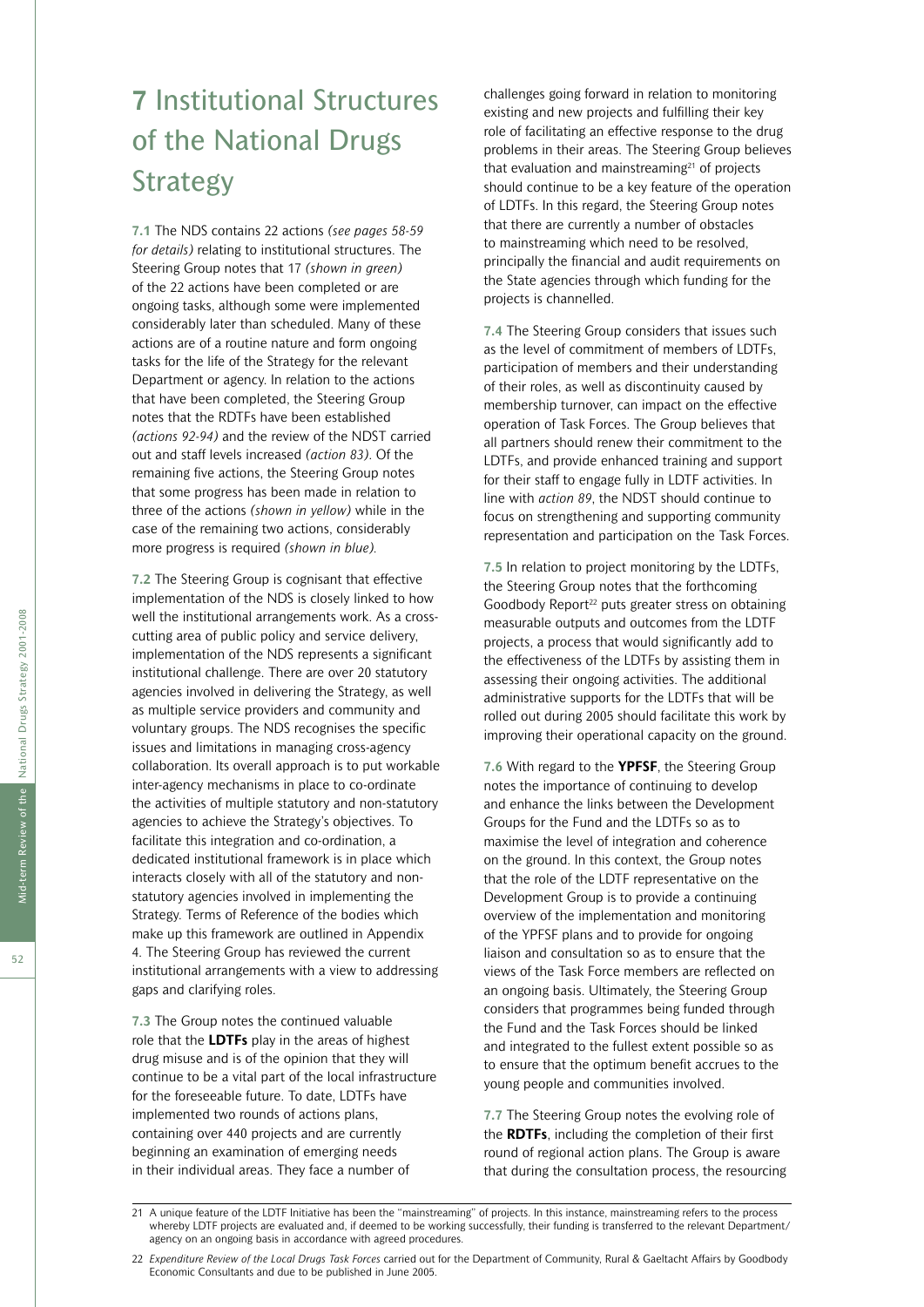and support for the RDTFs was highlighted as a cause of concern and believes that this presents a challenge for the remainder of the Strategy. In this regard, the absence of a full-time co-ordinator is seen as a key limitation to their development. The Group recommends that this and other staffing issues should be addressed at an early date. The Steering Group is strongly of the view that the issue of the appointment of full time co-ordinators, in particular, should be resolved as a matter of urgency and by June 2005 at the latest.

**7.8** The Group believes that representatives of the statutory bodies who are members of LDTFs and RDTFs need to be mindful of their role. In particular, they should consult with – and bring relevant information to – their Task Forces regarding developments at both local and national levels within their organisations that impact on progressing actions in the NDS. They also need to ensure that their parent organisations are aware of developments within the Task Forces and how those developments impact on their agencies.

**7.9** The Steering Group notes the appointment of an independent chairperson to the **National Drugs Strategy Team (NDST)** in 2004 and the increased capacity of the NDST arising out of the additional staff resources allocated as a result of the review in the NDS *(action 83)*. These resources have allowed the NDST to fulfil more completely its terms of reference. The Group is aware that the NDST has a substantial workload over the remaining period of the Strategy, particularly in relation to the RDTFs, mainstreaming of LDTF projects, the Emerging Needs Fund for the LDTFs and the new Premises Initiative for Community Drugs Projects. In addition, the NDST has a continuing workload in relation to the existing projects from the two rounds of the LDTF plans and the Premises Initiative. These issues will continue to be the main focus of the work of the Team. The Group welcomes the development of a comprehensive database on the existing LDTF projects which should assist the NDST in their work, particularly in relation to monitoring outcomes and financial oversight. In this regard, the Steering Group believes that the operational capacity of the Team should be the subject of ongoing review to ensure its effectiveness and to foresee likely challenges.

**7.10** The Group also feels that the NDST is in a unique position to identify service gaps and best practice approaches as well as trends and developments on the ground and to bring these issues to the attention of the IDG and the Minister of State. In addition, given the wide membership of the NDST, it can address routine co-ordination issues in relation to the work of the Task Forces and the implementation of the Strategy. In relation to the membership of the NDST, the Steering Group is cognisant of the need to reflect the interests of

the RDTFs. In this regard, the Group believes that representation of the community and voluntary sector at NDST meetings should be augmented to include a member from each sector who could represent the views of the RDTFs at the Team. In addition, it is felt that Departmental and agency representatives should be able to discuss drugs services from a nationwide perspective. The Group also calls on the Department of Social & Family Affairs to renew its membership on the NDST. Furthermore, the Group is strongly of the view that future changes in Departmental or agency structure should not adversely impact on membership of the NDST or the Task Forces.

**7.11** Accordingly, the Steering Group recommends that membership of the NDST should be made up as follows:

- Department of Education & Science;
- Department of Justice, Equality & Law Reform;
- Department of Health & Children<sup>23</sup>;
- Department of Community, Rural & Gaeltacht Affairs;
- Department of the Taoiseach;
- Department of Environment, Heritage & Local Government;
- Department of Social & Family Affairs;
- FÁS;
- Garda Síochána:
- Health Service Executive;
- Community Sector to represent LDTF and RDTF interests; and
- Voluntary Sector to represent LDTF and RDTF interests.

**7.12** The Steering Group is of the opinion that the **Inter-Departmental Group on Drugs (IDG)** has not fulfilled the role envisaged in the NDS. Despite the fact that the IDG has been chaired by the Minister of State, Departments have not been represented as often as envisaged by Assistant Secretaries at these meetings. This is a capacity issue common to many co-ordinating structures. To date, all IDG meetings have effectively been joint IDG-NDST meetings, whereby statutory NDST members have often fulfilled two roles. Accordingly, the existence of an IDG as a separate body within the institutional structure is compromised. In this regard, the role of the IDG as set out in its terms of reference *(action 82)* i.e. an advisory body to the CCSI, has suffered. In order to strengthen this role, the Steering Group believes that the IDG should be re-constituted and its membership revised. This would strengthen the IDG as a decision-making body so that it can both anticipate and respond to implementation issues and/or new trends emerging that may affect the Strategy. In addition to this policy and overseeing role, it should resolve any

National Drugs Strategy 2001-2008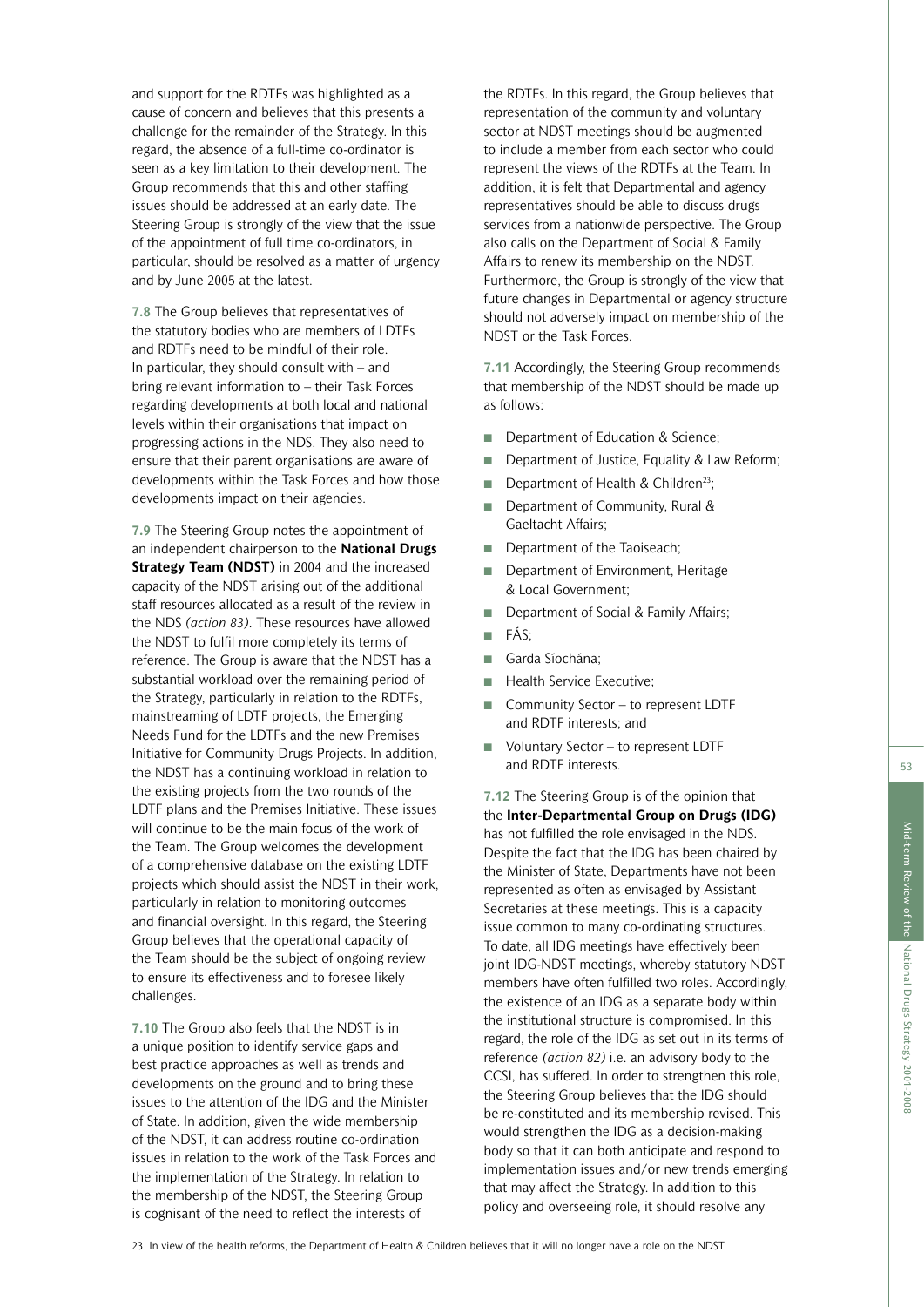conflicts that arise over the direction of the Strategy and the roles of the key players. It needs, therefore, to re-establish a separate role within the NDS institutional structures, while retaining its linkages with the NDST.

**7.13** Accordingly, the Steering Group recommends that membership of the IDG should comprise Assistant Secretaries or equivalent from the relevant Departments and agencies as well as the chairpersons of the NDST, the NACD and the NAC of the YPFSF. Departmental representatives should have the authority to make decisions on the issues being discussed. In addition, in order to preserve the engagement by the community and voluntary sector at this level, there should be a representative with a clear mandate from each of those sectors on the IDG. The Steering Group also believes that the re-constituted IDG will provide an opportunity for feedback and discussion on issues relating to drug misuse as they arise at EU and international fora. In order to fully maximise the time of the members, the Steering Group is of the opinion that meetings should be held at least once a quarter and in order to preserve the link with the NDST, joint meetings of the IDG and the NDST should occur every 6 months. The Group also feels that the HSE, the Prison Service and the Department of Social & Family Affairs should be represented on the IDG.

**7.14** The role of the **Drugs Strategy Unit in the Department of Community, Rural & Gaeltacht Affairs (D/CRGA)** is not properly defined in the Strategy and the Group believes that this should be addressed in this review. One of the key functions of the Unit is to co-ordinate the overall implementation of the Strategy. In addition, the Unit carries out a range of other functions, including, advising and supporting the Minister of State, driving the implementation of the Strategy, monitoring and reporting on the implementation of the various NDS actions and highlighting gaps and issues arising to the IDG and the Cabinet Committee on Social Inclusion (CCSI). In addition, the Unit has responsibility for the operation and ongoing management of the YPFSF and it also chairs the British-Irish Council Sectoral Group on the Misuse of Drugs<sup>24</sup>. The Department also funds and is financially accountable for the work of the Task Forces, the YPFSF, the NACD and the NDST. In addition, the Unit represents Ireland at EU National Drugs Co-ordinators' meetings which are usually held twice a year. The Minister of State is a member of the CCSI and ensures that the Committee is kept informed and aware of developments and issues around tackling drug misuse. In this context, the Steering Group notes the views expressed during the consultation process that consideration should be given to the appointment of a full-time Minister

of State to the Drugs Strategy portfolio in light of the expanding range of initiatives under the NDS and the serious implications for society of the drugs issue.

**7.15** The Steering Group is conscious of the concerns expressed throughout the consultation process about **alcohol use** and, in particular, binge drinking. Confusion was expressed during that process as to why alcohol and illegal drugs are dealt with by two separate strategies and many felt that they should be addressed through one overall policy. There are a number of strands to alcohol policy in Ireland. Among them are issues relating to:

- prevention which is the responsibility of the health services and the education services;
- treatment which is the responsibility of the health services; and
- supply control related issues which are the responsibility of the Department of Justice, Equality & Law Reform and the Garda Síochána.

Overall co-ordination of alcohol policy is the responsibility of the Department of Health & Children. The question of a combined alcohol and drug strategy is, the Steering Group believes, beyond the remit of this review. However, in this regard, the Group would like to stress that although there are separate policies, in many cases, there are not separate services addressing issues of substance misuse on the ground.

**7.16** Most educational activities in relation to prevention cover substance misuse in general rather than any specific substance or group of substances. However, awareness raising campaigns and campaign messages need to be focussed and credible. In this regard, the Steering Group is of the opinion that addressing alcohol and illicit drugs together is problematic, given that the messages communicated in relation to alcohol are not necessarily appropriate to illegal drugs. That said, there is still potential for some cross-over between campaigns. In relation to treatment for substance misuse, different clients have different needs, but treatment that is client-centred should address all the issues personal to that client including alcohol treatment, where necessary. The Steering Group notes that in the context of supply reduction, there are a number of issues that make closer linkages between policy on both alcohol and illicit drugs difficult to achieve. These relate principally to the different legal status of both substances. Notwithstanding these issues, the Steering Group is conscious of the links that exist between early use of alcohol and illicit drugs and believes that the laws regarding the sale and supply of alcohol should be

<sup>24</sup> The British-Irish Council (BIC) was created under Strand Three of the Good Friday Agreement in 1998 to promote positive, practical relationships among its Members which are the British and Irish Governments, the devolved administrations of N. Ireland, Wales, Scotland, Jersey, Guernsey and the Isle of Man. Since the first BIC Summit meeting in December 1999, the Irish Government has taken the lead in advancing work in relation to the issue of drug misuse.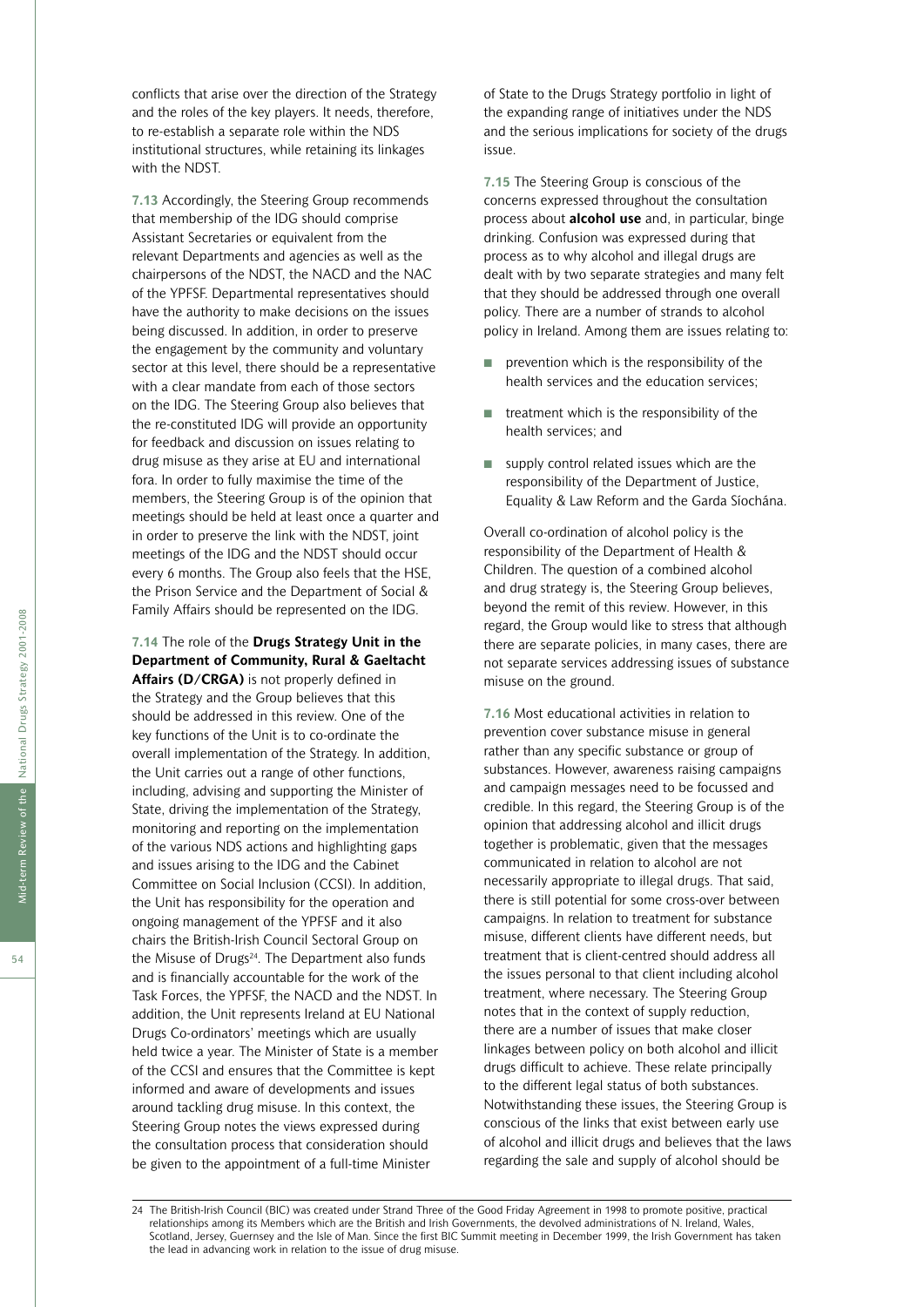rigorously enforced. As regards structures dealing with both policies in the health services, including health promotion and addiction services, alcohol and illicit drugs are frequently addressed through linked structures. In this regard, the Steering Group notes that there are many areas of cross-over and synergy and these should be developed and formalised.

**7.17** In regard to the actions in the NDS concerning the development of stronger linkages, *(actions 80* and *86)* the Steering Group believes that crossrepresentation and liaison, particularly between the NDST and the National Alcohol Advisor, should be strengthened and both the NDST and Department of Community, Rural & Gaeltacht Affairs should continue to be represented on any successor group to the Strategic Task Force on Alcohol (STFA)25. In addition, further examination of the linkages required at local and regional level is needed. Many of the Task Forces already deal with underage drinking as an illicit substance and, in most cases, prevention programmes operated through the Task Forces do not make any distinction between substances. However, in relation to the proposal made in the Report of the STFA (published in September 2004) that the Task Forces should oversee alcohol specific projects, the Steering Group would view this positively provided the capacity is available to do so and that funding for such projects is sourced from the appropriate bodies. LDTF oversight of alcohol projects should not be allowed to dilute funding allocated by the Department of Community, Rural & Gaeltacht Affairs for the provision of drugs services. Overall, it is the opinion of the Steering Group that the formation of closer synergies between the two policies at a strategic level has been impeded by the lack of comparable structures. That said, the Steering Group feels that opportunities for further linkages between the two policies should be pursued. Bearing in mind the developments in relation to alcohol policy arising out of the Report of the STFA, it is proposed that a working group – to be chaired by the Department of Health & Children – and involving key stakeholders of both the alcohol and drugs areas should be established to explore the potential for better co-ordination between the two areas and how synergies could be improved. The question of a combined strategy should also be looked at in this context. The Steering Group recommends that this working group should report by end 2006.

**7.18** The Steering Group views the provision of **family support services** as crucial in delivering the strategic aim of reducing harm to families. The concept of family support is generally understood as the provision of services and interventions, both formal and informal, that support families. The range of services encompassed include, among other things:

- parent education;
- child development and education;
- therapeutic interventions;
- respite for families and drug misusers themselves;
- home-based programmes;
- youth work; and
- community and personal development.

**7.19** Research suggests that the support needs of families affected by drug use revolve around strengthening individual capacities, ensuring group and child-centred activities and responding to parents in need. It is clear from the recent NACD study published in 2004<sup>26</sup> that all family support services experience some degree of uncertainty in dealing with families with drug problems. This uncertainty arises from a lack of clarity in their role of providing a service to families with drug problems; lack of skills to work successfully with these families and lack of support within their organisations to deliver a service to these families. The Steering Group endorses the NACD recommendations emanating from their study, namely:

- to increase the capacity of services to respond through an appropriate level of resources and training for staff in services;
- to strengthen interagency links and networks by building knowledge of local community issues and attitudes thus improving communications; and
- to develop relevant monitoring and evaluation tools to measure effectiveness of services.

**7.20** The Steering Group acknowledges the considerable role that families play in drug prevention through caring for drug misusers and their children, as well as through successful drug treatment and social re-integration of those family members isolated by their drug problems. The Group is also conscious of the great harm experienced by families through drug misuse and notes the strong calls for family support services to feature much more prominently in the Strategy. Accordingly, the Steering Group believes that the provision of services for families of drug misusers should be prioritised, particularly in areas of highest need such as LDTFs. Many of the Task Forces have services in place already but gaps may need to be filled and the Group believes that the NDST should

National Drugs Strategy 2001-2008

<sup>25</sup> The STFA was established by the Minister for Health & Children in January 2002 to review international research so as to identify evidence-based measures effective in preventing alcohol related harm; to examine the changes in alcohol consumption and related harm in the last decade and to recommend specific, evidence based measures to Government to prevent and reduce alcohol related harm in Ireland. To date, the Task Force has published an interim report in May 2002 and a further report in September 2004.

<sup>26</sup> *The Role of Family Support Services in Drug Prevention* published by the NACD in November, 2004.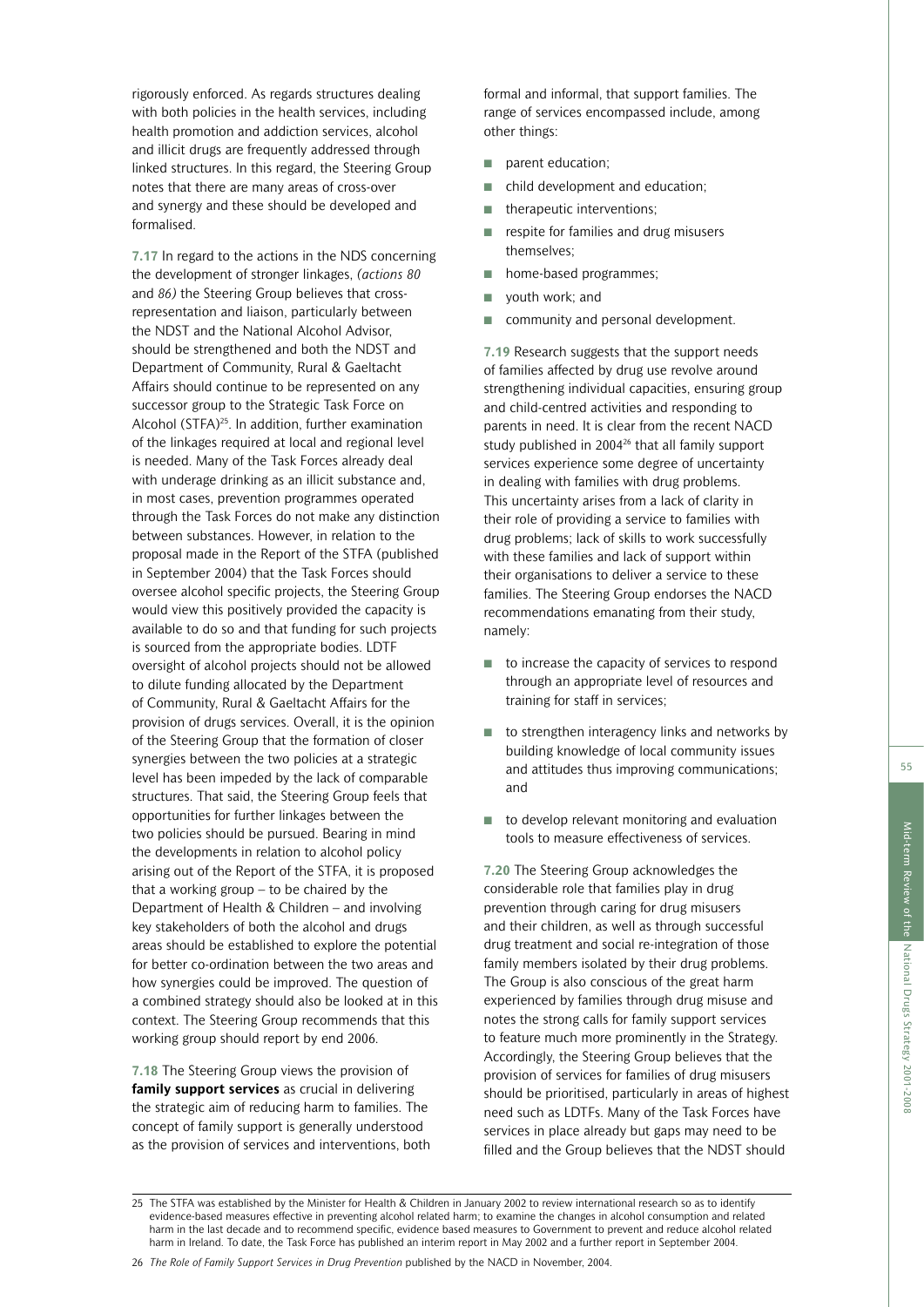give guidance and direction to the LDTFs in this regard. The RDTFs should also provide mechanisms for the provision of family support services to those most in need in their areas. In addition, the potential role of non-drugs specific family support services in supporting the families of drug misusers has been noted in the 2004 NACD study and this should be further developed. Where these services exist, information should be made more widely available and more accessible to families who are seeking them.

**7.21** The Steering Group is aware of the contribution that family support groups and their networks can and do make to the provision of information and support to families affected by drug misuse. The groups themselves provide peer support to family members and the networks facilitate these groups to develop at local, regional and national level, to share information, to identify common issues for these families and bring them to the attention at policy level through the NDS framework. The Steering Group believes that the work of family support groups and networks should continue to be encouraged and supported.

**7.22** The Steering Group is aware that it has, to date, not proved possible to establish a **subcommittee on drugs** *(action 77)* of the existing Oireachtas Committee on Arts, Sport, Tourism, Community, Rural & Gaeltacht Affairs, partly due to the wide range of responsibilities of that Committee. In order to progress this matter and recognising the workload of the Committee, the Group recommends that, rather than set up a specific sub-committee, the Minister of State meet with the full Committee to discuss the Strategy and its implementation twice a year.

#### KEY ISSUES EMERGING

**7.23** The review has highlighted *six key issues* in relation to institutional structures which must be addressed over the remaining period of the Strategy. In the case of five of the issues, this can be done through replacing or amending *existing actions*. One *new* action is also required. The issues are as follows:

**1. ISSUE – Operation of the NDST** – while additional staff have been allocated to the NDST thereby increasing its operational capacity, there is a need for a periodic review of the operation of the Team to ensure its ongoing effectiveness.

#### **Recommendation of the Steering Group:**

■ The current arrangements in relation to the operation of the NDST should be formally reviewed after they have been in place for two years *(Action 83 replaced)*.

#### **Department/Agency responsible:** Department of Community, Rural & Gaeltacht Affairs/IDG

**2. ISSUE -Membership of the NDST** – with the establishment of the Regional Drugs Task Forces, there is a need to review the membership of the Team to ensure that the views of the RDTFs are represented. Representation by the Department of Social & Family Affairs on the Team should also be renewed.

#### **Recommendation of the Steering Group:**

■ Community and voluntary sector representation on the NDST should be formally reviewed to ensure that both the LDTFs and RDTFs are adequately represented. The Department of Social & Family Affairs should also be represented on the Team *(Action 83 replaced)*.

#### **Department/Agency responsible:** IDG/NDST

**3. ISSUE – Role of the Inter-Departmental Group on Drugs** – in order to strengthen the role of the IDG, it needs to be reconstituted and its membership revised.

#### **Recommendation of the Steering Group :**

- Membership of the IDG should consist of Assistant Secretaries or equivalent from the relevant Departments and Agencies as well as the chairpersons of the NDST, the NACD and the NAC for the YPFSF and representatives of the C&V sectors;
- Departmental representatives should have the authority to make decisions on the relevant issues;
- Meetings of the IDG should be held at least once a quarter and joint meetings with the NDST should be held every 6 months;
- The HSE, the Irish Prison Service and the Department of Social & Family Affairs should be represented on the IDG. *(Action 79 replaced).*

#### **Department/Agency responsible:** Department of Community, Rural & Gaeltacht Affairs

**4. ISSUE – Alcohol** – while alcohol and drug misuse are two separate policy areas there is a need to develop better linkages and co-ordination between them at policy and operational levels.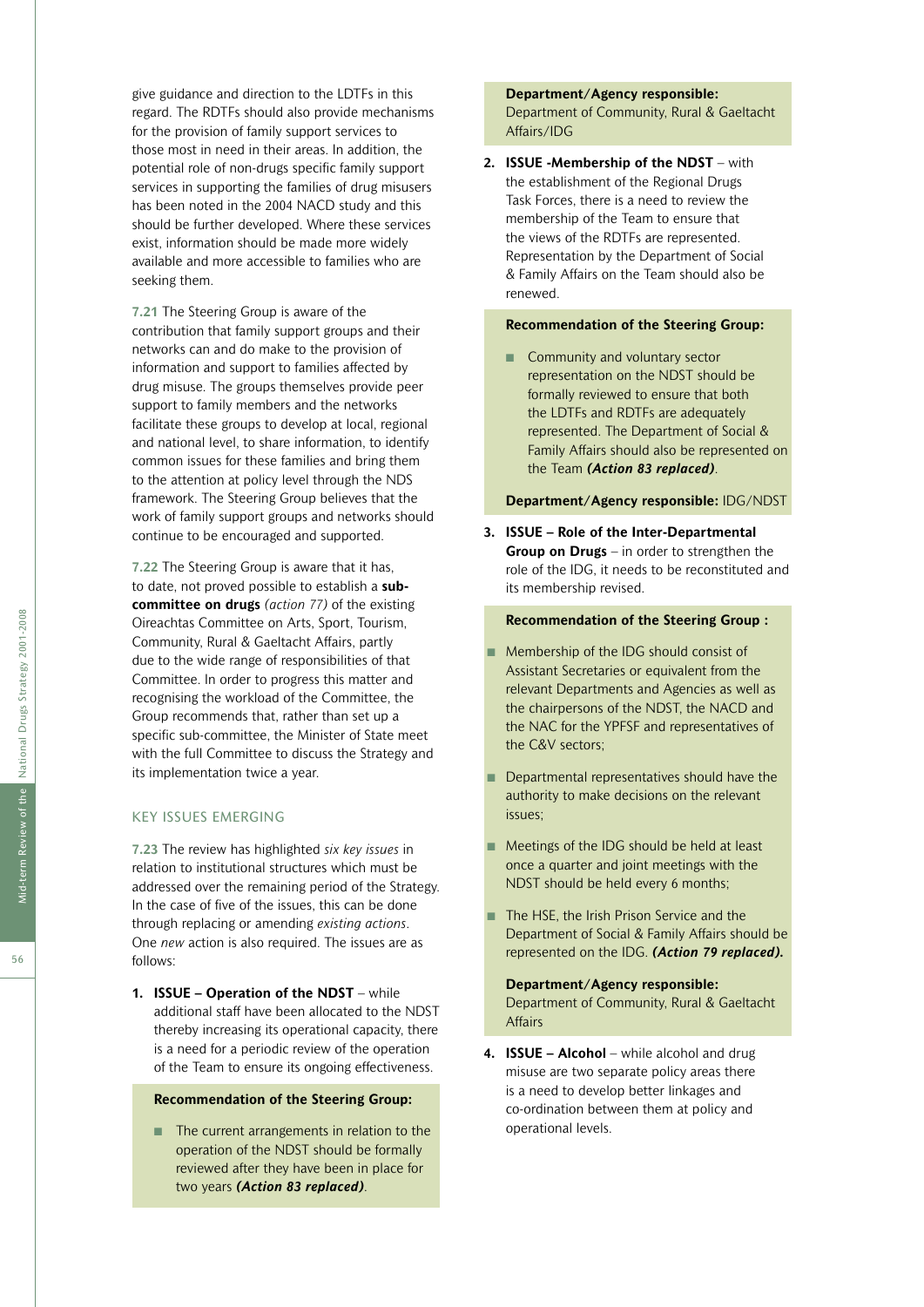# Mid-term Review of the Mid-term Review of the National Drugs Strategy 2001-2008 National Drugs Strategy 2001-2008

57

#### **Recommendation of the Steering Group:**

■ The Minister of State should meet with the Oireachtas Committee on Arts, Sport, Tourism, Community, Rural & Gaeltacht Affairs twice a year to discuss the NDS and its implementation *(Action 77 replaced)*.

**Department/Agency responsible:** Oireachtas Committee on Arts, Sport, Tourism, Community, Rural & Gaeltacht Affairs.

#### **Recommendation of the Steering Group:**

■ A working group involving key stakeholders of both the alcohol and drugs areas should be established to explore the potential for better co-ordination between the two areas and how synergies could be improved. The working group should also examine and make recommendations on whether a combined strategy is the appropriate way forward. It is recommended that the working group should report by end 2006 *(Action 80 amended)*.

#### **Department/Agency responsible:** Department of Health & Children

**5. ISSUE – Family support** – families currently play a crucial role in assisting drug misusers to tackle their addictions and in caring for them and their children and this needs to be more explicitly recognised and supported.

#### **Recommendation of the Steering Group:**

- Family support services should be developed in line with the recommendations in the 2004 NACD Report i.e.
	- increasing the capacity of services to respond through an appropriate level of resources and training for staff in services;
	- **•** strengthening interagency links and networks by building knowledge of local community issues and attitudes thus improving communications; and
	- developing relevant monitoring and evaluation tools to measure effectiveness of services.
- The NDST should actively encourage the LDTFs and RDTFs to prioritise the provision of family support services in their areas and action plans.
- Family support networks should be supported in their work in the areas of information provision and assistance to local family support groups. *(New Action).*

**Department/Agency responsible:** National Drugs Strategy Team/Department of Social & Family Affairs/HSE

**6. ISSUE – Oireachtas Committee** – it has not proved possible to establish a sub-committee on drugs of the existing Oireachtas Committee on Arts, Sport, Tourism, Community, Rural & Gaeltacht Affairs, partly due to the wide range of responsibilities of that Committee.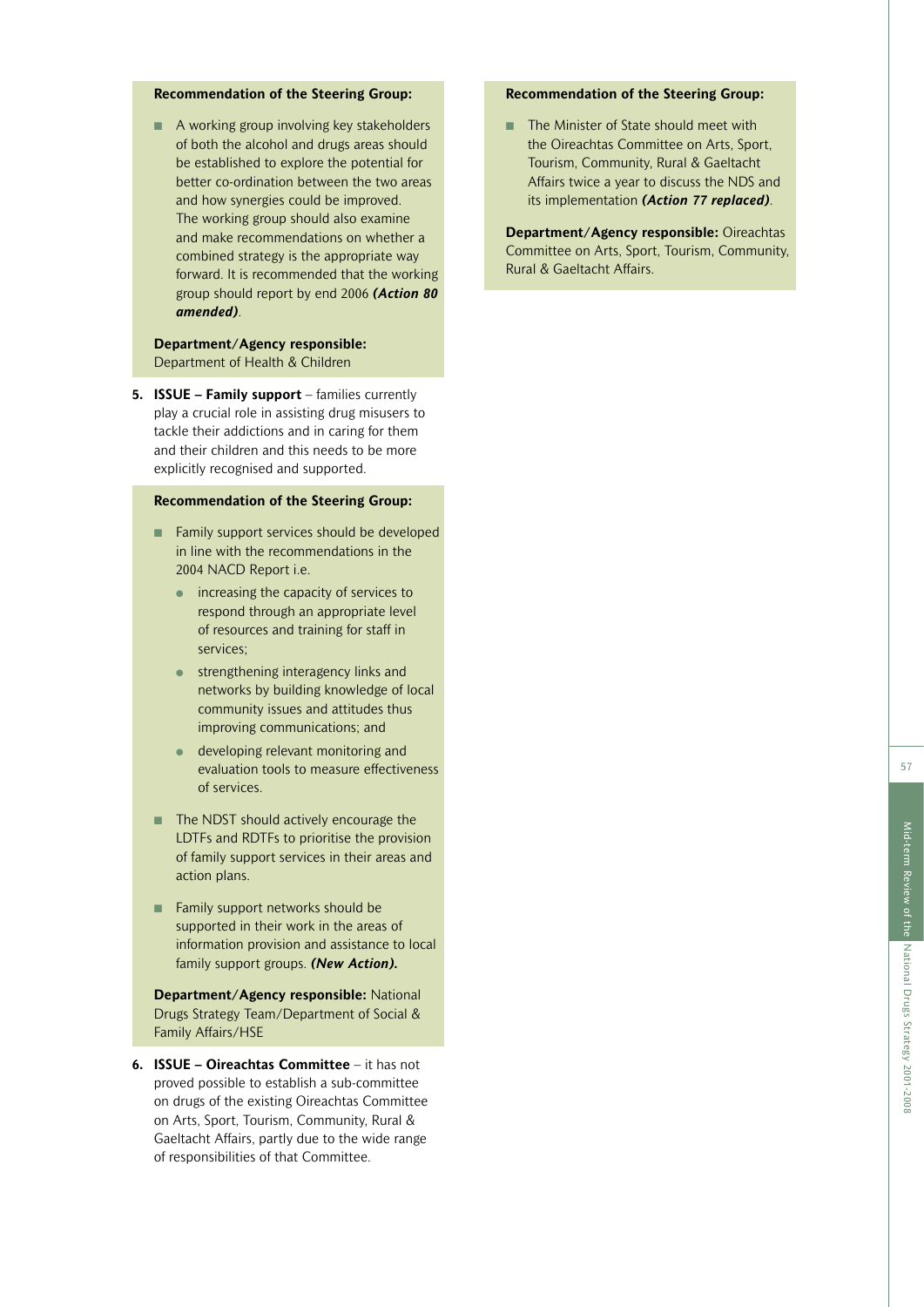### PROGRESS ON ACTIONS UNDER THE CO-ORDINATION PILLAR

| No.                            | Agency                                                                           | <b>Action</b>                                                                                                                                                                                                                                                                                                                                                                                                                                                                                                                                                                                                                    | <b>Progress</b>                                               |
|--------------------------------|----------------------------------------------------------------------------------|----------------------------------------------------------------------------------------------------------------------------------------------------------------------------------------------------------------------------------------------------------------------------------------------------------------------------------------------------------------------------------------------------------------------------------------------------------------------------------------------------------------------------------------------------------------------------------------------------------------------------------|---------------------------------------------------------------|
| $\mathbf{1}$<br>$\overline{2}$ | D/CRGA<br><b>D/CRGA</b>                                                          | The Department, through the IDG and the NDST to co-<br>ordinate the implementation of the National Drugs Strategy<br>in partnership with Government Departments, State<br>Agencies, and the community and voluntary sectors and<br>to bring to the Cabinet Committee on Social Inclusion any<br>identified issues which have a detrimental effect on the<br>implementation of policy.<br>The IDG, in conjunction with the NDST, to establish an<br>evaluation framework for the Strategy, incorporating the<br>performance indicators against which progress under<br>the four pillars will be assessed. Annual reports and mid- | Completed/Ongoing<br><b>Task</b><br>Completed/Ongoing<br>Task |
|                                |                                                                                  | term evaluations would facilitate progression towards<br>key strategic goals. The cost effectiveness of the various<br>elements of each pillar of the new Strategy should be<br>established to enable priorities to be established and a re-<br>focussing if necessary, of strategic objectives from the mid-<br>term evaluation stage at 2004.                                                                                                                                                                                                                                                                                  |                                                               |
| 72                             | <b>Professional</b><br><b>Bodies and</b><br><b>Training</b><br><b>Institutes</b> | To make drug prevention training available to individuals<br>interacting with groups most at risk of drug misuse, such<br>as youth workers, teachers, student welfare officers, GPs,<br>pharmacists, nurses, counsellors, childcare workers, law<br>enforcement agents, members of the judiciary etc.                                                                                                                                                                                                                                                                                                                            | Considerably more<br>progress required                        |
| 73                             | <b>Public Media</b>                                                              | To encourage the media to play a larger role in creating a<br>greater understanding of drug misuse throughout society.<br>Informed coverage and analysis and debate of drugs issues<br>on an ongoing basis within the public sphere will contribute<br>to the successful implementation of the Strategy. In this<br>regard, the role of the Department of Community, Rural &<br>Gaeltacht Affairs, as the co-ordinator of the National Drugs<br>Strategy, as a possible central source of information should<br>be considered.                                                                                                   | Completed/Ongoing<br>Task                                     |
| 77                             | <b>Oireachtas</b><br><b>Committee</b><br>on Drugs                                | To establish a dedicated drugs sub-committee of the<br>existing departmental joint committee which would meet<br>at least three times a year.                                                                                                                                                                                                                                                                                                                                                                                                                                                                                    | Considerably more<br>progress required                        |
| 78                             | <b>IDG</b>                                                                       | To be chaired by the Minister of State at the Department<br>of Community, Rural & Gaeltacht Affairs. This will ensure<br>greater co-ordination between the IDG constituents in the<br>future and will help to maintain high-level representation<br>and more effective communication between the IDG and<br>the Cabinet Committee on Social Inclusion.                                                                                                                                                                                                                                                                           | Completed/Ongoing<br>Task                                     |
| 79                             | <b>IDG</b>                                                                       | Membership of IDG to be at Assistant Secretary level.<br>Regular joint meetings between the IDG and the NDST to<br>be held.                                                                                                                                                                                                                                                                                                                                                                                                                                                                                                      | Completed/Ongoing<br><b>Task</b>                              |
| 80                             | <b>IDG, NDST &amp;</b><br>D/H&C                                                  | Develop formal links with National Alcohol Policy.                                                                                                                                                                                                                                                                                                                                                                                                                                                                                                                                                                               | Progress made/more<br>work underway                           |
| 81                             | <b>IDG</b>                                                                       | To seek reports from key service providers, on request, and<br>to attend meetings, as appropriate. Representatives from<br>voluntary, community and professional sectors to attend<br>meetings, as appropriate.                                                                                                                                                                                                                                                                                                                                                                                                                  | Completed/Ongoing<br><b>Task</b>                              |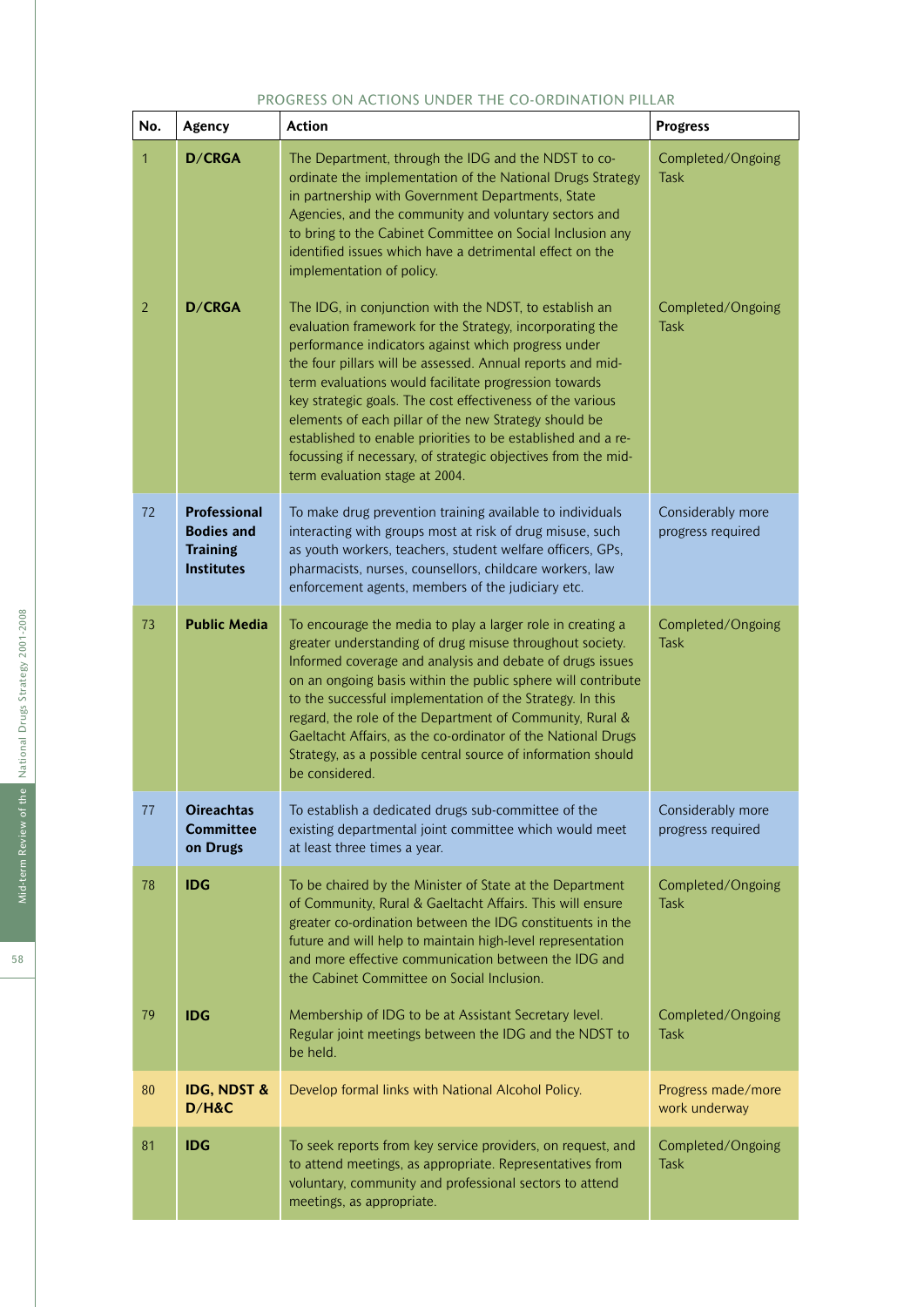| No. | Agency                                       | <b>Action</b>                                                                                                                                                                                                                                                           | <b>Progress</b>                     |
|-----|----------------------------------------------|-------------------------------------------------------------------------------------------------------------------------------------------------------------------------------------------------------------------------------------------------------------------------|-------------------------------------|
| 82  | <b>IDG</b>                                   | Terms of reference – advise Cabinet Committee on<br>critical matters relating to the NDS, ensuring input of<br>Departments/Agencies into operational difficulties,<br>approving plans and initiatives of LDTFs and RDTFs,<br>monitoring and evaluating their operation. | Completed/Ongoing<br><b>Task</b>    |
| 83  | IDG (in<br>conjunction-<br>with the<br>NDST) | Review membership of the Team immediately, and every<br>two years subsequently. To review the workload of the<br>NDST, in particular the need for a director to oversee the<br>management of the Office and additional technical support<br>workers.                    | Completed/Ongoing<br><b>Task</b>    |
| 84  | <b>IDG &amp; NDST</b>                        | Departments and Agencies on the IDG and NDST to<br>commit in writing to the process and the level and extent<br>of representation should be specified.                                                                                                                  | Completed/Ongoing<br><b>Task</b>    |
| 85  | <b>NDST</b>                                  | Implement the Terms of Reference of NDST.                                                                                                                                                                                                                               | Completed/Ongoing<br>Task           |
| 86  | <b>NDST</b>                                  | To meet regularly with the Co-ordinator of the National<br>Alcohol Policy and to be represented on the body<br>co-ordinating National Alcohol Policy.                                                                                                                   | Progress made/more<br>work underway |
| 87  | <b>NDST</b>                                  | Ensure representation on YPFSF bodies, nationally and<br>locally.                                                                                                                                                                                                       | Completed/Ongoing<br>Task           |
| 88  | <b>NDST</b>                                  | NDST to be updated on developments by Agencies. NDST<br>work to be a core part of NDST members workload.                                                                                                                                                                | Completed/Ongoing<br>Task           |
| 89  | <b>NDST</b>                                  | To consider funding pilot training initiatives for RDTF/LDTF<br>community representatives.                                                                                                                                                                              | Completed/Ongoing<br><b>Task</b>    |
| 90  | <b>NDST</b>                                  | Examine feasibility of standards and accreditation<br>framework for Drug Workers.                                                                                                                                                                                       | Progress made/more<br>work underway |
| 91  | <b>NDST</b>                                  | Disseminate models of best practice from work of LDTF/<br>RDTF.                                                                                                                                                                                                         | Completed/Ongoing<br><b>Task</b>    |
| 92  | <b>NDST</b>                                  | Establish RDTFs.                                                                                                                                                                                                                                                        | Completed/Ongoing<br><b>Task</b>    |
| 93  | <b>RDTFs</b>                                 | Representation on RDTF to be at senior level.                                                                                                                                                                                                                           | Completed/Ongoing<br><b>Task</b>    |
| 94  | RDTFs/<br><b>NDST</b>                        | Membership of RDTFs.                                                                                                                                                                                                                                                    | Completed/Ongoing<br>Task           |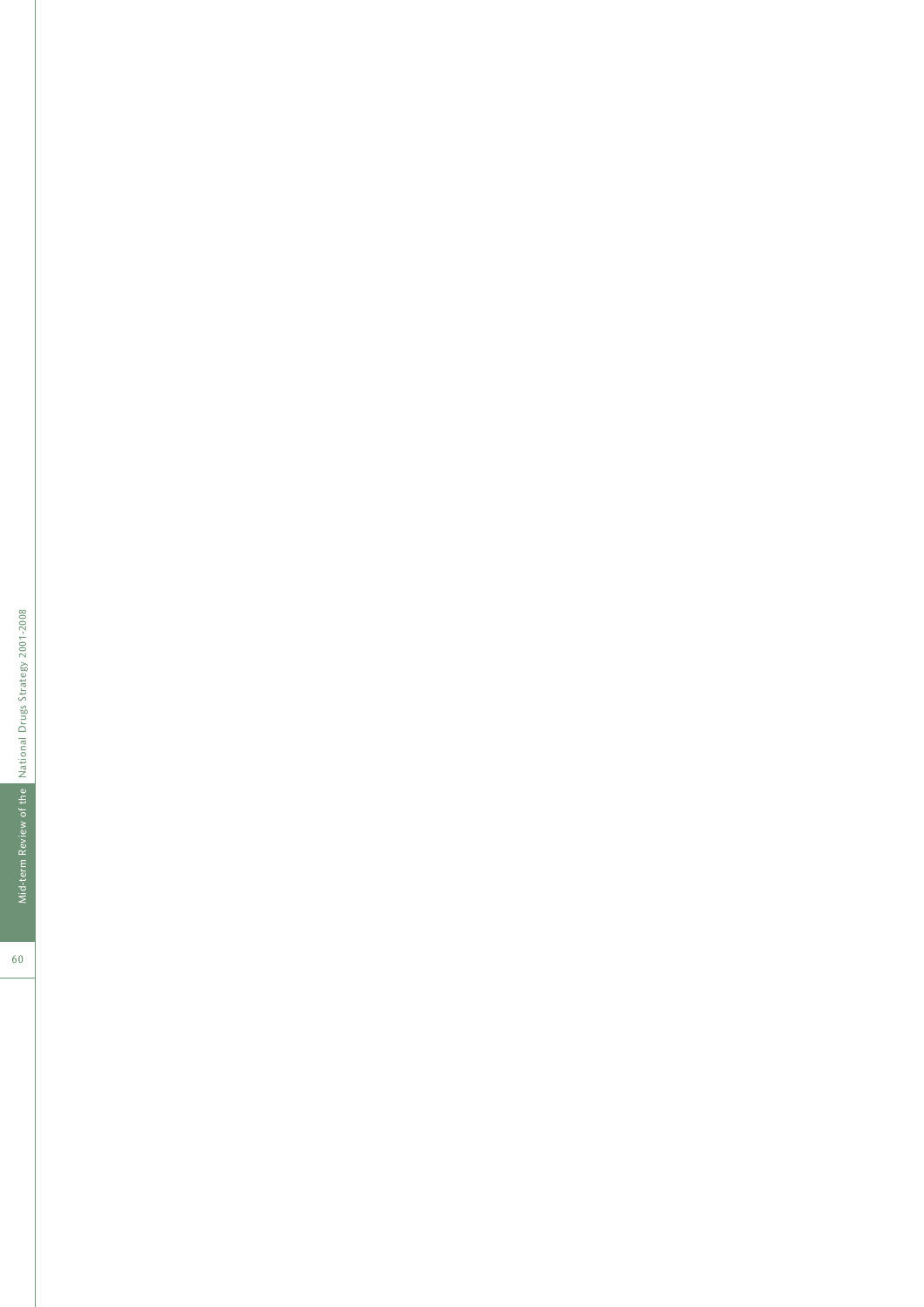## CHAPTER 8

## OVERALL CONCLUSIONS OF THE STEERING GROUP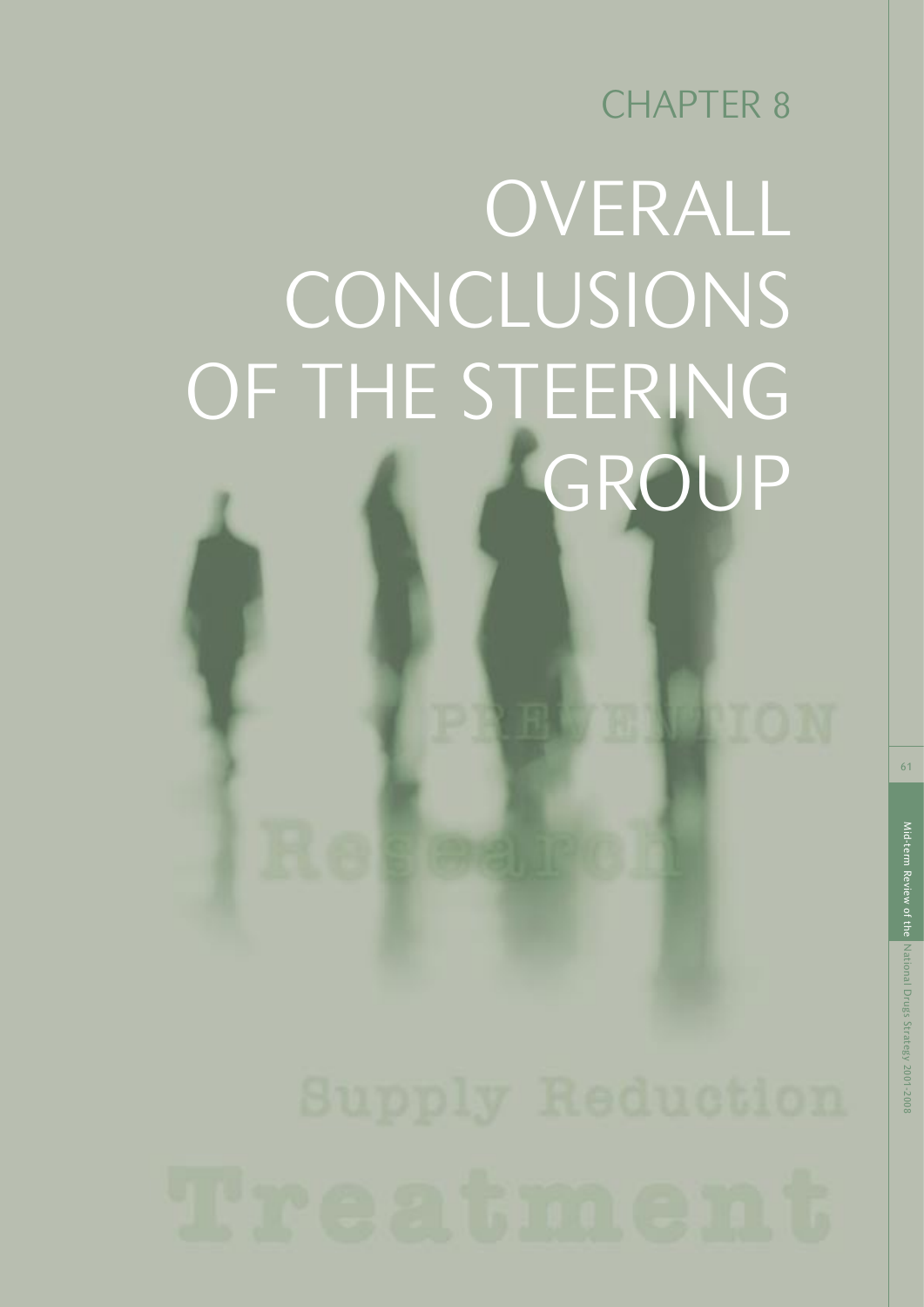### **8** Overall conclusions of the Steering Group

**8.1** The National Drugs Strategy represents a critical cross-cutting area of public policy in Ireland involving a large number of statutory and nonstatutory agencies working in partnership. Following the review of the Strategy, the Steering Group has reached a number of key conclusions which are set out in this chapter. A number of other issues that arose in the context of the review are also examined below.

#### KEY FINDINGS

**8.2** The key findings of the Steering Group are that the **current aims and objectives** of the Strategy are **fundamentally sound** and that progress is being made across the pillars of the Strategy,

although it does vary from action to action. To date, the Strategy has focussed the activities of Departments and agencies on identified priorities so as to maximise the impact of their combined actions.

**8.3** However, the Steering Group also found that some adjustments are required in order to **refocus priorities** and **accelerate the roll-out** and **implementation** of various key actions in the remaining period of the Strategy up to 2008. The implementation of the recommendations which are set out in Chapters 3-7 and outlined again below will serve to strengthen the overall shape of the Strategy and actively drive its implementation for the next three years.

**8.4** The table below contains a summary of the state of play with the 100 actions in the NDS. Further details in relation to the actions is contained in the preceeding chapters.

| <b>PILLAR</b>               | <b>Total Number of</b><br><b>Actions</b> | Completed/<br><b>Ongoing tasks</b> | Progess made/<br>More work<br>underway | <b>Considerably</b><br>more progress<br>required |
|-----------------------------|------------------------------------------|------------------------------------|----------------------------------------|--------------------------------------------------|
| <b>Supply Reduction</b>     | 21                                       | 11                                 | 9                                      | $\mathbf{1}$                                     |
| Prevention                  | 16                                       | 11                                 | 5                                      |                                                  |
| Treatment                   | 36                                       | 9                                  | 24                                     | $\overline{3}$                                   |
| Research                    | 5                                        | $\mathbf{1}$                       | $\overline{4}$                         |                                                  |
| Co-ordinating<br>Structures | 22                                       | 17                                 | 3                                      | 2                                                |
| Total                       | 100                                      | 49                                 | 45                                     | 6                                                |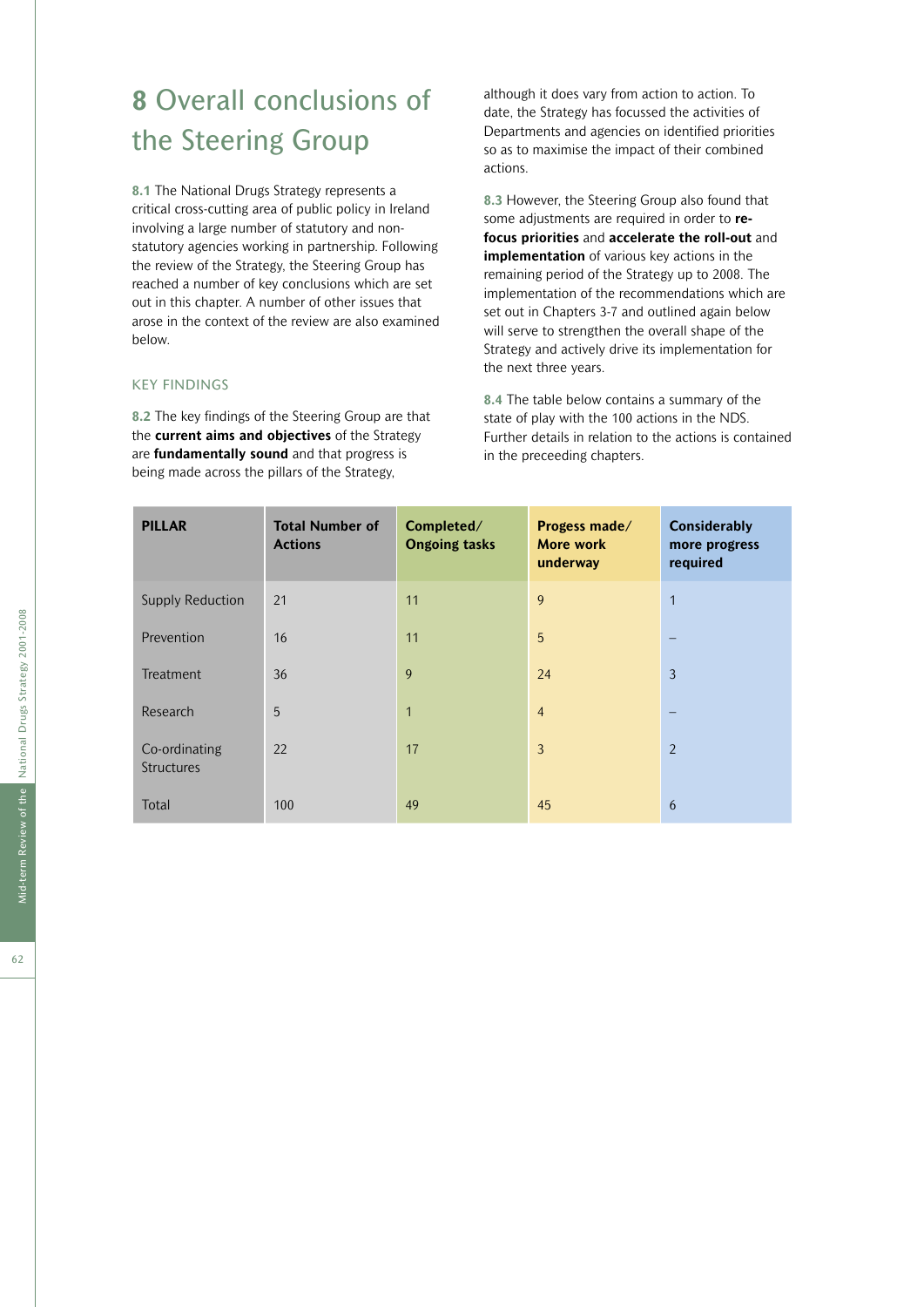#### RECOMMENDATIONS OF THE STEERING GROUP

**8.5** The recommendations of the Steering Group are as follows:

| <b>PILLAR</b>                                           | <b>Recommendation</b>                                                                                                                                                                                                                                                                                                                        | Department/<br><b>Agency</b><br>responsible | <b>Existing</b><br>action to be<br>replaced or<br>amended | <b>New</b><br><b>Action</b> |
|---------------------------------------------------------|----------------------------------------------------------------------------------------------------------------------------------------------------------------------------------------------------------------------------------------------------------------------------------------------------------------------------------------------|---------------------------------------------|-----------------------------------------------------------|-----------------------------|
| <b>SUPPLY</b><br><b>REDUCTION</b>                       | The level of Garda resources in LDTF areas<br>should be increased and the additional<br>resources should be assigned to community<br>policing and the prevention of drug dealing.                                                                                                                                                            | Garda<br>Síochána                           | Action 7<br>replaced                                      |                             |
|                                                         | Taking into account the provisions of the<br>Garda Síochána Bill 2004, Community<br>Policing Fora should be extended to all<br>LDTF areas and to other areas experiencing<br>problems of drug misuse.                                                                                                                                        | Garda<br>Síochána                           | Action 11<br>replaced                                     |                             |
|                                                         | A framework of co-operation with the<br>Judicial Studies Institute on the provision<br>of specialist training on drug-related issues<br>to members of the Judiciary should be<br>developed by January 2007.                                                                                                                                  | <b>Courts Service</b>                       |                                                           | Yes                         |
| PREVENTION,<br><b>EDUCATION</b><br><b>AND AWARENESS</b> | Substance use policies should be developed<br>and implemented in all LDTF area schools<br>by the end of the 2005/06 academic year.                                                                                                                                                                                                           | D/E&S                                       | Action 43<br>replaced                                     |                             |
|                                                         | A mechanism to monitor the development<br>of substance use policies in all schools<br>should be put in place and should report<br>annually.                                                                                                                                                                                                  | D/E&S                                       | Action 43<br>replaced                                     |                             |
|                                                         | Appropriate and ongoing training and<br>support services should be put in place on a<br>nationwide basis for teachers to deliver the<br>SPHE.                                                                                                                                                                                                | D/E&S<br><b>HSE</b>                         | <b>Action 31</b><br>amended                               |                             |
|                                                         | The supports provided to LDTF area schools<br>through the Walk Tall Support Service<br>should be extended to other areas of<br>disadvantage.                                                                                                                                                                                                 | D/E&S<br><b>HSE</b>                         | Action 32<br>amended                                      |                             |
|                                                         | Schools at primary and post-primary levels<br>should further prioritise the implementation<br>of SPHE and other school-based prevention<br>programmes within existing timetables.                                                                                                                                                            | D/E&S<br><b>HSE</b>                         | Action 33<br>amended                                      |                             |
|                                                         | Prevention education should be part of the<br>curriculum for student teachers.                                                                                                                                                                                                                                                               | D/E&S                                       |                                                           | Yes                         |
|                                                         | A working group should be established<br>- under the aegis of the Department<br>of Education & Science - to examine<br>the implementation of substance use<br>programmes in non-school settings. The<br>group should identify ongoing gaps and<br>develop guidelines and models of best<br>practice and it should report by January<br>2006. | D/E&S                                       | Action 37<br>amended                                      |                             |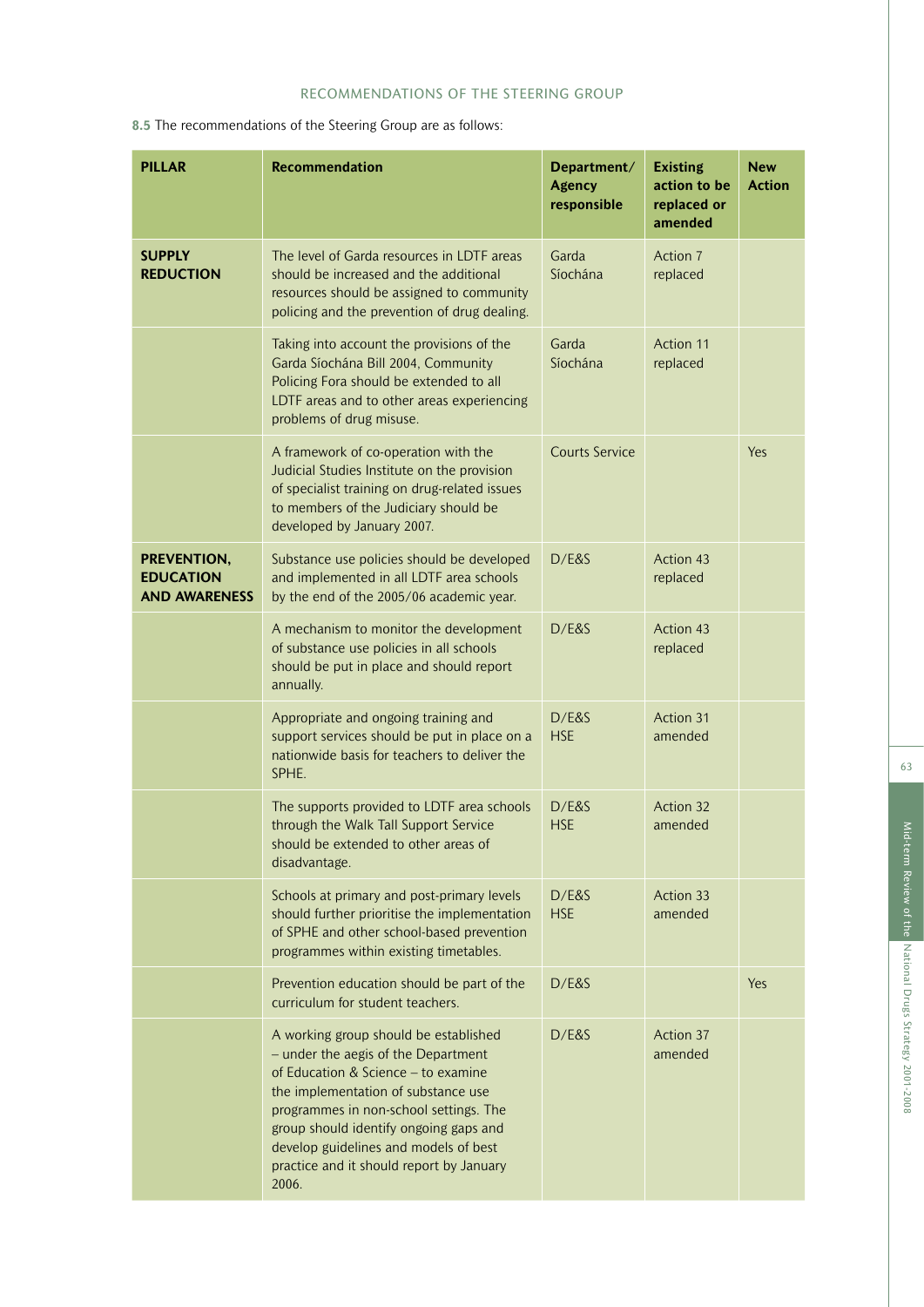| <b>PILLAR</b>                                                              | <b>Recommendation</b>                                                                                                                                                                                                                                                                                                                                                                                                 | Department/<br><b>Agency</b><br>responsible | <b>Existing</b><br>action to be<br>replaced or<br>amended | <b>New</b><br><b>Action</b> |
|----------------------------------------------------------------------------|-----------------------------------------------------------------------------------------------------------------------------------------------------------------------------------------------------------------------------------------------------------------------------------------------------------------------------------------------------------------------------------------------------------------------|---------------------------------------------|-----------------------------------------------------------|-----------------------------|
|                                                                            | Factual preventative information for parents<br>and families in dealing with substance<br>misuse should be more easily accessible<br>in appropriate locations such as Garda<br>Stations, health centres and other public<br>offices.                                                                                                                                                                                  | D/E&S<br><b>HSE</b>                         | Action 35<br>replaced                                     |                             |
|                                                                            | The role of the Home School Community<br>Liaison Scheme should be further<br>strengthened through the provision of<br>additional resources. In particular, there is<br>a need to expand the engagement of HSCL<br>with families, particularly those dealing with<br>drug misuse.                                                                                                                                      | D/E&S                                       |                                                           | Yes                         |
| TREATMENT,<br><b>REHABILITATION</b><br><b>AND RISK</b><br><b>REDUCTION</b> | An audit of the current availability of<br>treatment options should be carried out<br>which should include an assessment of<br>treatment needs and propose ways of<br>tracking ongoing developments. The audit<br>should be completed by mid 2006.                                                                                                                                                                    | <b>HSE</b>                                  |                                                           | Yes                         |
|                                                                            | In the context of increased poly-drug<br>use, including cocaine and other drugs<br>of dependence, increasing the availability<br>and range of treatment options, including<br>detoxification, should continue to be<br>prioritised. This work should take on board<br>the lessons of the pilot cocaine projects<br>being rolled out in LDTF areas in 2005.                                                            | <b>HSE</b>                                  | Action 48<br>amended                                      |                             |
|                                                                            | Rehabilitation should be the fifth pillar<br>of the Strategy. In this context, a working<br>group should be set up to develop an<br>integrated rehabilitation provision. The<br>group, to be chaired by the Department<br>of Community, Rural & Gaeltacht Affairs<br>should report to the IDG and the Cabinet<br>Committee on Social Inclusion by the end<br>of 2005 on the appropriate actions to be<br>implemented. | D/CRGA                                      |                                                           | Yes                         |
|                                                                            | The guidelines agreed by the Working<br>Group on treatment for Under 18s should<br>be fully implemented by end 2007, with<br>priority given to areas of most need.                                                                                                                                                                                                                                                    | <b>HSE</b>                                  | Action 49<br>replaced                                     |                             |
|                                                                            | The provision of needle exchange and<br>related harm reduction services should<br>be expanded in order to ensure wider<br>geographic availability and availability at<br>evenings and weekends, concentrating at<br>first on areas of highest need.                                                                                                                                                                   | <b>HSE</b>                                  | Action 62<br>replaced                                     |                             |
|                                                                            | Appropriate treatment should be provided<br>to problem drug users no later than one<br>month after assessment. This target should<br>be met by the end of 2007.                                                                                                                                                                                                                                                       | <b>HSE</b>                                  | Action 44<br>amended                                      |                             |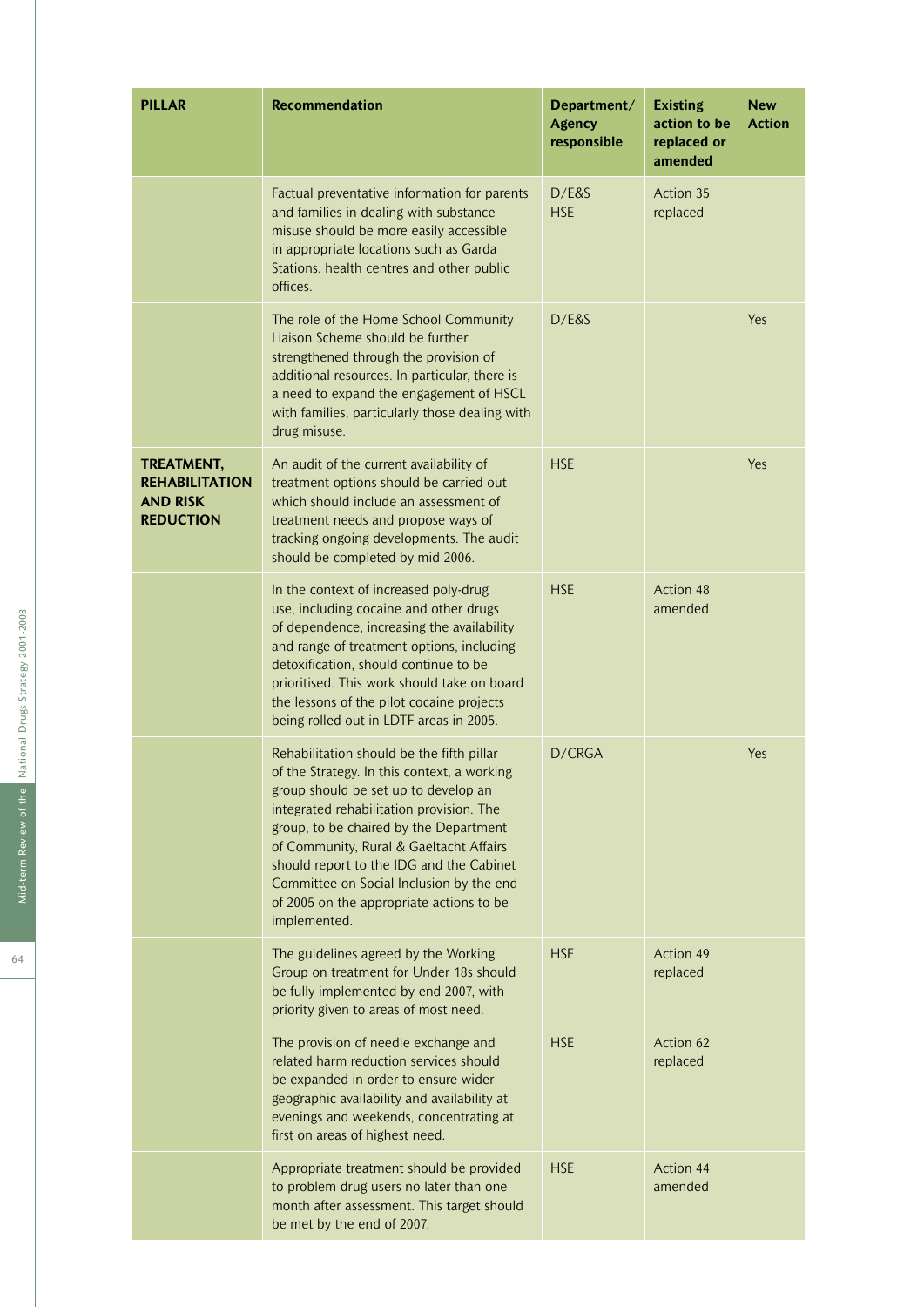| <b>PILLAR</b>                             | <b>Recommendation</b>                                                                                                                                                                                                                                                                                                                                                   | Department/<br><b>Agency</b><br>responsible | <b>Existing</b><br>action to be<br>replaced or<br>amended | <b>New</b><br><b>Action</b> |
|-------------------------------------------|-------------------------------------------------------------------------------------------------------------------------------------------------------------------------------------------------------------------------------------------------------------------------------------------------------------------------------------------------------------------------|---------------------------------------------|-----------------------------------------------------------|-----------------------------|
|                                           | The numbers of GPs (in particular Level II<br>GPs) and pharmacists participating in the<br>methadone protocol, particularly in the<br>areas of most need, should continue to be<br>increased.                                                                                                                                                                           | <b>HSE</b>                                  | Action 56<br>replaced                                     |                             |
|                                           | The Methadone Implementation Committee<br>should examine the issue of the voluntary<br>and community services employing medical<br>staff directly and they should report to the<br>IDG by the end of 2005.                                                                                                                                                              | D/H&C                                       | Action 56<br>replaced                                     |                             |
| <b>RESEARCH</b>                           | Monitoring the implementation of the<br>recommendations arising from the NACD<br>reports should become part of the NDS<br>progress reports to the Cabinet Committee<br>on Social Inclusion. Reporting on the NACD<br>recommendations should be done annually.                                                                                                           | D/CRGA                                      |                                                           | Yes                         |
|                                           | The Central Methadone Treatment List<br>should be developed by the provision of<br>further information regarding entry and re-<br>entry of clients and the length of time in<br>treatment and this additional information<br>should be made available on an annual basis.<br>Waiting lists for treatment in the various<br>regions should also be developed by the HSE. | <b>HSE/DTCB</b>                             |                                                           | Yes                         |
| <b>CO-ORDINATING</b><br><b>STRUCTURES</b> | The current arrangements in relation to the<br>operation of the NDST should be formally<br>reviewed after they have been in place for<br>two years.                                                                                                                                                                                                                     | <b>NDST</b><br>D/CRGA                       | Action 83<br>replaced                                     |                             |
|                                           | Community and voluntary sector<br>representation on the NDST should be<br>formally reviewed to ensure that both<br>the LDTFs and RDTFs are adequately<br>represented. The Department of Social &<br>Family Affairs should also be represented on<br>the Team.                                                                                                           | NDST                                        | Action 83<br>replaced                                     |                             |
|                                           | Membership of the IDG should consist of<br>Assistant Secretaries or equivalent from<br>the relevant Departments and agencies as<br>well as the chairpersons of the NDST, the<br>NACD and the NAC for the YPFSF and<br>representatives from the C&V sectors.                                                                                                             | D/CRGA                                      | Action 79<br>replaced                                     |                             |
|                                           | Departmental representatives should have<br>the authority to make decisions on the<br>relevant issues being discussed.                                                                                                                                                                                                                                                  |                                             |                                                           |                             |
|                                           | Meetings of the IDG should be held at least<br>once a quarter and joint meetings with the<br>NDST should be held every 6 months.                                                                                                                                                                                                                                        |                                             |                                                           |                             |
|                                           | The HSE, the Irish Prison Service and the<br>Department of Social & Family Affairs<br>should be represented on the IDG.                                                                                                                                                                                                                                                 |                                             |                                                           |                             |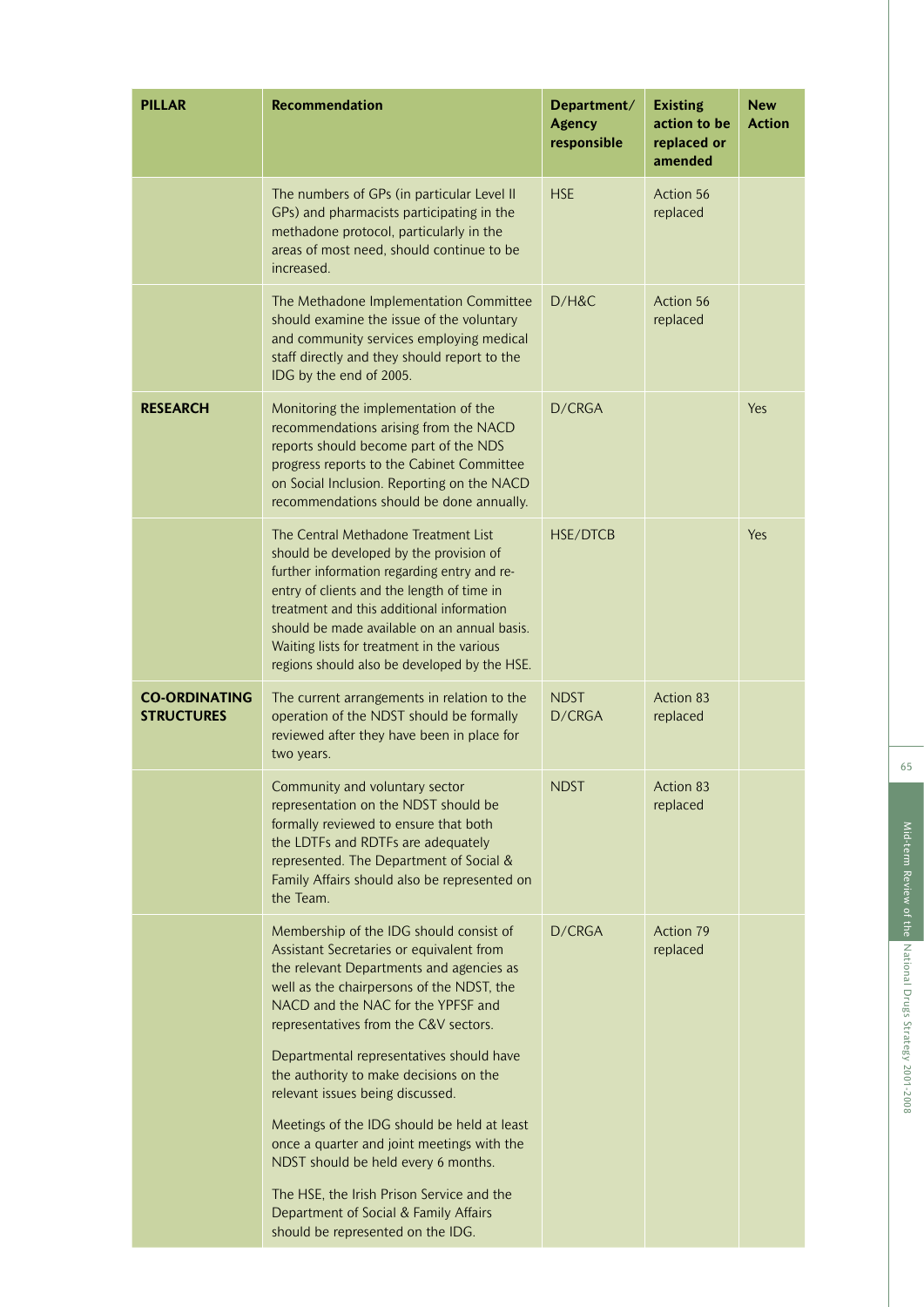| <b>PILLAR</b>       | <b>Recommendation</b>                                                                                                                                                                                                                                                                                                                                                                                                                  | Department/<br><b>Agency</b><br>responsible | <b>Existing</b><br>action to be<br>replaced or<br>amended | <b>New</b><br><b>Action</b> |
|---------------------|----------------------------------------------------------------------------------------------------------------------------------------------------------------------------------------------------------------------------------------------------------------------------------------------------------------------------------------------------------------------------------------------------------------------------------------|---------------------------------------------|-----------------------------------------------------------|-----------------------------|
|                     | The Minister of State should meet with<br>the Oireachtas Committee on Arts, Sport,<br>Tourism, Community, Rural & Gaeltacht<br>Affairs twice a year to discuss the NDS and<br>its implementation.                                                                                                                                                                                                                                      | D/CRGA                                      | Action 77<br>replaced                                     |                             |
|                     | A working group involving key stakeholders<br>of both the alcohol and drugs areas should<br>be established to explore the potential for<br>better co-ordination between the two areas<br>and how synergies could be improved.<br>The group should also examine and make<br>recommendations on whether a combined<br>strategy is the appropriate way forward. It<br>is recommended that the working group<br>should report by end 2006. | $D/H\&C$                                    | Action 80<br>amended                                      |                             |
| <b>CROSS-PILLAR</b> | <b>Family support</b>                                                                                                                                                                                                                                                                                                                                                                                                                  | D/H&C<br>D/SFA                              |                                                           | Yes                         |
|                     | The recommendations in the 2004 NACD<br>Report (Role of Family Support Services in<br>Drug Prevention) should be implemented,<br>namely:                                                                                                                                                                                                                                                                                               |                                             |                                                           |                             |
|                     | increasing the capacity of services to<br>■<br>respond through an appropriate level<br>of resources and training for staff in<br>services;                                                                                                                                                                                                                                                                                             |                                             |                                                           |                             |
|                     | strengthening interagency links and<br>■<br>networks by building knowledge of local<br>community issues and attitudes thus<br>improving communications; and                                                                                                                                                                                                                                                                            |                                             |                                                           |                             |
|                     | developing relevant monitoring<br>and evaluation tools to measure<br>effectiveness of services.                                                                                                                                                                                                                                                                                                                                        |                                             |                                                           |                             |
|                     | The NDST should actively encourage the<br>LDTFs and RDTFs to prioritise the provision<br>of family support services in their areas and<br>action plans.                                                                                                                                                                                                                                                                                | <b>NDST</b>                                 |                                                           |                             |
|                     | Family support networks should be<br>supported in their work in the areas of<br>information provision and assistance to local<br>family support groups.                                                                                                                                                                                                                                                                                | D/H&C<br>D/SFA                              |                                                           |                             |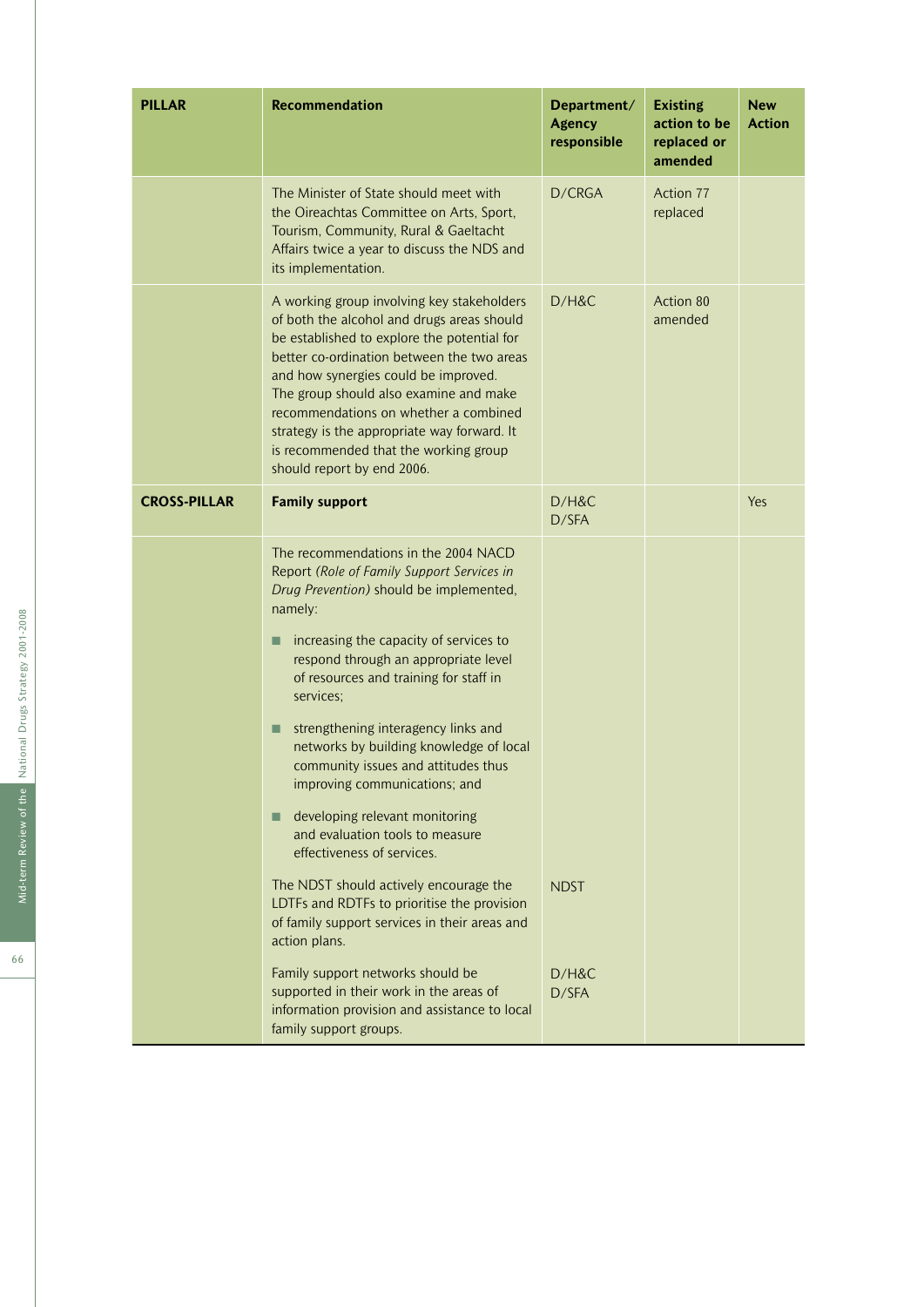**8.6** In overall terms, the Steering Group's recommendations will result in:

- *Ten* of the Strategy's existing actions being *replaced* ;
- A further *seven* of the existing actions being *amended*; and
- *Eight new actions* .

In addition, a number of new key performance indicators are proposed under each of the pillars which are set out at the end of the relevant chapters.

#### FRAMEWORK FOR IMPLEMENTATION OF RECOMMENDATIONS

**8.7** In conjunction with the relevant Departments and agencies, the Drugs Strategy Unit will draw up a revised framework for the implementation of the Steering Group's recommendations, including timescales etc. This will be presented to the IDG within 3 months of the publication of this report.

#### RESOURCES FOR IMPLEMENTING THE RECOMMENDATIONS

**8.8** In drawing up their recommendations the Steering Group is conscious and mindful of overall budgetary constraints to which Departments and agencies operate on an ongoing basis. Individual Departments will seek funding through the annual Estimates process over the next three years to implement the various recommendations, many of which will demand a re-focussing of existing resources – rather than additional resources – in order to accelerate the implementation of the actions.

**8.9** However, the Group feels it is very important to point out that some of the recommendations, due to the need for extra services and staffing to implement them, carry significant additional resource implications if they are to be implemented over the remainder of the Strategy. These include:

- Taking into account the provisions of the Garda Síochána Bill 2004, Community Policing Fora (CPF) should be extended to all LDTF areas and to other areas experiencing problems of drug misuse. *(Garda Síochána)*
- To provide appropriate treatment to the drug misuser no later than one month after assessment. *(HSE)*
- In the context of increased polydrug use, including cocaine and other drugs of dependence, to prioritise and continue to develop actions related to increasing the availability and range of treatment options. This should take on board the lessons of the pilot cocaine projects developed by the NDST. *(HSE)*
- To expand provision of needle exchange and related harm reduction services in order to ensure wider geographic availability and at evenings and weekends, concentrating at first on areas of the highest need. *(HSE)*

#### COST EFFECTIVENESS OF THE VARIOUS ELEMENTS OF THE NDS

**8.10** In the terms of reference for the review, the Steering Group was asked to look at the **cost effectiveness** of the **various elements** of the Strategy. To do this, it is necessary to look firstly at the **resources allocated to addressing the drugs issue** by Government. The Steering Group found that it is very difficult to quantify and measure these resources as they are spread across a number of different Departments, agencies, local authorities and other statutory bodies. Even within Departments and agencies, it can be difficult to accurately estimate spending associated with drug misuse as services such as An Garda Síochána, the Prisons, the Courts and Probation and Welfare and the various health and education services deal with drugs issues as part of their wider daily services.

**8.11** However, the Group feels that such **a measure of the expenditure** is vital to gauge the cost effectiveness of the different elements of the Strategy. In this regard, the Group proposes that bearing in mind the complexities attached to this issue, only expenditure that is directly attributable to drugs programmes (e.g. drugs services of the Health Services, cost of Garda drug units, drugs specific training of prison officers etc.) should be measured. Although this would not capture the overall resources devoted to addressing the direct and indirect costs of drug use, it would give an indication as to the overall budget priorities accorded to this issue. Without such a measure, as imperfect as it may be, it is difficult to quantify the resources being committed to implementing the NDS. The Steering Group recommends that the Inter-Departmental Group on Drugs should consider how best this issue should be progressed and that the estimates should be produced on an annual basis.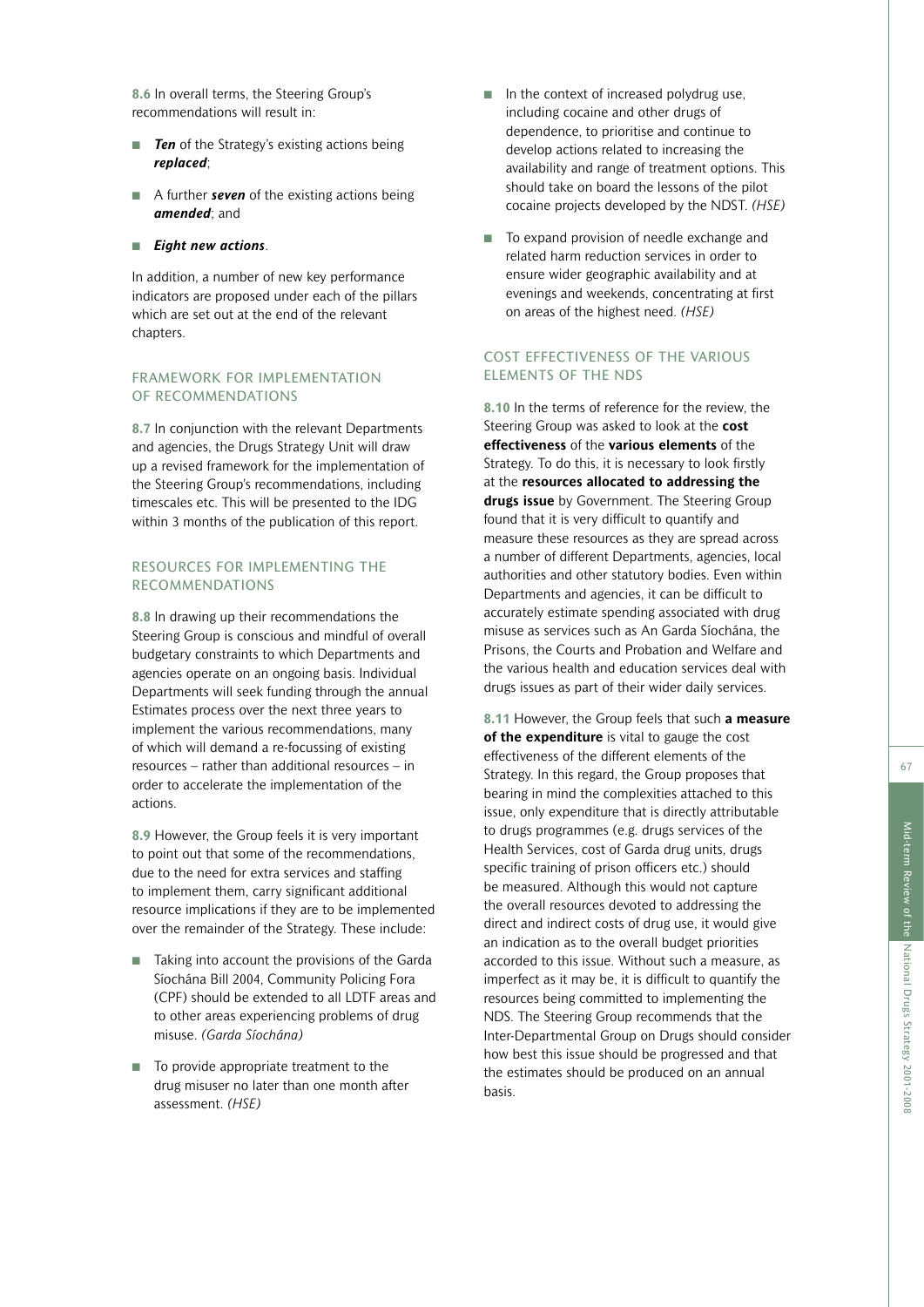#### EU DRUGS ACTION PLAN

**8.12** The Steering Group is also conscious that negotiations are ongoing at the time of writing on the EU Drugs Action Plan 2005-08. These actions will flow from the EU Drugs Strategy 2005-2012, which was agreed in December 2004 by the European Council. The multi-disciplinary, balanced approach of the National Drugs Strategy 2001-2008 is consistent with the EU Strategy and the proposed actions of the new EU Drugs Action Plan are broadly consistent with those in the current Strategy and in this mid-term review. Accordingly, the Group is confident that the complementarities between national and EU approaches will be maintained.

#### OVERALL IMPACT OF THE STRATEGY

8.13 The review sought to assess the impact and direction of the Strategy at this mid-point stage and overall impacts cannot be measured until the Strategy as a whole is completed. In the circumstances, the Group concentrated on identifying adjustments to the existing Strategy. Accordingly, the review identified areas of progress in implementing the Strategy and highlighted priorities for the second phase up to 2008. By implementing the recommendations outlined in this report, the Steering Group believe that the Strategy can better deliver the aims and objectives set out for the period 2001-2008.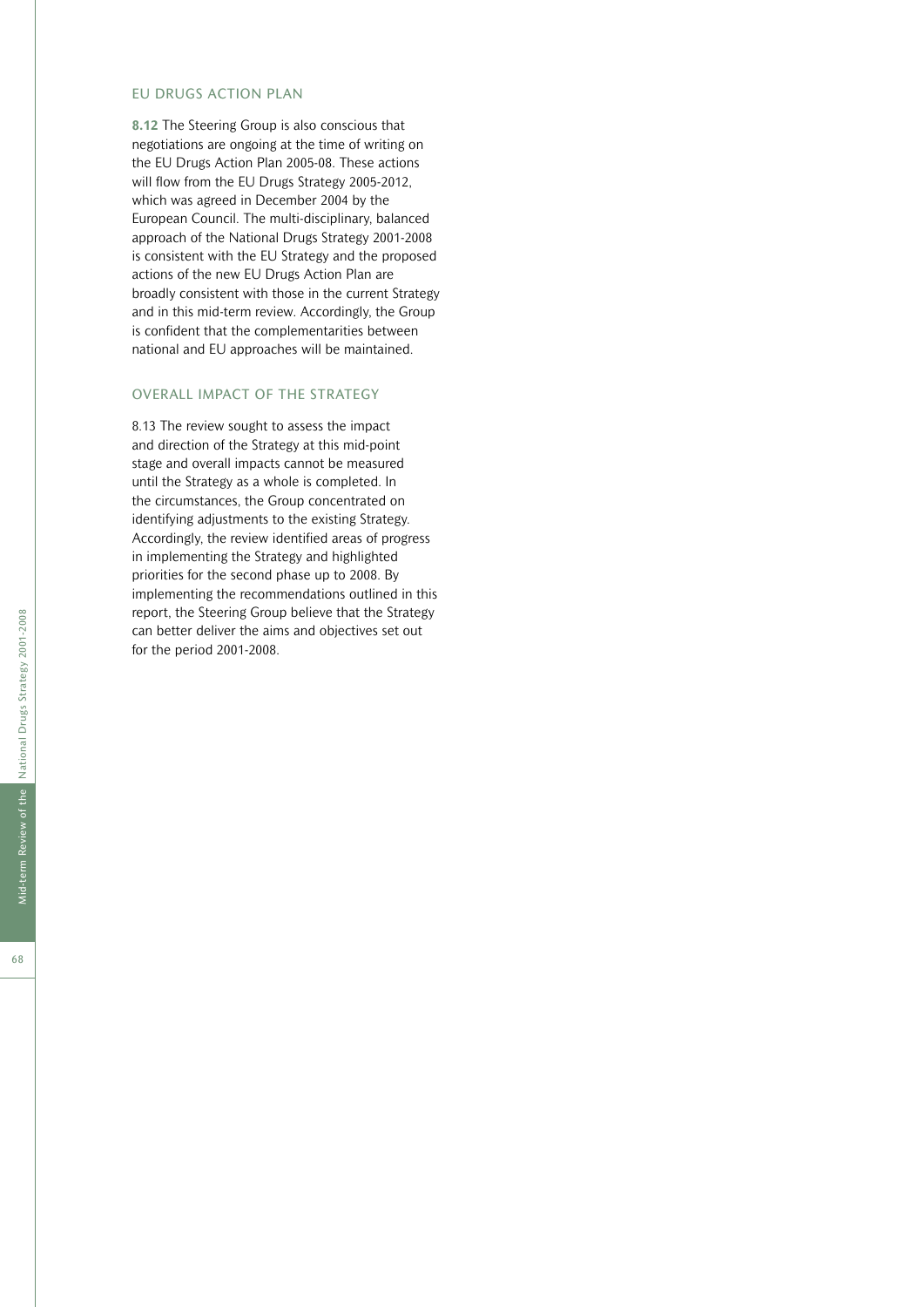## APPENDICES

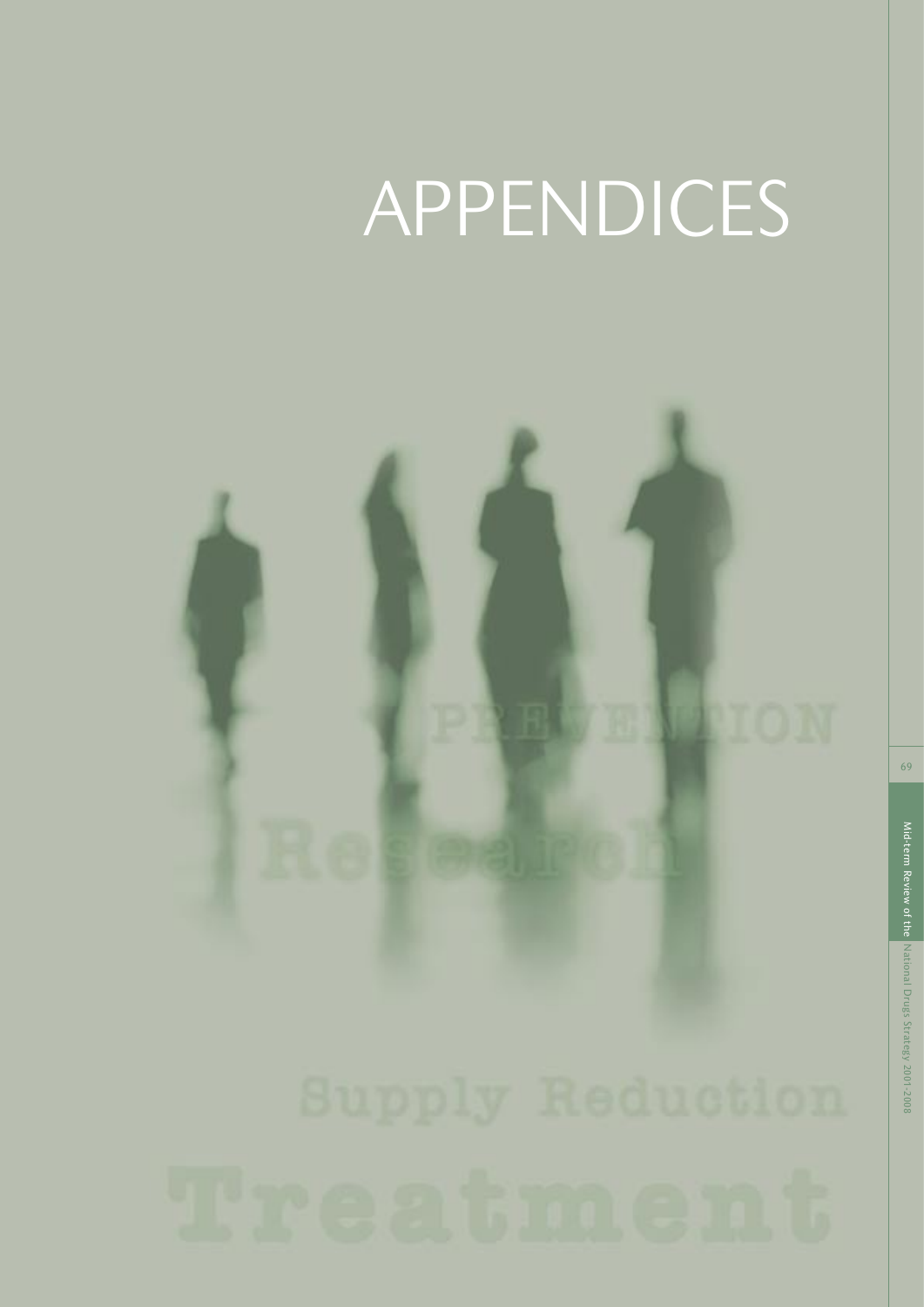## Appendix 1

### MID-TERM REVIEW OF THE NATIONAL DRUGS STRATEGY – STEERING GROUP

| <b>Name</b>                | Organisation                                       |
|----------------------------|----------------------------------------------------|
| Ms. Kathleen Stack (chair) | Department of Community, Rural & Gaeltacht Affairs |
| Ms. Alice O'Flynn          | <b>Health Service Executive</b>                    |
| Ms. Catherine Byrne        | Department of Justice, Equality & Law Reform       |
| Supt. Barry O'Brien        | An Garda Síochána                                  |
| Mr. David Moloney          | Department of Health & Children                    |
| Mr. Fergus McCabe          | CityWide – Community Sector                        |
| Ms. Mairéad Lyons          | National Advisory Committee on Drugs               |
| Ms. Patricia O'Connor      | National Drugs Strategy Team                       |
| Mr. Andrew Diggins         | Department of Education & Science                  |
| Mr. Tony Geoghegan         | Merchants Quay Ireland – Voluntary Sector          |
| Mr. David Gilbride         | Irish Prison Service                               |

### **Secretariat**

| Úna Ní Fhaircheallaigh (secretary) | Department of Community, Rural & Gaeltacht Affairs |
|------------------------------------|----------------------------------------------------|
| Mr. John Kelly                     | Department of Community, Rural & Gaeltacht Affairs |
| Ms. Sinéad Copeland                | Department of Community, Rural & Gaeltacht Affairs |
| Mr. Pat O'Grady                    | Department of Community, Rural & Gaeltacht Affairs |
| Mr. Evan Breen                     | Department of Community, Rural & Gaeltacht Affairs |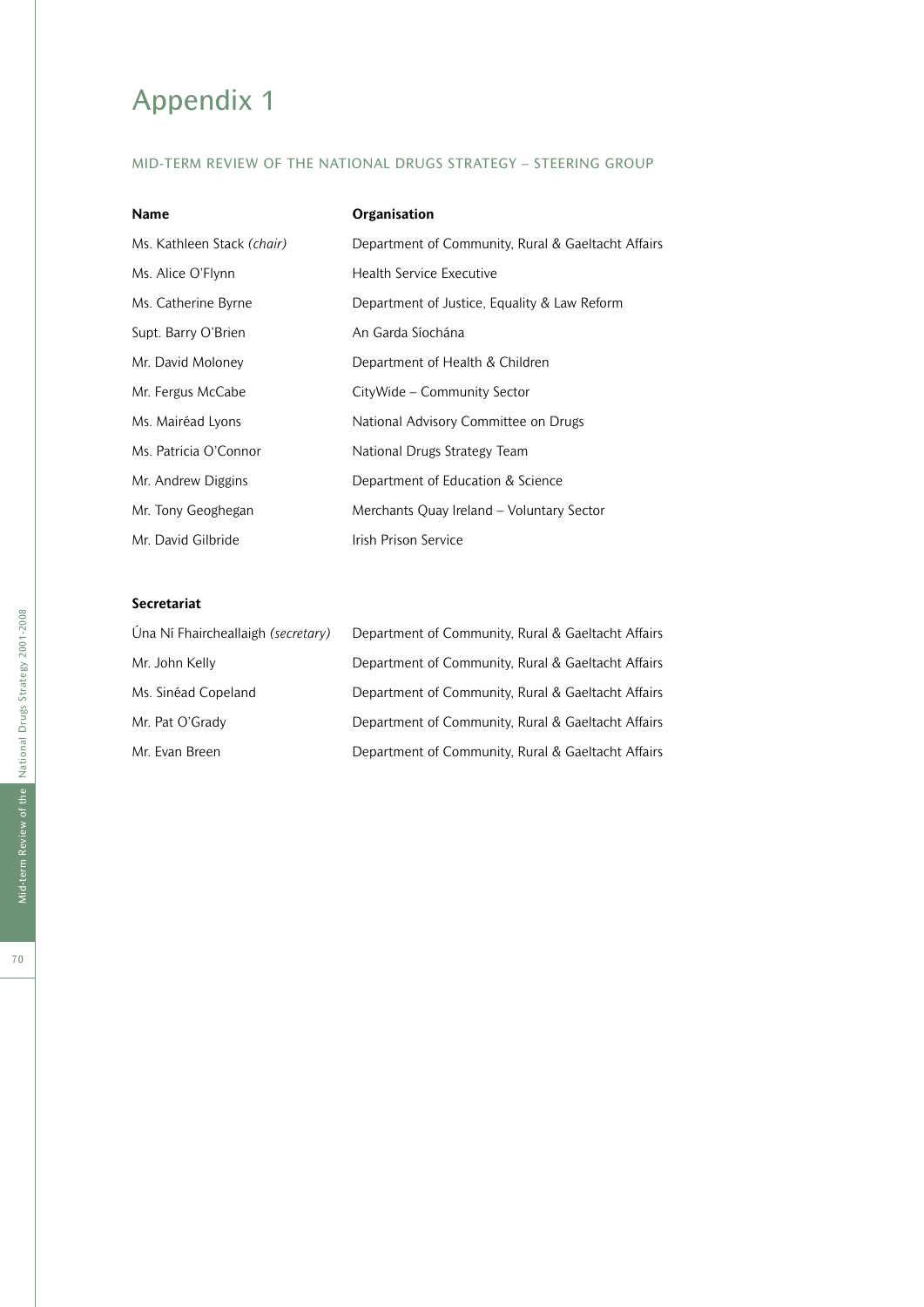# Appendix 2

### MID-TERM REVIEW – WRITTEN SUBMISSIONS RECEIVED

#### **Individuals**

Cllr. Mary Murphy Cllr. Michael Conaghan, Lord Mayor of Dublin Mr. David Graham Dr. Bobby Smith Fr. Peter McVerry Mr. Ian McCabe Mr. Julian Pugh Mr. Mike Brennan Mr. Paul Delaney Ms. Ancilla O'Reilly Ms. Maeve Shanley Dr. Mary-Ellen McCann Mr. Trevor Sargent T.D. Mr. Stephen Harding Mr. Michael Hickey Ms. Helen Callan Ms. Marina O'Brien Mr. Brian O'Connor

#### **Organisations**

Addiction Response Crumlin Addiction Service ECAHB Association of Garda Sergeants and Inspectors Association of Secondary Teachers in Ireland Balbriggan Awareness of Drugs Ballybeg Action Group Ballyfermot Advance Project Ballyfermot Local Drugs Task Force Ballyfermot STAR Ballymun Local Drugs Task Force Belong to Youth Project Blanchardstown Local Drugs Task Force Border Regional Authority CARP – Killinarden Tallaght Carrick-on-Suir Youth Information Centre Casadh

Catholic Youth Care Citywide Drugs Crisis Campaign Citywide/Family Support Network Clonmel Community Drugs Initiative Clonmel Family Support Group Community Addiction Team – Dún Laoghaire/Rathdown Community Awareness of Drugs (CAD) Consultant Psychiatrist in Addiction (NAHB/ Mountjoy Prison) Coolamber Drug Rehabilitation Centre Coolmine Therapeutic Community Council for Addiction Information & Mediation (COAIM) County Waterford Community Drugs Initiative Courts Service Department of Education & Science Department of Foreign Affairs Department of Health & Children Department of Justice, Equality & Law Reform DePaul Trust Drogheda Partnership Drogheda RAPID Drug Awareness Programme (Crosscare) – Clonliffe College Drug Education Workers Forum Drug Misuse Research Division (DMRD) – Health Research Board Dublin 12 Local Drugs Task Force Dublin AIDS Alliance Dublin City Council Dublin City Development Board & Community Forum Dublin North East Local Drugs Task Force Dublin Regional Authority Dún Laoghaire/Rathdown Community Addiction Team Dún Laoghaire/Rathdown Local Drugs Task Force Dun Laoghaire/Rathdown Outreach Project (D.R.O.P)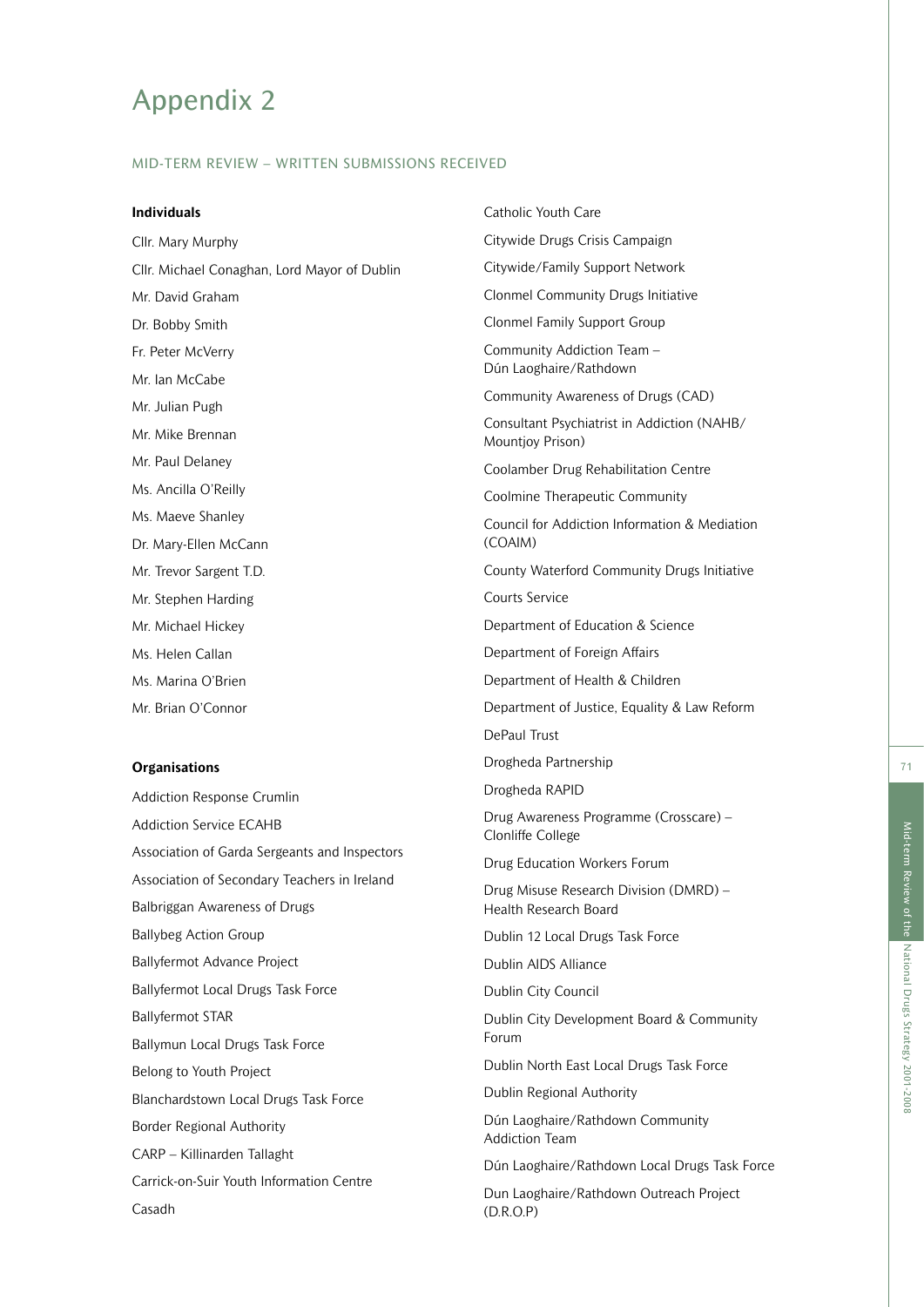East Coast Regional Drugs Task Force Eastern Regional Health Authority European Cities Against Drugs (ECAD) FÁS Finglas/Cabra Local Drugs Task Force Foróige Forum for Young People in Galway City Garda National Drugs Unit Irish Association of Alcohol and Addiction Counsellors Irish Bishop's Drug Initiative Irish Penal Reform Trust Irish Pharmaceutical Union Irish Prison Service Irish Society for the Prevention of Cruelty to Children Kerry Diocesan Youth Service Kilbarrack Coast Community Programme Labour Party Laois County Development Board Limerick City Development Board Limerick City Drugs Prevention Group Local Drugs Task Force Co-ordinators Network Local Drugs Task Forces Community Representatives Longford Traveller Movement Merchants Quay Ireland Mid-West Regional Drugs Task Force Mid Western Health Board National Advisory Committee on Drugs National Council for Curriculum Assessment National Drugs Strategy Team North Eastern Health Board North Eastern Regional Drugs Task Force Northern Area Health Board, ERHA North West Inner City Network (Dublin) North Western Health Board Ossary Youth

East Coast Area Health Board

Pavee Point Pharmaceutical Society of Ireland Probation and Welfare Service Regional Drugs Task Force Co-ordinators Regional Drugs Task Force Community Representatives Revenue Commissioners Rialto Community Network Ltd. School Completion Programme SHY Project Sinn Féin Snug Counselling & Information Centre South Eastern Health Board Southern Regional Drugs Task Force South Inner City Local Drugs Task Force (Dublin) Southside Community Drugs Initiative South Western Area Health Board, ERHA Star Project Ballymun Ltd. Step by Step Substance Misuse Prevention Programme (Walk Tall) Suir Valley Community Drugs Team Talbot Centre Tallaght Local Drugs Task Force Tallaght Partnership The Cornmarket Project The Council for Addiction Information & Mediation The Green Party The Marian Centre, Bluebell The Plough Youth Club The Workers Party Travellers Action (Trav Act) TRUST Voluntary Drug Treatment Network Waterford Community Based Drugs Initiative Wexford Area Partnership Wexford County Board Development Initiative Working Group for Families Living in Emergency Accommodation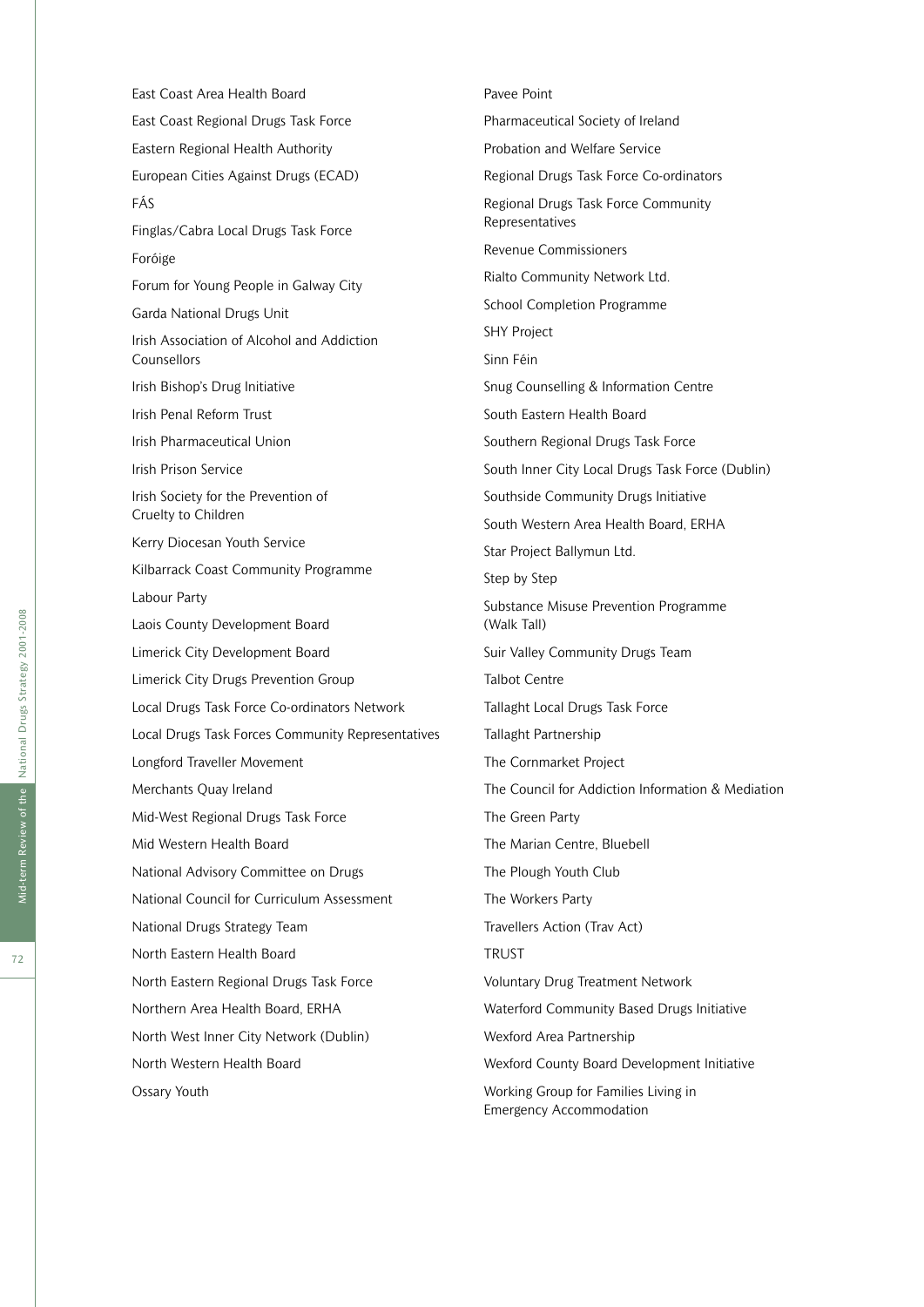# Appendix 3

# MID-TERM REVIEW – ORAL PRESENTATIONS TO THE STEERING GROUP

An Garda Síochána Association of Garda Sergeants and Inspectors Citywide Drugs Crisis Campaign Citywide Family Support Network Department of Education & Science Department of Environment, Heritage & Local Government Department of Health & Children Department of Justice, Equality & Law Reform Drug Treatment Centre Board Drug Users Fora/Groups Eastern Regional Health Authority FÁS Irish College of General Practitioners Irish Pharmaceutical Union Irish Prison Service Local Drugs Task Forces Community Representatives Local Drugs Task Forces Co-ordinators Local Drugs Task Forces Chairpersons National Advisory Committee on Drugs National Drugs Strategy Team National Youth Council of Ireland Probation and Welfare Service Regional Drugs Task Forces Community Representatives Regional Drugs Task Forces Co-ordinators Revenue Commissioners – Customs and Excise Division Voluntary Drug Treatment Network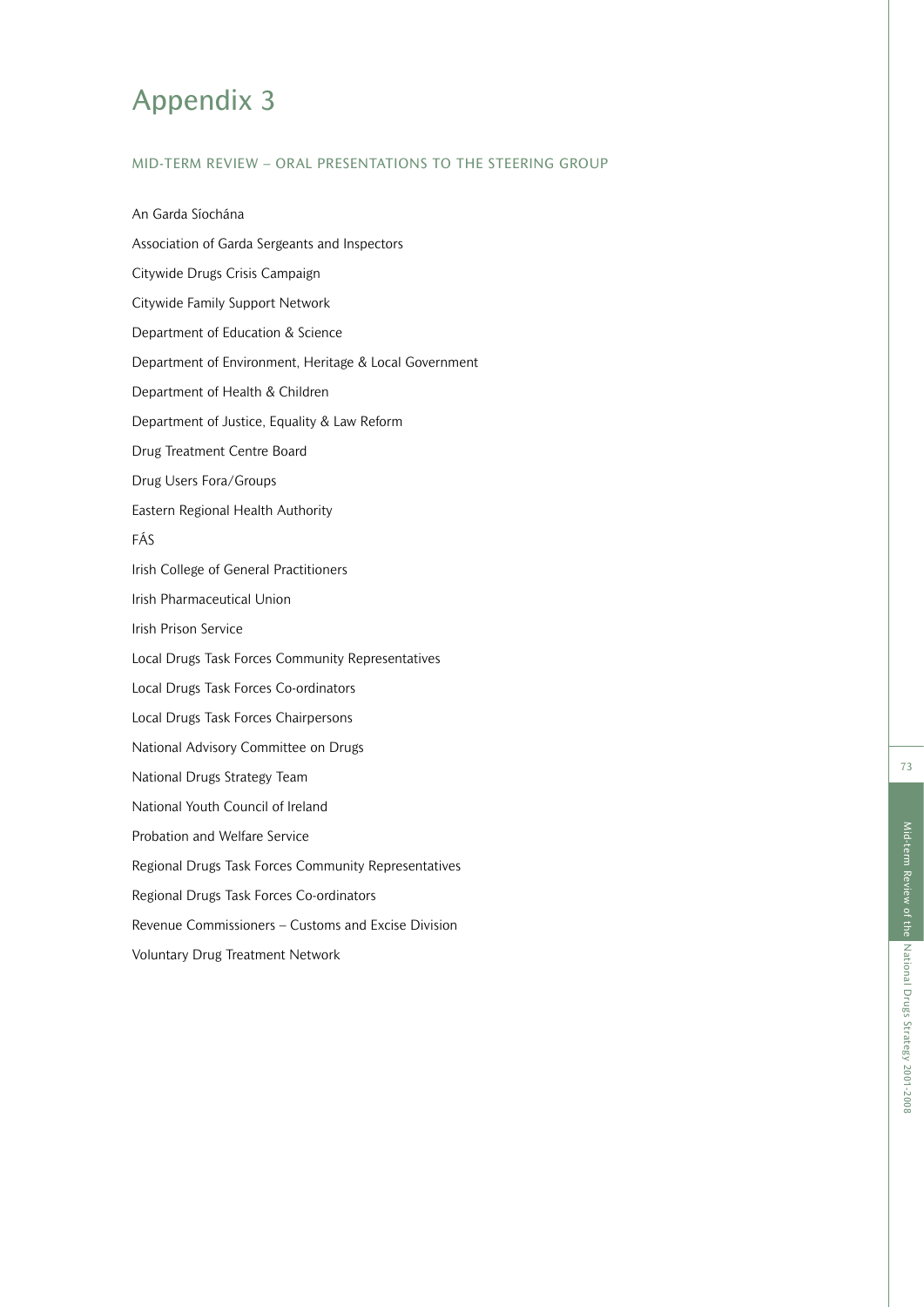# Appendix 4

### TERMS OF REFERENCE OF BODIES OPERATING UNDER THE NATIONAL DRUGS STRATEGY

### *Cabinet Committee on Social Inclusion (CCSI)*

The Cabinet Committee on Social Inclusion provides a strategic focus on tackling the problems of social inclusion, disadvantage and alienation. Its agenda, therefore, ranges across the responsibilities of a number of Ministers. The work of the Committee is guided by the provisions of Programmes for Government, social partnership agreements and the National Development Plan. It has a specific remit in relation to the National Anti Poverty Strategy and the National Drugs Strategy.

#### *Inter Departmental Group (IDG)*

- To advise the CCSI on critical matters of a public policy nature relating to the National Drugs Strategy (NDS);
- To ensure the timely and effective input of relevant Departments and agencies into any emerging operational difficulties or conflicts in relation to implementation of national drugs policy; and
- To approve the plans and initiatives of the LDTFs and the proposed RDTFs and to monitor and evaluate the outcomes of their implementation through joint meetings with the NDST.

#### *National Drugs Strategy Team (NDST)*

- To ensure effective co-ordination between officials from Government Departments and State Agencies represented on the Team and members of the community and voluntary sectors in delivering local and regional task force plans;
- To review on an ongoing basis the need for LDTFs in disadvantaged urban areas, particularly having regard to evidence of localised heroin misuse;
- To identify and consider policy issues and ensure that policy is informed by the work of and lessons from the LDTFs and the RDTFs, through joint meetings with the IDG;
- To oversee the establishment of RDTFs:
- To draw up guidelines for the operation of Local and Regional Drugs Task Forces and oversee their work;
- To evaluate the Local and Regional Drugs Task Forces action plans and make recommendations to the IDG regarding the allocation of funding to support their implementation;
- To ensure that monies allocated by the Department of Community, Rural & Gaeltacht Affairs to projects overseen by the NDST are properly accounted for; and
- To prepare an annual report and present it to the Department of Community, Rural & Gaeltacht Affairs.

#### *National Advisory Committee on Drugs (NACD)*

On its establishment, the functions of NACD were set out as follows:

- based on the Committee's analysis and interpretation of research findings and information available to it, to advise the CCSI and through it, the Government, in relation to the prevalence, prevention, treatment and consequences of problem drug use in Ireland;
- to review current information sets and research capacity in relation to the prevalence, prevention, treatment and consequences of problem drug use in Ireland and to make recommendations, as appropriate, on how deficits should be addressed including how to maximise the use of information available from the community and voluntary sector;
- to oversee the delivery of a three year prioritised programme of research and evaluation as recommended by the Interim Advisory Committee to meet the gaps and priority needs identified by:
	- (a) using the capacity of relevant agencies engaged in information gathering and research, both statutory and non-statutory, to deliver on elements of the programme;
	- (b) liaising with these agencies with a view to maximising the resources allocated to delivering the programme and avoiding duplication;
	- (c) co-ordinating and advising on research projects in the light of the prioritised programme;
	- (d) commissioning research projects which cannot be met through existing capacity;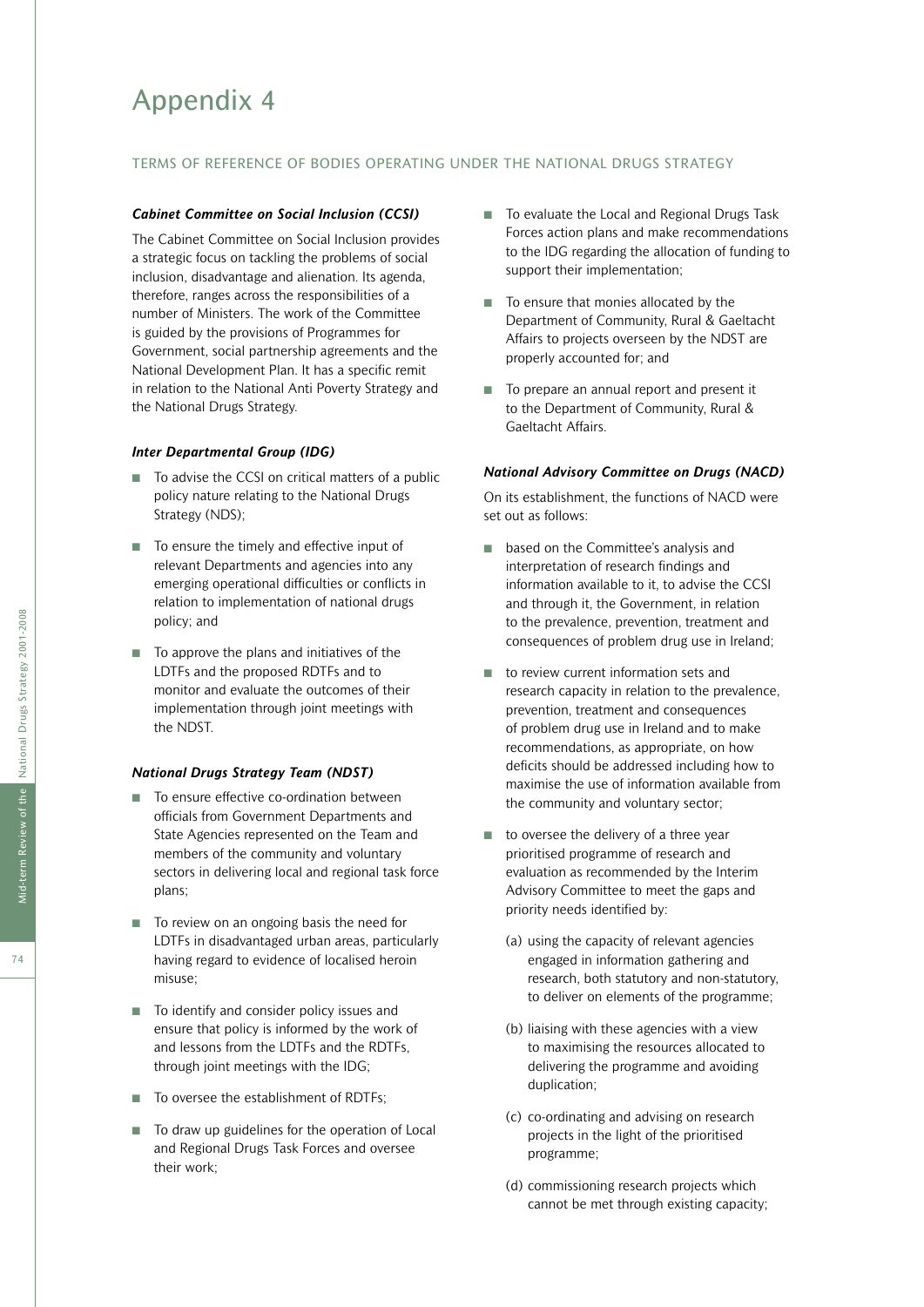75

- to commission additional research at the request of the Government into drug issues of relevance to policy;
- to work closely with the Health Research Board (HRB) on the establishment of a national information/research database (in relation to the prevalence, prevention, treatment and consequences of problem drug use) which is easily accessible; and
- to advise relevant agencies with a remit to promote greater public awareness of the issues arising in relation to problem drug use and to promote and encourage debate through the dissemination of its research findings.

In addition, as part of their extended mandate, the Government identified (i) drugs and crime and (ii) rehabilitation as priority areas of research for the NACD for the period up to 2008.

## *National Assessment Committee (NAC) for the Young Peoples Facilities and Services Fund (YPFSF)*

- To prepare guidelines for the development of integrated plans in the target areas, which meet the overall aims of the Fund;
- To assess the plans emanating from each of the target areas and to make recommendations on funding to the CCSI;
- To monitor ongoing progress in the implementation of the local plans and address difficulties/issues arising; and
- To identify and consider policy issues relevant to the operation of the Fund for consideration by the IDG.

## *Drugs Strategy Unit – Department of Community, Rural and Gaeltacht Affairs (D/CRGA)*

- To co-ordinate the overall implementation of the  $NDS$
- To advise and support the Minister of State with responsibility for the NDS;
- To drive the implementation of the NDS – particularly through the IDG;
- To monitor and report on the implementation of the various NDS actions and highlight gaps and issues arising to the IDG and the CCSI;
- To operate and manage the YPFSF and deal with emerging operational and policy issues in conjunction with the NAC;
- To be financially accountable for the work of the LDTFs, the YPFSF, the NACD and the NDST;
- To chair the British-Irish Council Sectoral Group on the Misuse of Drugs; and
- To represent Ireland at EU National Drugs Co-ordinators meetings.

In addition, the Unit is represented on the NDST and the NACD as well as a number of other relevant Committees.